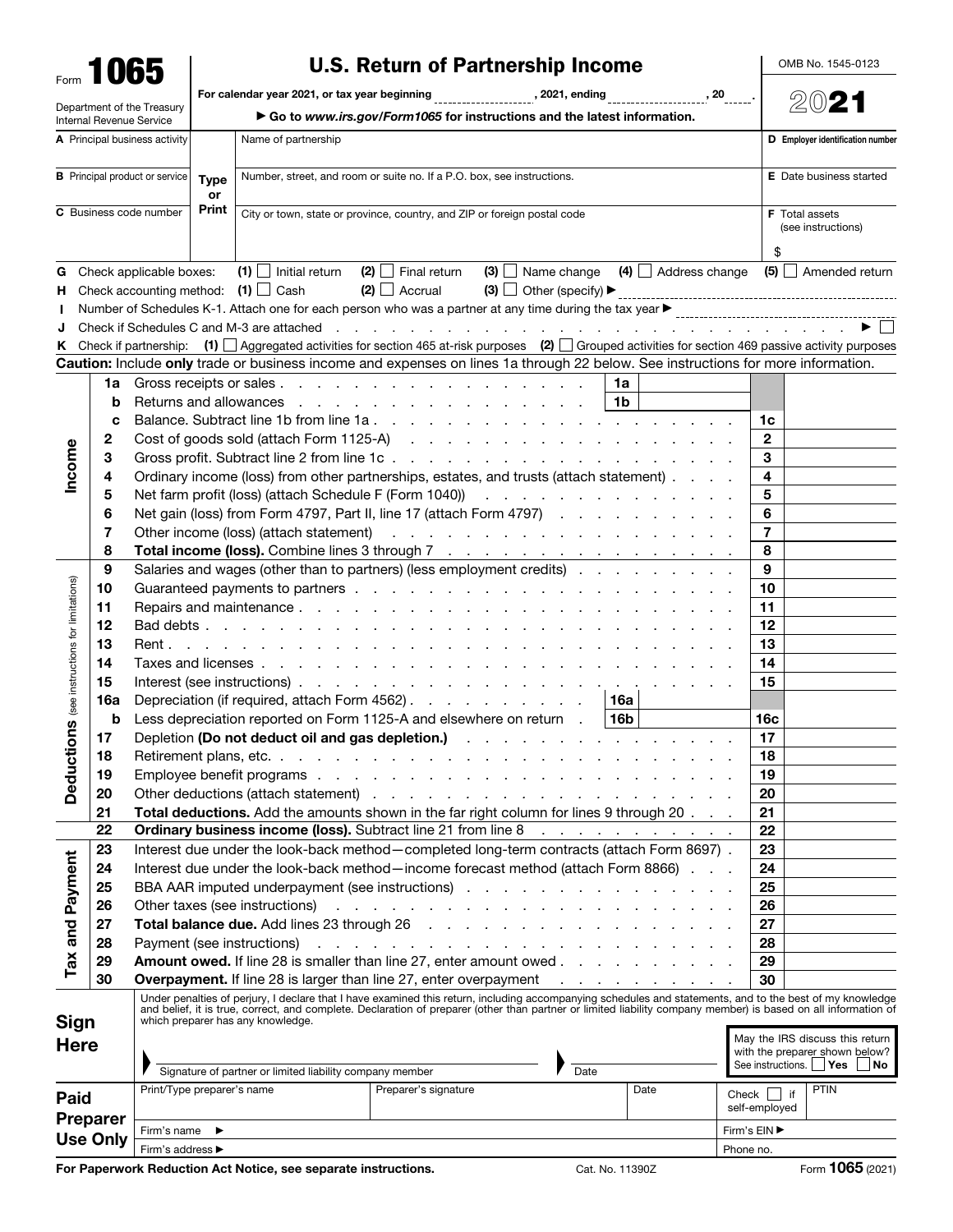|              | Form 1065 (2021)                                                                                                                                                                                         |                                                                                                                                               |          |  |                                                  |               |                                                                  |                       |                 |                                    | Page 2 |
|--------------|----------------------------------------------------------------------------------------------------------------------------------------------------------------------------------------------------------|-----------------------------------------------------------------------------------------------------------------------------------------------|----------|--|--------------------------------------------------|---------------|------------------------------------------------------------------|-----------------------|-----------------|------------------------------------|--------|
|              | <b>Schedule B</b>                                                                                                                                                                                        | <b>Other Information</b>                                                                                                                      |          |  |                                                  |               |                                                                  |                       |                 |                                    |        |
| 1            |                                                                                                                                                                                                          | What type of entity is filing this return? Check the applicable box:                                                                          |          |  |                                                  |               |                                                                  |                       |                 | Yes                                | No     |
| a            |                                                                                                                                                                                                          | Domestic general partnership                                                                                                                  |          |  | $\mathbf{b}$ $\Box$ Domestic limited partnership |               |                                                                  |                       |                 |                                    |        |
| c            |                                                                                                                                                                                                          | Domestic limited liability company                                                                                                            | $d \Box$ |  | Domestic limited liability partnership           |               |                                                                  |                       |                 |                                    |        |
| е            |                                                                                                                                                                                                          | Foreign partnership                                                                                                                           | f        |  | Other $\blacktriangleright$                      |               |                                                                  |                       |                 |                                    |        |
| $\mathbf{2}$ |                                                                                                                                                                                                          | At the end of the tax year:                                                                                                                   |          |  |                                                  |               |                                                                  |                       |                 |                                    |        |
| a            |                                                                                                                                                                                                          | Did any foreign or domestic corporation, partnership (including any entity treated as a partnership), trust, or tax-                          |          |  |                                                  |               |                                                                  |                       |                 |                                    |        |
|              |                                                                                                                                                                                                          | exempt organization, or any foreign government own, directly or indirectly, an interest of 50% or more in the profit,                         |          |  |                                                  |               |                                                                  |                       |                 |                                    |        |
|              |                                                                                                                                                                                                          | loss, or capital of the partnership? For rules of constructive ownership, see instructions. If "Yes," attach Schedule                         |          |  |                                                  |               |                                                                  |                       |                 |                                    |        |
|              |                                                                                                                                                                                                          | B-1, Information on Partners Owning 50% or More of the Partnership                                                                            |          |  |                                                  |               |                                                                  |                       |                 |                                    |        |
| b            |                                                                                                                                                                                                          | Did any individual or estate own, directly or indirectly, an interest of 50% or more in the profit, loss, or capital of                       |          |  |                                                  |               |                                                                  |                       |                 |                                    |        |
|              |                                                                                                                                                                                                          | the partnership? For rules of constructive ownership, see instructions. If "Yes," attach Schedule B-1, Information                            |          |  |                                                  |               |                                                                  |                       |                 |                                    |        |
|              |                                                                                                                                                                                                          | on Partners Owning 50% or More of the Partnership                                                                                             |          |  |                                                  |               | المتعاونة والمتعاونة والمتعاونة والمتعاونة والمتعاونة والمتعاونة |                       |                 |                                    |        |
| 3            |                                                                                                                                                                                                          | At the end of the tax year, did the partnership:                                                                                              |          |  |                                                  |               |                                                                  |                       |                 |                                    |        |
| a            |                                                                                                                                                                                                          | Own directly 20% or more, or own, directly or indirectly, 50% or more of the total voting power of all classes of                             |          |  |                                                  |               |                                                                  |                       |                 |                                    |        |
|              |                                                                                                                                                                                                          | stock entitled to vote of any foreign or domestic corporation? For rules of constructive ownership, see instructions.                         |          |  |                                                  |               |                                                                  |                       |                 |                                    |        |
|              |                                                                                                                                                                                                          | If "Yes," complete (i) through (iv) below $\ldots$ $\ldots$ $\ldots$ $\ldots$ $\ldots$ $\ldots$ $\ldots$ $\ldots$ $\ldots$ $\ldots$           |          |  |                                                  |               |                                                                  |                       |                 |                                    |        |
|              |                                                                                                                                                                                                          | (i) Name of Corporation                                                                                                                       |          |  | (ii) Employer Identification                     |               | (iii) Country of                                                 |                       | (iv) Percentage |                                    |        |
|              |                                                                                                                                                                                                          |                                                                                                                                               |          |  | Number (if any)                                  |               | Incorporation                                                    | Owned in Voting Stock |                 |                                    |        |
|              |                                                                                                                                                                                                          |                                                                                                                                               |          |  |                                                  |               |                                                                  |                       |                 |                                    |        |
|              |                                                                                                                                                                                                          |                                                                                                                                               |          |  |                                                  |               |                                                                  |                       |                 |                                    |        |
|              |                                                                                                                                                                                                          |                                                                                                                                               |          |  |                                                  |               |                                                                  |                       |                 |                                    |        |
|              |                                                                                                                                                                                                          |                                                                                                                                               |          |  |                                                  |               |                                                                  |                       |                 |                                    |        |
|              |                                                                                                                                                                                                          |                                                                                                                                               |          |  |                                                  |               |                                                                  |                       |                 |                                    |        |
|              |                                                                                                                                                                                                          | <b>b</b> Own directly an interest of 20% or more, or own, directly or indirectly, an interest of 50% or more in the profit, loss,             |          |  |                                                  |               |                                                                  |                       |                 |                                    |        |
|              |                                                                                                                                                                                                          | or capital in any foreign or domestic partnership (including an entity treated as a partnership) or in the beneficial                         |          |  |                                                  |               |                                                                  |                       |                 |                                    |        |
|              |                                                                                                                                                                                                          | interest of a trust? For rules of constructive ownership, see instructions. If "Yes," complete (i) through (v) below.                         |          |  |                                                  |               |                                                                  |                       |                 |                                    |        |
|              |                                                                                                                                                                                                          | (i) Name of Entity                                                                                                                            |          |  | (ii) Employer<br>Identification                  | (iii) Type of | (iv) Country of                                                  |                       |                 | (v) Maximum<br>Percentage Owned in |        |
|              |                                                                                                                                                                                                          |                                                                                                                                               |          |  | Number (if any)                                  | Entity        | Organization                                                     |                       |                 | Profit, Loss, or Capital           |        |
|              |                                                                                                                                                                                                          |                                                                                                                                               |          |  |                                                  |               |                                                                  |                       |                 |                                    |        |
|              |                                                                                                                                                                                                          |                                                                                                                                               |          |  |                                                  |               |                                                                  |                       |                 |                                    |        |
|              |                                                                                                                                                                                                          |                                                                                                                                               |          |  |                                                  |               |                                                                  |                       |                 |                                    |        |
|              |                                                                                                                                                                                                          |                                                                                                                                               |          |  |                                                  |               |                                                                  |                       |                 |                                    |        |
|              |                                                                                                                                                                                                          |                                                                                                                                               |          |  |                                                  |               |                                                                  |                       |                 |                                    |        |
| 4            |                                                                                                                                                                                                          | Does the partnership satisfy all four of the following conditions?                                                                            |          |  |                                                  |               |                                                                  |                       |                 | Yes                                | No     |
| а            |                                                                                                                                                                                                          | The partnership's total receipts for the tax year were less than \$250,000.                                                                   |          |  |                                                  |               |                                                                  |                       |                 |                                    |        |
|              |                                                                                                                                                                                                          | The partnership's total assets at the end of the tax year were less than \$1 million.                                                         |          |  |                                                  |               |                                                                  |                       |                 |                                    |        |
| с            |                                                                                                                                                                                                          | Schedules K-1 are filed with the return and furnished to the partners on or before the due date (including                                    |          |  |                                                  |               |                                                                  |                       |                 |                                    |        |
|              |                                                                                                                                                                                                          | extensions) for the partnership return.                                                                                                       |          |  |                                                  |               |                                                                  |                       |                 |                                    |        |
| d            |                                                                                                                                                                                                          | The partnership is not filing and is not required to file Schedule M-3                                                                        |          |  |                                                  |               |                                                                  |                       |                 |                                    |        |
|              |                                                                                                                                                                                                          | If "Yes," the partnership is not required to complete Schedules L, M-1, and M-2; item F on page 1 of Form 1065;<br>or item L on Schedule K-1. |          |  |                                                  |               |                                                                  |                       |                 |                                    |        |
| 5            |                                                                                                                                                                                                          |                                                                                                                                               |          |  |                                                  |               |                                                                  |                       |                 |                                    |        |
| 6            |                                                                                                                                                                                                          | During the tax year, did the partnership have any debt that was canceled, was forgiven, or had the terms modified                             |          |  |                                                  |               |                                                                  |                       |                 |                                    |        |
|              |                                                                                                                                                                                                          |                                                                                                                                               |          |  |                                                  |               |                                                                  |                       |                 |                                    |        |
| 7            |                                                                                                                                                                                                          | Has this partnership filed, or is it required to file, Form 8918, Material Advisor Disclosure Statement, to provide                           |          |  |                                                  |               |                                                                  |                       |                 |                                    |        |
|              |                                                                                                                                                                                                          |                                                                                                                                               |          |  |                                                  |               |                                                                  |                       |                 |                                    |        |
| 8            |                                                                                                                                                                                                          | At any time during calendar year 2021, did the partnership have an interest in or a signature or other authority over                         |          |  |                                                  |               |                                                                  |                       |                 |                                    |        |
|              |                                                                                                                                                                                                          | a financial account in a foreign country (such as a bank account, securities account, or other financial account)?                            |          |  |                                                  |               |                                                                  |                       |                 |                                    |        |
|              |                                                                                                                                                                                                          | See instructions for exceptions and filing requirements for FinCEN Form 114, Report of Foreign Bank and                                       |          |  |                                                  |               |                                                                  |                       |                 |                                    |        |
|              |                                                                                                                                                                                                          | Financial Accounts (FBAR). If "Yes," enter the name of the foreign country ▶                                                                  |          |  |                                                  |               |                                                                  |                       |                 |                                    |        |
| 9            |                                                                                                                                                                                                          | At any time during the tax year, did the partnership receive a distribution from, or was it the grantor of, or                                |          |  |                                                  |               |                                                                  |                       |                 |                                    |        |
|              |                                                                                                                                                                                                          |                                                                                                                                               |          |  |                                                  |               |                                                                  |                       |                 |                                    |        |
|              | transferor to, a foreign trust? If "Yes," the partnership may have to file Form 3520, Annual Return To Report<br>Transactions With Foreign Trusts and Receipt of Certain Foreign Gifts. See instructions |                                                                                                                                               |          |  |                                                  |               |                                                                  |                       |                 |                                    |        |
| 10a          |                                                                                                                                                                                                          | Is the partnership making, or had it previously made (and not revoked), a section 754 election?                                               |          |  |                                                  |               |                                                                  |                       |                 |                                    |        |
|              |                                                                                                                                                                                                          | See instructions for details regarding a section 754 election.                                                                                |          |  |                                                  |               |                                                                  |                       |                 |                                    |        |
| b            |                                                                                                                                                                                                          | Did the partnership make for this tax year an optional basis adjustment under section 743(b) or 734(b)? If "Yes,"                             |          |  |                                                  |               |                                                                  |                       |                 |                                    |        |
|              |                                                                                                                                                                                                          |                                                                                                                                               |          |  |                                                  |               |                                                                  |                       |                 |                                    |        |
|              | attach a statement showing the computation and allocation of the basis adjustment. See instructions                                                                                                      |                                                                                                                                               |          |  |                                                  |               |                                                                  |                       |                 |                                    |        |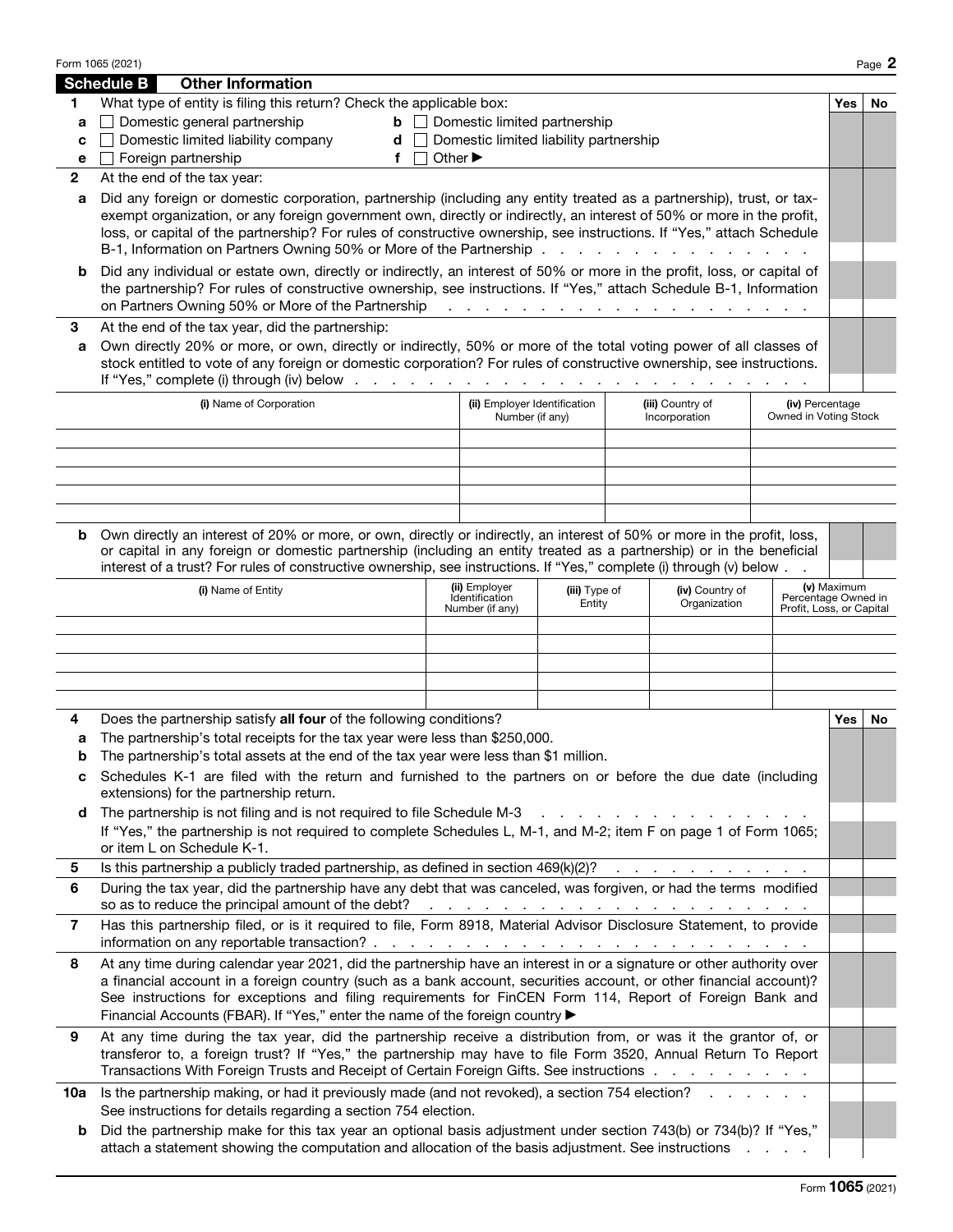|                                    | Form 1065 (2021)                                                                                                                                                                                                                                                                                                                                                                                                                                                                                     |                             |     | Page 3 |  |
|------------------------------------|------------------------------------------------------------------------------------------------------------------------------------------------------------------------------------------------------------------------------------------------------------------------------------------------------------------------------------------------------------------------------------------------------------------------------------------------------------------------------------------------------|-----------------------------|-----|--------|--|
|                                    | <b>Schedule B</b><br><b>Other Information (continued)</b>                                                                                                                                                                                                                                                                                                                                                                                                                                            |                             |     |        |  |
| c                                  | Is the partnership required to adjust the basis of partnership assets under section 743(b) or 734(b) because of a<br>substantial built-in loss (as defined under section 743(d)) or substantial basis reduction (as defined under section<br>734(d))? If "Yes," attach a statement showing the computation and allocation of the basis adjustment. See instructions                                                                                                                                  |                             | Yes | No     |  |
| 11                                 | Check this box if, during the current or prior tax year, the partnership distributed any property received in a like-<br>kind exchange or contributed such property to another entity (other than disregarded entities wholly owned by the<br>partnership throughout the tax year) $\ldots$ $\ldots$ $\ldots$ $\ldots$ $\ldots$ $\ldots$ $\ldots$ $\ldots$ $\blacktriangleright$                                                                                                                     |                             |     |        |  |
| 12                                 | At any time during the tax year, did the partnership distribute to any partner a tenancy-in-common or other                                                                                                                                                                                                                                                                                                                                                                                          |                             |     |        |  |
| 13                                 | If the partnership is required to file Form 8858, Information Return of U.S. Persons With Respect To Foreign<br>Disregarded Entities (FDEs) and Foreign Branches (FBs), enter the number of Forms 8858 attached. See                                                                                                                                                                                                                                                                                 |                             |     |        |  |
| 14                                 | Does the partnership have any foreign partners? If "Yes," enter the number of Forms 8805, Foreign Partner's<br>Information Statement of Section 1446 Withholding Tax, filed for this partnership ▶<br>Enter the number of Forms 8865, Return of U.S. Persons With Respect to Certain Foreign Partnerships, attached                                                                                                                                                                                  |                             |     |        |  |
| 15                                 |                                                                                                                                                                                                                                                                                                                                                                                                                                                                                                      |                             |     |        |  |
| 16a<br>b                           | Did you make any payments in 2021 that would require you to file Form(s) 1099? See instructions                                                                                                                                                                                                                                                                                                                                                                                                      |                             |     |        |  |
| 17                                 | Enter the number of Forms 5471, Information Return of U.S. Persons With Respect To Certain Foreign                                                                                                                                                                                                                                                                                                                                                                                                   |                             |     |        |  |
| 18                                 | Enter the number of partners that are foreign governments under section 892 $\ldots$ ,                                                                                                                                                                                                                                                                                                                                                                                                               |                             |     |        |  |
| 19                                 | During the partnership's tax year, did the partnership make any payments that would require it to file Forms 1042<br>and 1042-S under chapter 3 (sections 1441 through 1464) or chapter 4 (sections 1471 through 1474)?                                                                                                                                                                                                                                                                              |                             |     |        |  |
| 20                                 | Was the partnership a specified domestic entity required to file Form 8938 for the tax year? See the Instructions for Form 8938                                                                                                                                                                                                                                                                                                                                                                      |                             |     |        |  |
| 21                                 | Is the partnership a section 721(c) partnership, as defined in Regulations section $1.721(c) - 1(b)(14)?$                                                                                                                                                                                                                                                                                                                                                                                            |                             |     |        |  |
| 22                                 | During the tax year, did the partnership pay or accrue any interest or royalty for which one or more partners are<br>not allowed a deduction under section 267A? See instructions results and results are allowed a deduction under section 267A? See instructions results and results are all the set of the set of the set of the set of the set                                                                                                                                                   |                             |     |        |  |
|                                    | If "Yes," enter the total amount of the disallowed deductions $\ldots$ $\ldots$ $\ldots$ $\ldots$ $\ldots$                                                                                                                                                                                                                                                                                                                                                                                           |                             |     |        |  |
| 23                                 | Did the partnership have an election under section 163(j) for any real property trade or business or any farming                                                                                                                                                                                                                                                                                                                                                                                     |                             |     |        |  |
| 24                                 | Does the partnership satisfy one or more of the following? See instructions                                                                                                                                                                                                                                                                                                                                                                                                                          |                             |     |        |  |
| a<br>b                             | The partnership owns a pass-through entity with current, or prior year carryover, excess business interest expense.<br>The partnership's aggregate average annual gross receipts (determined under section 448(c)) for the 3 tax years                                                                                                                                                                                                                                                               |                             |     |        |  |
| c                                  | preceding the current tax year are more than \$26 million and the partnership has business interest.<br>The partnership is a tax shelter (see instructions) and the partnership has business interest expense.                                                                                                                                                                                                                                                                                       |                             |     |        |  |
|                                    | If "Yes" to any, complete and attach Form 8990.                                                                                                                                                                                                                                                                                                                                                                                                                                                      |                             |     |        |  |
| 25                                 | Is the partnership attaching Form 8996 to certify as a Qualified Opportunity Fund?<br>If "Yes," enter the amount from Form 8996, line $15 \ldots \ldots \ldots \ldots \ldots$                                                                                                                                                                                                                                                                                                                        | $\triangleright$ \$         |     |        |  |
| 26                                 | Enter the number of foreign partners subject to section 864(c)(8) as a result of transferring all or a portion of an<br>interest in the partnership or of receiving a distribution from the partnership                                                                                                                                                                                                                                                                                              |                             |     |        |  |
|                                    | Complete Schedule K-3 (Form 1065), Part XIII, for each foreign partner subject to section 864(c)(8) on a transfer or distribution.                                                                                                                                                                                                                                                                                                                                                                   |                             |     |        |  |
| 27                                 | At any time during the tax year, were there any transfers between the partnership and its partners subject to the                                                                                                                                                                                                                                                                                                                                                                                    |                             |     |        |  |
| 28                                 | Since December 22, 2017, did a foreign corporation directly or indirectly acquire substantially all of the properties<br>constituting a trade or business of your partnership, and was the ownership percentage (by vote or value) for<br>purposes of section 7874 greater than 50% (for example, the partners held more than 50% of the stock of<br>the foreign corporation)? If "Yes," list the ownership percentage by vote and by value. See instructions.<br>Percentage:<br>By Vote<br>By Value |                             |     |        |  |
| 29                                 | Is the partnership electing out of the centralized partnership audit regime under section 6221(b)? See instructions.<br>If "Yes," the partnership must complete Schedule B-2 (Form 1065). Enter the total from Schedule B-2, Part III, line 3<br>If "No," complete Designation of Partnership Representative below.                                                                                                                                                                                  |                             |     |        |  |
|                                    | Designation of Partnership Representative (see instructions)                                                                                                                                                                                                                                                                                                                                                                                                                                         |                             |     |        |  |
| Name of $PR$ $\blacktriangleright$ | Enter below the information for the partnership representative (PR) for the tax year covered by this return.                                                                                                                                                                                                                                                                                                                                                                                         |                             |     |        |  |
|                                    | U.S. address of PR                                                                                                                                                                                                                                                                                                                                                                                                                                                                                   | U.S. phone number of<br>PR. |     |        |  |
|                                    | If the PR is an entity, name of the designated individual for the PR ▶                                                                                                                                                                                                                                                                                                                                                                                                                               |                             |     |        |  |
|                                    | U.S. address of                                                                                                                                                                                                                                                                                                                                                                                                                                                                                      | U.S. phone number of        |     |        |  |
|                                    | designated individual                                                                                                                                                                                                                                                                                                                                                                                                                                                                                | designated individual       |     |        |  |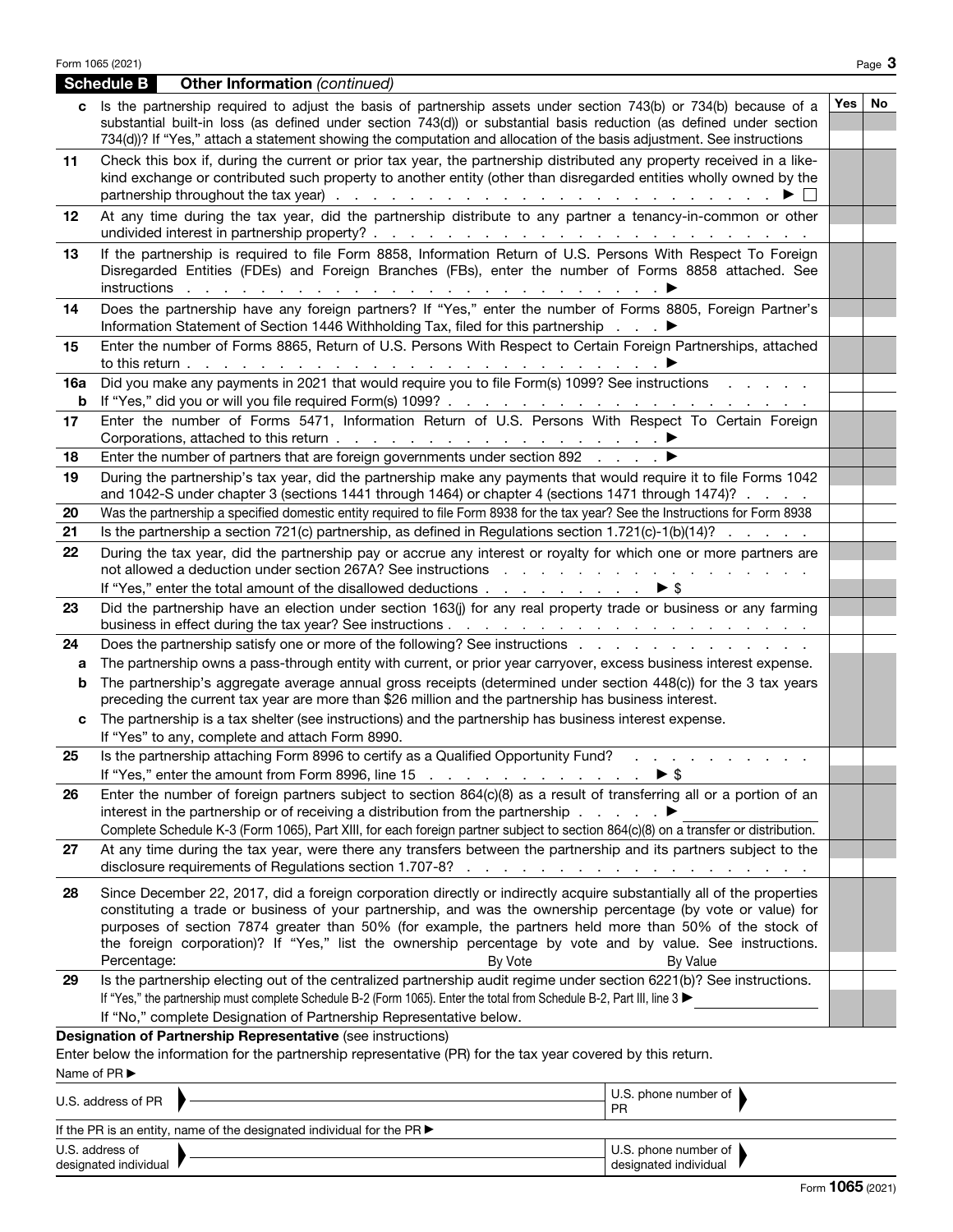|                                           | Form 1065 (2021)                             |                                                                                                                                                                                                                                                                                                                                                                                                             | Page 4              |  |  |  |  |  |
|-------------------------------------------|----------------------------------------------|-------------------------------------------------------------------------------------------------------------------------------------------------------------------------------------------------------------------------------------------------------------------------------------------------------------------------------------------------------------------------------------------------------------|---------------------|--|--|--|--|--|
| <b>Schedule K</b>                         |                                              | <b>Partners' Distributive Share Items</b>                                                                                                                                                                                                                                                                                                                                                                   | <b>Total amount</b> |  |  |  |  |  |
|                                           | 1                                            | Ordinary business income (loss) (page 1, line 22) (and a series of the series of the series of the series of the series of the series of the series of the series of the series of the series of the series of the series of t                                                                                                                                                                              | $\mathbf{1}$        |  |  |  |  |  |
|                                           | 2                                            | Net rental real estate income (loss) (attach Form 8825)                                                                                                                                                                                                                                                                                                                                                     | $\overline{2}$      |  |  |  |  |  |
|                                           | Other gross rental income (loss)<br>За<br>За |                                                                                                                                                                                                                                                                                                                                                                                                             |                     |  |  |  |  |  |
|                                           | b                                            | 3 <sub>b</sub><br>Expenses from other rental activities (attach statement)                                                                                                                                                                                                                                                                                                                                  |                     |  |  |  |  |  |
|                                           | c                                            | Other net rental income (loss). Subtract line 3b from line 3a                                                                                                                                                                                                                                                                                                                                               | Зc                  |  |  |  |  |  |
|                                           |                                              |                                                                                                                                                                                                                                                                                                                                                                                                             |                     |  |  |  |  |  |
|                                           |                                              | Guaranteed payments: a Services   4a  <br>4<br><b>b</b> Capital $\vert$ 4b<br>4c<br>Interest income<br>5<br>and a construction of the construction of the construction of the construction of the construction of the construction of the construction of the construction of the construction of the construction of the construction of<br>Dividends and dividend equivalents: a Ordinary dividends<br>6a |                     |  |  |  |  |  |
|                                           | 5                                            |                                                                                                                                                                                                                                                                                                                                                                                                             |                     |  |  |  |  |  |
|                                           | 6                                            |                                                                                                                                                                                                                                                                                                                                                                                                             |                     |  |  |  |  |  |
|                                           |                                              | <b>b</b> Qualified dividends <b>6b c</b> Dividend equivalents <b>6c</b>                                                                                                                                                                                                                                                                                                                                     |                     |  |  |  |  |  |
| Income (Loss)                             | 7                                            | Royalties<br>de la caractería de la caractería de la caractería de la caractería de la caractería                                                                                                                                                                                                                                                                                                           | $\overline{7}$      |  |  |  |  |  |
|                                           | 8                                            | Net short-term capital gain (loss) (attach Schedule D (Form 1065))                                                                                                                                                                                                                                                                                                                                          | 8                   |  |  |  |  |  |
|                                           | 9а                                           | Net long-term capital gain (loss) (attach Schedule D (Form 1065))                                                                                                                                                                                                                                                                                                                                           | 9а                  |  |  |  |  |  |
|                                           | b                                            | Collectibles (28%) gain (loss) 9b                                                                                                                                                                                                                                                                                                                                                                           |                     |  |  |  |  |  |
|                                           | c                                            | Unrecaptured section 1250 gain (attach statement) $\ldots$ $\ldots$ $\ldots$   9c                                                                                                                                                                                                                                                                                                                           |                     |  |  |  |  |  |
|                                           | 10                                           |                                                                                                                                                                                                                                                                                                                                                                                                             | 10                  |  |  |  |  |  |
|                                           | 11                                           | Other income (loss) (see instructions) Type ▶                                                                                                                                                                                                                                                                                                                                                               | 11                  |  |  |  |  |  |
|                                           | 12                                           | <u> 1980 - Johann Barbara, martin amerikan basar da</u>                                                                                                                                                                                                                                                                                                                                                     | 12                  |  |  |  |  |  |
|                                           | 13а                                          |                                                                                                                                                                                                                                                                                                                                                                                                             | 13a                 |  |  |  |  |  |
|                                           | b                                            | Investment interest expense response and contact the contact of the contact of the contact of the contact of the contact of the contact of the contact of the contact of the contact of the contact of the contact of the cont                                                                                                                                                                              | 13 <sub>b</sub>     |  |  |  |  |  |
|                                           | c                                            |                                                                                                                                                                                                                                                                                                                                                                                                             | 13c(2)              |  |  |  |  |  |
| <b>Deductions</b>                         | d                                            | Other deductions (see instructions) Type >                                                                                                                                                                                                                                                                                                                                                                  | 13d                 |  |  |  |  |  |
|                                           | 14a                                          |                                                                                                                                                                                                                                                                                                                                                                                                             | 14a                 |  |  |  |  |  |
| Self-<br>Employ-<br>ment                  | b                                            |                                                                                                                                                                                                                                                                                                                                                                                                             | 14 <sub>b</sub>     |  |  |  |  |  |
|                                           | c                                            |                                                                                                                                                                                                                                                                                                                                                                                                             | 14 <sub>c</sub>     |  |  |  |  |  |
|                                           | 15a                                          | Low-income housing credit (section 42(j)(5))                                                                                                                                                                                                                                                                                                                                                                | 15a                 |  |  |  |  |  |
|                                           | b                                            |                                                                                                                                                                                                                                                                                                                                                                                                             | 15 <sub>b</sub>     |  |  |  |  |  |
| Credits                                   | c                                            | 15 <sub>c</sub>                                                                                                                                                                                                                                                                                                                                                                                             |                     |  |  |  |  |  |
|                                           | d                                            | Qualified rehabilitation expenditures (rental real estate) (attach Form 3468, if applicable)<br><b>15d</b>                                                                                                                                                                                                                                                                                                  |                     |  |  |  |  |  |
|                                           | е                                            |                                                                                                                                                                                                                                                                                                                                                                                                             | 15e                 |  |  |  |  |  |
|                                           | f                                            |                                                                                                                                                                                                                                                                                                                                                                                                             | 15f                 |  |  |  |  |  |
|                                           |                                              | Other credits (see instructions) Type ▶                                                                                                                                                                                                                                                                                                                                                                     |                     |  |  |  |  |  |
| <b>Transactions</b><br>International      | 16                                           | Attach Schedule K-2 (Form 1065), Partners' Distributive Share Items-International, and check<br>this box to indicate that you are reporting items of international tax relevance $\ldots$ $\ldots$                                                                                                                                                                                                          |                     |  |  |  |  |  |
|                                           |                                              |                                                                                                                                                                                                                                                                                                                                                                                                             |                     |  |  |  |  |  |
|                                           |                                              |                                                                                                                                                                                                                                                                                                                                                                                                             | 17a                 |  |  |  |  |  |
| Alternative<br>Minimum Tax<br>(AMT) Items |                                              | 17a Post-1986 depreciation adjustment                                                                                                                                                                                                                                                                                                                                                                       |                     |  |  |  |  |  |
|                                           | b                                            | Adjusted gain or loss<br>the contract of the contract of the contract of the contract of                                                                                                                                                                                                                                                                                                                    | 17 <sub>b</sub>     |  |  |  |  |  |
|                                           | C                                            | Depletion (other than oil and gas)<br>and a series and a series and a series and a                                                                                                                                                                                                                                                                                                                          | 17c                 |  |  |  |  |  |
|                                           | d                                            |                                                                                                                                                                                                                                                                                                                                                                                                             | 17d                 |  |  |  |  |  |
|                                           | е                                            | Oil, gas, and geothermal properties - deductions results in the case of the contract of the contract of the contract of the contract of the contract of the contract of the contract of the contract of the contract of the co                                                                                                                                                                              | 17e                 |  |  |  |  |  |
|                                           | $\mathbf f$                                  |                                                                                                                                                                                                                                                                                                                                                                                                             | 17f                 |  |  |  |  |  |
|                                           | 18a                                          | Tax-exempt interest income enterprise and a series and a series and a series of the series of the series of the series of the series of the series of the series of the series of the series of the series of the series of th                                                                                                                                                                              | 18a                 |  |  |  |  |  |
|                                           | b                                            |                                                                                                                                                                                                                                                                                                                                                                                                             | <b>18b</b>          |  |  |  |  |  |
|                                           | c                                            | Nondeductible expenses                                                                                                                                                                                                                                                                                                                                                                                      | 18 <sub>c</sub>     |  |  |  |  |  |
|                                           | 19a                                          |                                                                                                                                                                                                                                                                                                                                                                                                             | 19a                 |  |  |  |  |  |
|                                           | b                                            | Distributions of other property resources and contact the contact of the property resources are a set of the contact of the contact of the contact of the contact of the contact of the contact of the contact of the contact                                                                                                                                                                               | 19 <sub>b</sub>     |  |  |  |  |  |
|                                           | 20a                                          | Investment income<br>the contract of the contract of the contract of the contract of the contract of the contract of                                                                                                                                                                                                                                                                                        | 20a                 |  |  |  |  |  |
| Other Information                         | b                                            | Investment expenses<br>and a series of the contract of the contract of the contract of the contract of                                                                                                                                                                                                                                                                                                      | 20 <sub>b</sub>     |  |  |  |  |  |
|                                           | C                                            | Other items and amounts (attach statement)                                                                                                                                                                                                                                                                                                                                                                  |                     |  |  |  |  |  |
|                                           | 21                                           |                                                                                                                                                                                                                                                                                                                                                                                                             | 21<br>$1065$ $0001$ |  |  |  |  |  |

Form 1065 (2021)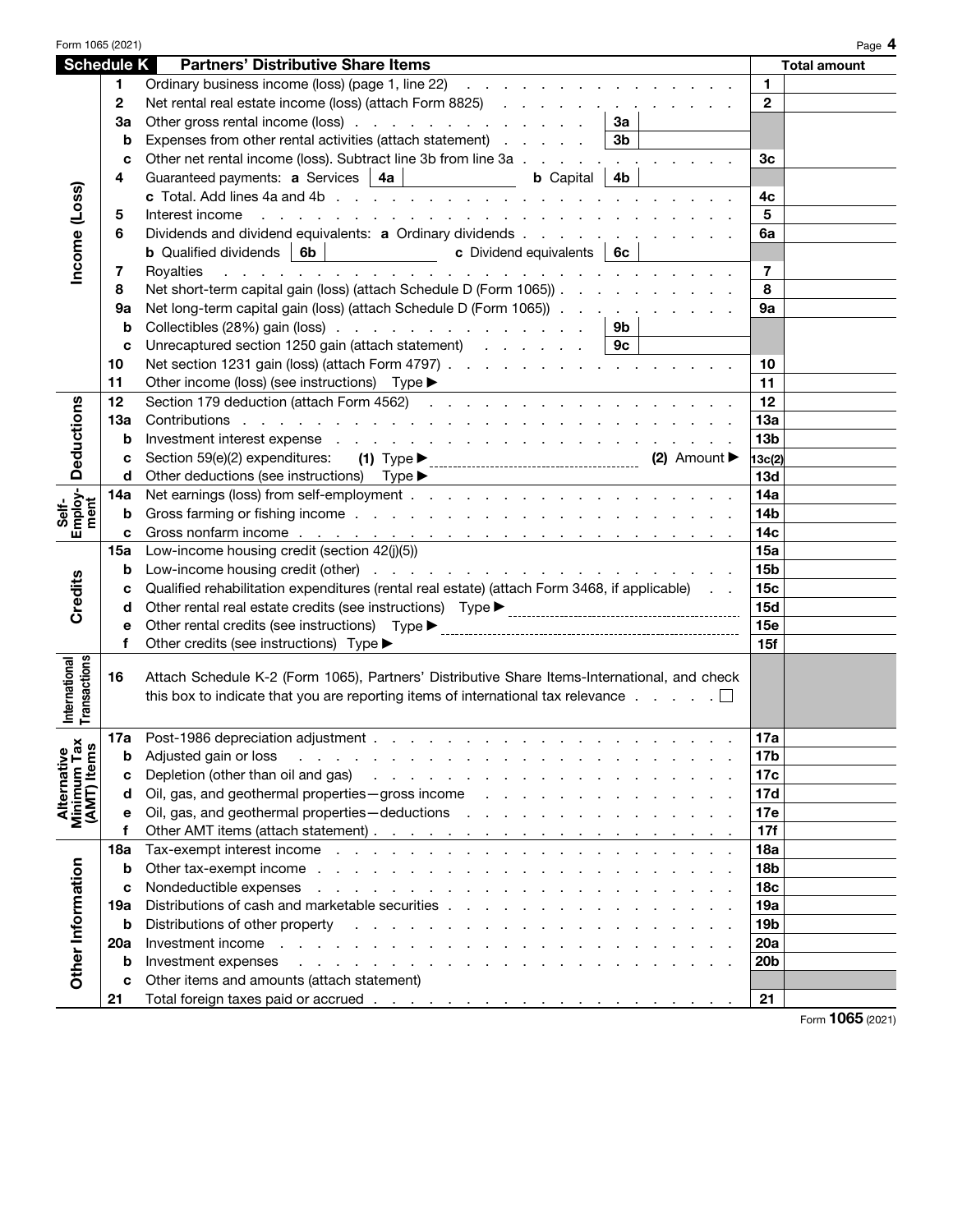|              | Form 1065 (2021)                                                                                |                                                                               |                             |                               |                       |                                              |                                                     | Page $5$              |
|--------------|-------------------------------------------------------------------------------------------------|-------------------------------------------------------------------------------|-----------------------------|-------------------------------|-----------------------|----------------------------------------------|-----------------------------------------------------|-----------------------|
|              | <b>Analysis of Net Income (Loss)</b>                                                            |                                                                               |                             |                               |                       |                                              |                                                     |                       |
| 1            | Net income (loss). Combine Schedule K, lines 1 through 11. From the result, subtract the sum of |                                                                               |                             |                               |                       |                                              | 1                                                   |                       |
| 2            | Analysis by<br>partner type:                                                                    | (i) Corporate                                                                 | (ii) Individual<br>(active) | (iii) Individual<br>(passive) |                       | (iv) Partnership                             | (v) Exempt<br>Organization                          | (vi)<br>Nominee/Other |
| a            | General partners                                                                                |                                                                               |                             |                               |                       |                                              |                                                     |                       |
| b            | Limited partners                                                                                |                                                                               |                             |                               |                       |                                              |                                                     |                       |
|              | <b>Schedule L</b>                                                                               | <b>Balance Sheets per Books</b>                                               |                             |                               | Beginning of tax year |                                              |                                                     | End of tax year       |
|              |                                                                                                 | <b>Assets</b>                                                                 |                             | (a)                           |                       | (b)                                          | (c)                                                 | (d)                   |
| 1            | Cash<br>$\sim$                                                                                  | and the company of the company of                                             |                             |                               |                       |                                              |                                                     |                       |
| 2a           | Trade notes and accounts receivable                                                             |                                                                               |                             |                               |                       |                                              |                                                     |                       |
| b            | Less allowance for bad debts                                                                    |                                                                               |                             |                               |                       |                                              |                                                     |                       |
| 3            | Inventories                                                                                     | the contract of the contract of                                               |                             |                               |                       |                                              |                                                     |                       |
| 4            | U.S. government obligations                                                                     | the company of the com-                                                       |                             |                               |                       |                                              |                                                     |                       |
| 5            | Tax-exempt securities                                                                           | and a straight and a straight                                                 |                             |                               |                       |                                              |                                                     |                       |
| 6            | Other current assets (attach statement)                                                         |                                                                               |                             |                               |                       |                                              |                                                     |                       |
| 7a           | Loans to partners (or persons related to partners)                                              |                                                                               |                             |                               |                       |                                              |                                                     |                       |
| b            | Mortgage and real estate loans                                                                  |                                                                               | and a state of the state of |                               |                       |                                              |                                                     |                       |
| 8            | Other investments (attach statement)                                                            |                                                                               |                             |                               |                       |                                              |                                                     |                       |
| 9а           | Buildings and other depreciable assets                                                          |                                                                               |                             |                               |                       |                                              |                                                     |                       |
| b            | Less accumulated depreciation                                                                   |                                                                               |                             |                               |                       |                                              |                                                     |                       |
|              |                                                                                                 |                                                                               | <b>Contractor</b>           |                               |                       |                                              |                                                     |                       |
| 10a          | Depletable assets                                                                               |                                                                               |                             |                               |                       |                                              |                                                     |                       |
| b            | Less accumulated depletion                                                                      |                                                                               |                             |                               |                       |                                              |                                                     |                       |
| 11           | Land (net of any amortization) $\ldots$ $\ldots$                                                |                                                                               |                             |                               |                       |                                              |                                                     |                       |
| 12a          | Intangible assets (amortizable only)                                                            |                                                                               |                             |                               |                       |                                              |                                                     |                       |
| b            | Less accumulated amortization                                                                   |                                                                               |                             |                               |                       |                                              |                                                     |                       |
| 13           | Other assets (attach statement)                                                                 |                                                                               |                             |                               |                       |                                              |                                                     |                       |
| 14           | Total assets                                                                                    |                                                                               |                             |                               |                       |                                              |                                                     |                       |
|              |                                                                                                 | <b>Liabilities and Capital</b>                                                |                             |                               |                       |                                              |                                                     |                       |
| 15           | Accounts payable                                                                                |                                                                               | <b>Contract Contract</b>    |                               |                       |                                              |                                                     |                       |
| 16           | Mortgages, notes, bonds payable in less than 1 year                                             |                                                                               |                             |                               |                       |                                              |                                                     |                       |
| 17           | Other current liabilities (attach statement)                                                    |                                                                               |                             |                               |                       |                                              |                                                     |                       |
| 18           | All nonrecourse loans                                                                           |                                                                               |                             |                               |                       |                                              |                                                     |                       |
| 19a          | Loans from partners (or persons related to partners).                                           |                                                                               |                             |                               |                       |                                              |                                                     |                       |
| b            | Mortgages, notes, bonds payable in 1 year or more.                                              |                                                                               |                             |                               |                       |                                              |                                                     |                       |
| 20           | Other liabilities (attach statement)                                                            |                                                                               |                             |                               |                       |                                              |                                                     |                       |
| 21           | Partners' capital accounts                                                                      |                                                                               |                             |                               |                       |                                              |                                                     |                       |
| 22           | Total liabilities and capital                                                                   |                                                                               |                             |                               |                       |                                              |                                                     |                       |
|              | Schedule M-1 Reconciliation of Income (Loss) per Books With Income (Loss) per Return            |                                                                               |                             |                               |                       |                                              |                                                     |                       |
|              |                                                                                                 | Note: The partnership may be required to file Schedule M-3. See instructions. |                             |                               |                       |                                              |                                                     |                       |
| 1            | Net income (loss) per books                                                                     |                                                                               |                             | 6                             |                       |                                              | Income recorded on books this year not included     |                       |
| $\mathbf{2}$ | Income included on Schedule K, lines 1, 2, 3c,                                                  |                                                                               |                             |                               |                       | on Schedule K, lines 1 through 11 (itemize): |                                                     |                       |
|              | 5, 6a, 7, 8, 9a, 10, and 11, not recorded on                                                    |                                                                               |                             | a                             |                       |                                              | Tax-exempt interest \$                              |                       |
|              |                                                                                                 |                                                                               |                             |                               |                       |                                              |                                                     |                       |
| 3            | Guaranteed payments (other than health                                                          |                                                                               |                             | 7                             |                       |                                              | Deductions included on Schedule K,                  |                       |
|              | $insurance)$ .                                                                                  |                                                                               |                             |                               |                       |                                              | lines 1 through 13d, and 21, not charged            |                       |
| 4            | Expenses recorded on books this year                                                            |                                                                               |                             |                               |                       |                                              | against book income this year (itemize):            |                       |
|              | not included on Schedule K, lines 1                                                             |                                                                               |                             | a                             |                       |                                              |                                                     |                       |
|              | through 13d, and 21 (itemize):                                                                  |                                                                               |                             |                               |                       |                                              |                                                     |                       |
| а            | Depreciation \$                                                                                 | ----------------------------                                                  |                             | 8                             |                       |                                              | Add lines $6$ and $7$                               |                       |
| b            | Travel and entertainment \$                                                                     | ----------------                                                              |                             | 9                             |                       |                                              | Income (loss) (Analysis of Net Income               |                       |
| 5            | Add lines 1 through 4                                                                           |                                                                               |                             |                               |                       |                                              | (Loss), line 1). Subtract line 8 from line 5        |                       |
|              | <b>Schedule M-2</b> Analysis of Partners' Capital Accounts                                      |                                                                               |                             |                               |                       |                                              |                                                     |                       |
| 1            | Balance at beginning of year                                                                    |                                                                               |                             | 6                             |                       |                                              | Distributions: a Cash                               |                       |
| $\mathbf{2}$ | Capital contributed: a Cash                                                                     |                                                                               |                             |                               |                       |                                              | <b>b</b> Property                                   |                       |
|              |                                                                                                 | <b>b</b> Property                                                             |                             | 7                             |                       |                                              | Other decreases (itemize): __________________       |                       |
| 3            | Net income (loss) (see instructions).                                                           |                                                                               |                             |                               |                       |                                              |                                                     |                       |
| 4            |                                                                                                 |                                                                               |                             | 8                             |                       |                                              | Add lines 6 and 7 $\ldots$ , $\ldots$               |                       |
| 5            | Add lines 1 through 4                                                                           |                                                                               |                             | 9                             |                       |                                              | Balance at end of year. Subtract line 8 from line 5 |                       |
|              |                                                                                                 |                                                                               |                             |                               |                       |                                              |                                                     |                       |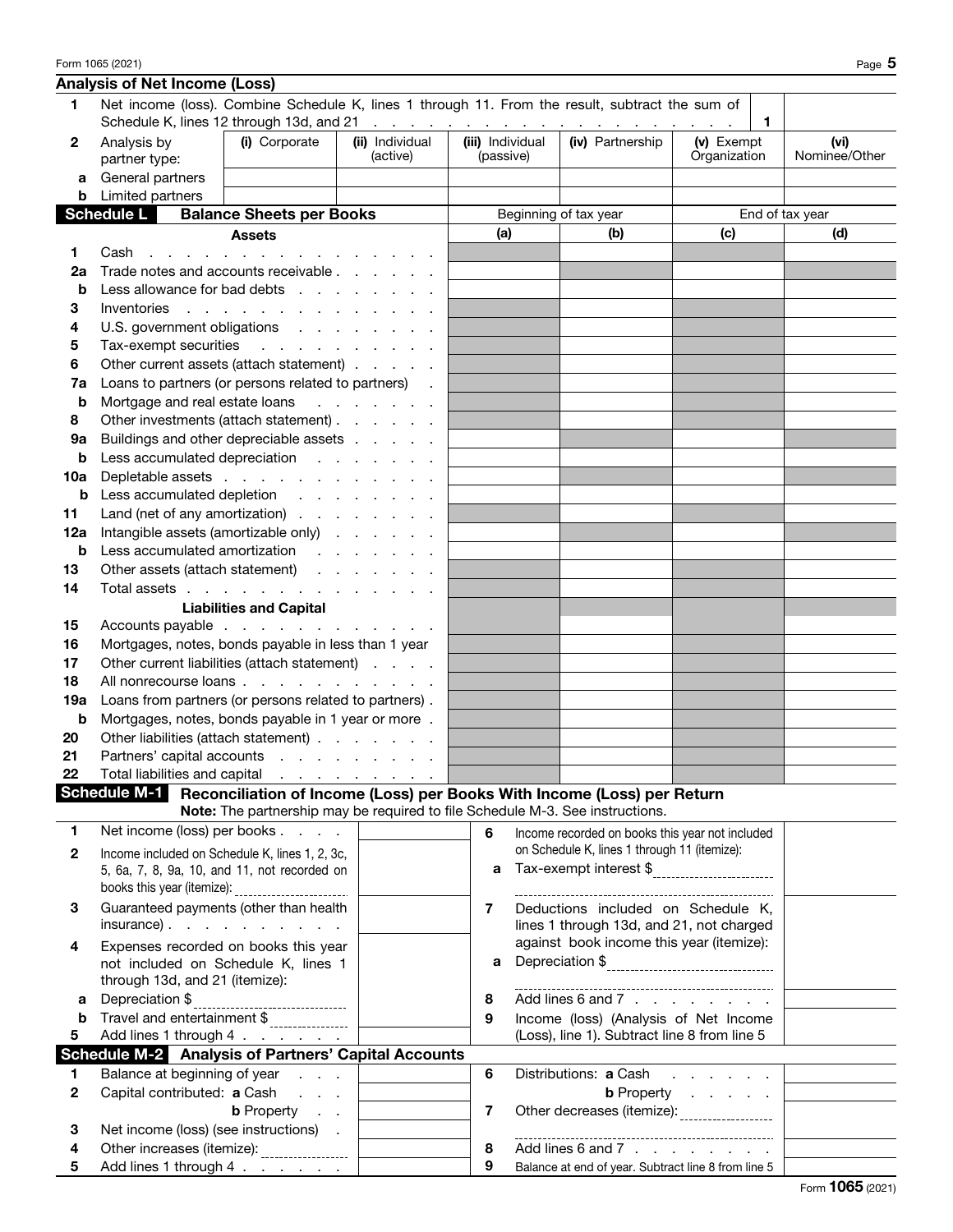# $2021$ **Instructions for Form 1065**

### U.S. Return of Partnership Income

Section references are to the Internal Revenue Code unless otherwise noted.

| Contents                                                   |                                                     | Page            |
|------------------------------------------------------------|-----------------------------------------------------|-----------------|
| The Taxpayer Advocate Service<br>(TAS) Is Here To Help You |                                                     | 2               |
| How To Get Forms and<br>Publications                       |                                                     | <u>2</u>        |
| General Instructions                                       |                                                     | $\overline{2}$  |
|                                                            |                                                     |                 |
| Purpose of Form 2                                          |                                                     |                 |
| Definitions 2                                              |                                                     |                 |
| Who Must File 4                                            |                                                     |                 |
| Termination of the                                         |                                                     |                 |
| Partnership 4                                              |                                                     |                 |
| Electronic Filing 4                                        |                                                     |                 |
| When To File $\dots\dots\dots\dots\dots4$                  |                                                     |                 |
| Where To File 5                                            |                                                     |                 |
| Who Must Sign 5                                            |                                                     |                 |
| Penalties  6                                               |                                                     |                 |
| Accounting Methods 6                                       |                                                     |                 |
|                                                            |                                                     |                 |
| Accounting Periods 7                                       |                                                     |                 |
| Rounding Off to Whole                                      |                                                     |                 |
| Dollars <u>7</u>                                           |                                                     |                 |
|                                                            |                                                     |                 |
| Administrative Adjustment                                  |                                                     |                 |
| Request (AAR) .......... <mark>7</mark>                    |                                                     |                 |
| Amended Return 8                                           |                                                     |                 |
| Assembling the Return  10                                  |                                                     |                 |
| Entity Classification Election 11                          |                                                     |                 |
|                                                            |                                                     |                 |
|                                                            |                                                     |                 |
| Elections Made by Each                                     |                                                     |                 |
| Partner 12                                                 |                                                     |                 |
|                                                            |                                                     |                 |
| Partner's Dealings With<br>Partnership  12                 |                                                     |                 |
|                                                            |                                                     |                 |
| Contributions to the<br>Partnership                        |                                                     |                 |
| Dispositions of Contributed                                |                                                     |                 |
| Property 12                                                |                                                     |                 |
| Recognition of                                             |                                                     |                 |
| Precontribution Gain on                                    |                                                     |                 |
|                                                            |                                                     |                 |
| Certain Partnership<br>Distributions <u>12</u>             |                                                     |                 |
| Unrealized Receivables and                                 |                                                     |                 |
| Inventory Items  12                                        |                                                     |                 |
| At-Risk Limitations                                        |                                                     | 12              |
| Passive Activity Limitations                               |                                                     | 13              |
|                                                            |                                                     |                 |
| Specific Instructions                                      |                                                     | 17              |
| $Income \ldots \ldots \ldots$                              | $\sim$ $\sim$                                       | 18              |
| Deductions                                                 |                                                     | <u>19</u><br>L. |
| Schedule B. Other                                          |                                                     |                 |
| Information                                                | and a straight and                                  | 24              |
| Schedules K and K-1.                                       |                                                     |                 |
| <b>Partners' Distributive</b>                              |                                                     |                 |
| Share Items                                                |                                                     | 28              |
| Specific Instructions                                      |                                                     |                 |
| (Schedule K-1 Only)                                        | $\sim$ 100 $\sim$ 100 $\sim$                        | <u>29</u>       |
| Part I. Information About the                              |                                                     |                 |
| Partnership                                                | $\mathcal{A}$ . The set of the set of $\mathcal{A}$ | 29              |
| Part II. Information About the                             |                                                     |                 |
| Partner                                                    |                                                     | 29              |

| Contents                                                                                          | Page         |
|---------------------------------------------------------------------------------------------------|--------------|
| Specific Instructions<br>(Schedules K and K-1,<br>Part III, Except as Noted) 32                   |              |
| Flowchart To Help<br>Determine if Items Are<br><b>Qualified Business</b><br>$income$              | . 49         |
| Analysis of Net Income<br>(Loss) <u>53</u>                                                        |              |
| Schedule L. Balance Sheets<br>per Books 53                                                        |              |
| Schedule M-1.<br>Reconciliation of Income<br>(Loss) per Books With<br>Income (Loss) per<br>Return |              |
| Schedule M-2. Analysis of<br>Partners' Capital<br>Accounts<br>.                                   | . 54<br>. 54 |
| Codes for Principal Business<br><b>Activity and Principal Product</b>                             |              |
| or Service<br>.<br>Index                                                                          | -56          |
|                                                                                                   |              |

### **Future Developments**

For the latest information about developments related to Form 1065 and its instructions, such as legislation enacted after they were published, go to *[IRS.gov/](https://www.irs.gov/form1065) [Form1065](https://www.irs.gov/form1065)*.

### **What's New**

**Schedules K-2 and K-3 (Form 1065).**  New Schedules K-2 and K-3 replace prior lines 16 and 20 for certain international codes on Schedules K and K-1. The new schedules are designed to provide greater clarity for partners on how to compute their U.S. income tax liability with respect to items of international tax relevance, including claiming deductions and credits.

**Schedules K and K-1 (Form 1065).**  Line 21 replaces line 16p for foreign taxes paid or accrued with respect to basis adjustments and income reconciliation.

**Note.** Foreign taxes paid or accrued must also be reported on Schedules K-2 and K-3 for foreign tax credit purposes.

**Section 743(b) adjustment.** New code U under line 20c is used to report the total remaining section 743(b) adjustment for applicable partners. This was reported in previous years on line 20, code AH.

**Section 1061 reporting.** Section 1061 recharacterizes certain long-term capital gains of a partner that holds one or more applicable partnership interests as short-term capital gains. An applicable partnership interest is an interest in a

partnership that is transferred to or held by a taxpayer, directly or indirectly, in connection with the performance of substantial services by the taxpayer or any other related person, in an applicable trade or business. See *[Section 1061 Reporting Guidance FAQs](https://www.irs.gov/businesses/partnerships/section-1061-reporting-guidance-faqs)* for pass-through entity and owner-taxpayer filing and reporting requirements.

**Paycheck Protection Program (PPP) loans.** Partnerships report certain information related to PPP loans. The forgiveness of a PPP loan creates tax-exempt income which affects each partner's basis in the partnership. A partnership can treat tax-exempt income resulting from the forgiveness of a PPP loan as received or accrued (1) as, and to the extent that, eligible expenses are paid or incurred; (2) when the partnership applies for forgiveness of the PPP loan; or (3) when forgiveness of the PPP loan is granted. See Schedule B, *Question 6*; Schedules K and K-1, lines 11 and 18b; Schedule M-1; and Schedule M-3, later, for PPP reporting

instructions. For additional details about the timing of tax-exempt income related to PPP loans, see *[Revenue Procedure 2021-48](https://www.irs.gov/pub/irs-drop/rp-21-48.pdf)*, 2021-49 I.R.B. 835 (12/06/2021).

**Tax shelter election.** Final regulations issued January 5, 2021, under section 448 permit a taxpayer to make an annual election to use its allocations made in the immediately preceding tax year, instead of using the current tax year's allocation, to determine whether the taxpayer is a syndicate under section 448(d)(3) for the current tax year. See *Tax shelter election*, later.

**Employee Retention Credit.** Recent legislation modified the applicability of the employee retention credit. The credit now applies to qualified wages paid before October 1, 2021 (or, in the case of wages paid by an eligible employer which is a recovery startup business, before January 1, 2022).

### **Reminders**

**Codes for Schedule K-1.** Complete descriptions of codes for Schedule K-1 are provided under *Specific Instructions (Schedules K and K-1, Part III, Except as Noted)*, later. The codes are no longer listed on page 2 of Schedule K-1 (Form 1065).

**Payroll credit for COVID-related paid sick leave or family leave.** Under the Families First Coronavirus Response Act (FFCRA), as amended, and the American Rescue Plan Act of 2021 (the ARP), an eligible employer can take a credit against payroll taxes owed for amounts paid for qualified sick leave or

### Department of the Treasury **Internal Revenue Service**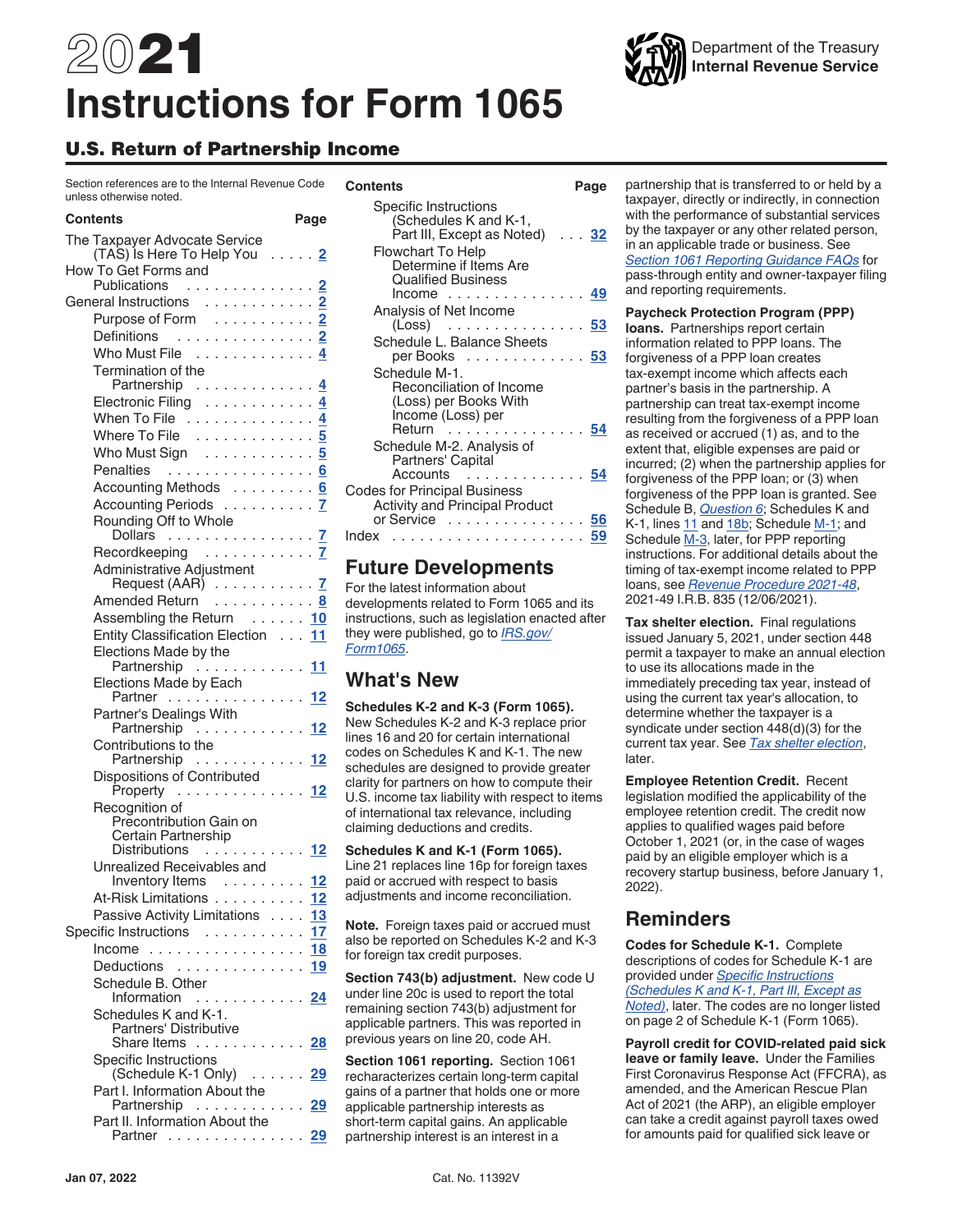family leave if incurred during the allowed period, which starts on April 1, 2020, and ends September 30, 2021. There is no double tax benefit allowed and the amounts claimed are reportable as income on line 7. See *Line 7. Other Income (Loss)*, later.

**Temporary allowance of 100% business meals.** A partnership is allowed a 100% deduction for certain business meals paid or incurred after 2020 and before 2023. See *Travel, meals, and entertainment*, later.

**Request for section 754 revocation.** Use new Form 15254, Request for Section 754 Revocation, to request revocation of a section 754 election. See *Elections Made by the Partnership*, later.

**Code N, box 20.** Regulations section 1.163(j)-6(h) created a new section 704(d) loss class for business interest expense effective for tax years beginning after November 12, 2020. As a result, all partnerships must report business interest expense to partners on Schedules K-1 (Form 1065).

**Code AG, box 20. Gross receipts for section 448(c)(2).** Partnerships and partners must determine whether they are subject to certain accounting methods and to section 163(j) based on their gross receipts. For tax years ending after December 30, 2020, partnerships with current year gross receipts greater than \$5 million are required to report their current year gross receipts to partners.

For tax years ending after December 30, 2021, a partnership that has current year gross receipts greater than \$5 million will be required to report gross receipts to partners for the 3 immediately preceding tax years as well as gross receipts for the current year.

Partnerships whose current year gross receipts are less than or equal to \$5 million may also use this code to report gross receipts.

**Partner's capital account analysis.** The reporting requirements for certain partnerships regarding partners' capital accounts have been clarified. See *Item L. Partner's Capital Account Analysis*, later. See also *Schedule M-2. Analysis of Partners' Capital Accounts*, later.

**Schedule B question.** For question 26 of Schedule B, provide the number of foreign partners subject to section 864(c)(8) resulting from transferring interests in the partnership.

### **Photographs of Missing Children**

The Internal Revenue Service is a proud partner with the *[National Center for Missing](https://www.missingkids.org) [& Exploited Children® \(NCMEC\)](https://www.missingkids.org)*.

Photographs of missing children selected by the Center may appear in instructions on pages that would otherwise be blank. You can help bring these children home by looking at the photographs and calling 1-800-THE-LOST (1-800-843-5678) if you recognize a child.

### **The Taxpayer Advocate Service (TAS) Is Here To Help You**

**What is TAS?** TAS is an **independent**  organization within the IRS that helps taxpayers and protects taxpayer rights. Their job is to ensure that every taxpayer is treated fairly and that you know and understand your rights under the *[Taxpayer Bill of Rights](https://www.taxpayeradvocate.irs.gov/get-help/taxpayer-rights/)*.

**How can you learn about your taxpayer rights?** The Taxpayer Bill of Rights describes 10 basic rights that all taxpayers have when dealing with the IRS. Go to *[TaxpayerAdvocate.IRS.gov](https://www.taxpayeradvocate.irs.gov)* to help you understand what these rights mean to you and how they apply. These are *your* rights. Know them. Use them.

**What can TAS do for you?** TAS can help you resolve problems that you can't resolve with the IRS. And their service is free. If you qualify for their assistance, you will be assigned to one advocate who will work with you throughout the process and will do everything possible to resolve your issue. TAS can help you if:

• Your problem is causing financial difficulty for you, your family, or your business;

• You face (or your business is facing) an immediate threat of adverse action; or

• You've tried repeatedly to contact the IRS but no one has responded, or the IRS hasn't responded by the date promised.

**How can you reach TAS?** TAS has offices *[in every state, the District of Columbia, and](https://www.irs.gov/Advocate/Local-Taxpayer-Advocate)  [Puerto Rico](https://www.irs.gov/Advocate/Local-Taxpayer-Advocate)*. Your local advocate's number is in your local directory and at *[TaxpayerAdvocate.IRS.gov/Contact-Us](https://www.taxpayeradvocate.irs.gov/contact-us)*. You can also call them at 877-777-4778.

**How else does TAS help taxpayers?** TAS works to resolve large-scale problems that affect many taxpayers. If you know of one of these broad issues, please report it to them at *[IRS.gov/SAMS](https://www.irs.gov/Advocate/Systemic-Advocacy-Management-System-SAMS)*.

**TAS for tax professionals.** TAS can provide a variety of information for tax professionals, including tax law updates and guidance, TAS programs, and ways to let TAS know about systemic problems you've seen in your practice.

### **How To Get Forms and Publications**

**Internet.** You can access the IRS website at IRS.gov 24 hours a day, 7 days a week to:

• *E-file* your return—Find out about commercial tax preparation and *e-file* 

services available free to eligible taxpayers; • Download forms, including talking tax

- forms, instructions, and publications; • Use the online Internal Revenue Code,
- regulations, or other official guidance; • Get information on starting and operating
- a small business;
- Order IRS products online;
- Research your tax questions online; • Search publications online by topic or keyword;
- View Internal Revenue Bulletins (IRBs)
- published in the last few years; and • Sign up to receive local and national tax news by email.

**Tax forms and publications.** The partnership can download or print all of the forms and publications it may need on *[IRS.gov/FormsPubs](https://www.irs.gov/formspubs)*. Otherwise, the partnership can go to *[IRS.gov/OrderForms](https://www.irs.gov/orderforms)*  to place an order and have forms mailed to the partnership. The partnership should receive its order within 10 business days.

## **General Instructions**

### **Purpose of Form**

Form 1065 is an information return used to report the income, gains, losses, deductions, credits, and other information from the operation of a partnership. Generally, a partnership doesn't pay tax on its income but passes through any profits or losses to its partners. Partners must include partnership items on their tax or information returns.

### **Definitions**

#### **Centralized Partnership Audit Regime**

The Bipartisan Budget Act of 2015 (BBA) created a new centralized partnership audit regime effective for partnership tax years beginning after 2017. The new audit regime replaces the consolidated audit proceedings under the Tax Equity and Fiscal Responsibility Act (TEFRA). The new audit regime applies to all partnerships unless the partnership is an eligible partnership and elects out by making a valid election using Schedule B-2 (Form 1065).

#### *Electing out of the centralized partnership audit regime.* See *Electing Out of the Centralized Partnership Audit Regime*, later.

**Adjustment year.** An adjustment year is a tax year in which:

• In the case of an adjustment pursuant to the decision of a court in a proceeding brought under section 6234, such decision becomes final;

• In the case of an administrative adjustment request (AAR) under section 6227, such AAR is filed; or

• In any other case, a notice of final partnership adjustment is mailed under section 6231 or, if the partnership waives the restrictions under section 6232(b) (regarding limitations on assessments), the waiver is executed by the IRS.

**Reviewed year.** A reviewed year is a partnership's tax year to which a partnership adjustment relates.

### **Partnership**

A partnership is the relationship between two or more persons who join to carry on a trade or business, with each person contributing money, property, labor, or skill and each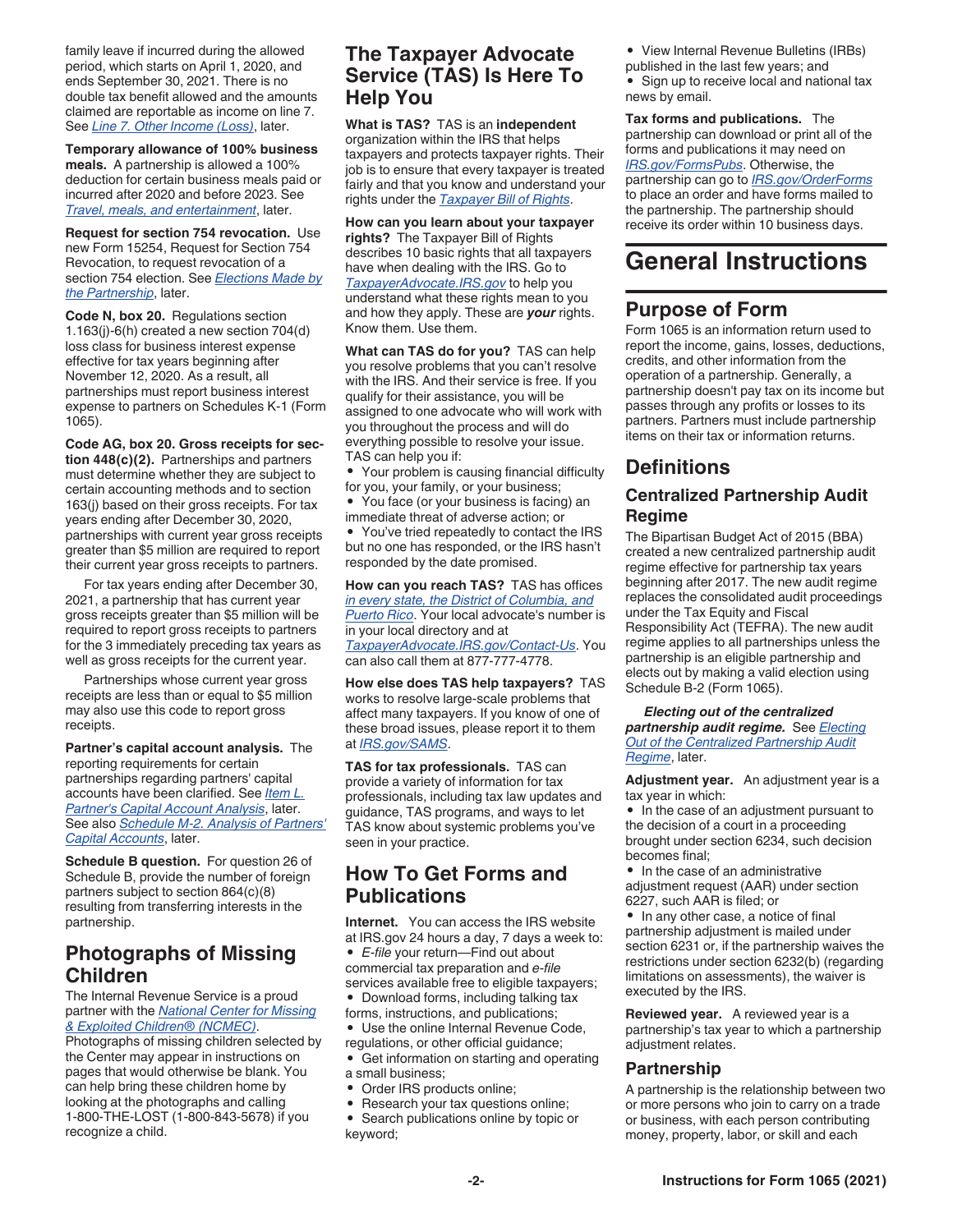expecting to share in the profits and losses of the business whether or not a formal partnership agreement is made.

The term "partnership" includes a limited partnership, syndicate, group, pool, joint venture, or other unincorporated organization, through or by which any business, financial operation, or venture is carried on, that isn't, within the meaning of regulations under section 7701, a corporation, trust, estate, or sole proprietorship.

A joint undertaking merely to share expenses isn't a partnership. Mere co-ownership of property that is maintained and leased or rented isn't a partnership. However, if the co-owners provide services to the tenants, a partnership exists.

**Business owned and operated by spouses.** Generally, if you and your spouse jointly own and operate an unincorporated business and share in the profits and losses, you are partners in a partnership and you must file Form 1065.

*Exception—Qualified joint venture.* If you and your spouse materially participate as the only members of a jointly owned and operated business, and you file a joint return for the tax year, you can make an election to be treated as a qualified joint venture instead of a partnership. By making the election, you will not be required to file Form 1065 for any year the election is in effect and will instead report the income and deductions directly on your joint return.

A qualified joint venture conducts a trade or business where the only members of the joint venture are a married couple who file a joint return; both spouses materially participate in the trade or business (because mere joint ownership of property isn't enough); both spouses elect not to be treated as a partnership; and the business is co-owned by both spouses and isn't held in the name of a state law entity such as a partnership or limited liability company.

To make this election, you must divide all items of income, gain, loss, deduction, and credit between you and your spouse in accordance with your respective interests in the venture. Each of you must file a separate Schedule C or F (Form 1040). On each line of your separate Schedule C or F (Form 1040), you must enter your share of the applicable income, deduction, or loss. Each of you must also file a separate Schedule SE (Form 1040) to pay self-employment tax, as applicable.

If you and your spouse make the election for your rental real estate business, you each must report your share of income and deductions on Schedule E (Form 1040). Rental real estate income isn't generally included in net earnings from self-employment subject to self-employment tax and is generally subject to the passive loss limitation rules. Electing qualified joint venture status doesn't alter the application of the self-employment tax or the passive loss limitation rules.

To make the qualified joint venture election for 2021, jointly file the 2021 Form 1040 or 1040-SR with the required schedules. This generally doesn't increase the total tax on the return, but it does give each spouse credit for social security earnings on which retirement benefits are based, provided neither spouse exceeds the social security tax limitation.

Once made, the election cannot be revoked without IRS consent. If you and your spouse filed a Form 1065 for the year prior to the election, you don't need to amend that return or file a final Form 1065 for the year the election takes effect.

For more information on qualified joint ventures, go to *[IRS.gov/QJV](https://www.irs.gov/QJV)*.

#### **Foreign Partnership**

A foreign partnership is a partnership that isn't created or organized in the United States or under the law of the United States or of any state. In certain instances, a partnership created or organized in the United States can be treated as a foreign partnership. See, for example, Regulations section 1.951-1(h).

In addition, if a domestic section 721(c) partnership is formed after January 17, 2017, and the gain deferral method is applied, then a U.S. transferor must treat the section 721(c) partnership as a foreign partnership and file a Form 8865, Return of U.S. Persons With Respect to Certain Foreign Partnerships, with respect to the partnership. See Form 8865 and its instructions. See also Regulations section 1.721(c)-6(b)(4).

#### **General Partner**

A general partner is a partner who is personally liable for partnership debts.

#### **General Partnership**

A general partnership is composed only of general partners.

#### **Limited Partner**

A limited partner is a partner in a partnership formed under a state limited partnership law, whose personal liability for partnership debts is limited to the amount of money or other property that the partner contributed or is required to contribute to the partnership. Some members of other entities, such as domestic or foreign business trusts or limited liability companies that are classified as partnerships, may be treated as limited partners for certain purposes.

However, whether a partner qualifies as a limited partner for purposes of self-employment tax depends upon whether the partner meets the definition of a limited partner under section 1402(a)(13). See *Self-Employment*, later.

#### **Limited Partnership**

A limited partnership is formed under a state limited partnership law and composed of at least one general partner and one or more limited partners.

### **Limited Liability Partnership**

A limited liability partnership (LLP) is formed under a state limited liability partnership law. Generally, a partner in an LLP isn't personally liable for the debts of the LLP or any other partner, nor is a partner liable for the acts or omissions of any other partner solely by reason of being a partner.

#### **Limited Liability Company**

A limited liability company (LLC) is an entity formed under state law by filing articles of organization as an LLC. Unlike a partnership, none of the members of an LLC are personally liable for its debts. An LLC may be classified for federal income tax purposes as a partnership, a corporation, or an entity disregarded as an entity separate from its owner by applying the rules in Regulations section 301.7701-3. See Form 8832, Entity Classification Election, for more details.

*A domestic LLC with at least two members that does not file Form 8832 is classified as a partnership for federal income tax purposes.* **TIP**

#### **Nonrecourse Loans**

Nonrecourse loans are those liabilities of the partnership for which no partner or related person bears the economic risk of loss.

#### **Section 721(c) Partnership**

A partnership (domestic or foreign) is a section 721(c) partnership if there is a contribution of section 721(c) property to the partnership and, after the contribution (and all transactions related to the contribution), (1) a related foreign person with respect to the U.S. transferor is a direct or indirect partner in the partnership, and (2) the U.S. transferor and related persons own 80% or more of the interests in partnership capital, profits, deductions, or losses. See Regulations section 1.721(c)-1(b)(14).

#### **U.S. Transferor**

A U.S. transferor is a U.S. person other than a domestic partnership. See Regulations section 1.721(c)-1(b)(18).

#### **Section 721(c) Property**

Section 721(c) property is property (other than excluded property) with built-in gain that is contributed to a partnership by a U.S. transferor, including pursuant to a contribution described in Regulations section 1.721(c)-2(d) (partnership look-through rule). See Regulations section 1.721(c)-1(b)(15).

#### **Gain Deferral Contribution**

A gain deferral contribution is a contribution of section 721(c) property to a section 721(c) partnership with respect to which the recognition of gain is deferred under the gain deferral method. See Regulations section 1.721(c)-1(b)(7).

#### **Gain Deferral Method**

The gain deferral method is the method described in Regulations section 1.721(c)-3(b) applied to avoid the immediate recognition of gain upon a contribution of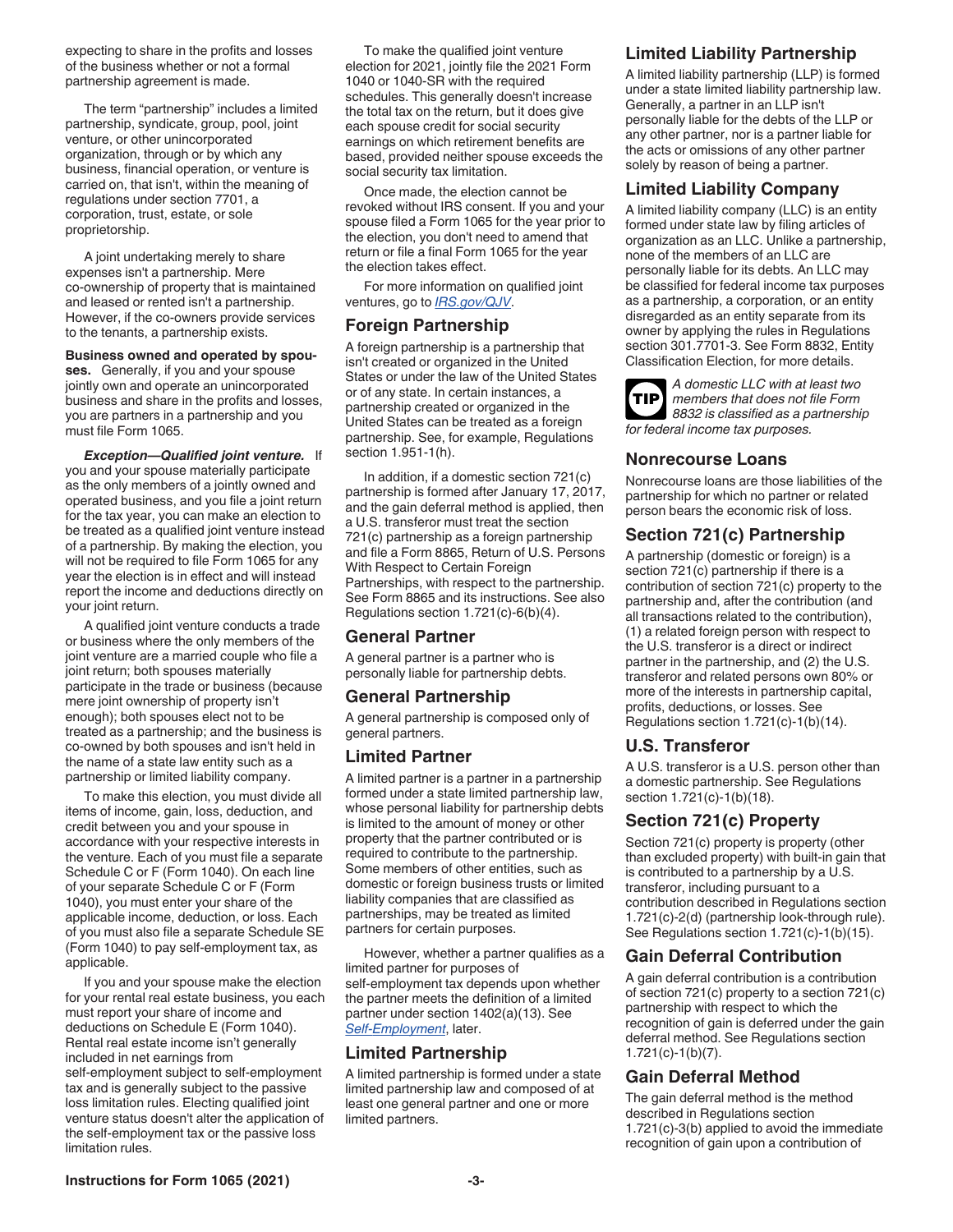section 721(c) property to a section 721(c) partnership under Regulations section 1.721(c)-2(b).

### **Who Must File**

#### **Domestic Partnerships**

Except as provided below, every domestic partnership must file Form 1065, unless it neither receives income nor incurs any expenditures treated as deductions or credits for federal income tax purposes.

**Note.** To be certified as a qualified opportunity fund (QOF), the partnership must file Form 1065 and attach Form 8996, Qualified Opportunity Fund, even if the partnership had no income or expenses to report. See Schedule B, question 25, and the Instructions for Form 8996.

Entities formed as LLCs that are classified as partnerships for federal income tax purposes have the same filing requirements as domestic partnerships.

A religious or apostolic organization exempt from income tax under section 501(d) must file Form 1065 to report its taxable income, which must be allocated to its members as a dividend, whether distributed or not. Such an organization must figure its taxable income on an attached statement to Form 1065 in the same manner as a corporation. The organization may use Form 1120, U.S. Corporation Income Tax Return, for this purpose. Enter the organization's taxable income, if any, on line 6a of Schedule K and each member's distributive share in box 6a of Schedule K-1. Net operating losses aren't deductible by the members but may be carried back or forward by the organization under the rules of section 172. The religious or apostolic organization must also make its annual information return available for public inspection. For this purpose, "annual information return" includes an exact copy of Form 1065 and all accompanying schedules and attached statements, except Schedules K-1. For more details, see Regulations section 301.6104(d)-1.

A qualifying syndicate, pool, joint venture, or similar organization may elect under section 761(a) not to be treated as a partnership for federal income tax purposes and will not be required to file Form 1065 except for the year of election. For details, see section 761(a) and Regulations section 1.761-2.

Real estate mortgage investment conduits (REMICs) must file Form 1066, U.S. Real Estate Mortgage Investment Conduit (REMIC) Income Tax Return.

Certain publicly traded partnerships (PTPs) treated as corporations under section 7704 must file Form 1120.

#### **Foreign Partnerships**

Generally, a foreign partnership that has gross income effectively connected with the conduct of a trade or business within the

United States (ECI) or has gross income derived from sources in the United States (U.S. source income) must file Form 1065, even if its principal place of business is outside the United States or all its members are foreign persons. A foreign partnership required to file a return must generally report all of its foreign and U.S. partnership items.

A foreign partnership with U.S. source income isn't required to file Form 1065 if it qualifies for either of the following two exceptions.

#### **Exception for foreign partnerships with**

**U.S. partners.** A return isn't required if: • The partnership had no effectively

connected income (ECI) during its tax year; • The partnership had U.S. source income

of \$20,000 or less during its tax year; • Less than 1% of any partnership item of income, gain, loss, deduction, or credit was allocable in the aggregate to direct U.S.

partners at any time during its tax year; and • The partnership isn't a withholding foreign partnership as defined in Regulations section 1.1441-5(c)(2)(i).

#### **Exception for foreign partnerships with no U.S. partners.** A return isn't required if:

• The partnership had no ECI during its tax year,

• The partnership had no U.S. partners at any time during its tax year,

• All required Forms 1042 and 1042-S were filed by the partnership or another withholding agent as required by Regulations section 1.1461-1(b) and (c),

• The tax liability of each partner for amounts reportable under Regulations section 1.1461-1(b) and (c) has been fully satisfied by the withholding of tax at the source, and

• The partnership isn't a withholding foreign partnership as defined in Regulations section  $1.1441 - 5(c)(2)(i)$ .

A foreign partnership filing Form 1065 solely to make an election (such as an election to amortize organization expenses) need only provide its name, address, and employer identification number (EIN) on page 1 of the form and attach a statement citing "Regulations section 1.6031(a)-1(b) (5)" and identifying the election being made. A foreign partnership filing Form 1065 solely to make an election must obtain an EIN if it doesn't already have one.

### **Termination of the Partnership**

A partnership terminates when all its operations are discontinued and no part of any business, financial operation, or venture is continued by any of its partners in a partnership.

The partnership's tax year ends on the date of termination which is the date the partnership winds up its affairs. Special rules apply in the case of a merger, consolidation, or division of a partnership. See Regulations sections 1.708-1(c) and (d) for details. Also see *[IRS.gov/newsroom/questions-and-](https://www.irs.gov/newsroom/questions-and-answers-about-technical-terminations-internal-revenue-code-irc-sec-708)* *[answers-about-technical-terminations](https://www.irs.gov/newsroom/questions-and-answers-about-technical-terminations-internal-revenue-code-irc-sec-708)[internal-revenue-code-irc-sec-708](https://www.irs.gov/newsroom/questions-and-answers-about-technical-terminations-internal-revenue-code-irc-sec-708)*.

### **Electronic Filing**

Certain partnerships with more than 100 partners are required to file Form 1065, Schedules K-1, and related forms and schedules electronically. For tax years beginning after July 1, 2019, a religious or apostolic organization exempt from income tax under section 501(d) must file Form 1065 electronically. Other partnerships generally have the option to file electronically.

See Rev. Proc. 2012-17, available at *[IRS.gov/pub/irs-irbs/irb12-10.pdf](https://www.irs.gov/pub/irs-irbs/irb12-10.pdf)*, for the requirements for furnishing substitute Schedule K-1 in electronic format.

The option to file electronically doesn't apply to certain returns, including:

• Bankruptcy returns, and

• Returns with pre-computed penalty and interest.

#### **For more details on electronic filing using the Modernized e-file system, see:**

• Pub. 3112, IRS *e-file* Application and Participation;

• Pub. 4163, Modernized e-File (MeF) Information for Authorized IRS *e-file*  Providers for Business Returns;

• Pub. 4164, Modernized e-File (MeF) Guide for Software Developers and Transmitters;

• Form 8453-PE, U.S. Partnership Declaration for an IRS *e-file* Return; and • Form 8879-PE, IRS *e-file* Signature Authorization for Form 1065.

### **For More Information on Filing Electronically**

• Call the e-Help Desk at 866-255-0654.

#### • Visit *[IRS.gov/Filing](https://www.irs.gov/filing)*.

#### **Electronic Filing Waiver**

The IRS may waive the electronic filing rules if the partnership demonstrates that a hardship would result if it were required to file its return electronically. A partnership interested in requesting a waiver of the mandatory electronic filing requirement must file a written request, and request one in the manner prescribed by the Ogden Submission Processing Center.

All written requests for waivers should be mailed to:

Internal Revenue Service Ogden Submission Processing Center Attn: Form 1065 e-file Waiver Request Mail Stop 1057 Ogden, UT 84201

Waiver requests can also be faxed to 877-477-0575.

Contact the e-Help Desk at 866-255-0654 for questions regarding the waiver procedures or process.

### **When To File**

Generally, a domestic partnership must file Form 1065 by the 15th day of the 3rd month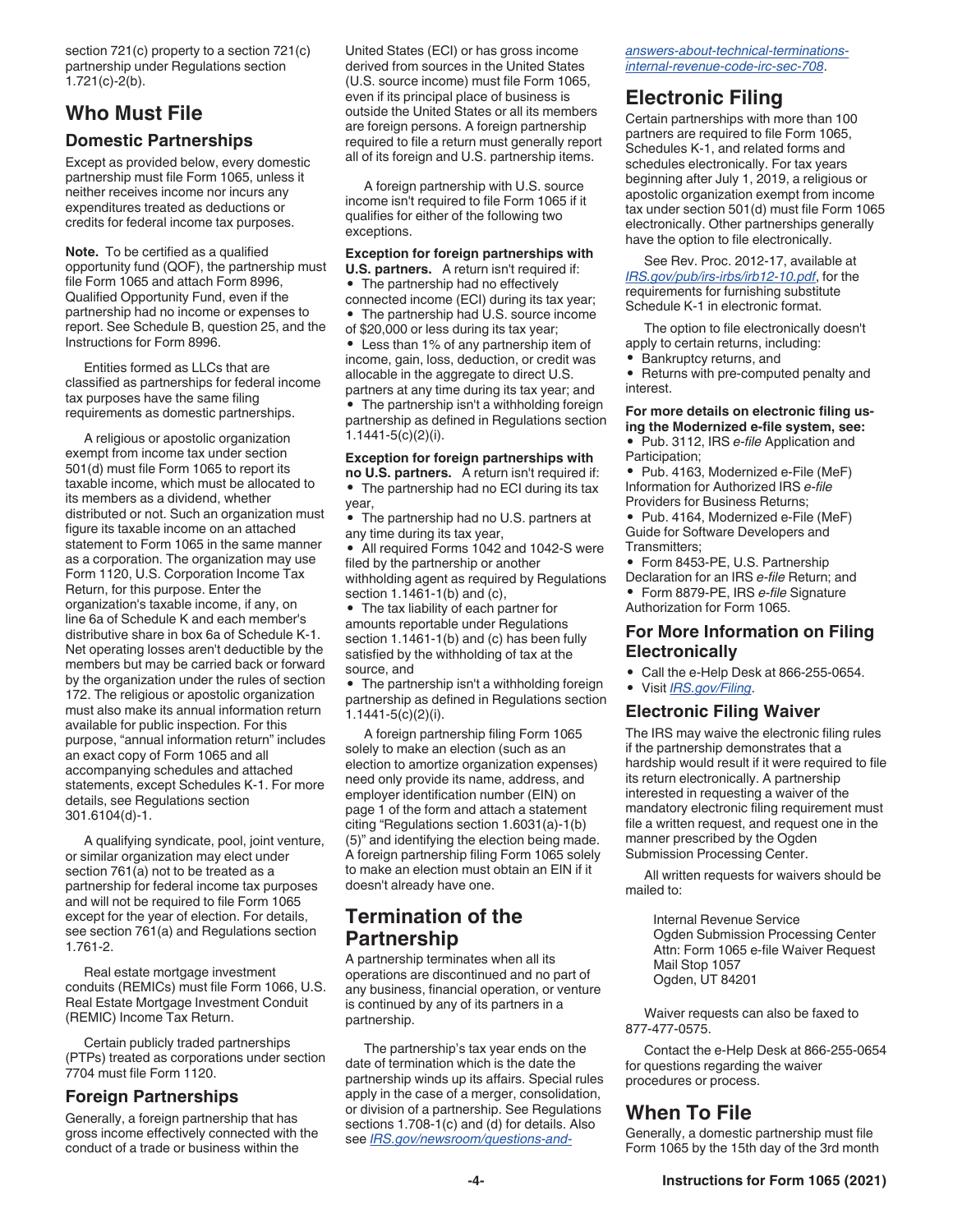### **Where To File**

File Form 1065 at the applicable IRS address listed below. If Schedule M-3 is filed, Form 1065 must be filed at the Ogden Internal Revenue Service Center as shown below.

| If the partnership's principal<br>business, office, or agency<br>is located in:                                                                                                                                                                                                                                       | And the total assets at<br>the end of the tax year<br>(Form 1065, page 1, item<br>F) are: | Use the following address:                                                                  |
|-----------------------------------------------------------------------------------------------------------------------------------------------------------------------------------------------------------------------------------------------------------------------------------------------------------------------|-------------------------------------------------------------------------------------------|---------------------------------------------------------------------------------------------|
| Connecticut, Delaware, District<br>of Columbia, Georgia, Illinois,<br>Indiana, Kentucky, Maine,<br>Maryland, Massachusetts,<br>Michigan, New Hampshire,<br>New Jersey, New York, North<br>Carolina, Ohio, Pennsylvania,<br>Rhode Island, South Carolina,<br>Tennessee, Vermont, Virginia,<br>West Virginia, Wisconsin | Less than \$10 million and<br>Schedule M-3 isn't filed                                    | Department of the Treasury<br>Internal Revenue Service Center<br>Kansas City, MO 64999-0011 |
| Connecticut, Delaware, District<br>of Columbia, Georgia, Illinois,<br>Indiana, Kentucky, Maine,<br>Maryland, Massachusetts,<br>Michigan, New Hampshire,<br>New Jersey, New York, North<br>Carolina, Ohio, Pennsylvania,<br>Rhode Island, South Carolina.<br>Tennessee, Vermont, Virginia,<br>West Virginia, Wisconsin | \$10 million or more or<br>less than \$10 million and<br>Schedule M-3 is filed            | Department of the Treasury<br>Internal Revenue Service Center<br>Ogden, UT 84201-0011       |
| Alabama, Alaska, Arizona,<br>Arkansas, California,<br>Colorado, Florida, Hawaii,<br>Idaho, Iowa, Kansas,<br>Louisiana, Minnesota,<br>Mississippi, Missouri,<br>Montana, Nebraska, Nevada,<br>New Mexico, North Dakota,<br>Oklahoma, Oregon, South<br>Dakota, Texas, Utah,<br>Washington, Wyoming                      | Any amount                                                                                | Department of the Treasury<br>Internal Revenue Service Center<br>Ogden, UT 84201-0011       |
| A foreign country or U.S.<br>possession                                                                                                                                                                                                                                                                               | Any amount                                                                                | <b>Internal Revenue Service</b><br>P.O. Box 409101<br>Ogden, UT 84409                       |

following the date its tax year ended as shown at the top of Form 1065. For calendar year partnerships, the due date is March 15.

If the due date falls on a Saturday, Sunday, or legal holiday in the District of Columbia or the state in which you file your return, a return filed by the next day that isn't a Saturday, Sunday, or legal holiday will be treated as timely. Calendar year partnerships may therefore timely file their return for the 2021 partnership year by March 15, 2022.

### **Private Delivery Services (PDSs)**

Partnerships can use certain PDSs designated by the IRS to meet the "timely mailing as timely filing/paying" rule for tax returns. Go to *[IRS.gov/PDS](https://www.irs.gov/filing/private-delivery-services-pds)* for the current list of designated services. The PDS can tell you how to get written proof of the mail date.

For the IRS mailing address to use if you are using a PDS, go to *[IRS.gov/](https://www.irs.gov/pdsstreetaddresses) [PDSStreetAddresses](https://www.irs.gov/pdsstreetaddresses)*.

*A PDS can't deliver items to P.O. boxes. You must use the U.S. Postal Service to mail any item to an IRS P.O. box address.* **CAUTION !**

### **Extension of Time To File**

File Form 7004 to request an extension of time to file. File Form 7004 by the regular due date of the partnership return. Form 7004 can be electronically filed. See the Instructions for Form 7004.

### **Period Covered**

The 2021 Form 1065 is an information return for calendar year 2021 and fiscal years that begin in 2021 and end in 2022. For a fiscal year or a short tax year, fill in the tax year space at the top of Form 1065 and each Schedule K-1.

The 2021 Form 1065 may also be used if:

1. The partnership has a tax year of less than 12 months that begins and ends in 2022, and

2. The 2022 Form 1065 isn't available by the time the partnership is required to file its return.

However, the partnership must show its 2022 tax year on the 2021 Form 1065 and incorporate any tax law changes that are effective for tax years beginning after 2021.

## **Who Must Sign Any Partner or LLC Member**

Form 1065 isn't considered to be a return unless it is signed by a partner or LLC member. When a return is made for a partnership by a receiver, trustee, or assignee, the fiduciary must sign the return, instead of the partner or LLC member. Returns and forms signed by a receiver or trustee in bankruptcy on behalf of a partnership must be accompanied by a copy of the order or instructions of the court authorizing signing of the return or form.

#### *Signatures required when filing an*

*AAR.* When filing an AAR, Form 1065 must be signed by the partnership representative (PR) (or the designated individual (DI) if the PR is an entity) for the reviewed year.

### **Paid Preparer's Information**

If a partner, member, or employee of the partnership completes Form 1065, the paid preparer's space should remain blank. Only paid preparers with a valid preparer tax identification number (PTIN) should complete this section.

Generally, anyone who is paid to prepare the partnership return must do the following.

• Sign the return in the space provided for the preparer's signature.

• Fill in the other blanks in the "Paid Preparer Use Only" area of the return. A paid preparer cannot use a social security number (SSN) in the "Paid Preparer Use Only" box. The paid preparer must use a PTIN.

• Give the partnership a copy of the return in addition to the copy to be filed with the IRS.



*A paid preparer may sign original or amended returns by rubber stamp, mechanical device, or computer software program.*

### **Paid Preparer Authorization**

If the partnership wants to allow the paid preparer to discuss its 2021 Form 1065 with the IRS, check the "Yes" box in the signature area of the return. The authorization applies only to the individual whose signature appears in the "Paid Preparer Use Only" section of its return. It doesn't apply to the firm, if any, shown in the section.

If the "Yes" box is checked, the partnership is authorizing the IRS to call the paid preparer to answer any questions that may arise during the processing of its return. The partnership is also authorizing the paid preparer to:

• Give the IRS any information that is missing from its return,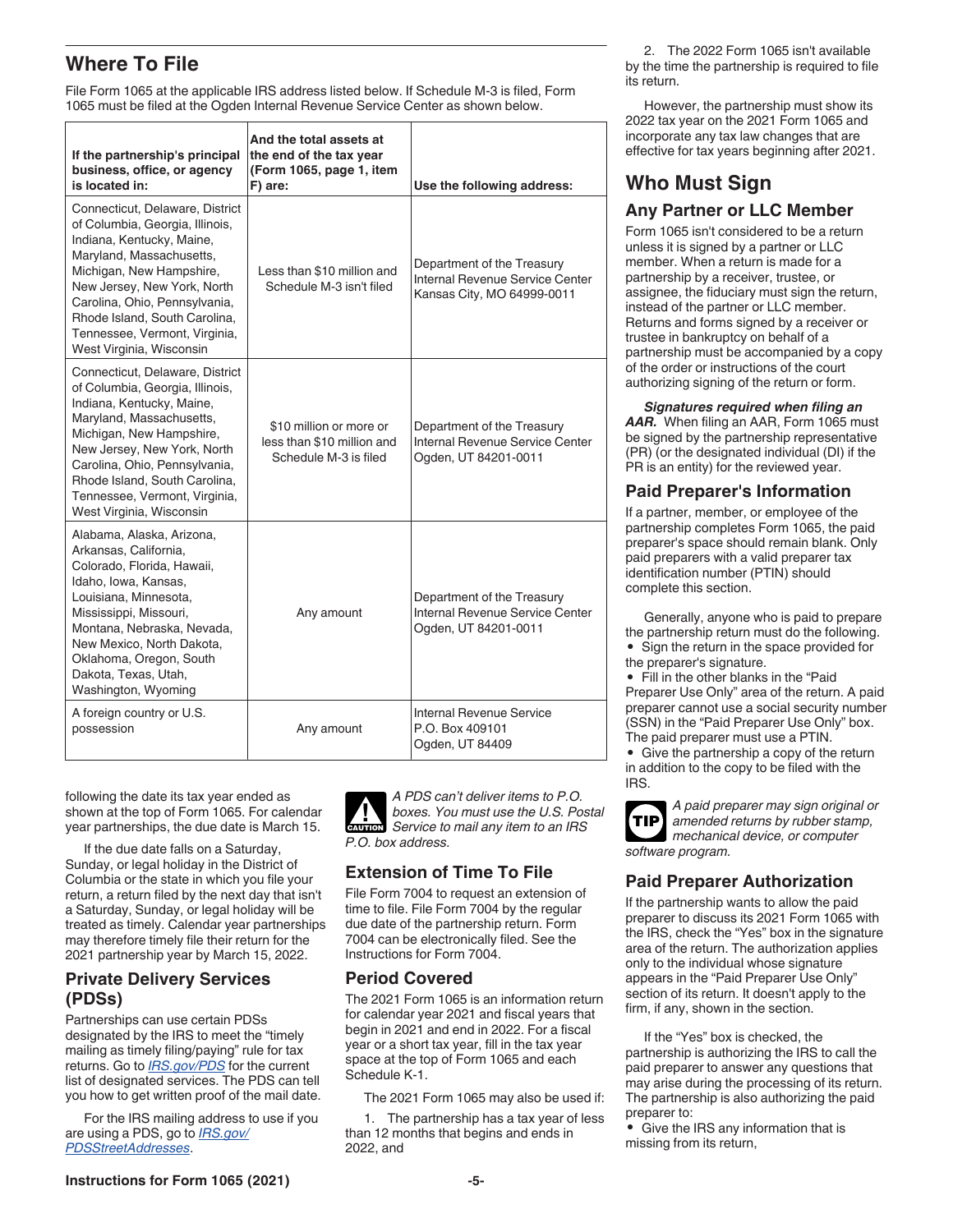- Call the IRS for information about the processing of its return, and
- Respond to certain IRS notices about math errors and return preparation.

The partnership isn't authorizing the paid preparer to bind the partnership to anything or otherwise represent the partnership before the IRS. If the partnership wants to expand the paid preparer's authorization, see Pub. 947, Practice Before the IRS and Power of Attorney.

The authorization cannot be revoked. However, the authorization will automatically end no later than the due date (excluding extensions) for filing the 2022 return.

# **Penalties**

### **Late Filing of Return**

A penalty is assessed against the partnership if it is required to file a partnership return and it (a) fails to file the return by the due date, including extensions; or (b) files a return that fails to show all the information required, unless such failure is due to reasonable cause. The penalty is \$210 for each month or part of a month (for a maximum of 12 months) the failure continues, multiplied by the total number of persons who were partners in the partnership during any part of the partnership's tax year for which the return is due. If the partnership receives a notice about a penalty after it files the return, the partnership may send the IRS an explanation and the Service will determine if the explanation meets reasonable-cause criteria. **Do not** attach an explanation when filing the return.

### **Failure To Furnish Information Timely**

For each failure to furnish Schedule K-1 to a partner when due and each failure to include on Schedule K-1 all the information required to be shown (or the inclusion of incorrect information), a \$280 penalty may be imposed for each Schedule K-1 for which a failure occurs. The maximum penalty is \$3,426,000 for all such failures during a calendar year. If the requirement to report correct information is intentionally disregarded, each \$280 penalty is increased to \$570 or, if greater, 10% of the aggregate amount of items required to be reported. There is no limit to the amount of the penalty in the case of intentional disregard.

#### **Trust Fund Recovery Penalty**

This penalty may apply if certain excise, income, social security, and Medicare taxes that must be collected or withheld aren't collected or withheld, or these taxes are not paid. These taxes are generally reported on: • Form 720, Quarterly Federal Excise Tax Return;

• Form 941, Employer's QUARTERLY Federal Tax Return;

• Form 943, Employer's Annual Federal Tax Return for Agricultural Employees;

• Form 944, Employer's ANNUAL Federal Tax Return; and

• Form 945, Annual Return of Withheld Federal Income Tax.

The trust fund recovery penalty may be imposed on all persons who are determined by the IRS to have been responsible for collecting, accounting for, or paying over these taxes, and who acted willfully in not doing so. The penalty is equal to the unpaid trust fund tax. See the Instructions for Form 720; Pub. 15 (Circular E), Employer's Tax Guide; Pub. 51 (Circular A), Agricultural Employer's Tax Guide; or Pub. 15-T, Federal Income Tax Withholding Methods, for more details, including the definition of a *responsible person*.

### **Accounting Methods**

An accounting method is a set of rules used to determine when and how income and expenditures are reported. The method of accounting used must be reconcilable with the partnership's books and records. In all cases, the method used must clearly reflect income. Generally, the following rules apply. For more information, see Pub. 538, Accounting Periods and Methods.

Permissible overall methods of accounting include:

- Cash,
- Accrual, or

• Any other method authorized by the Internal Revenue Code.

Generally, a partnership may use the cash method of accounting unless it's required to maintain inventories, has a C corporation as a partner, or is a tax shelter (as defined in section 448(d)(3)). However, for tax years beginning after 2017, any partnership qualifying as a small business taxpayer (defined below) may use the cash method.

**Tax shelter election.** A taxpayer that is a tax shelter, as defined in section 448(d)(3) of the Internal Revenue Code, is not permitted to use the cash method pursuant to section 448(a)(3), and is also not permitted to use the small business taxpayer exemptions contained in sections 163(j)(3) (limitation on business interest), 263A(i) (uniform capitalization), 460(e)(1)(B) (percentage of completion method), and 471(c) (general inventory method). Under section 448(d)(3), a taxpayer that is a "syndicate" is considered a tax shelter. For purposes of section 448(d) (3), a syndicate is a partnership or other entity (other than a C corporation) if more than 35% of the losses of such entity during the tax year are allocated to limited partners or limited entrepreneurs.

The final regulations under section 448 permit a taxpayer to make an annual election to use its allocations made in the immediately preceding tax year, instead of using the current tax year's allocation, to determine whether the taxpayer is a syndicate under section 448(d)(3) for the current tax year. The election is made on the timely filed original return (including extensions) for the tax year for which it is made. The election is valid only for the tax year for which it is made, and once made,

cannot be revoked. See Regulations section 1.448-2(b)(2)(iii)(B)(2) (T.D. 9942) for guidance on the time and manner of making the annual election and effective dates.

**Small business taxpayer.** For tax years beginning after 2017, a small business taxpayer (defined below) can adopt or change its accounting method to account for inventories (i) in the same manner as materials and supplies that are nonincidental, or (ii) to conform to the taxpayer's treatment of inventories in an applicable financial statement (as defined in section 451(b)(3)), or, if the taxpayer doesn't have an applicable financial statement, the method of accounting used in the taxpayer's books and records prepared in accordance with the taxpayer's accounting procedures. See section 471(c)(1), and *Change in accounting method*, later.

For tax years beginning after 2017, a small business taxpayer (defined below) can adopt or change its accounting method to not capitalize costs to property produced or acquired for resale under section 263A. See section 263A(i), and *Change in accounting method* and *Limitations on Deductions*, later.

*Small business taxpayer defined.* For 2021, a small business taxpayer is a taxpayer that (a) has average annual gross receipts of \$26 million or less for the prior 3 tax years, and (b) isn't a tax shelter (as defined in section 448(d)(3)).

**Accrual method.** Generally, under the accrual method, an amount is includible in income when:

1. All the events have occurred that fix the right to receive income, which is the earliest date:

• Payment is earned through the required performance,

- Payment is due to the taxpayer, or
- Payment is received by the taxpayer, or

• When the income is reported as revenue in an applicable financial statement (AFS); and

2. When the amount can be determined with reasonable accuracy.

See Regulations sections 1.451-1(a) and 1.451-3(c) for details.

Generally, an accrual basis taxpayer can deduct accrued expenses in the tax year in which:

• All events that establish the liability have occurred,

• The amount of the liability can be figured with reasonable accuracy, and

• Economic performance takes place with respect to the expense.

For property and service liabilities, for example, economic performance occurs as the property or service is provided. There are special economic performance rules for certain items, including recurring expenses. See section 461(h) and the related regulations for the rules for determining when economic performance takes place.

**Nonaccrual-experience method.** Accrual method partnerships aren't required to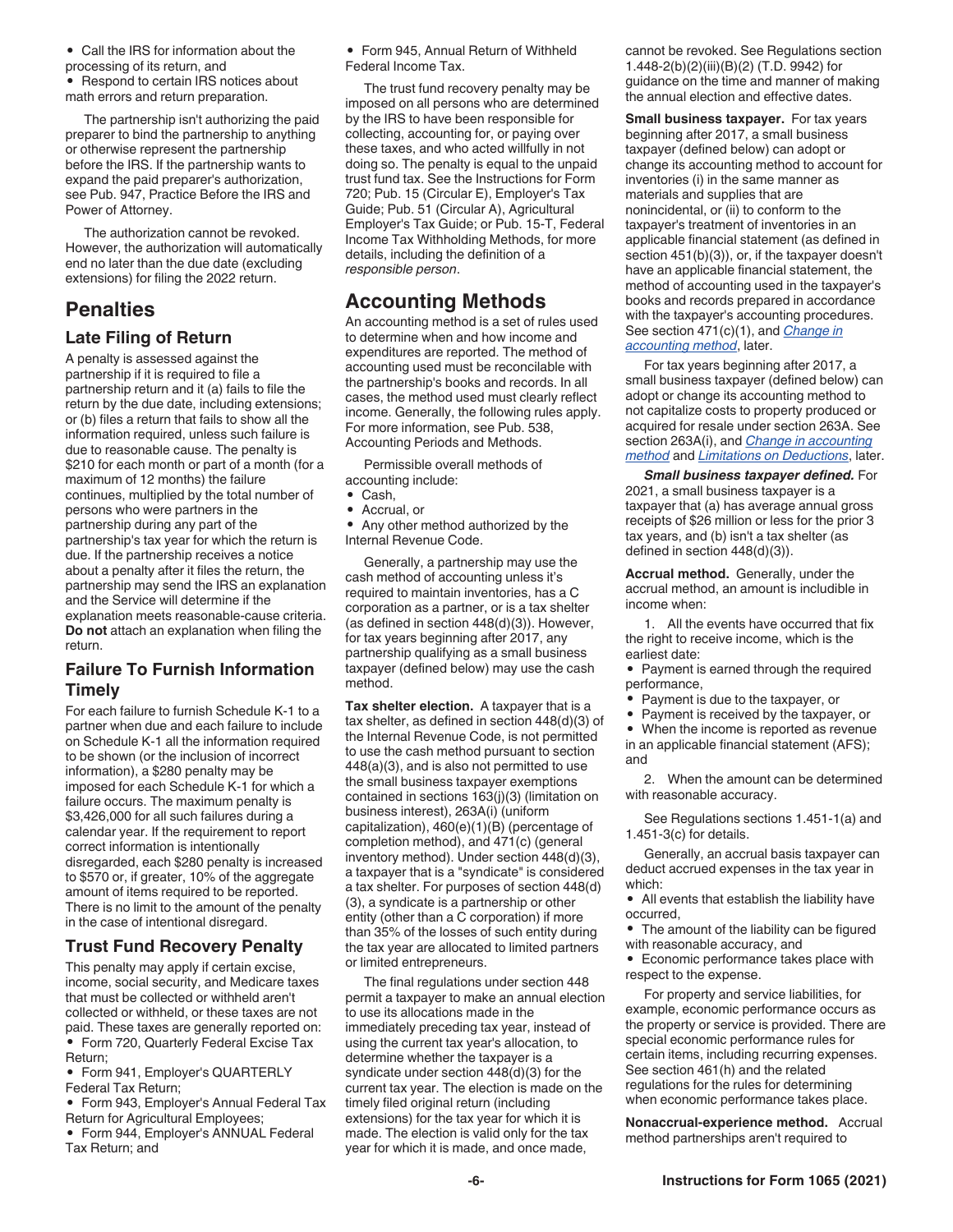accrue certain amounts to be received from the performance of services that, on the basis of their experience, will not be collected if:

• The services are in the fields of health, law, engineering, architecture, accounting, actuarial science, performing arts, or consulting; or

• The partnership's average annual gross receipts don't exceed \$26 million for all prior tax years. For more details, see section 448(d)(5).

This provision doesn't apply to any amount if interest is required to be paid on the amount or if there is any penalty for failure to timely pay the amount. For information, see section 448(d)(5) and Regulations section 1.448-2. For reporting requirements, see the instructions for line 1a.

#### **Percentage of completion method.**

Long-term contracts (except for certain real property construction contracts) must generally be accounted for using the percentage of completion method described in section 460. See section 460 and the underlying regulations for rules on long-term contracts.

#### **Mark-to-market accounting method.**

Dealers in securities must use the mark-to-market accounting method described in section 475. Under this method, any security that is inventory to the dealer must be included in inventory at its fair market value (FMV). Any security that isn't inventory and that is held at the close of the tax year is treated as sold at its FMV on the last business day of the tax year, and any gain or loss must be taken into account in determining gross income. The gain or loss taken into account is generally treated as ordinary gain or loss. For details, including exceptions, see section 475, the related regulations, and Rev. Rul. 97-39, 1997-39  $IRB4$ 

Dealers in commodities and traders in securities and commodities can elect to use the mark-to-market accounting method. To make the election, the partnership must file a statement describing the election, the first tax year the election is to be effective, and, in the case of an election for traders in securities or commodities, the trade or business for which the election is made. Except for new taxpayers, the statement must be filed by the due date (not including extensions) of the return for the tax year immediately preceding the election year and attached to that return or, if applicable, to a request for an extension of time to file that return. For more details, see Rev. Proc. 99-17, 1999-7 I.R.B. 52, as superseded in part by Rev. Proc. 99-49; and sections 475(e) and (f).

#### **Change in accounting method.**

Generally, the partnership must get IRS consent to change its method of accounting used to report income or expense (for income or expense as a whole or for any material item). To do so, the partnership must generally file Form 3115, Application for Change in Accounting Method, during the tax year for which the change is requested. See the Instructions for Form 3115 and Pub. 538, for more information and exceptions.

*Section 481(a) adjustment.* The partnership may have to make an adjustment to prevent amounts of income or expenses from being omitted or duplicated. This is called a section 481(a) adjustment. The section 481(a) adjustment period is generally 1 year for a net negative adjustment and 4 years for a net positive adjustment. However, in some instances, a partnership can elect to modify the section 481(a) adjustment period. The partnership must complete the appropriate lines of Form 3115 to make the election. See the Instructions for Form 3115.

Include any net positive section 481(a) adjustment on page 1 of Form 1065, line 7. If the net section 481(a) adjustment is negative, report it on page 1, line 20.

There are some instances when the partnership can obtain automatic consent from the IRS to change to certain accounting methods. See the Instructions for Form 3115.

#### **Accounting Periods**

A partnership is generally required to have one of the following tax years.

1. The tax year of a majority of its partners (majority tax year).

2. If there is no majority tax year, then the tax year common to all of the partnership's principal partners (partners with an interest of 5% or more in the partnership profits or capital).

3. If there is neither a majority tax year nor a tax year common to all principal partners, then the tax year that results in the least aggregate deferral of income.

**Note.** In determining the tax year of a partnership under (1), (2), or (3) above, the tax years of certain tax-exempt and foreign partners are disregarded. See Regulations section 1.706-1(b) for more details.

4. Some other tax year if: • The partnership can establish that there is a business purpose for the tax year; or

• The partnership elects under section 444 to have a tax year other than a required tax year by filing Form 8716, Election To Have a Tax Year Other Than a Required Tax Year. For a partnership to have this election in effect, it must make the payments required by section 7519 and file Form 8752, Required Payment or Refund Under Section 7519.

A section 444 election ends if a partnership changes its accounting period to its required tax year or some other permitted year or it is penalized for willfully failing to comply with the requirements of section 7519. If the termination results in a short tax year, type or legibly print at the top of the first page of Form 1065 for the short tax year, "SECTION 444 ELECTION TERMINATED"; or

The partnership elects to use a

52-53-week tax year that ends with reference

to either its required tax year or a tax year elected under section 444.

**Change of tax year.** To change its tax year or to adopt or retain a tax year other than its required tax year, the partnership must file Form 1128, Application To Adopt, Change, or Retain a Tax Year, unless the partnership is making an election under section 444.



*The tax year of a common trust fund must be the calendar year.*

### **Rounding Off to Whole Dollars**

The partnership may enter decimal points and cents when completing its return. However, it should round off cents to whole dollars on its return, forms, and schedules to make completing its return easier. The partnership must either round off all amounts on the return to whole dollars, or use cents for all amounts. To round, drop amounts under 50 cents and increase amounts from 50 to 99 cents to the next dollar. For example, \$8.40 rounds to \$8 and \$8.50 rounds to \$9.

If two or more amounts are added to figure the amount to enter on a line, include cents when adding the amounts and round off only the total.

#### **Recordkeeping**

The partnership must keep its records as long as they may be needed for the administration of any provision of the Internal Revenue Code. The partnership must usually keep records that support an item of income, deduction, or credit on the partnership return for 3 years from the date the return is due or is filed, whichever is later. These records must usually be kept for 3 years from the date each partner's return is due or is filed, whichever is later. It must also keep records that verify the partnership's basis in property for as long as they are needed to figure the basis of the original or replacement property.

*Records with respect to paid sick and family leave taken before April 1, 2021, should be maintained for 4 years after the date when the tax becomes due or is paid, whichever is later. Records with respect to paid sick and family leave taken after March 31, 2021, and before October 1, 2021, should be maintained for 6 years after the date when the tax becomes due or is paid, whichever is later.* **TIP**

The partnership should also keep copies of all returns it has filed. They help in preparing future returns and in making computations when filing an amended return.

### **Administrative Adjustment Request (AAR)**

A partnership that is subject to the BBA centralized partnership audit regime must file an AAR to request an administrative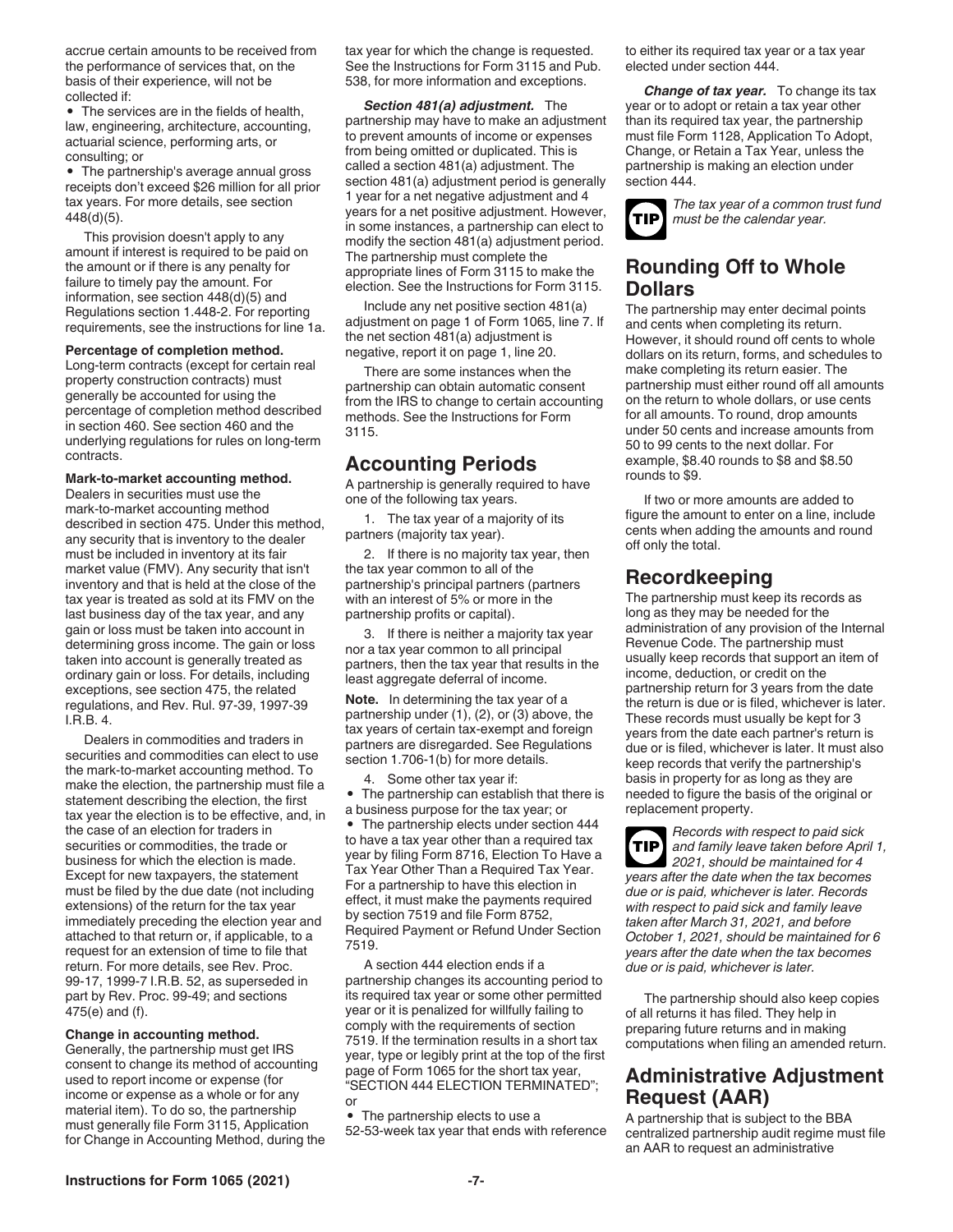adjustment in the amount or other treatment of one or more partnership-related items.

BBA partnerships filing an AAR should not file amended tax returns or amended Schedules K-1 and/or K-3. For an exception where a BBA partnership is itself a partner in a BBA partnership and is filing an amended return, see *Partner amended return filed as part of modification of the imputed underpayment during a BBA examination*, later. In such a case, the BBA partnership should not file amended Schedules K-1 and/or K-3.

**Electronically filed AARs.** If the AAR will be filed electronically, complete Form 1065 with the corrected amounts and check box G(5). In addition, complete Form 8082, Notice of Inconsistent Treatment or Administrative Adjustment Request (AAR). See the Instructions for Form 8082 for detailed instructions. For AARs filed on paper, see *Paper-filed amended returns and AARs*, later.

*AARs for which payment is made.* A partnership filing an AAR that has not made a valid election out of the BBA centralized partnership audit regime, and that does not elect to have its partners take adjustments into account, and that has adjustments that result in an imputed underpayment, should report the imputed underpayment and any interest and penalties on Form 1065, page 1, line 25. See the Instructions for Form 8082 for information on how to figure a BBA imputed underpayment and what to do when an adjustment requested by an AAR doesn't result in an imputed underpayment. See section 6233 for information about interest and penalties on the imputed underpayment. Include the following information on your payment.

- Name of partnership.
- Form 1065.
- Tax identification number.
- Tax year.
- BBA AAR Imputed Underpayment.

• Checks must be payable to "United States Treasury."

Mail payment to:

Ogden Service Center Ogden, UT 84201-0011

Payments can be made by check or electronically. If making an electronic payment, choose the payment description

"BBA AAR Imputed Underpayment" from the list of payment types.

If the partnership has an imputed underpayment, the partnership may elect to have its partners take the adjustments into account instead of paying the imputed underpayment. See the Instructions for Form 8082 for information on how to make the election.

#### **Amended Return**

The procedures to follow when filing an amended partnership return depend on whether the amended return is filed electronically or on paper. The rules for determining when a return must be filed electronically (see *Electronic Filing*, earlier) also apply to amended returns.

**Electronically filed amended returns.** If the amended return will be filed electronically, complete Form 1065 and check box G(5) to indicate that you are filing an amended return. Attach a statement that identifies the line number of each amended item, the corrected amount or other treatment of the item, and an explanation of the reason(s) for each change. If the income, deductions, credits, or other information provided to any partner on Schedule K-1 or Schedule K-3, as applicable, is incorrect, file an amended Schedule K-1 or K-3 for that partner with the amended Form 1065. Also give a copy of the amended Schedule K-1 or K-3 to that partner. Check the "Amended K-1" or "Amended K-3" box at the top of the Schedule K-1 or K-3 to indicate that it is an amended Schedule K-1 or K-3.

**Partner amended return filed as part of modification of the imputed underpayment during a BBA examination.** Section 6225(c)(2) allows a BBA partnership under examination to request specific types of modifications of any imputed underpayment proposed by the IRS. One type of modification that may be requested is when one or more partners, including partnership-partners, file amended returns for the tax years of the partners which includes the end of the reviewed year of the BBA partnership under examination and for any tax year with respect to which tax attributes are affected.

A modification amended return filing must meet a number of requirements. Therefore, a partnership-partner filing a modification amended return must refer to Form 8982,

Affidavit for Partner Modification Amended Return Under IRC 6225(c)(2)(A) or Partner Alternative Procedure Under IRC 6225(c)(2) (B). The instructions for Form 8982, Section A, explain the modification of amended returns, requirements for payment and submission, and the requirement to provide Form 8982, Section A, to the PR of the BBA partnership. See *Filing Instructions for Partner Modification Amended Returns*  and *Paying the Amount You Owe* in the instructions for Form 8982.

Partnership-partners who are filing amended returns electronically as part of the modification will report the applicable payment of tax and interest and any penalties on Form 1065, page 1, line 25. A payment made with an amended Form 1065 should detail the amount of the payment to be applied separately to tax, interest, and penalties. The partnership should consider all guidance issued by the IRS when figuring the amount due. In general, the partnership should figure its amount due in accordance with Regulations sections 301.6225-2(d)(2) (vi)(A) and 301.6226-3(e)(4)(iii).

**Paper-filed amended returns and AARs.**  If the amended return or AAR will not be filed electronically, complete Form 1065-X, Amended Return or Administrative Adjustment Request (AAR), to file the amended return or administrative adjustment request. See Form 1065-X and its separate instructions for information on completing and filing the form.

*When a partnership's federal return is amended or changed for any reason, it may affect the partnership's state tax return. For more information, contact the state tax agency for the state in which the partnership return was filed.* **TIP**

#### **What if You Can't Pay Now?**

Go to *[IRS.gov/Payments](https://www.irs.gov/payments)* for more information about your options.

• Apply for an *[online payment agreement](https://www.irs.gov/opa)*  (*[IRS.gov/OPA](https://www.irs.gov/opa)*) to meet your tax obligation in monthly installments if you can't pay your taxes in full today. Once you complete the online process, you will receive immediate notification of whether your agreement has been approved.

• Use the *[Offer in Compromise Pre-](https://irs.treasury.gov/oic_pre_qualifier)[Qualifier](https://irs.treasury.gov/oic_pre_qualifier)* to see if you can settle your tax debt for less than the full amount you owe.

### **Other Forms, Returns, and Statements That May Be Required**

| Form, Return, or Statement                                                              | Use this to-                                                                                                                                                                                                                      |
|-----------------------------------------------------------------------------------------|-----------------------------------------------------------------------------------------------------------------------------------------------------------------------------------------------------------------------------------|
| W-2 and W-3-Wage and Tax Statement; and Transmittal of Wage<br>and Tax Statements       | Report wages, tips, other compensation, and withheld income, social security, and Medicare taxes for<br>employees.                                                                                                                |
| 720-Quarterly Federal Excise Tax Return                                                 | Report and pay environmental excise taxes, communications and air transportation taxes, fuel taxes,<br>manufacturers taxes, ship passenger tax, and certain other excise taxes. Also see Trust Fund<br>Recovery Penalty, earlier. |
| 940—Employer's Annual Federal Unemployment (FUTA) Tax Return   Report and pay FUTA tax. |                                                                                                                                                                                                                                   |
| 941-Employer's QUARTERLY Federal Tax Return                                             | Report quarterly income tax withheld on wages and employer and employee social security and<br>Medicare taxes. Also see Trust Fund Recovery Penalty, earlier.                                                                     |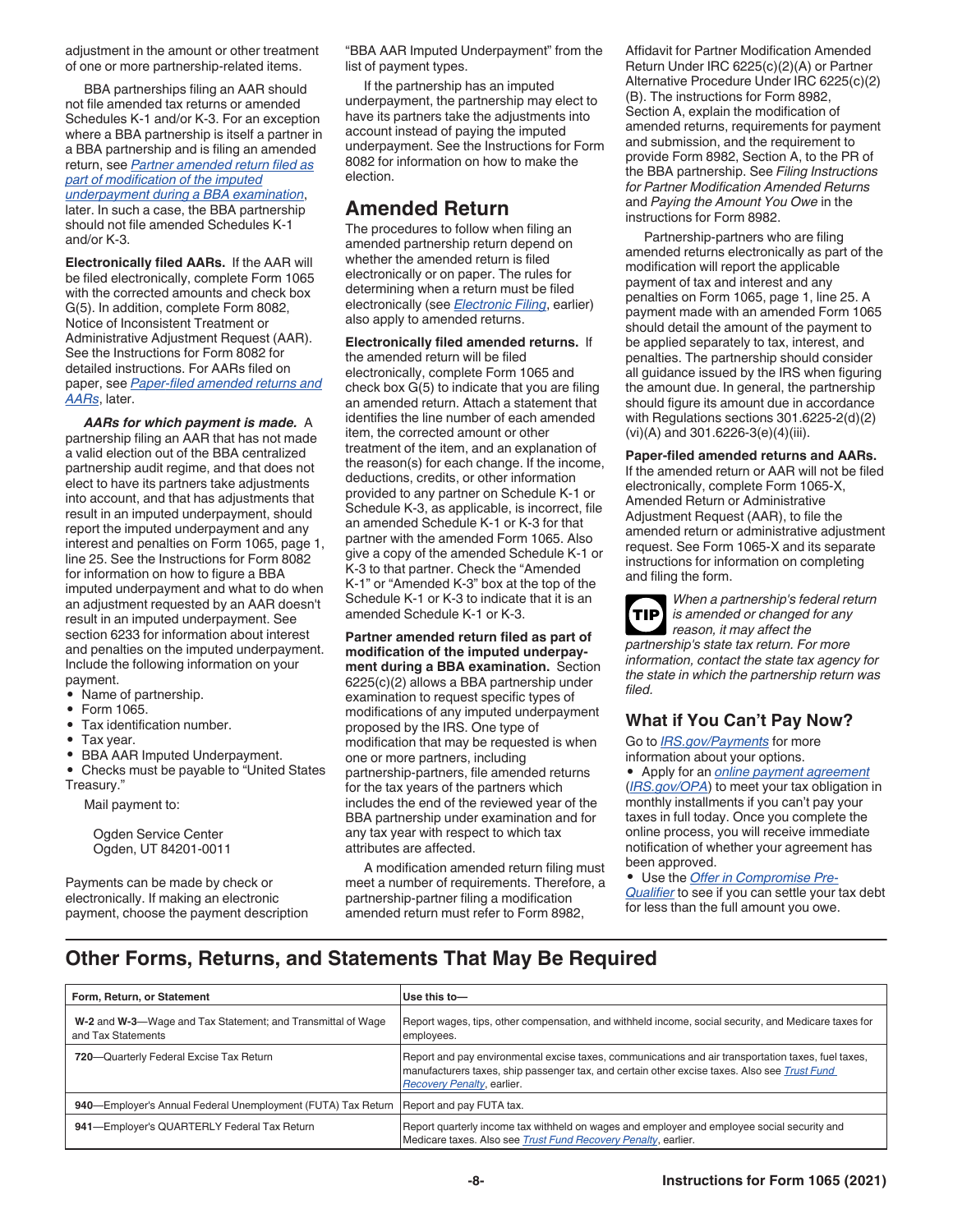| Form, Return, or Statement                                                                                                                                                                                                                                                                                                                                      | Use this to—                                                                                                                                                                                                                                                                                                                                                                                                                                                                                                                                                                                                                                                                                                                                                                                                                                                                                                          |
|-----------------------------------------------------------------------------------------------------------------------------------------------------------------------------------------------------------------------------------------------------------------------------------------------------------------------------------------------------------------|-----------------------------------------------------------------------------------------------------------------------------------------------------------------------------------------------------------------------------------------------------------------------------------------------------------------------------------------------------------------------------------------------------------------------------------------------------------------------------------------------------------------------------------------------------------------------------------------------------------------------------------------------------------------------------------------------------------------------------------------------------------------------------------------------------------------------------------------------------------------------------------------------------------------------|
| 943-Employer's Annual Federal Tax Return for Agricultural<br>Employees                                                                                                                                                                                                                                                                                          | Report income tax withheld and employer and employee social security and Medicare taxes on<br>farmworkers. Also see <i>Trust Fund Recovery Penalty</i> , earlier.                                                                                                                                                                                                                                                                                                                                                                                                                                                                                                                                                                                                                                                                                                                                                     |
| 944-Employer's ANNUAL Federal Tax Return                                                                                                                                                                                                                                                                                                                        | File annual Form 944 instead of filing quarterly Forms 941 if the IRS notified you in writing.                                                                                                                                                                                                                                                                                                                                                                                                                                                                                                                                                                                                                                                                                                                                                                                                                        |
| 945-Annual Return of Withheld Federal Income Tax                                                                                                                                                                                                                                                                                                                | Report income tax withheld from nonpayroll payments, including pensions, annuities, individual<br>retirement accounts (IRAs), gambling winnings, and backup withholding. Also see Trust Fund<br>Recovery Penalty, earlier.                                                                                                                                                                                                                                                                                                                                                                                                                                                                                                                                                                                                                                                                                            |
| 1042 and 1042-S-Annual Withholding Tax Return for U.S. Source<br>Income of Foreign Persons; and Foreign Person's U.S. Source<br>Income Subject to Withholding                                                                                                                                                                                                   | Report and send withheld tax on payments or distributions made to nonresident alien individuals,<br>foreign partnerships, or foreign corporations to the extent these payments or distributions constitute<br>gross income from sources within the United States that isn't effectively connected with a U.S. trade or<br>business. A domestic partnership must also withhold tax on a foreign partner's distributive share of<br>such income, including amounts that are not actually distributed. Withholding on amounts not<br>previously distributed to a foreign partner must be made and paid over by the earlier of:<br>• The date on which Schedules K-1 and K-3 are sent to that partner, or<br>• The 15th day of the 3rd month after the end of the partnership's tax year.<br>For more details, see sections 1441 and 1442 and Pub. 515, Withholding of Tax on Nonresident Aliens<br>and Foreign Entities. |
| 1042-T-Annual Summary and Transmittal of Forms 1042-S                                                                                                                                                                                                                                                                                                           | Transmit paper Forms 1042-S to the IRS.                                                                                                                                                                                                                                                                                                                                                                                                                                                                                                                                                                                                                                                                                                                                                                                                                                                                               |
| 1065-X-Amended Return or Administrative Adjustment Request<br>(AAR)                                                                                                                                                                                                                                                                                             | Use Form 1065-X to correct a previously filed partnership return or to make an Administrative<br>Adjustment Request for a previously filed return.                                                                                                                                                                                                                                                                                                                                                                                                                                                                                                                                                                                                                                                                                                                                                                    |
| 1095-B and 1094-B-Health Coverage; and Transmittal of Forms<br>1095-B                                                                                                                                                                                                                                                                                           | Required to be filed by certain health insurance issuers and others who provide minimum essential<br>coverage to report information on the primary insured and other individuals covered under the plan.                                                                                                                                                                                                                                                                                                                                                                                                                                                                                                                                                                                                                                                                                                              |
| 1095-C and 1094-C-Employer-Provided Health Insurance Offer and<br>Coverage; and Transmittal of Forms 1095-C                                                                                                                                                                                                                                                     | Used by certain employers to report information about the health care coverage the employer offered<br>with regard to each full-time employee.                                                                                                                                                                                                                                                                                                                                                                                                                                                                                                                                                                                                                                                                                                                                                                        |
| 1096-Annual Summary and Transmittal of U.S. Information Returns                                                                                                                                                                                                                                                                                                 | Transmit paper Forms 1097, 1098, 1099, 3921, 3922, 5498, and W-2G to the IRS.                                                                                                                                                                                                                                                                                                                                                                                                                                                                                                                                                                                                                                                                                                                                                                                                                                         |
| 1097-BTC-Bond Tax Credit                                                                                                                                                                                                                                                                                                                                        | Report tax credits to bond holders and tax credits passed to another person.                                                                                                                                                                                                                                                                                                                                                                                                                                                                                                                                                                                                                                                                                                                                                                                                                                          |
| 1098-Mortgage Interest Statement                                                                                                                                                                                                                                                                                                                                | Report the receipt from any individual of \$600 or more of mortgage interest (including certain points) in<br>the course of the partnership's trade or business.                                                                                                                                                                                                                                                                                                                                                                                                                                                                                                                                                                                                                                                                                                                                                      |
| 1099-A, B, C, INT, K, LS, LTC, MISC, NEC, OID, R, S, and SA.<br>Important. Every partnership must file Forms 1099-MISC or<br>1099-NEC if, in the course of its trade or business, it makes payments<br>of rents, commissions, or other fixed or determinable income (see<br>section 6041) totaling \$600 or more to any one person during the<br>calendar year. | Report the following.<br>• Acquisitions or abandonments of secured property.<br>Proceeds from broker and barter exchange transactions.<br>$\bullet$<br>Cancellation of debts.<br>$\bullet$<br>$\bullet$<br>Interest income.<br>Payment card and third-party network transactions.<br>Payments of long-term care and accelerated death benefits.<br>$\bullet$<br>Acquisition of a life insurance contract, or interest therein, in a reportable policy sale.<br>Miscellaneous income.<br>$\bullet$<br>Nonemployee compensation<br>Original issue discount.<br>$\bullet$<br>• Distributions from pensions, annuities, retirement or profit-sharing plans, IRAs, insurance<br>contracts, etc.<br>• Proceeds from real estate transactions.<br>• Distributions from an HSA, Archer MSA, or Medicare Advantage MSA.                                                                                                        |
| 5471-Information Return of U.S. Persons With Respect to Certain<br><b>Foreign Corporations</b>                                                                                                                                                                                                                                                                  | A partnership may have to file Form 5471 if it:<br>• Controls a foreign corporation, or<br>• Acquires or owns 10% or more of the total combined voting power or value of shares of all classes<br>of stock, or<br>• Disposes of sufficient stock to reduce its interest to less than 10% of the total combined voting<br>power or value of shares of all classes of stock.                                                                                                                                                                                                                                                                                                                                                                                                                                                                                                                                            |
| 5713-International Boycott Report                                                                                                                                                                                                                                                                                                                               | Report operations in, or related to, a "boycotting" country, company, or national of a country and to<br>figure the loss of certain tax benefits. The partnership must give each partner a copy of the Form 5713<br>filed by the partnership if there has been participation in, or cooperation with, an international boycott.                                                                                                                                                                                                                                                                                                                                                                                                                                                                                                                                                                                       |
| 8275-Disclosure Statement                                                                                                                                                                                                                                                                                                                                       | Disclose items or positions, except those contrary to a regulation, that are not otherwise adequately<br>disclosed on a tax return. The disclosure is made to avoid the parts of the accuracy-related penalty<br>imposed for disregard of rules or substantial understatement of tax. Also use Form 8275 for<br>disclosures relating to preparer penalties for understatements due to unrealistic positions or disregard<br>of rules.                                                                                                                                                                                                                                                                                                                                                                                                                                                                                 |
| 8275-R-Regulation Disclosure Statement                                                                                                                                                                                                                                                                                                                          | Disclose any item on a tax return for which a position has been taken that is contrary to Treasury<br>regulations.                                                                                                                                                                                                                                                                                                                                                                                                                                                                                                                                                                                                                                                                                                                                                                                                    |
| 8288 and 8288-A-U.S. Withholding Tax Return for Dispositions by<br>Foreign Persons of U.S. Real Property Interests; and Statement of<br>Withholding on Dispositions by Foreign Persons of U.S. Real<br><b>Property Interests</b>                                                                                                                                | Report and send withheld tax on the sale of U.S. real property or the transfer of certain partnership<br>interests by a foreign person. See sections 1445 and 1446(f), and the related regulations, for<br>additional information.                                                                                                                                                                                                                                                                                                                                                                                                                                                                                                                                                                                                                                                                                    |
| 8300-Report of Cash Payments Over \$10,000 Received in a Trade<br>or Business                                                                                                                                                                                                                                                                                   | Report the receipt of more than \$10,000 in cash or foreign currency in one transaction or a series of<br>related transactions.                                                                                                                                                                                                                                                                                                                                                                                                                                                                                                                                                                                                                                                                                                                                                                                       |
| 8308-Report of a Sale or Exchange of Certain Partnership Interests                                                                                                                                                                                                                                                                                              | Report the sale or exchange by a partner of all or part of a partnership interest where any money or<br>other property received in exchange for the interest is attributable to unrealized receivables or<br>inventory items.                                                                                                                                                                                                                                                                                                                                                                                                                                                                                                                                                                                                                                                                                         |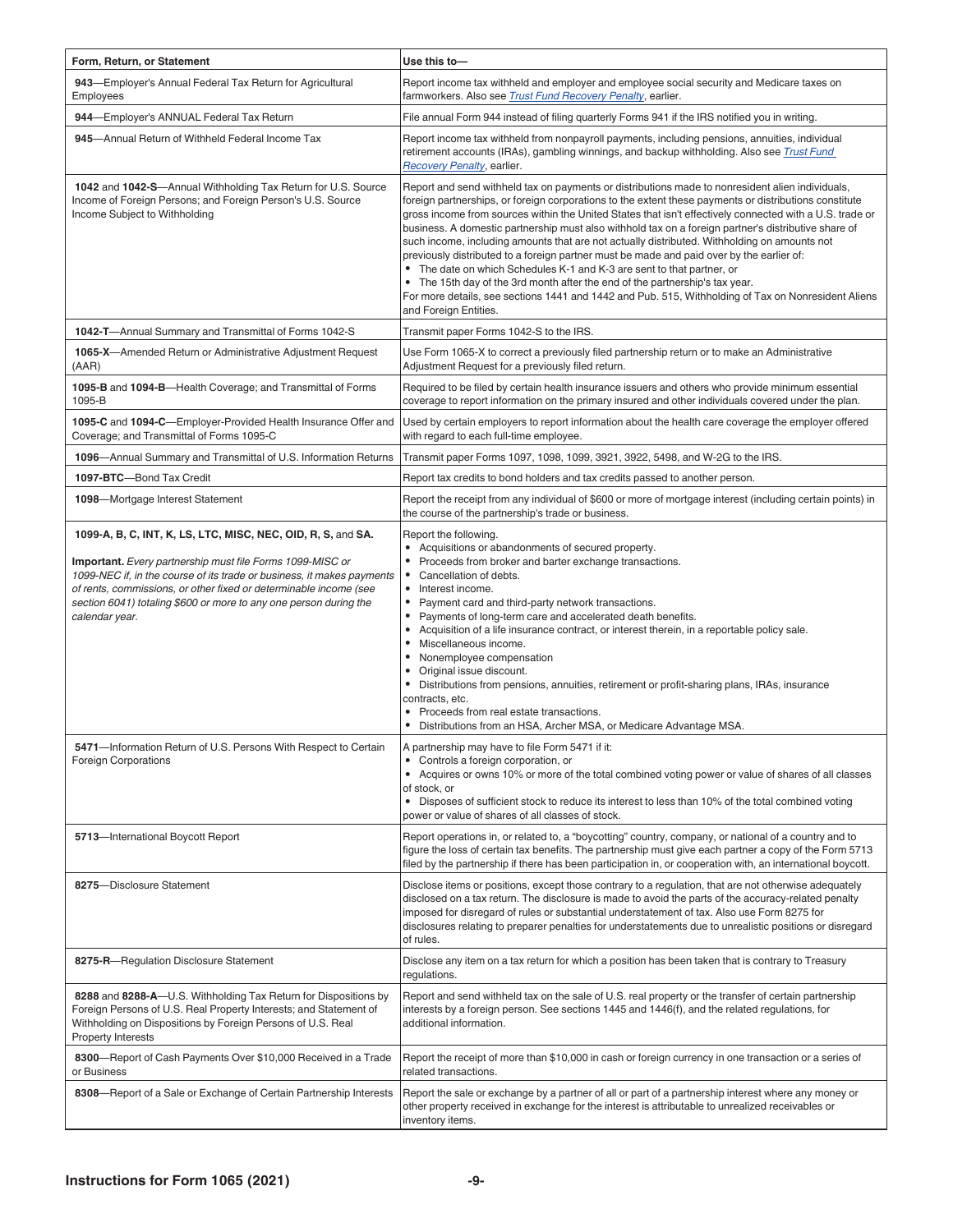| Form, Return, or Statement                                                                                                                                                                                                          | Use this to-                                                                                                                                                                                                                                                                                                                                                                                                                                                                                                                                                                                                                                                                                                                                                                                                                                                                                                                                                                                                                                                                                                                                                                                                                                                                                                                                                                                                                                                                                                                                                                                                                                                               |
|-------------------------------------------------------------------------------------------------------------------------------------------------------------------------------------------------------------------------------------|----------------------------------------------------------------------------------------------------------------------------------------------------------------------------------------------------------------------------------------------------------------------------------------------------------------------------------------------------------------------------------------------------------------------------------------------------------------------------------------------------------------------------------------------------------------------------------------------------------------------------------------------------------------------------------------------------------------------------------------------------------------------------------------------------------------------------------------------------------------------------------------------------------------------------------------------------------------------------------------------------------------------------------------------------------------------------------------------------------------------------------------------------------------------------------------------------------------------------------------------------------------------------------------------------------------------------------------------------------------------------------------------------------------------------------------------------------------------------------------------------------------------------------------------------------------------------------------------------------------------------------------------------------------------------|
| 8594-Asset Acquisition Statement Under Section 1060                                                                                                                                                                                 | Report a sale of assets if goodwill or going concern value attaches, or could attach, to such assets.<br>Both the seller and buyer of a group of assets that makes up a trade or business must use this form.                                                                                                                                                                                                                                                                                                                                                                                                                                                                                                                                                                                                                                                                                                                                                                                                                                                                                                                                                                                                                                                                                                                                                                                                                                                                                                                                                                                                                                                              |
| 8621-Information Return by a Shareholder of a Passive Foreign<br><b>Investment Company or Qualified Electing Fund</b>                                                                                                               | Report an ownership interest in, make elections for, and compute inclusions with respect to passive<br>foreign investment companies and qualified electing funds.                                                                                                                                                                                                                                                                                                                                                                                                                                                                                                                                                                                                                                                                                                                                                                                                                                                                                                                                                                                                                                                                                                                                                                                                                                                                                                                                                                                                                                                                                                          |
| 8697-Interest Computation Under the Look-Back Method for<br><b>Completed Long-Term Contracts</b>                                                                                                                                    | Figure the interest due or to be refunded under the look-back method of section 460(b)(2) on certain<br>long-term contracts that are accounted for under either the percentage of completion-capitalized cost<br>method or the percentage of completion method. Partnerships that are not closely held use this form.<br>Closely held partnerships should see the instructions for <i>Line 20c. Other Items and Amounts</i> , and<br>Look-back interest—completed long-term contracts (code J)., later, for details on the Form 8697<br>information they must provide to their partners.                                                                                                                                                                                                                                                                                                                                                                                                                                                                                                                                                                                                                                                                                                                                                                                                                                                                                                                                                                                                                                                                                   |
| 8804, 8805, and 8813-Annual Return for Partnership Withholding<br>Tax (Section 1446); Foreign Partner's Information Statement of<br>Section 1446 Withholding Tax; and Partnership Withholding Tax<br>Payment Voucher (Section 1446) | Use Forms 8804 and 8805 to figure and report the withholding tax on foreign partners' allocable shares<br>of effectively connected taxable income (ECTI). Form 8804 must also be filed to report effectively<br>connected gross income allocable to foreign partners even if the partnership has no ECTI on which to<br>withhold. Use Form 8813 to send installment payments of withheld tax based on ECTI allocable to<br>foreign partners.<br><b>Exception.</b> PTPs do not file these forms. They must instead withhold tax on distributions to foreign<br>partners and report and send payments using Forms 1042 and 1042-S. See Regulations section<br>1.1446-4 for more information.                                                                                                                                                                                                                                                                                                                                                                                                                                                                                                                                                                                                                                                                                                                                                                                                                                                                                                                                                                                 |
| 8832-Entity Classification Election                                                                                                                                                                                                 | See Entity Classification Election, later.                                                                                                                                                                                                                                                                                                                                                                                                                                                                                                                                                                                                                                                                                                                                                                                                                                                                                                                                                                                                                                                                                                                                                                                                                                                                                                                                                                                                                                                                                                                                                                                                                                 |
| 8865-Return of U.S. Persons With Respect to Certain Foreign<br>Partnerships                                                                                                                                                         | Report the information required under section 6038 (reporting with respect to controlled foreign<br>partnerships), section 6038B (reporting of transfers to foreign partnerships), or section 6046A<br>(reporting of acquisitions, dispositions, and changes in foreign partnership interests). See Form 8865<br>and its instructions for more details.                                                                                                                                                                                                                                                                                                                                                                                                                                                                                                                                                                                                                                                                                                                                                                                                                                                                                                                                                                                                                                                                                                                                                                                                                                                                                                                    |
| 8866-Interest Computation Under the Look-Back Method for<br>Property Depreciated Under the Income Forecast Method                                                                                                                   | Figure the interest due or to be refunded under the look-back method of section $167(g)(2)$ for certain<br>property placed in service after September 13, 1995, depreciated under the income forecast method.<br>Partnerships that are not closely held use this form. Closely held partnerships should see the<br>instructions for line 20c, <i>Look-back interest—income forecast method (code K)</i> ., later, for details on<br>the Form 8866 information they must provide to their partners.                                                                                                                                                                                                                                                                                                                                                                                                                                                                                                                                                                                                                                                                                                                                                                                                                                                                                                                                                                                                                                                                                                                                                                         |
| 8876-Excise Tax on Structured Settlement Factoring Transactions                                                                                                                                                                     | Report and pay the 40% excise tax imposed under section 5891.                                                                                                                                                                                                                                                                                                                                                                                                                                                                                                                                                                                                                                                                                                                                                                                                                                                                                                                                                                                                                                                                                                                                                                                                                                                                                                                                                                                                                                                                                                                                                                                                              |
| 8886-Reportable Transaction Disclosure Statement                                                                                                                                                                                    | Disclose information for each reportable transaction in which the partnership participated. Form 8886<br>must be filed for each tax year the partnership participated in the reportable transaction. The<br>partnership may have to pay a penalty if it's required to file Form 8886 and doesn't do so. The following<br>are reportable transactions.<br>1. Any listed transaction, which is a transaction that is the same as or substantially similar to one<br>of the types of transactions that the IRS has determined to be a tax avoidance transaction and<br>identified by notice, regulation, or other published guidance as a listed transaction.<br>Any transaction offered under conditions of confidentiality for which the partnership (or a<br>2.<br>related party) paid an adviser a fee of at least \$50,000 (\$250,000 for partnerships if all partners are<br>corporations).<br>3. Certain transactions for which the partnership (or a related party) has contractual protection<br>against disallowance of the tax benefits.<br>4. Certain transactions resulting in a loss of at least \$2 million in any single year or \$4 million in<br>any combination of years.<br>Any transaction of interest, which is a transaction that is the same as, or substantially similar<br>5.<br>to, one of the types of transactions identified by the IRS by notice, regulation, or other published<br>quidance. See Notice 2009-55, 2009-31 I.R.B. 170.<br>See Regulations section 1.6011-4, the Instructions for Form 8886, and the instructions for <i>Line 20c.</i><br>Other Items and Amounts, and Other information (code AH), later, for more information. |
| 8918-Material Advisor Disclosure Statement                                                                                                                                                                                          | Material advisors to any reportable transaction must disclose certain information about the reportable<br>transaction by filing a Form 8918 with the IRS. See Form 8918 and its instructions for more details.                                                                                                                                                                                                                                                                                                                                                                                                                                                                                                                                                                                                                                                                                                                                                                                                                                                                                                                                                                                                                                                                                                                                                                                                                                                                                                                                                                                                                                                             |
| 8925-Report of Employer-Owned Life Insurance Contracts                                                                                                                                                                              | Report the number of employees covered by employer-owned life insurance contracts issued after<br>August 17, 2006, and the total amount of employer-owned life insurance in force on those employees<br>at the end of the tax year.                                                                                                                                                                                                                                                                                                                                                                                                                                                                                                                                                                                                                                                                                                                                                                                                                                                                                                                                                                                                                                                                                                                                                                                                                                                                                                                                                                                                                                        |
| 8990-Limitation on Business Interest Expense Under Section 163(j)                                                                                                                                                                   | Business interest expense may be limited. See section 163(j) and Form 8990 and its instructions. Also<br>see Schedule B, questions 23 and 24, and the related instructions.                                                                                                                                                                                                                                                                                                                                                                                                                                                                                                                                                                                                                                                                                                                                                                                                                                                                                                                                                                                                                                                                                                                                                                                                                                                                                                                                                                                                                                                                                                |
| 8994-Employer Credit for Paid Family and Medical Leave                                                                                                                                                                              | Report if the partnership has a credit for paid family and medical leave. See the Instructions for Form<br>8994 for more information.                                                                                                                                                                                                                                                                                                                                                                                                                                                                                                                                                                                                                                                                                                                                                                                                                                                                                                                                                                                                                                                                                                                                                                                                                                                                                                                                                                                                                                                                                                                                      |
| 8996-Qualified Opportunity Fund                                                                                                                                                                                                     | Certify that the requirements to be a qualified opportunity fund investing in qualified opportunity zone<br>property, as defined in section 1400Z-2 have been fulfilled. Entities attaching Form 8996 must also<br>complete Form 1065, Schedule B, question 25. For more information, see the Instructions for Form<br>8996.<br>• Form 8825, Rental Real Estate Income                                                                                                                                                                                                                                                                                                                                                                                                                                                                                                                                                                                                                                                                                                                                                                                                                                                                                                                                                                                                                                                                                                                                                                                                                                                                                                     |
| <b>Assembling the Return</b>                                                                                                                                                                                                        | • Form 8949, Sales and Other Dispositions                                                                                                                                                                                                                                                                                                                                                                                                                                                                                                                                                                                                                                                                                                                                                                                                                                                                                                                                                                                                                                                                                                                                                                                                                                                                                                                                                                                                                                                                                                                                                                                                                                  |

### **Assembling the Return**

When submitting Form 1065, organize the pages of the return in the following order. • Pages 1–5.

• Schedule F (Form 1040), Profit or Loss From Farming (if required).

and Expenses of a Partnership or an S Corporation (if required).

• Schedule D (Form 1065), Capital Gains and Losses (if required).

• Form 4797, Sales of Business Property (if required).

of Capital Assets (if required).

• Form 8996, Qualified Opportunity Fund (if required).

• Form 1125-A, Cost of Goods Sold (if required).

• Form 8941, Credit For Small Employer Health Insurance Premiums (if required).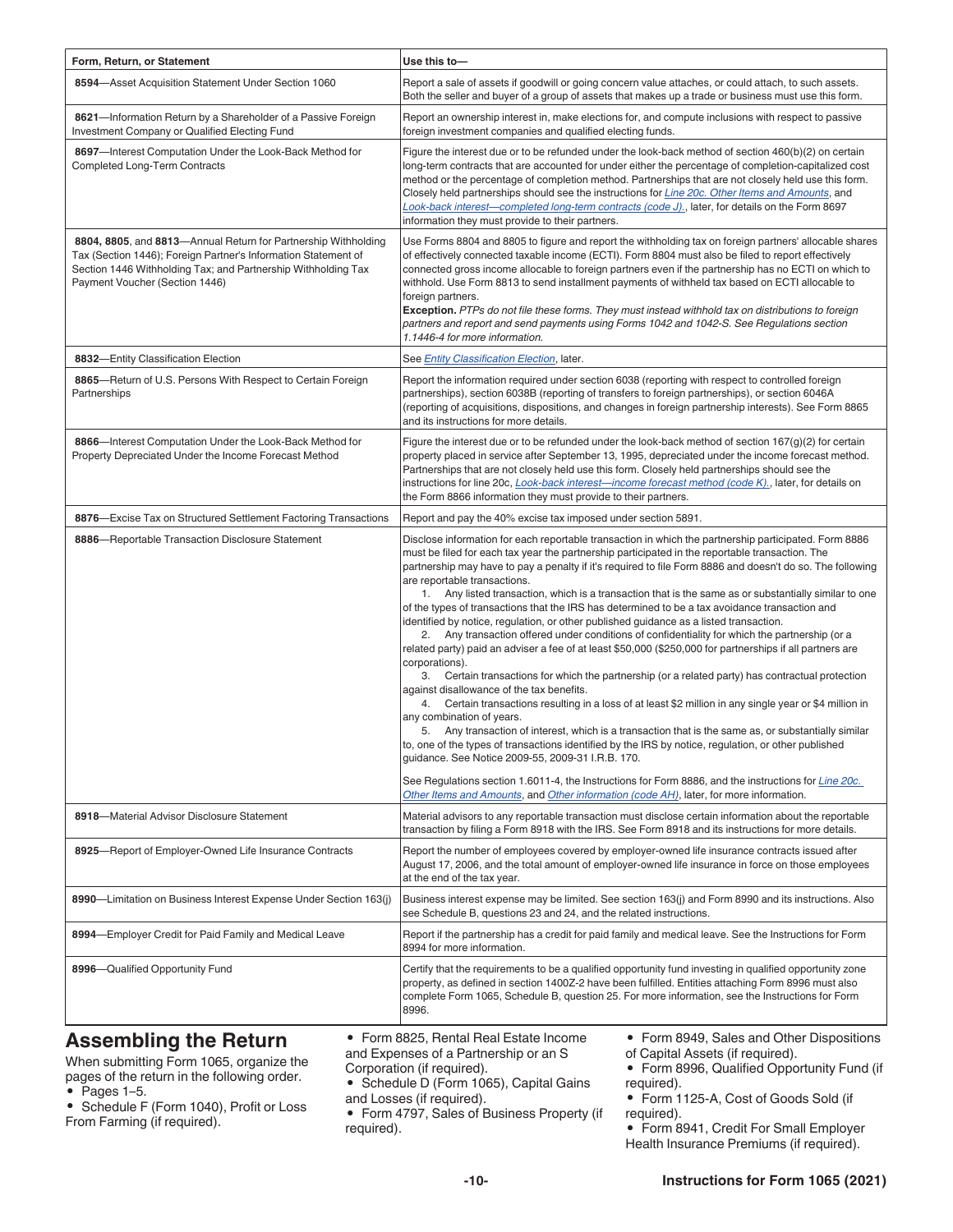• Form 6252, Installment Sale Income (if required).

• Form 8997, Initial and Annual Statement of Qualified Opportunity Fund (QOF) Investments (if required).

• Form 8938, Statement of Specified Foreign Financial Assets (if required). • Any other schedules in alphabetical order, including Schedules K-2, K-3, and K-1 (Form 1065).

• Any other forms in numerical order.

Complete every applicable entry space on Form 1065 and Schedule K-1. Do not enter "See attached" instead of completing the entry spaces. Penalties may be assessed if the partnership files an incomplete return. If you need more space on the forms or schedules, attach separate sheets and place them at the end of the return using the same size and format as on the printed forms. Show the totals on the printed forms. Also be sure to put the partnership's name and EIN on each supporting statement.

### **Entity Classification Election**

Use Form 8832, Entity Classification Election, to make a change in classification. Except for certain business entities always classified as a corporation, a business entity with at least two members may choose to be classified either as a partnership or an association taxable as a corporation. A domestic eligible entity with at least two members that doesn't file Form 8832 is classified under the default rules as a partnership. However, a foreign eligible entity with at least two members is classified under the default rules as a partnership only if the entity doesn't provide limited liability to at least one member. File Form 8832 only if the entity doesn't want to be classified under these default rules or if it wants to change its classification.



*Attach a copy of Form 8832 to the partnership's Form 1065 for the tax*  **caution** year of the election.

### **Elections Made by the Partnership**

Generally, the partnership decides how to figure income from its operations. For example, it chooses the accounting method and depreciation methods it will use. The partnership also makes elections under the following sections.

1. Section 179 (election to expense certain property).

2. Section 614 (definition of property—mines, wells, and other natural deposits). This election must be made before the partners figure their individual depletion allowances under section 613A(c)(7)(D).

3. Section 1033 (involuntary conversions).

4. Section 754 (manner of electing optional adjustment to basis of partnership property).

Under section 754, a partnership may elect to adjust the basis of partnership property when property is distributed or when a partnership interest is transferred. If the election is made regarding a transfer of a partnership interest (section 743(b)) and the assets of the partnership constitute a trade or business for purposes of section 1060(c), then the value of any goodwill transferred must be determined in the manner provided in Regulations section 1.1060-1. Once an election is made under section 754, it applies both to all distributions and to all transfers made during the tax year and in all subsequent tax years unless the election is revoked.

This election must be made in a statement that is filed with the partnership's timely filed return (including any extension) for the tax year during which the distribution or transfer occurs. See Proposed Regulations section 1.754-1(b)(1). The statement must include:

• The name and address of the partnership, and

• A declaration that the partnership elects under section 754 to apply the provisions of section 734(b) and section 743(b).

The partnership can get an automatic 12-month extension to make the section 754 election, provided corrective action is taken within 12 months of the original deadline for making the election. For details, see Regulations section 301.9100-2.

See section 754 and the related regulations for more information.

If there is a distribution of property consisting of an interest in another partnership, see section 734(b).

The partnership is required to attach a statement for any section 743(b) basis adjustments. See below for details.

To revoke a section 754 election, the partnership must file the revocation request using Form 15254, Request for Section 754 Revocation. See the instructions for Form 15254 for more information.

5. Section 743(e) (electing investment partnership).

6. Regulations section 1.1411-10(g) (section 1411 election regarding CFCs and QEFs).

A domestic partnership that directly or indirectly owns stock of a controlled foreign corporation (CFC) (within the meaning of section  $953(c)(1)(B)$  or section  $957(a)$ ) or a passive foreign investment company (within the meaning of section 1297(a)) that the domestic partnership treats as a qualified electing fund (QEF) under section 1293 may make the election provided in Regulations section 1.1411-10(g). The election must be made no later than the first tax year beginning after 2013 during which the partnership (i) includes an amount in gross income for chapter 1 purposes under section 951(a) or section 1293(a) for the CFC or QEF, and (ii) has a direct or indirect owner that is subject to tax under section 1411 or would have been if the election were made.

This election must be made on an entity-by-entity basis, and applies only to the particular CFCs and QEFs for which an election is made. In general, for purposes of section 1411, if an election is in effect for a CFC or QEF, the amounts included in income under section 951 and section 1293 derived from the CFC or QEF are included in net investment income, and distributions described in section 959(d) or section 1293(c) are excluded from net investment income. An election that is made under Regulations section 1.1411-10(g) cannot be revoked. For more information regarding this election, see Regulations section 1.1411-10(g).

The election must be made in a statement that is filed with the partnership's original or amended return for the tax year in which the election is made. An election can be made on an amended return only if the tax year for which the election is made, and all tax years affected by the election, aren't closed by the period of limitations on assessments under section 6501. The statement must include:

• The name and EIN of the partnership making the election;

• A declaration that the partnership elects under Regulations section 1.1411-10(g) to apply the rules in Regulations section  $1.1411-10(q)$  to the CFCs and QEFs identified in the statement; and

• The following information for each CFC and QEF for which an election is made: (i) the name of the CFC or QEF; and (ii) either the EIN of the CFC or QEF, or, if the CFC or QEF doesn't have an EIN, the reference ID number of the CFC or QEF.

In addition, for each CFC or QEF held by the partnership for which an election under Regulations section 1.1411-10(g) has already been made by the partnership, the statement should include (i) the name of the CFC or QEF; and (ii) either the EIN of the CFC or QEF, or, if the CFC or QEF doesn't have an EIN, the reference ID number of the CFC or QEF.

7. Section 41(h) (payroll tax credit election).

#### **Effect of Section 743(b) Basis Adjustment on Partnership Items**

If the basis of partnership property has been adjusted for a transferee partner under section 743(b), the partnership must adjust the transferee's distributive share of the items of partnership income, deduction, gain, or loss in accordance with Regulations sections  $1.743-1(j)(3)$  and  $(4)$ . These adjustments (other than adjustments to depletable oil and gas property allocable to the partner under section 613A(c)(7)(D)) must be reported on Schedule K and the transferee partner's Schedule K-1. Report the adjustments on an attached statement on line 20c, code U. See the instructions for line 20. Identify the partnership item being adjusted and the amount of the adjustment. If the adjustments are to partnership items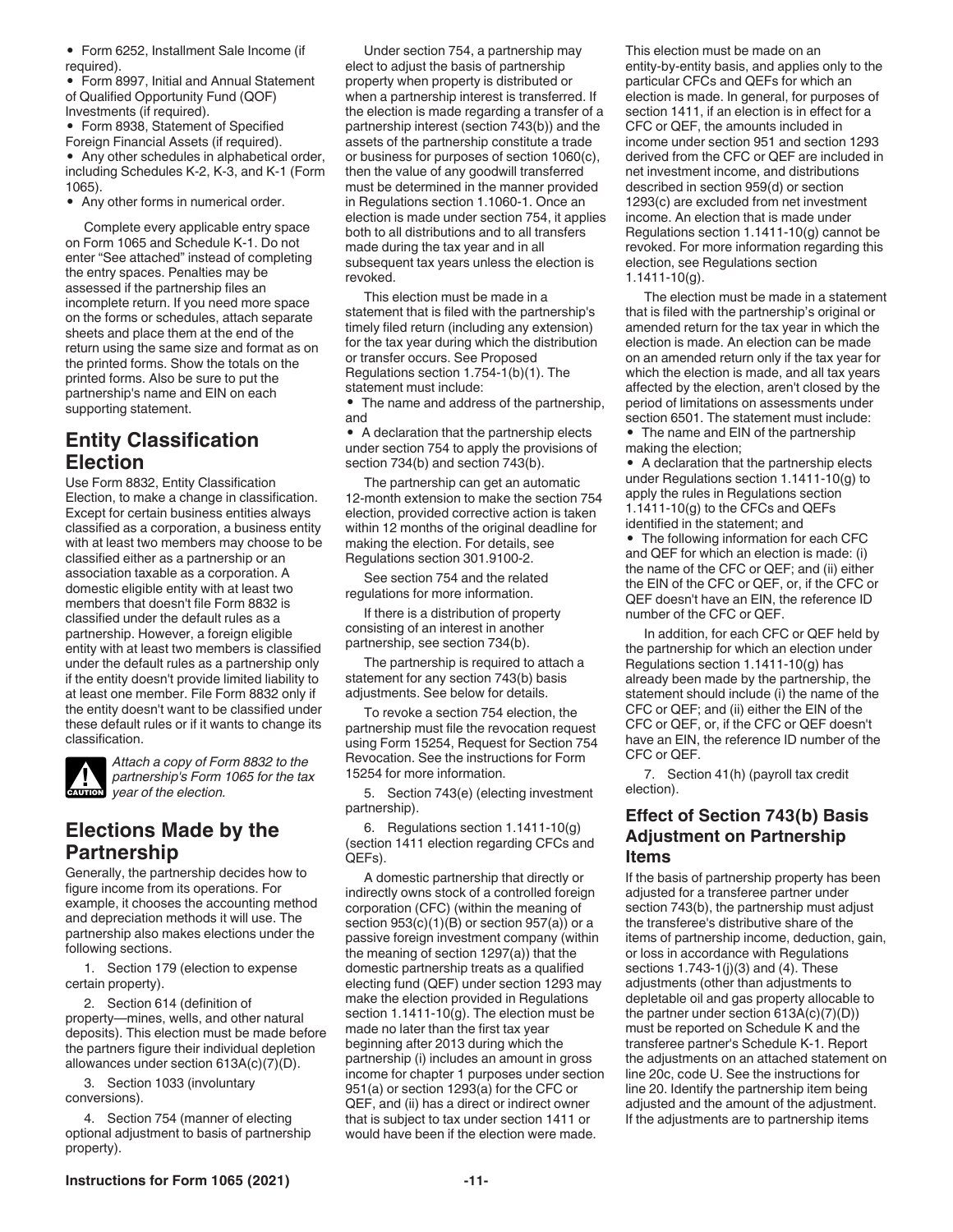from more than one trade or business, report the adjustments separately for each activity.

#### **Electing Out of the Centralized Partnership Audit Regime**

A partnership can elect out of the centralized partnership audit regime for a tax year if the partnership is an eligible partnership that year. See *Question 29* under *Schedule B*  later.

### **Elections Made by Each Partner**

Elections under the following sections are made by each partner separately on the partner's tax return.

1. Section 59(e) (election to deduct ratably certain qualified expenditures such as intangible drilling costs, mining exploration expenses, or research and experimental expenditures).

2. Section 108 (income from discharge of indebtedness).

3. Section 617 (deduction and recapture of certain mining exploration expenditures paid or incurred).

4. Section 901 (foreign tax credit).

### **Partner's Dealings With Partnership**

If a partner engages in a transaction with his or her partnership, other than in his or her capacity as a partner, the partner is treated as not being a member of the partnership for that transaction. Special rules apply to sales or exchanges of property between partnerships and certain persons, as explained in Pub. 541, Partnerships.

### **Contributions to the Partnership**

Generally, no gain (loss) is recognized to the partnership or any of the partners when property is contributed to the partnership in exchange for an interest in the partnership. This rule doesn't apply to any gain realized on a transfer of property to a partnership that would be treated as an investment company (within the meaning of section 351(e)) if the partnership were incorporated. If, as a result of a transfer of property to a partnership, there is a direct or indirect transfer of money or other property to the transferring partner, the partner may have to recognize gain on the exchange.

The basis to the partnership of property contributed by a partner is the adjusted basis in the hands of the partner at the time it was contributed, plus any gain recognized (under section 721(b)) by the partner at that time. See section 723 for more information.

See Regulations sections 1.721(c)-1(b) (7) and 1.721(c)-3(b) for more information on a gain deferral contribution of section 721(c) property to a section 721(c) partnership. Also see *Section 721(c) Partnership, Section 721(c) Property,* and *Gain Deferral Method*  under *Definitions,* earlier.

### **Dispositions of Contributed Property**

Generally, if the partnership disposes of property contributed to the partnership by a partner, income, gain, loss, and deductions from that property must be allocated among the partners to take into account the difference between the property's basis and its FMV at the time of the contribution. However, if the adjusted basis of the contributed property exceeds its FMV at the time of the contribution, the built-in loss can only be taken into account by the contributing partner. For all other partners, the basis of the property in the hands of the partnership is treated as equal to its FMV at the time of the contribution (see section 704(c)(1)(C)).

For property contributed to the partnership, the contributing partner must recognize gain or loss on a distribution of the property to another partner within 7 years of being contributed. The gain or loss is equal to the amount that the contributing partner should have recognized if the property had been sold for its FMV when distributed, because of the difference between the property's basis and its FMV at the time of contribution.

See section 704(c) for details and other rules on dispositions of contributed property. See section 724 for the character of any gain or loss recognized on the disposition of unrealized receivables, inventory items, or capital loss property contributed to the partnership by a partner.

See Regulations sections 1.721(c)-4 and 1.721(c)-5 for more information on certain dispositions of contributed 721(c) property to which the gain deferral method applies. Also see *Section 721(c) Partnership, Section 721(c) Property,* and *Gain Deferral Method*  under *Definitions,* earlier.

### **Recognition of Precontribution Gain on Certain Partnership Distributions**

A partner who contributes appreciated property to the partnership must include in income any precontribution gain to the extent the FMV of other property (other than money) distributed to the partner by the partnership exceeds the adjusted basis of his or her partnership interest just before the distribution. Precontribution gain is the net gain, if any, that would have been recognized under section 704(c)(1)(B) if the partnership had distributed to another partner all the property that had been contributed to the partnership by the distributee partner within 7 years of the distribution and that was held by the partnership just before the distribution.

Appropriate basis adjustments are to be made to the adjusted basis of the distributee partner's interest in the partnership and the partnership's basis in the contributed

property to reflect the gain recognized by the partner.

For more details and exceptions, see Pub. 541.

### **Unrealized Receivables and Inventory Items**

Generally, if a partner sells or exchanges a partnership interest where unrealized receivables or inventory items are involved, the transferor partner must notify the partnership, in writing, within 30 days of the exchange. The partnership must then file Form 8308, Report of a Sale or Exchange of Certain Partnership Interests.

If a partnership distributes unrealized receivables or substantially appreciated inventory items in exchange for all or part of a partner's interest in other partnership property (including money), treat the transaction as a sale or exchange between the partner and the partnership. Treat the partnership gain (loss) as ordinary business income (loss). The income (loss) is specially allocated only to partners other than the distributee partner.

If a partnership gives other property (including money) for all or part of that partner's interest in the partnership's unrealized receivables or substantially appreciated inventory items, treat the transaction as a sale or exchange of the property.

See Rev. Rul. 84-102, 1984-2 C.B. 119, for information on the tax consequences that result when a new partner joins a partnership that has liabilities and unrealized receivables. Also see Pub. 541 for more information on unrealized receivables and inventory items.

### **At-Risk Limitations**

In general, section 465 limits the amount of deductible losses partners can claim from certain activities. The at-risk limitations don't apply to the partnership, but instead apply to each partner's share of net losses attributable to each activity. Because the treatment of each partner's share of partnership losses depends on the nature of the activity that generated it, the partnership must report the items of income, loss, and deduction separately for each activity. The at-risk limitation applies to individuals, estates, trusts, and certain closely held C corporations. See Pub. 925, Passive Activity and At-Risk Rules, for additional information.

**Activities covered by the at-risk rules.** If the partnership is involved in one of the following activities as a trade or business or for the production of income, the partner may be subject to the at-risk rules.

1. Holding, producing, or distributing motion picture films or videotapes.

2. Farming.

3. Leasing section 1245 property, including personal property and certain other tangible property that's depreciable or amortizable.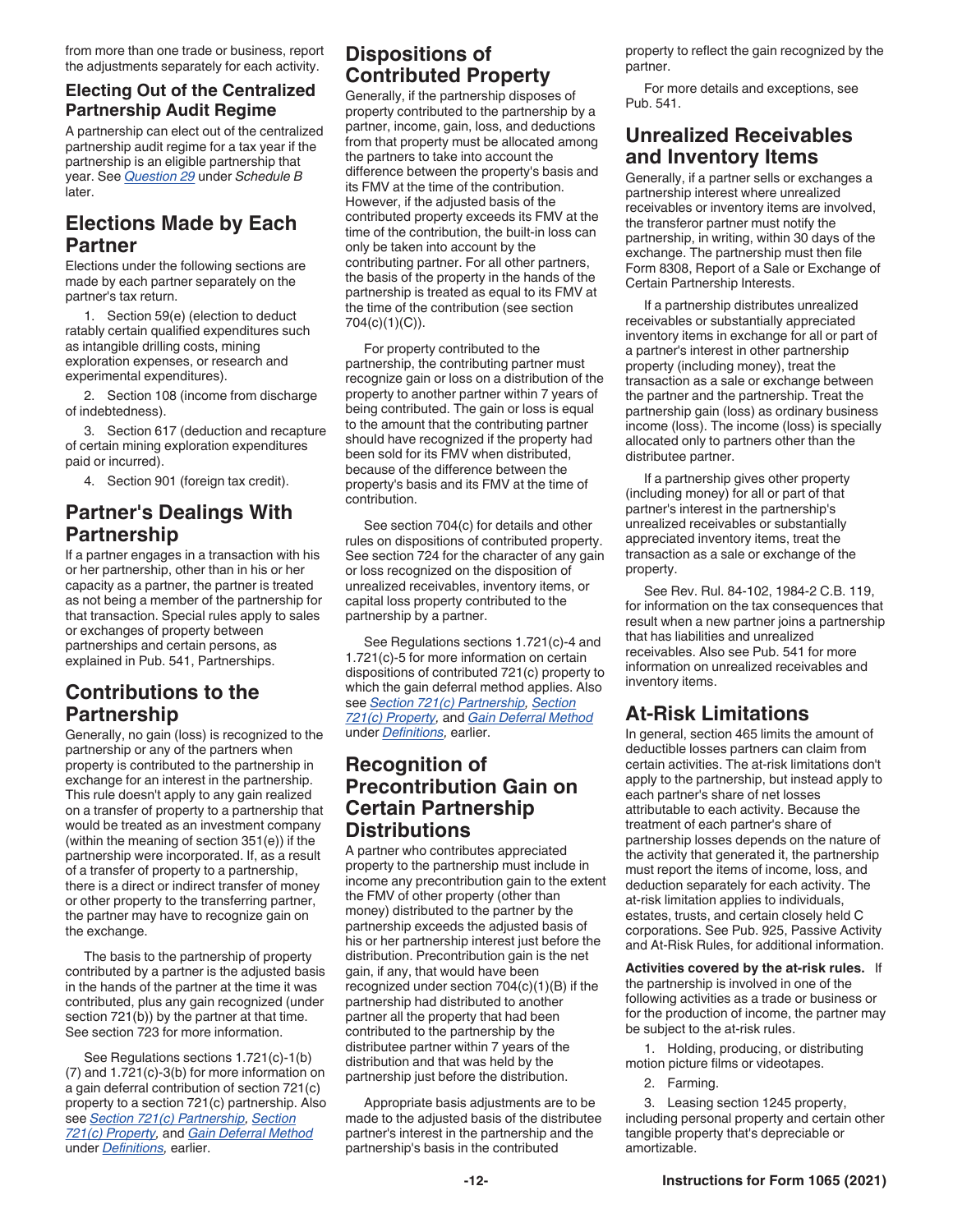4. Exploring for, or exploiting, oil and gas.

5. Exploring for, or exploiting, geothermal deposits (for wells started after September 1978).

6. Any other activity not included in items 1 through 5, above, that's carried on as a trade or business or for the production of income.

**Aggregation of activities.** Activities described in (6) above that constitute a trade or business are treated as one activity if: • You actively participate in the management of the trade or business, or • The trade or business is carried on by a partnership or S corporation and 65% or more of its losses for the tax year are allocable to persons who actively participate in the management of the trade or business. Similar rules apply to activities described in items (1) through (5) above. For more information, see Pub. 925.

If you aggregate your activities under these rules for section 465 purposes, check the appropriate box in item K below the name and address block on page 1 of Form 1065.

**At-risk activity reporting requirements.** If the partnership items of income, loss, or deduction reported on Schedule K-1 are from more than one activity covered by the at-risk rules, the partnership should report on an attachment to Schedule K-1 information relating to each activity as is required by *Item K. Partner's Share of Liabilities*, later. Additional information needed to enable the partner to compute the profit or loss from each at-risk activity and the amount at risk may be required to be separately reported pursuant to the Instructions for Form 6198 and Pub. 925.

### **Passive Activity Limitations**

In general, section 469 limits the amount of losses, deductions, and credits that partners can claim from "passive activities." The passive activity limitations don't apply to the partnership. Instead, they apply to each partner's share of any income or loss and credit attributable to a passive activity. Because the treatment of each partner's share of partnership income or loss and credit depends on the nature of the activity that generated it, the partnership must report income or loss and credits separately for each activity.

The following instructions and the instructions for Schedules K and K-1, later, explain the applicable passive activity limitation rules and specify the type of information the partnership must provide to its partners for each activity. If the partnership had more than one activity, it must report information for each activity on an attached statement to Schedules K and K-1.

Generally, passive activities include (a) activities that involve the conduct of a trade

or business if the partner doesn't materially participate in the activity, and (b) all rental activities (defined later) regardless of the partner's participation. For exceptions, see *Activities That Are Not Passive Activities*, later. The level of each partner's participation in an activity must be determined by the partner.

The passive activity rules provide that losses and credits from passive activities can generally be applied only against income and tax from passive activities. Thus, passive losses and credits cannot be applied against income from salaries, wages, professional fees, or a business in which the partner materially participates; against portfolio income (defined later); or against the tax related to any of these types of income.

Special provisions apply to certain activities. First, the passive activity limitations must be applied separately for a net loss from passive activities held through a PTP. Second, special rules require that net income from certain activities that would otherwise be treated as passive income must be recharacterized as nonpassive income for purposes of the passive activity limitations.

To allow each partner to correctly apply the passive activity limitations, the partnership must report income or loss and credits separately by activity for each of the following.

- Trade or business activities.
- Rental real estate activities.
- Rental activities other than real estate.
- Portfolio income.

#### **Activities That Are Not Passive Activities**

The following are not passive activities.

1. Trade or business activities in which the partner materially participated for the tax year.

2. Any rental real estate activity in which the partner materially participated if the partner met both of the following conditions for the tax year.

a. More than half of the personal services the partner performed in trades or businesses were performed in real property trades or businesses in which he or she materially participated.

b. The partner performed more than 750 hours of services in real property trades or businesses in which he or she materially participated.

**Note.** For a partner that is a closely held C corporation (defined in section 465(a)(1)(B)), the above conditions are treated as met if more than 50% of the corporation's gross receipts are from real property trades or businesses in which the corporation materially participated.

For purposes of this rule, each interest in rental real estate is a separate activity, unless the partner elects to treat all interests in rental real estate as one activity.

If the partner is married filing jointly, either the partner or his or her spouse must separately meet both of the above conditions, without taking into account services performed by the other spouse.

A real property trade or business is any real property development, redevelopment, construction, reconstruction, acquisition, conversion, rental, operation, management, leasing, or brokerage trade or business. Services the partner performed as an employee aren't treated as performed in a real property trade or business unless he or she owned more than 5% of the stock (or more than 5% of the capital or profits interest) in the employer.

3. An interest in an oil or gas well drilled or operated under a working interest if at any time during the tax year the partner held the working interest directly or through an entity that didn't limit the partner's liability (for example, an interest as a general partner). This exception applies regardless of whether the partner materially participated for the tax year.

4. The rental of a dwelling unit used by a partner for personal purposes during the year for more than the greater of 14 days or 10% of the number of days that the residence was rented at fair rental value.

5. An activity of trading personal property for the account of owners of interests in the activity. For purposes of this rule, personal property means property that is actively traded, such as stocks, bonds, and other securities. See Temporary Regulations section 1.469-1T(e)(6).

#### **Trade or Business Activities**

A trade or business activity is an activity (other than a rental activity or an activity treated as incidental to an activity of holding property for investment) that:

1. Involves the conduct of a trade or business (within the meaning of section 162),

2. Is conducted in anticipation of starting a trade or business, or

3. Involves research or experimental expenditures deductible under section 174 (or that would be if you chose to deduct rather than capitalize them).

If the partner doesn't materially participate in the activity, a trade or business activity conducted through a partnership is generally a passive activity of the partner.

Each partner must determine if the partner materially participated in an activity. As a result, while the partnership's ordinary business income (loss) is reported on page 1 of Form 1065, the specific income and deductions from each separate trade or business activity must be reported on attached statements to Form 1065. Similarly, while each partner's distributive share of the partnership's ordinary business income (loss) is reported in box 1 of Schedule K-1, each partner's distributive share of the income and deductions from each trade or business activity must be reported on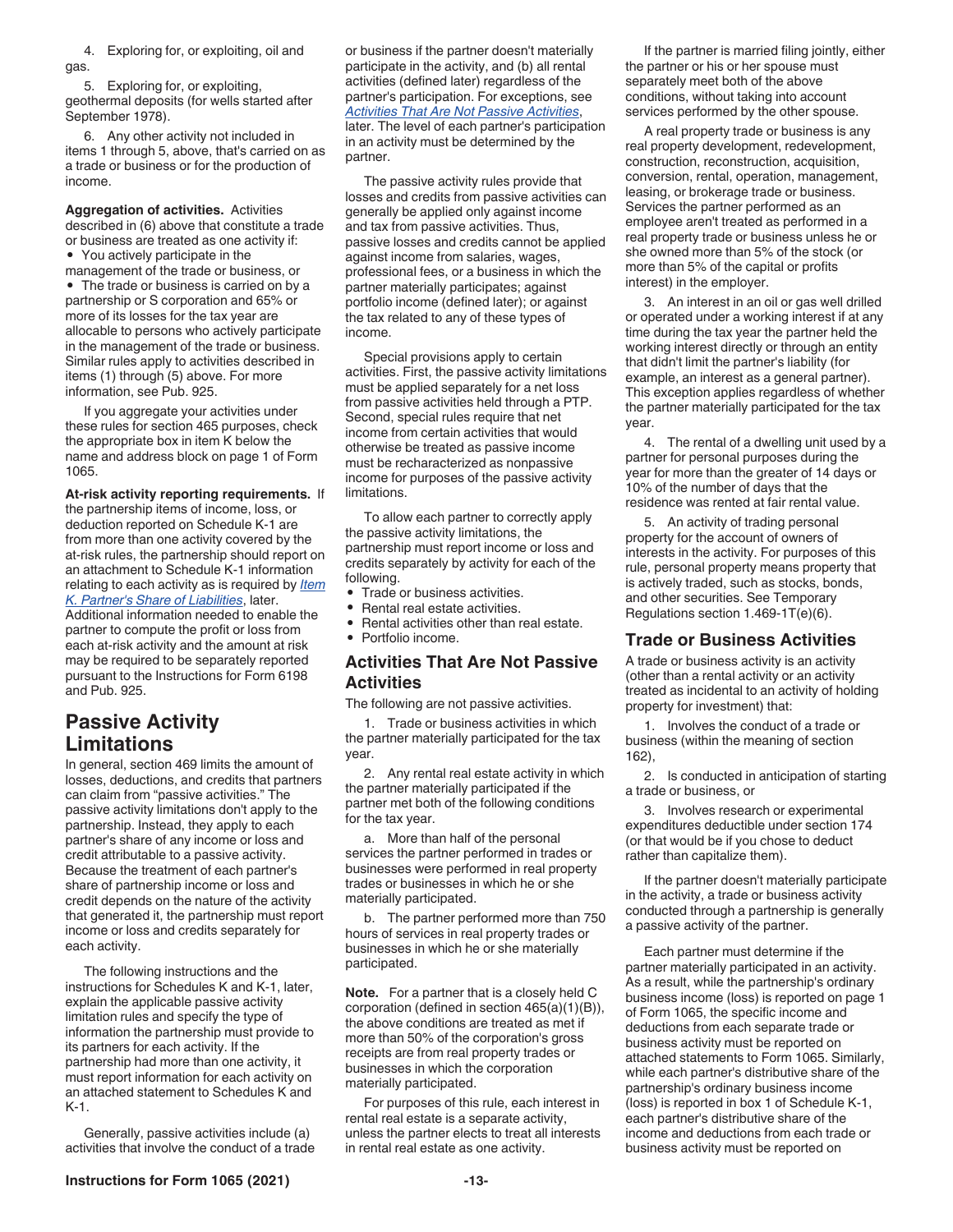attached statements to each Schedule K-1. See *Passive Activity Reporting Requirements*, later, for more information.

#### **Rental Activities**

Generally, except as noted below, if the gross income from an activity consists of amounts paid principally for the use of real or personal tangible property held by the partnership, the activity is a rental activity.

There are several exceptions to this general rule. Under these exceptions, an activity involving the use of real or personal tangible property isn't a rental activity if any of the following apply.

• The average period of customer use (defined below) for such property is 7 days or less.

• The average period of customer use for such property is 30 days or less and significant personal services (defined below) are provided by or on behalf of the partnership.

• Extraordinary personal services (defined below) are provided by or on behalf of the partnership.

• The rental of such property is treated as incidental to a nonrental activity of the partnership under Temporary Regulations section 1.469-1T(e)(3)(vi) and Regulations section 1.469-1(e)(3)(vi)(D).

• The partnership customarily makes the property available during defined business hours for nonexclusive use by various customers.

• The partnership provides property for use in a nonrental activity of a partnership or joint venture in its capacity as an owner of an interest in such partnership or joint venture. Whether the partnership provides property used in an activity of another partnership or of a joint venture in the partnership's capacity as an owner of an interest in the partnership or joint venture is determined on the basis of all the facts and circumstances.

In addition, a guaranteed payment described in section 707(c) is never income from a rental activity.

**Average period of customer use.** Figure the average period of customer use for a class of property by dividing the total number of days in all rental periods by the number of rentals during the tax year. If the activity involves renting more than one class of property, multiply the average period of customer use of each class by the ratio of the gross rental income from that class to the activity's total gross rental income. The activity's average period of customer use equals the sum of these class-by-class average periods weighted by gross income. See Regulations section 1.469-1(e)(3)(iii).

**Significant personal services.** Personal services include only services performed by individuals. To determine if personal services are significant personal services, consider all the relevant facts and circumstances. Relevant facts and circumstances include:

• How often the services are provided,

• The type and amount of labor required to perform the services, and

• The value of the services in relation to the amount charged for use of the property.

The following services aren't considered in determining whether personal services are significant.

• Services necessary to permit the lawful use of the rental property.

• Services performed in connection with improvements or repairs to the rental property that extend the useful life of the property substantially beyond the average rental period.

• Services provided in connection with the use of any improved real property that are similar to those commonly provided in connection with long-term rentals of high-grade commercial or residential property. Examples include cleaning and maintenance of common areas, routine repairs, trash collection, elevator service, and security at entrances.

**Extraordinary personal services.**  Services provided in connection with making rental property available for customer use are extraordinary personal services only if the services are performed by individuals and the customers' use of the rental property

is incidental to their receipt of the services. For example, a patient's use of a hospital room is generally incidental to the care received from the hospital's medical staff. Similarly, a student's use of a dormitory room in a boarding school is incidental to the personal services provided by the school's teaching staff.

**Rental activity incidental to a nonrental activity.** An activity isn't a rental activity if the rental of the property is incidental to a nonrental activity, such as the activity of holding property for investment, a trade or business activity, or the activity of dealing in property.

Rental of property is incidental to an activity of holding property for investment if both of the following apply.

• The main purpose for holding the property is to realize a gain from the appreciation of the property.

• The gross rental income from such property for the tax year is less than 2% of the smaller of the property's unadjusted basis or its FMV.

Rental of property is incidental to a trade or business activity if all of the following apply.

• The partnership owns an interest in the trade or business at all times during the year. • The rental property was mainly used in

the trade or business activity during the tax year or during at least 2 of the 5 preceding tax years.

• The gross rental income from the property for the tax year is less than 2% of the smaller of the property's unadjusted basis or its FMV.

The sale or exchange of property that is also rented during the tax year (in which the gain or loss is recognized) is treated as incidental to the activity of dealing in property if, at the time of the sale or exchange, the property was held primarily for sale to

customers in the ordinary course of the partnership's trade or business.

See Temporary Regulations section 1.469-1T(e)(3) and Regulations section 1.469-1(e)(3) for more information on the definition of rental activities for purposes of the passive activity limitations.

**Reporting of rental activities.** In reporting the partnership's income or losses and credits from rental activities, the partnership must separately report rental real estate activities and rental activities other than rental real estate activities.

Partners who actively participate in a rental real estate activity may be able to deduct part or all of their rental real estate losses (and the deduction equivalent of rental real estate credits) against income (or tax) from nonpassive activities. The combined amount of rental real estate losses and the deduction equivalent of rental real estate credits from all sources (including rental real estate activities not held through the partnership) that may be claimed is limited to \$25,000. This \$25,000 amount is generally reduced for high-income partners.

Report rental real estate activity income (loss) on Form 8825, Rental Real Estate Income and Expenses of a Partnership or an S Corporation, and line 2 of Schedule K and in box 2 of Schedule K-1, rather than on page 1 of Form 1065. Report credits related to rental real estate activities on lines 15c and 15d of Schedule K (box 15, codes E and F, of Schedule K-1) and low-income housing credits on lines 15a and 15b of Schedule K (box 15, codes C and D of Schedule K-1).

See the instructions for *Line 3. Other Net Rental Income (Loss)*, later, for reporting other net rental income (loss) other than rental real estate.

#### **Portfolio Income**

Generally, portfolio income includes all gross income, other than income derived in the ordinary course of a trade or business, that is attributable to interest; dividends; royalties; income from a real estate investment trust (REIT), a regulated investment company (RIC), a real estate mortgage investment conduit (REMIC), a common trust fund, a CFC, a QEF, or a cooperative; income from the disposition of property that produces income of a type defined as portfolio income; and income from the disposition of property held for investment. See *Self-Charged Interest*, later, for an exception.

Solely for purposes of the preceding paragraph, gross income derived in the ordinary course of a trade or business includes (and portfolio income, therefore, doesn't include) the following types of income.

• Interest income on loans and investments made in the ordinary course of a trade or business of lending money.

• Interest on accounts receivable arising from the performance of services or the sale of property in the ordinary course of a trade or business of performing such services or selling such property, but only if credit is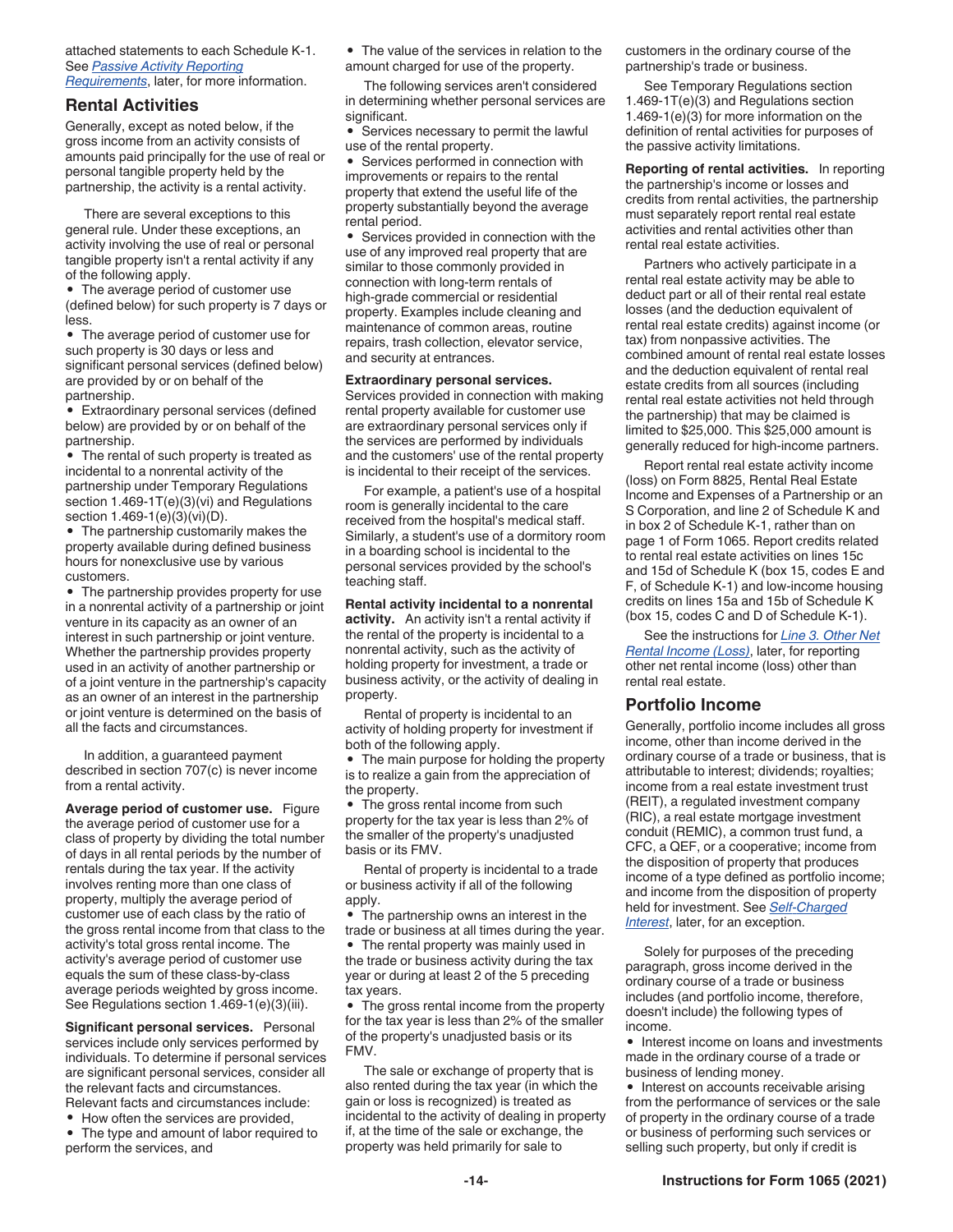customarily offered to customers of the business.

• Income from investments made in the ordinary course of a trade or business of furnishing insurance or annuity contracts or reinsuring risks underwritten by insurance companies.

• Income or gain derived in the ordinary course of an activity of trading or dealing in any property if such activity constitutes a trade or business (unless the dealer held the property for investment at any time before such income or gain is recognized).

• Royalties derived by the taxpayer in the ordinary course of a trade or business of licensing intangible property.

• Amounts included in the gross income of a patron of a cooperative by reason of any payment or allocation to the patron based on patronage as a result of a trade or business of the patron.

• Other income identified by the IRS as income derived by the taxpayer in the ordinary course of a trade or business.

See Temporary Regulations section 1.469-2T(c)(3) for more information on portfolio income.

Report portfolio income and related deductions on Schedule K rather than on page 1 of Form 1065.

#### **Self-Charged Interest**

Certain self-charged interest income and deductions may be treated as passive activity gross income and passive activity deductions if the loan proceeds are used in a passive activity. Generally, self-charged interest income and deductions result from loans between the partnership and its partners. It also includes loans between the partnership and another partnership if each owner in the borrowing entity has the same proportional ownership interest in the lending entity.

The self-charged interest rules don't apply to a partner's interest in a partnership if the partnership makes an election under Regulations section 1.469-7(g) to avoid the application of these rules. To make the election, the partnership must attach to its original or amended partnership return a statement that includes the name, address, and EIN of the partnership and a declaration that the election is being made under Regulations section 1.469-7(g). The election will apply to the tax year in which it was made and all subsequent tax years. Once made, the election may only be revoked with the consent of the IRS.

For more details on the self-charged interest rules, see Regulations section 1.469-7.

#### **Grouping Activities**

Generally, one or more trade or business or rental activities may be treated as a single activity if the activities make up an appropriate economic unit for measurement of gain or loss under the passive activity rules. Whether activities make up an

appropriate economic unit depends on all the relevant facts and circumstances. The factors given the greatest weight in determining whether activities make up an appropriate economic unit are:

• Similarities and differences in types of trades or businesses,

- The extent of common control,
- The extent of common ownership,
- Geographical location, and
- Reliance between or among the activities.

*Example.* The partnership has a significant ownership interest in a bakery and a movie theater in Baltimore and a bakery and a movie theater in Philadelphia. Depending on the relevant facts and circumstances, there may be more than one reasonable method for grouping the partnership's activities. For instance, the following groupings may or may not be permissible.

• A single activity.

• A movie theater activity and a bakery activity.

• A Baltimore activity and a Philadelphia activity.

• Four separate activities.

Once the partnership chooses a grouping under these rules, it must continue using that grouping in later tax years unless a material change in the facts and circumstances makes it clearly inappropriate.

The IRS may regroup the partnership's activities if the partnership's grouping fails to reflect one or more appropriate economic units and one of the primary purposes of the grouping is to avoid the passive activity limitations.

**Limitation on grouping certain activities.**  The following activities may not be grouped together.

1. A rental activity with a trade or business activity unless the activities being grouped together make up an appropriate economic unit and:

a. The rental activity is insubstantial relative to the trade or business activity or vice versa, or

b. Each owner of the trade or business activity has the same proportionate ownership interest in the rental activity. If so, the portion of the rental activity involving the rental of property to be used in the trade or business activity can be grouped with the trade or business activity.

2. An activity involving the rental of real property with an activity involving the rental of personal property (except personal property provided in connection with the real property or vice versa).

3. Any activity with another activity in a different type of business and in which the partnership holds an interest as a limited partner or as a limited entrepreneur (as defined in section  $461(k)(4)$ ) if that other activity engages in holding, producing, or distributing motion picture films or videotapes; farming; leasing section 1245 property; or exploring for or exploiting oil and gas resources or geothermal deposits.

#### **Activities conducted through other part-**

**nerships.** Once a partnership determines its activities under these rules, the partnership as a partner can use these rules to group those activities with:

- Each other,
- Activities conducted directly by the partnership, or
- Activities conducted through other partnerships.

A partner cannot treat as separate activities those activities grouped together by a partnership.

If you group your activities under these rules for section 469 purposes, check the appropriate box in item K below the name and address block on page 1 of Form 1065.

#### **Recharacterization of Passive Income**

Under Temporary Regulations section 1.469-2T(f) and Regulations section 1.469-2(f), net passive income from certain passive activities must be treated as nonpassive income. Net passive income is the excess of an activity's passive activity gross income over its passive activity deductions (current year deductions and prior year unallowed losses).

Any net passive income recharacterized as nonpassive income is treated as investment income for purposes of figuring investment interest expense limitations if it is from (a) an activity of renting substantially nondepreciable property from an equity-financed lending activity, or (b) an activity related to an interest in a pass-through entity that licenses intangible property.

The amount of income from the activities in the first three paragraphs, below, that any partner will be required to recharacterize as nonpassive income may be limited under Temporary Regulations section 1.469-2T(f) (8). Because the partnership will not have information regarding all of a partner's activities, it must identify all partnership activities meeting the definitions under *Certain nondepreciable rental property activities* and *Passive equity-financed lending activities* below as activities that may be subject to recharacterization.

Income from the following six sources is subject to recharacterization.

**Significant participation passive activities.** A significant participation passive activity is any trade or business activity in which the partner participated for more than 100 hours during the tax year but didn't materially participate. Because each partner must determine the partner's level of participation, the partnership will not be able to identify significant participation passive activities.

**Certain nondepreciable rental property activities.** Net passive income from a rental activity is nonpassive income if less than 30% of the unadjusted basis of the property used or held for use by customers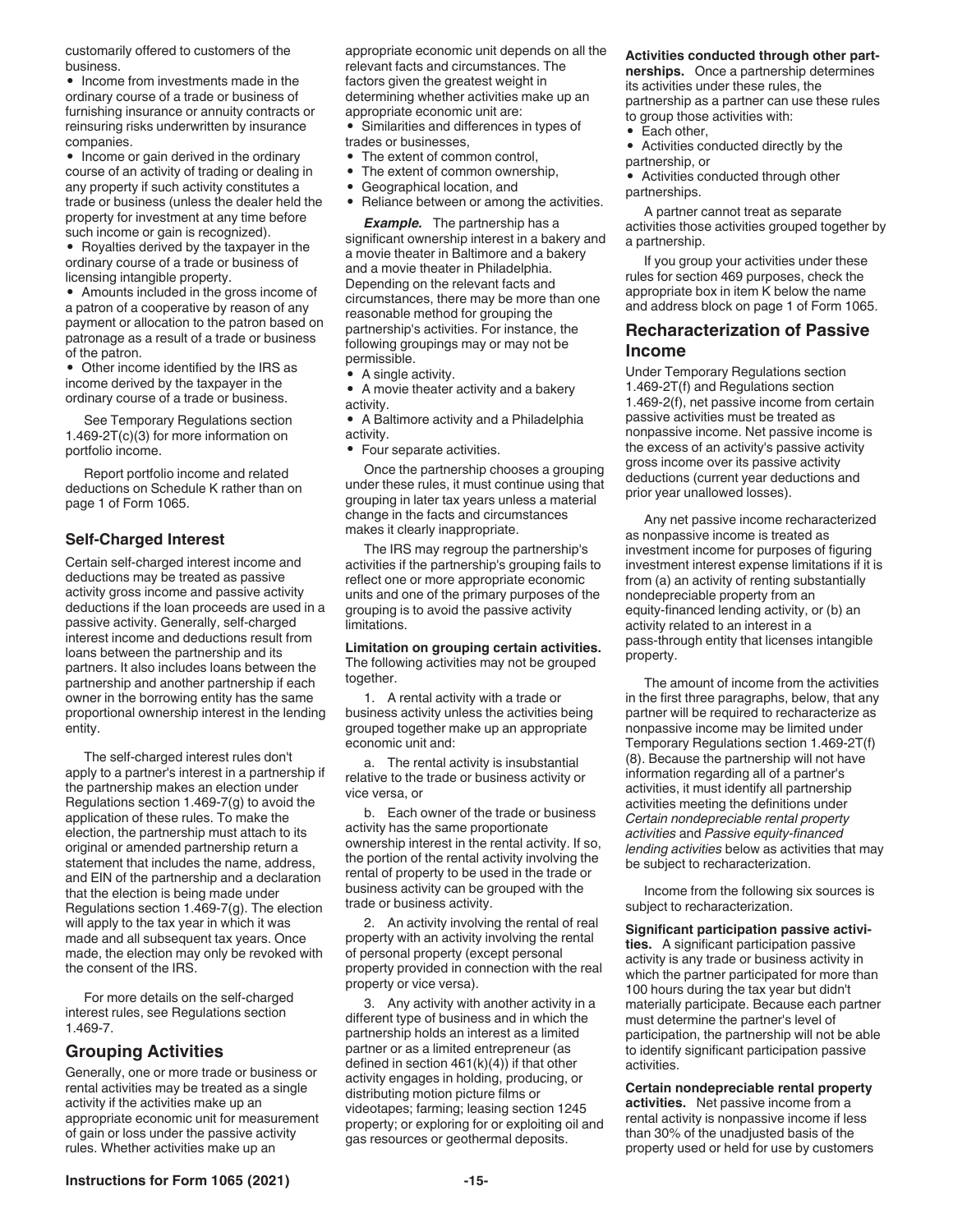in the activity is subject to depreciation under section 167.

**Passive equity-financed lending activities.** If the partnership has net income from a passive equity-financed lending activity, the smaller of the net passive income or the equity-financed interest income from the activity is nonpassive income.

**Rental of property incidental to a development activity.** Net rental activity income is the excess of passive activity gross income from renting or disposing of property over passive activity deductions (current year deductions and prior year unallowed losses) that are reasonably allocable to the rented property. Net rental activity income is nonpassive income for a partner if all of the following apply.

• The partnership recognizes gain from the sale, exchange, or other disposition of the rental property during the tax year.

• The use of the item of property in the rental activity started less than 12 months before the date of disposition. The use of an item of rental property begins on the first day that (a) the partnership owns an interest in the property, (b) substantially all of the property is either rented or held out for rent and ready to be rented, and (c) no significant value-enhancing services remain to be performed.

• The partner materially or significantly participated for any tax year in an activity that involved performing services to enhance the value of the property (or any other item of property if the basis of the property disposed of is determined in whole or in part by reference to the basis of that item of property).

Because the partnership cannot determine a partner's level of participation, the partnership must identify net income from property described earlier under *Rental Activities* (without regard to the partner's level of participation) as income that may be subject to recharacterization.

**Rental of property to a nonpassive activity.** If a taxpayer rents property to a trade or business activity in which the taxpayer materially participates, the taxpayer's net rental activity income from the property is nonpassive income.

**Acquisition of an interest in a pass-through entity that licenses intangible property.** Generally, net royalty income from intangible property is nonpassive income if the taxpayer acquired an interest in the pass-through entity after the pass-through entity created the intangible property or performed substantial services or incurred substantial costs in developing or marketing the intangible property. Net royalty income is the excess of passive activity gross income from licensing or transferring any right in intangible property over passive activity deductions (current year deductions and prior year unallowed losses) that are reasonably allocable to the intangible property.

See Temporary Regulations section 1.469-2T(f) $(7)(iii)$  for exceptions to this rule.

#### **Passive Activity Reporting Requirements**

To allow partners to correctly apply the passive activity loss and credit limitation rules, the partnership must do the following.

1. If the partnership carries on more than one activity, provide an attached statement for each activity conducted through the partnership that identifies the type of activity conducted (trade or business, rental real estate, or rental activity other than rental real estate). See *Grouping Activities*, discussed earlier.

2. On the attached statement for each activity, provide a statement, using the same box numbers as shown on Schedule K-1, detailing the net income (loss), credits, and all items required to be separately stated under section 702(a) from each trade or business activity, from each rental real estate activity, from each rental activity other than a rental real estate activity, and from investments. If the partnership grouped separate activities, the attachments must identify each group. The attached group activity description must be sufficient for a partner to determine if its other activities qualify to be grouped with any groups provided by the partnership.

3. Identify the net income (loss) and credits from each oil or gas well drilled or operated under a working interest that any partner (other than a partner whose only interest in the partnership during the year is as a limited partner) holds through the partnership. Further, if any partner had an interest as a general partner in the partnership during less than the entire year, the partnership must identify both the disqualified deductions from each well that the partner must treat as passive activity deductions, and the ratable portion of the gross income from each well that the partner must treat as passive activity gross income.

4. Identify the net income (loss) and the partner's share of partnership interest expense from each activity of renting a dwelling unit that any partner uses for personal purposes during the year for more than the greater of 14 days or 10% of the number of days that the residence is rented at fair rental value.

5. Identify the net income (loss) and the partner's share of partnership interest expense from each activity of trading personal property conducted through the partnership.

6. For any gain (loss) from the disposition of an interest in an activity or of an interest in property used in an activity (including dispositions before 1987 from which gain is being recognized after 1986):

a. Identify the activity in which the property was used at the time of disposition;

b. If the property was used in more than one activity during the 12 months preceding the disposition, identify the activities in which the property was used and the adjusted basis allocated to each activity; and

c. For gains only, if the property was substantially appreciated at the time of the disposition and the applicable holding period specified in Regulations section 1.469-2(c) (2)(iii)(A) wasn't satisfied, identify the amount of the nonpassive gain and indicate whether the gain is investment income under Regulations section 1.469-2(c)(2)(iii)(F).

7. Specify the amount of gross portfolio income, the interest expense properly allocable to portfolio income, and expenses other than interest expense that are clearly and directly allocable to portfolio income.

8. Identify separately any of the following types of payments to partners.

a. Payments to a partner for services other than in the partner's capacity as a partner under section 707(a).

b. Guaranteed payments to a partner for services under section 707(c).

c. Guaranteed payments for use of capital.

d. If section 736(a)(2) payments are made for unrealized receivables or for goodwill, the amount of the payments and the activities to which the payments are attributable.

e. If section 736(b) payments are made, the amount of the payments and the activities to which the payments are attributable.

9. Identify the ratable portion of any section 481 adjustment (whether a net positive or a net negative adjustment) allocable to each partnership activity.

10. Identify the amount of gross income from each oil or gas property of the partnership.

11. Identify any gross income from sources specifically excluded from passive activity gross income, including:

a. Income from intangible property if the partner is an individual whose personal efforts significantly contributed to the creation of the property;

b. Income from state, local, or foreign income tax refunds; and

c. Income from a covenant not to compete if the partner is an individual who contributed the covenant to the partnership.

12. Identify any deductions that aren't passive activity deductions.

13. If the partnership makes a full or partial disposition of its interest in another entity, identify the gain (loss) allocable to each activity conducted through the entity, and the gain allocable to a passive activity that would have been recharacterized as nonpassive gain had the partnership disposed of its interest in property used in the activity (because the property was substantially appreciated at the time of the disposition, and the gain represented more than 10% of the partner's total gain from the disposition).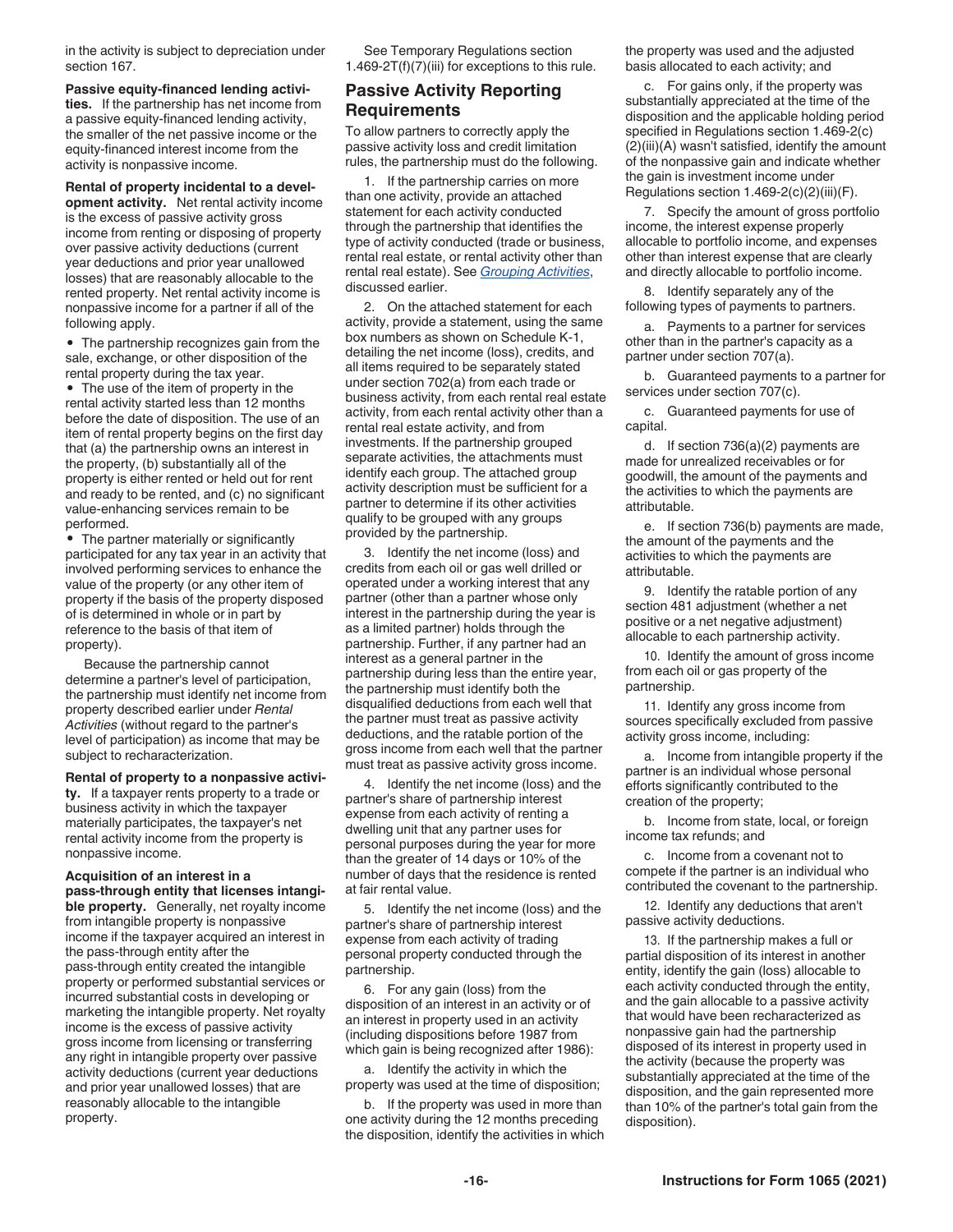14. Identify the following items from activities that may be subject to the recharacterization rules. See *Recharacterization of Passive Income*, earlier.

a. Net income from an activity of renting substantially nondepreciable property.

b. The smaller of equity-financed interest income or net passive income from an equity-financed lending activity.

c. Net rental activity income from property developed (by the partner or the partnership), rented, and sold within 12 months after the rental of the property commenced.

d. Net rental activity income from the rental of property by the partnership to a trade or business activity in which the partner had an interest (either directly or indirectly).

e. Net royalty income from intangible property if the partner acquired the partner's interest in the partnership after the partnership created the intangible property or performed substantial services, or incurred substantial costs in developing or marketing the intangible property.

15. Identify separately the credits from each activity conducted by or through the partnership.

16. Identify the partner's distributive share of the partnership's self-charged interest income or expense (see *Self-Charged Interest*, earlier).

a. **Loans between a partner and the partnership.** Identify the lending or borrowing partner's share of the self-charged interest income or expense. If the partner made the loan to the partnership, also identify the activity in which the loan proceeds were used. If the proceeds were used in more than one activity, allocate the interest to each activity based on the amount of the proceeds used in each activity.

b. **Loans between the partnership and another partnership or an S corporation.** If the partnership's partners have the same proportional ownership interest in the partnership and the other partnership or S corporation, identify each partner's share of the interest income or expense from the loan. If the partnership was the borrower, also identify the activity in which the loan proceeds were used. If the loan proceeds were used in more than one activity, allocate the interest to each activity based on the amount of the proceeds used in each activity.

#### **Net Investment Income Tax Reporting Requirements**

The information described in this section should be given directly to the partner and should not be reported by the partnership to the IRS.

To allow partners to correctly figure the net investment income tax where a partner disposes of an interest in the partnership during the tax year, the partnership may be required to provide the partner with certain information. The net investment income tax is a tax imposed on an individual's, trust's, or estate's net investment income. Net investment income includes the net gains or losses from the sale of an interest in the partnership. A partner who is actively involved in one or more of the partnership's or lower-tier pass-through entities' trades or businesses (other than trading in financial instruments or commodities) can reduce the amount of the gain or loss from the sale of the partnership or lower-tier pass-through entity interest included in its net investment income. However, to figure its net investment income, the active partner needs certain information from the partnership.

Generally, the partnership must provide certain information to the partner if the partnership knows, or has reason to know, the following.

1. The partner disposed of an interest in the partnership.

2. The partner materially participates (within the meaning of the passive activity loss rules (section 469)) in one or more of the trades or businesses (within the meaning of section 162) of the partnership or a lower-tier pass-through entity (other than trading in financial instruments or commodities).

3. The partner doesn't qualify for the optional simplified reporting method for figuring its net investment income associated with the disposition of the interest. For more information, see the instructions for Form 8960, line 5c.

**Information to be provided to partner.**  Generally, the partnership must provide the partner with its distributive share of the net gain and loss from the deemed sale for FMV of the partnership's property, other than property that relates to the trades or businesses in which the partner materially participates, as determined under the passive activity loss rules applicable to the transfer of an interest in a pass-through entity. For more information see the instructions for Form 8960, line 5c.

If a partner, who qualifies for the optional simplified reporting method, prefers to determine net gain or loss under the general calculation, the partnership may, but isn't obligated to, provide the information to the partner at that partner's request.

### **Specific Instructions**

These instructions follow the line numbers on the first page of Form 1065. The accompanying schedules are discussed separately. Specific instructions for most of the lines are provided. Lines that aren't discussed are self-explanatory.

Fill in all applicable lines and schedules.

Enter any items specially allocated to the partners in the appropriate box of the applicable partner's Schedule K-1. Enter the total amount on the appropriate line of Schedule K. Do not enter separately stated

amounts on the numbered lines on Form 1065, page 1 on Form 1125-A, or Schedule D (Form 1065).

File all five pages of Form 1065. However, if the answer to question 4 of Schedule B is "Yes," Schedules L, M-1, and M-2 on page 5 are optional. Also attach a Schedule K-1 to Form 1065 for each partner.

File only one Form 1065 for each partnership. Mark "Duplicate Copy" on any copy you give to a partner.

If a syndicate, pool, joint venture, or similar group files Form 1065, it must attach a copy of the agreement and all amendments to the return, unless a copy has previously been filed.

*A foreign partnership required to file a return must generally report all of its foreign and U.S. partnership items. For rules regarding whether a foreign partnership must file Form 1065, see* Who Must File*, earlier.* **TIP**

#### **Name and Address**

Print or type the legal name of the partnership, address, and EIN on the appropriate lines. If the partnership has changed its name, check box G(3). Include the suite, room, or other unit number after the street address. If the Post Office doesn't deliver mail to the street address and the partnership has a P.O. box, show the box number instead.

If the partnership receives its mail in care of a third party (such as an accountant or an attorney), enter "C/O" on the street address line, followed by the third party's name and street address or P.O. box.

If the partnership's address is outside the United States or its possessions or territories, enter the information on the line for "City or town, state or province, country, and ZIP or foreign postal code" in the following order: city, province or state, and the foreign country. Follow the foreign country's practice in placing the postal code in the address. Do not abbreviate the country name.

If the partnership has changed its address since it last filed a return (including a change to an "in care of" address), check box G(4) for "Address change."

*If the partnership changes its mailing address or the responsible party after filing its return, it can notify the IRS by filing Form 8822-B, Change of Address or Responsible Party—Business.* **TIP**

#### **Partnerships With Adjustments in the Current Year That Did Not Result in an Imputed Underpayment**

If a partnership has an adjustment from a BBA audit which does not result in an imputed underpayment, the partnership should not take the adjustment into account until the adjustment year (see *Definitions*,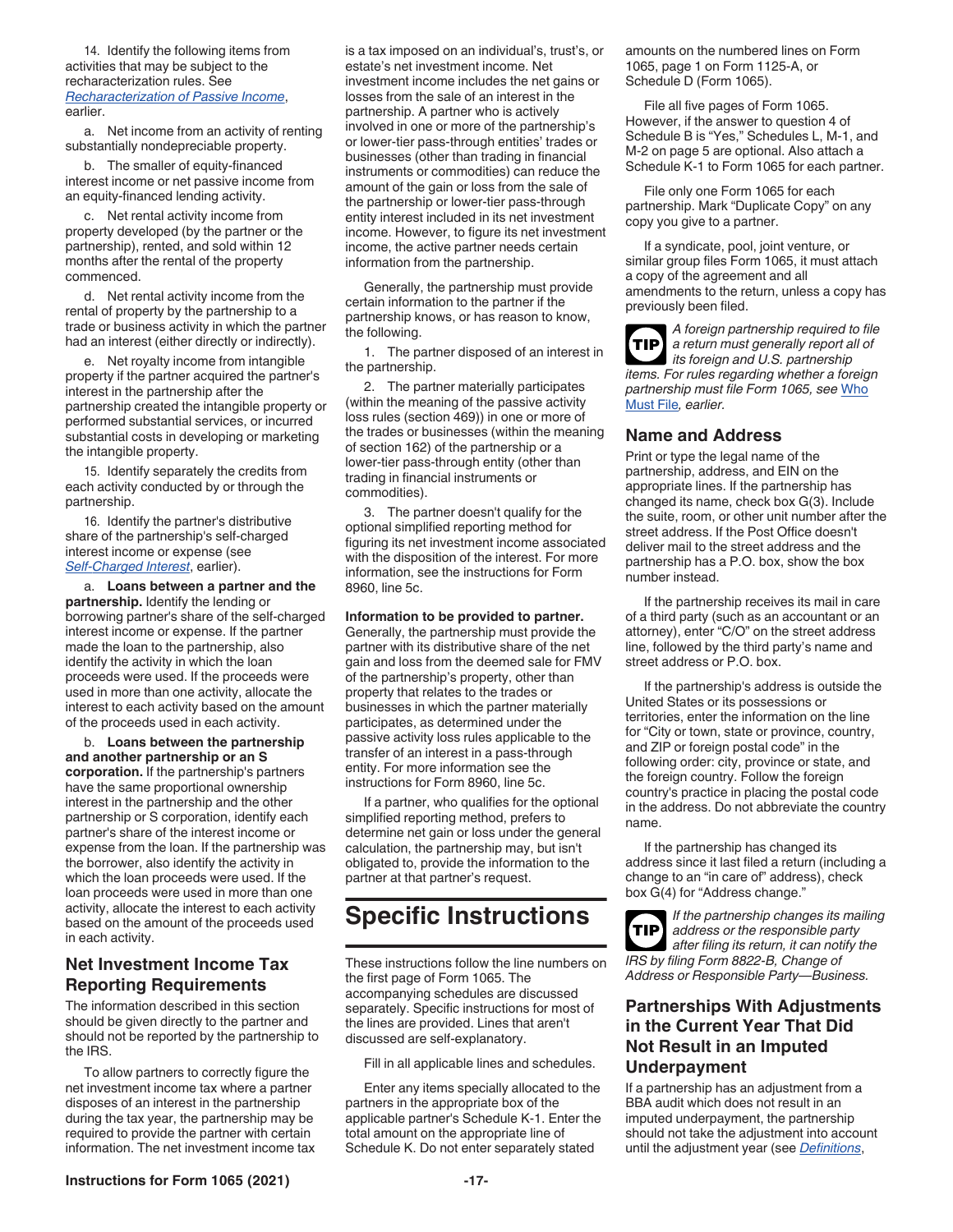earlier). With its Form 1065 for the adjustment year, the partnership should provide a statement describing the adjustments, including the line numbers to which the adjustments relate, and incorporate those adjustments into its adjustment year return. If there is a reallocation adjustment being reported on the adjustment year return, ensure the statement identifies the partner receiving the reallocation adjustment. If there is an adjustment to a separately stated item or to a credit, the partnership must adjust that item or that credit in the adjustment year. See Examples 1 and 2 in Regulations 301.6225-3.

#### **Items A and C**

Enter the applicable activity name and the code number from the list, *Codes for Principal Business Activity and Principal Product or Service*, near the end of the instructions.

For example, if, as its principal business activity, the partnership (a) purchases raw materials, (b) subcontracts out for labor to make a finished product from the raw materials, and (c) retains title to the goods, the partnership is considered to be a manufacturer and must enter "Manufacturer" in item A and enter in item C one of the codes (311110 through 339900) listed under "Manufacturing" on the list, *Codes for Principal Business Activity and Principal Product or Service*, near the end of the instructions.

#### **Item D. Employer Identification Number (EIN)**

Show the correct EIN in item D. If the partnership doesn't have an EIN, it must apply for one in one of the following ways. • Online—Go to *[IRS.gov/EIN](https://www.irs.gov/businesses/small-businesses-self-employed/apply-for-an-employer-identification-number-ein-online)*. The EIN is issued immediately once the application information is validated.

• By mailing or faxing Form SS-4, Application for Employer Identification Number.

An LLC must determine which type of federal tax entity it will be (that is, partnership, corporation, or disregarded entity (DE)) before applying for an EIN (see Form 8832, Entity Classification Election, for details). If the partnership has not received its EIN by the time the return is due, enter "Applied for" and the application date in the space for the EIN. For more details, see the Instructions for Form SS-4.

**Note.** The online application process isn't yet available for partnerships with addresses in foreign countries. If you are located outside the United States, please call 267-941-1099.

#### **Item F. Total Assets**

You aren't required to complete item F if the answer to question 4 of Schedule B is "Yes."

If you are required to complete this item, enter the partnership's total assets at the end of the tax year, as determined by the accounting method regularly used in keeping the partnership's books and records. If there were no assets at the end of the tax year, enter -0-.

#### **Item J. Schedule C and Schedule M-3**

A partnership must file Schedule M-3, Net Income (Loss) Reconciliation for Certain Partnerships, instead of Schedule M-1, if any of the following apply.

1. The amount of total assets at the end of the tax year reported on Schedule L, line 14, column (d), is \$10 million or more.

2. The amount of adjusted total assets for the tax year is \$10 million or more. Adjusted total assets is defined in the Instructions for Schedule M-3.

3. The amount of total receipts (as defined later in the instructions for Schedule B, question 4) for the tax year is \$35 million or more.

4. An entity that is a reportable entity partner of the partnership owns or is deemed to own, directly or indirectly, an interest of 50% or more in the partnership's capital, profit, or loss on any day during the tax year of the partnership. Reportable entity partner is defined in the Instructions for Schedule M-3.

A partnership filing Form 1065 that isn't required to file Schedule M-3 may voluntarily file Schedule M-3 instead of Schedule M-1.

Any partnership that files Schedule M-3 must also complete and file Schedule C, Additional Information for Schedule M-3 Filers. See *Eased requirements* next.

*Eased requirements.* Partnerships that (a) are required to file Schedule M-3 and have less than \$50 million in total assets at tax-year-end, or (b) aren't required to file Schedule M-3 and voluntarily file Schedule M-3, must either (i) complete Schedule M-3 entirely, or (ii) complete Schedule M-3 through Part I and complete Schedule M-1 instead of completing Parts II and III of Schedule M-3.

In addition, partnerships that meet the requirements of (a) and (b) above aren't required to file Schedule C (Form 1065) or Form 8916-A.

See the instructions for Schedule C and Schedule M-3 for more information.

### **Income**

*Report only trade or business activity income on lines 1a through 8. Do not report rental activity income or portfolio income on these lines. See* Passive Activity Limitations*, earlier, for definitions of rental income and portfolio income. Rental activity income and portfolio income are reported on Schedules K and K-1. Rental real estate activities are also reported on Form 8825.* **CAUTION !**

**Tax-exempt income.** Do not include any tax-exempt income on lines 1a through 8. A partnership that receives any tax-exempt income other than interest, or holds any

property or engages in any activity that produces tax-exempt income, reports this income on line 18b of Schedule K and in box 18 of Schedule K-1 using code B.

Report tax-exempt interest income, including exempt-interest dividends received as a shareholder in a mutual fund or other RIC, on line 18a of Schedule K and in box 18 of Schedule K-1 using code A.

See *Deductions*, after the instructions for lines 1a through 8 and before the instructions for lines 9 through 21, for information on how to report expenses related to tax-exempt income.

#### **Line 1a. Gross Receipts or Sales**

Enter on line 1a gross receipts or sales from all trade or business operations, except for amounts that must be reported on lines 4 through 7. If a cost offset method under section 451(b) or (c) is used, the resulting gross income is reported on line 1a.

Special rules apply to certain income, as discussed below. For example, don't include gross receipts from farming on line 1a. Instead, show the net profit (loss) from farming on line 5. Also, don't include on line 1a rental activity income or portfolio income.

In general, advance payments are reported in the year of receipt. For exceptions to this general rule for partnerships that use the accrual method of accounting, see the following.

• To report income from long-term contracts, see section 460.

• For permissible methods that allow a limited deferral of advance payments beyond the current tax year, see section 451(c) and Regulations section 1.451-8.

• For information on adopting or changing to a permissible method for reporting advance payment for goods and services by an accrual method partnership, see the Instructions for Form 3115.

**Installment sales.** Generally, the installment method cannot be used for dealer dispositions of property. A "dealer disposition" is any disposition of:

1. Personal property by a person who regularly sells or otherwise disposes of personal property of the same type on the installment plan, or

2. Real property held for sale to customers in the ordinary course of the taxpayer's trade or business.

**Exception.** These restrictions on using the installment method don't apply to dispositions of property used or produced in a farming business or sales of timeshares and residential lots. However, if the partnership elects to report dealer dispositions of timeshares and residential lots on the installment method, each partner's tax liability must be increased by the partner's distributive share of the interest payable under section 453(l)(3).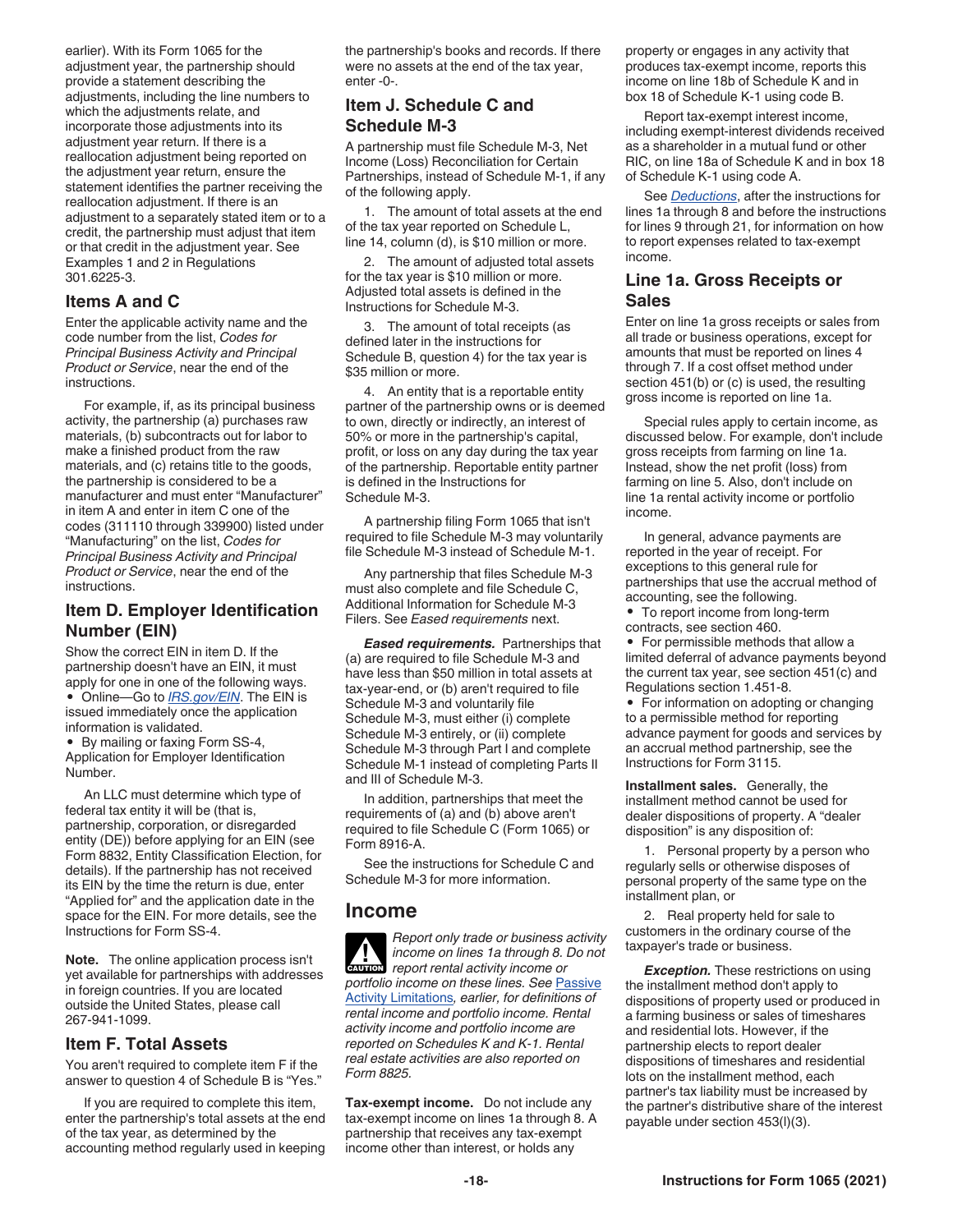Include on line 1a the gross profit on collections from installment sales for any of the following.

• Dealer dispositions of property before March 1, 1986.

• Dispositions of property used or produced in the trade or business of farming.

• Certain dispositions of timeshares and residential lots reported under the installment method.

Attach a statement showing the following information for the current year and the 3 preceding years.

- Gross sales.
- Cost of goods sold.
- Gross profits.
- Percentage of gross profits to gross sales.
- Amount collected.
- Gross profit on the amount collected.

#### **Nonaccrual-experience method.**

Partnerships that qualify to use the nonaccrual-experience method (described earlier) should attach a statement showing total gross receipts, the amount not accrued as a result of the application of section 448(d)(5), and the net amount accrued. Include the net amount on line 1a.

### **Line 2. Cost of Goods Sold**

If the partnership has a cost of goods sold deduction, complete and attach Form 1125-A. Enter on Form 1065, page 1, line 2, the amount from Form 1125-A, line 8. See Form 1125-A and its instructions.

#### **Line 4. Ordinary Income (Loss) From Other Partnerships, Estates, and Trusts**

Enter the ordinary income (loss) shown on Schedule K-1 (Form 1065) or Schedule K-1 (Form 1041), or other ordinary income (loss) from a foreign partnership, estate, or trust. Show the partnership's, estate's, or trust's name, address, and EIN on a separate statement attached to this return. If the amount entered is from more than one source, identify the amount from each source.

Do not include portfolio income or rental activity income (loss) from other partnerships, estates, or trusts on this line. Instead, report these amounts on Schedules K and K-1, or on line 20a of Form 8825 if the amount is from a rental real estate activity.

Ordinary income (loss) from another partnership that is a PTP isn't reported on this line. Instead, report the amount separately on line 11 of Schedule K and in box 11 of Schedule K-1 using code I.

Treat shares of other items separately reported on Schedule K-1 issued by the other entity as if the items were realized or incurred by this partnership.

If there is a loss from another partnership, the amount of the loss that may be claimed is subject to the basis limitations as appropriate.

If the tax year of your partnership doesn't coincide with the tax year of the other

partnership, estate, or trust, include the ordinary income (loss) from the other entity in the tax year in which the other entity's tax year ends.

### **Line 5. Net Farm Profit (Loss)**

Enter the partnership's net farm profit (loss) from Schedule F (Form 1040), Profit or Loss From Farming. Attach Schedule F (Form 1040) to Form 1065. Do not include on this line any farm profit (loss) from other partnerships. Report those amounts on line 4. In figuring the partnership's net farm profit (loss), don't include any section 179 expense deduction; this amount must be separately stated.

Also report the partnership's fishing income on this line.

For a special rule concerning the method of accounting for a farming partnership with a corporate partner and for other tax information on farms, see Pub. 225, Farmer's Tax Guide.

*Because the partner, and not the partnership, makes the election to deduct the expenses of raising any plant with a preproductive period of more than 2 years, farm partnerships that aren't required to use an accrual method should not capitalize such expenses. Instead, state them separately on an attached statement to Schedule K, line 13d, and in box 13 of Schedule K-1, using code P. See section 263A(d) for more information.* **TIP**

#### **Line 6. Net Gain (Loss) From Form 4797**

*Include only ordinary gains or losses from the sale, exchange, or If the sale, exchange, or caution involuntary conversion of assets used in a trade or business activity. Ordinary gains or losses from the sale, exchange, or involuntary conversion of rental activity assets are reported separately on line 19 of Form 8825 or line 3c of Schedule K and in box 3 of Schedule K-1, generally as a part of the net income (loss) from the rental activity.*

A partnership that is a partner in another partnership must include on Form 4797 its share of ordinary gains (losses) from sales, exchanges, or involuntary conversions (other than casualties or thefts) of the other partnership's trade or business assets.

Partnerships should not use Form 4797 to report the sale or other disposition of property if a section 179 expense deduction was previously passed through to any of its partners for that property. Instead, report it in box 20 of Schedule K-1 using code L. See the instructions for *Dispositions of property with section 179 deductions (code L)*, later, for details.

### **Line 7. Other Income (Loss)**

Enter any other trade or business income (loss) not included on lines 1a through 6. List the type and amount of income on an attached statement. Examples of other income include the following.

1. Interest income derived in the ordinary course of the partnership's trade or business, such as interest charged on receivable balances.

2. Recoveries of bad debts deducted in prior years under the specific charge-off method.

3. Taxable income from insurance proceeds.

4. Any amount included in income from line 2 of Form 6478, Biofuel Producer Credit, if applicable.

5. Any amount included in income from line 8 of Form 8864, Biodiesel and Renewable Diesel Fuels Credit, if applicable.

6. The recapture amount under section 280F if the business use of listed property drops to 50% or less. To figure the recapture amount, complete Part IV of Form 4797.

7. All section 481 income adjustments resulting from changes in accounting methods. Show the computation of the section 481 adjustments on an attached statement.

8. Part or all of the proceeds received from certain employer-owned life insurance contracts issued after August 17, 2006. Partnerships that own one or more employer-owned life insurance contracts issued after that date must file Form 8925, Report of Employer-Owned Life Insurance Contracts. See section 101(j) for details.

9. The amount of payroll tax credit taken by an employer for qualified paid sick leave and qualified paid family leave under the FFCRA and the American Rescue Plan Act of 2021 (the ARP). See Form 941, lines 11b, 11d, 13c, and 13e; Form 944, lines 8b, 8d, 10d, and 10f; or Form 943, lines 12b, 12d, 14d, and 14f. The partnership must include the full amount (both the refundable and nonrefundable portions) of the credit for qualified sick and family leave wages in its gross income for the tax year that includes the last day of any calendar quarter in which a credit is allowed.

10. The amount of any COBRA premium assistance credit allowed to employers under section 6432(e), as amended by the ARP. See Notices 2021-31 and 2021-46.

Do not include items requiring separate computations that must be reported on Schedules K and K-1. See the instructions for Schedules K and K-1, later.

Do not report portfolio or rental activity income (loss) on this line.

### **Deductions**



*Report only trade or business activity deductions on lines 9 through 20.*

Do not report the following expenses on lines 9 through 20.

• Rental activity expenses. Report these expenses on Form 8825 or line 3b of Schedule K.

• Deductions allocable to portfolio income. Report these deductions on line 13d of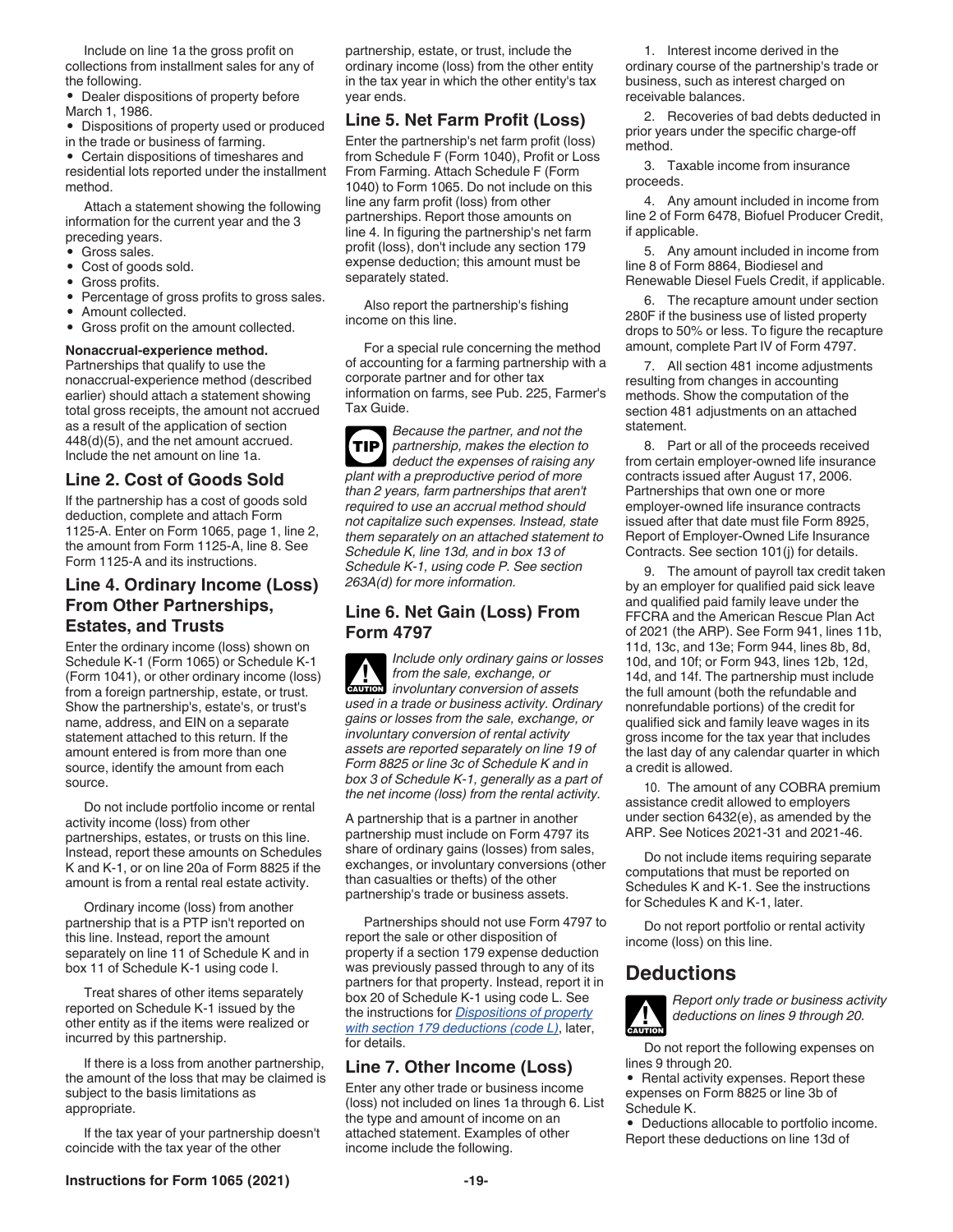Schedule K and in box 13 of Schedule K-1 using code I or L.

• Nondeductible expenses (for example, expenses connected with the production of tax-exempt income). Report nondeductible expenses on line 18c of Schedule K and in box 18 of Schedule K-1 using code C.

• Qualified expenditures to which an election under section 59(e) may apply. The instructions for line 13c of Schedule K and for Schedule K-1, box 13, code J, explain how to report these amounts.

• Items the partnership must state separately that require separate computations by the partners. Examples include expenses incurred for the production of income instead of in a trade or business, charitable contributions, foreign taxes paid or accrued, intangible drilling and development costs, soil and water conservation expenditures, amortizable basis of reforestation expenditures, and exploration expenditures. The distributive shares of these expenses are reported separately to each partner on Schedule K-1.

#### **Limitations on Deductions**

#### **Section 263A uniform capitalization**

**rules.** The uniform capitalization rules of section 263A generally require partnerships to capitalize certain costs incurred in connection with the following.

• The production of real property and tangible personal property held in inventory or held for sale in the ordinary course of business.

• Real property or personal property (tangible and intangible) acquired for resale. • The production of real property and tangible personal property by a partnership for use in its trade or business or in an activity engaged in for profit.

Tangible personal property produced by a partnership includes a film, sound recording, videotape, book, or similar property.

The costs required to be capitalized under section 263A aren't deductible until the property to which the costs relate is sold, used, or otherwise disposed of by the partnership.

**Exceptions.** For tax years beginning after 2017, a small business taxpayer, defined earlier, can adopt or change its method of accounting to not capitalize costs under section 263A. See section 263A(i) and *Accounting Methods*, earlier.

Section 263A doesn't apply to the following.

• Timber.

• Most property produced under a long-term contract.

• Certain property produced in a farming business. See the note at the end of the instructions for line 5, earlier.

• Geological and geophysical costs amortized under section 167(h).

• Certain plants bearing fruits and nuts under section 168(k)(5).

The partnership must report the following costs separately to the partners for purposes of determinations under section 59(e).

• Research and experimental costs under section 174.

• Intangible drilling costs for oil, gas, and geothermal property.

• Mining exploration and development costs.

*Indirect costs.* Partnerships subject to the uniform capitalization rules are required to capitalize not only direct costs but an allocable part of most indirect costs (including taxes) that benefit the assets produced or acquired for resale, or are incurred because of the performance of production or resale activities.

For inventory, indirect costs that must be capitalized include the following.

- Administration expenses.
- Taxes.
- Depreciation.
- Insurance. • Compensation paid to officers attributable
- to services.
- Rework labor.

• Contributions to pension, stock bonus, and certain profit-sharing, annuity, or deferred compensation plans.

Regulations section 1.263A-1(e)(3) specifies other indirect costs that relate to production or resale activities that must be capitalized and those that may be currently deductible.

Interest expense paid or incurred during the production period of designated property must be capitalized and is governed by special rules. For more details, see Regulations sections 1.263A-8 through 1.263A-15.

For more details on the uniform capitalization rules, see Regulations sections 1.263A-1 through 1.263A-3.

**Transactions between related taxpayers.**  Generally, an accrual basis partnership can deduct business expenses and interest owed to a related party (including any partner) only in the tax year of the partnership that includes the day on which the payment is includible in the income of the related party. See section 267 for details.

**Business interest.** Business interest expense is limited for tax years beginning after 2017. See section 163(j) for limitations on deductions for business interest, and section 163(j)(4) for rules specific to partnerships.

#### **Business startup and organizational**

**costs.** Generally, a partnership can elect to deduct a limited amount of startup or organizational costs paid or incurred. Any costs not deducted must be amortized as explained below. See sections 195(b) and 709(b).

*Time for making an election.* The partnership generally elects to deduct startup or organizational costs by claiming the deduction on its return filed by the due date (including extensions) for the tax year in

which the active trade or business begins. However, for startup or organizational costs paid or incurred before September 9, 2008, the partnership may be required to attach a statement to its return to elect to deduct such costs. See Temporary Regulations sections 1.195-1T and 1.709-1T (as in effect on July 7, 2008) for details. Also, see Regulations sections 1.195-1 and 1.709-1. If the partnership timely filed its return for the year without making an election, it can still make an election by filing an amended return within 6 months of the due date of the return (excluding extensions). Clearly indicate the election on the amended return and write "Filed pursuant to section 301.9100-2" at the top of the amended return. File the amended return at the same address the partnership filed its original return. The election applies when figuring income for the current tax year and all subsequent years.

The partnership can choose to forgo the above elections by clearly electing to capitalize its startup or organizational costs on its return filed by the due date (including extensions) for the tax year in which the active trade or business begins.

The election to either amortize or capitalize startup or organizational costs is irrevocable and applies to all startup and organizational costs that are related to the trade or business.

*Amortization.* Any costs not deducted under the above rules must be amortized ratably over a 180-month period, beginning with the month the partnership begins business. See the Instructions for Form 4562 for details.

Report the deductible amount of these costs and any amortization on line 20. For amortization that began during the tax year, complete and attach Form 4562.

**Syndication costs.** Costs for issuing and marketing interests in the partnership, such as commissions, professional fees, and printing costs, must be capitalized. They cannot be depreciated or amortized. See the instructions for line 10, later, for the treatment of syndication fees paid to a partner.

**Reducing certain expenses for which credits are allowable.** The partnership may need to reduce the otherwise allowable deductions for expenses used to figure certain credits. The following are examples of such credits. (Do not reduce the amount of the allowable deduction for any portion of the credit that was passed through to the partnership from another pass-through entity.)

1. Work opportunity credit.

2. Credit for increasing research activities.

3. Disabled access credit.

4. Empowerment zone employment credit, if applicable.

5. Indian employment credit, if applicable.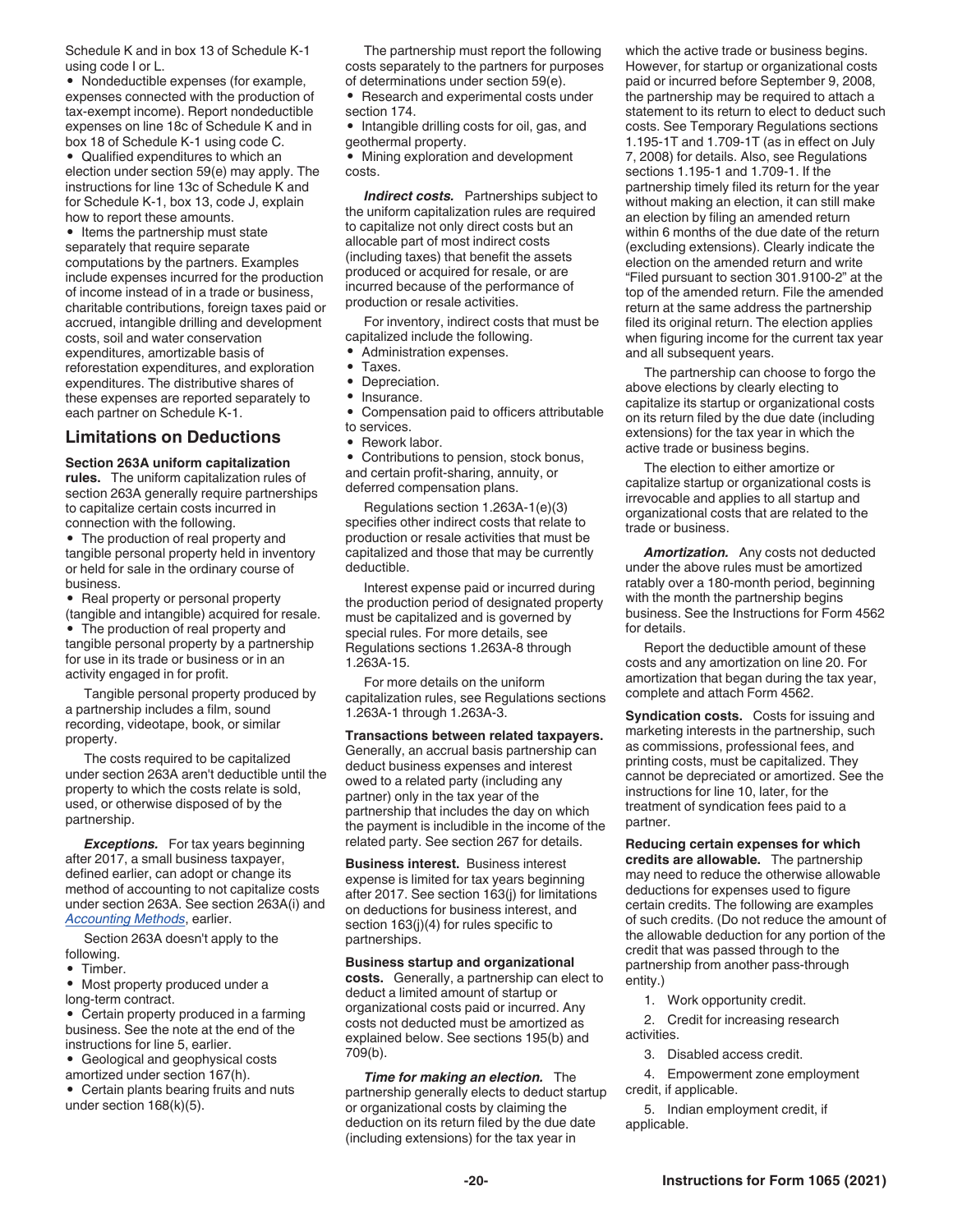6. Credit for employer social security and Medicare taxes paid on certain employee tips.

7. Orphan drug credit.

8. Credit for small employer pension plan startup costs and auto-enrollment.

9. Credit for employer-provided childcare facilities and services.

10. Low sulfur diesel fuel production credit.

11. Mine rescue team training credit, if applicable.

12. Credit for employer differential wage payments.

13. Credit for small employer health insurance premiums.

14. Employer credit for paid family and medical leave (Form 8994).

15. Employee retention credit for employers affected by qualified disasters (Form 5884-A).

**Note.** Wages taken into account in determining the credits for qualified sick and family leave or the employee retention credit on Form 941 cannot be taken into account in determining the employer credit for paid family and medical leave on Form 8994. See the Instructions for Form 8994.

If the partnership has any of the credits listed above, figure each current year credit before figuring the deductions for expenses on which the credit is based.

#### **Line 9. Salaries and Wages**

Enter the salaries and wages paid or incurred for the tax year, reduced by the amount of the following credit(s).

• Work Opportunity Credit (Form 5884).

• Empowerment Zone Employment Credit (Form 8844), if applicable.

• Indian Employment Credit (Form 8845), if applicable.

• Mine Rescue Team Training Credit (Form 8923), if applicable.

• Credit for Employer Differential Wage Payments (Form 8932).

• Employee Retention Credit for Employers Affected by Qualified Disasters (Form 5884-A).

• Nonrefundable and refundable portions of the employee retention credit claimed on the partnership's employment tax return(s).

Do not reduce the amount of the allowable deduction for any portion of the credit that was passed through to the partnership from another pass-through entity. See the instructions for the credit form for more information.

Do not include salaries and wages reported elsewhere on the return, such as amounts included in cost of goods sold, elective contributions to a section 401(k) cash or deferred arrangement, or amounts contributed under a salary reduction SEP agreement or a SIMPLE IRA plan.

#### **Line 10. Guaranteed Payments to Partners**

Deduct payments or credits to a partner for services or for the use of capital if the payments or credits are determined without regard to partnership income and are allocable to a trade or business activity. Also include on line 10 amounts paid during the tax year for insurance that constitutes medical care for a partner, a partner's spouse, a partner's dependents, or a partner's children under age 27 who aren't dependents.

For information on how to treat the partnership's contribution to a partner's health savings account (HSA), see Notice 2005-8, 2005-4 I.R.B. 368.

Do not include any payments and credits that should be capitalized. For example, although payments or credits to a partner for services rendered in syndicating a partnership may be guaranteed payments, they aren't deductible on line 10. They are capital expenditures. However, they should be reported as guaranteed payments on the applicable line of Schedule K, line 4, and on the applicable line of box 4 of Schedule K-1.

Do not include distributive shares of partnership profits.

Report the guaranteed payments to the appropriate partners on the applicable line of box 4 of Schedule K-1.

#### **Line 11. Repairs and Maintenance**

Enter the cost of repairs and maintenance not claimed elsewhere on the return, such as labor and supplies, that are not payments for improvements to the partnership's property. Amounts are paid for improvements if they are for betterments to the property, for restorations of the property (such as the replacements of major components or substantial structural parts), or if they adapt the property to a new or different use. Improvements must be capitalized. See Regulations section 1.263(a)-3.

The partnership can deduct repair and maintenance expenses only to the extent they relate to a trade or business activity. See Regulations section 1.162-4. The partnership may elect to capitalize certain repair and maintenance costs consistent with its books and records. See Regulations section 1.263(a)-3(n) for information on how to make the election.

### **Line 12. Bad Debts**

Enter the total debts that became worthless in whole or in part during the year, but only to the extent such debts relate to a trade or business activity. Report deductible nonbusiness bad debts as a short-term capital loss on Form 8949.

*Cash method partnerships cannot take a bad debt deduction unless the amount was previously included in income.* **CAUTION !**

#### **Line 13. Rent**

Enter rent paid on business property used in a trade or business activity. Do not deduct rent for a dwelling unit occupied by any partner for personal use.

If the partnership rented or leased a vehicle, enter the total annual rent or lease expense paid or incurred in the trade or business activities of the partnership. Also complete Part V of Form 4562, Depreciation and Amortization. If the partnership leased a vehicle for a term of 30 days or more, the deduction for vehicle lease expense may have to be reduced by an amount called the inclusion amount. The partnership may have an inclusion amount if:

| The lease term the first day of the lease<br>began:                                                                            | And the vehicle's FMV on<br>exceeded: |          |
|--------------------------------------------------------------------------------------------------------------------------------|---------------------------------------|----------|
| Automobiles other than trucks and<br>vans                                                                                      |                                       |          |
| During calendar year 2021                                                                                                      |                                       | \$51,000 |
| After 12/31/2017 but before<br>$1/1/2021$                                                                                      |                                       | \$50,000 |
| After 12/31/12 and before<br>1/1/18                                                                                            |                                       | \$19,000 |
| After 12/31/09 but before 1/1/13                                                                                               |                                       | \$18,500 |
| <b>Trucks and vans</b>                                                                                                         |                                       |          |
| During calendar year $2021$                                                                                                    |                                       | \$51,000 |
| After 12/31/2017 but before<br>$1/1/2021$                                                                                      |                                       | \$50,000 |
| After 12/31/13 and before<br>$1/1/18$                                                                                          |                                       | \$19,500 |
| After 12/31/09 and before<br>$1/1/14$                                                                                          |                                       | \$19.000 |
| The inclusion amount for lease terms beginning in<br>2022 will be published in the Internal Revenue<br>Bulletin in early 2022. |                                       |          |

See Pub. 463, Travel, Gift, and Car Expenses, for instructions on figuring the inclusion amount.

### **Line 14. Taxes and Licenses**

Enter taxes and licenses paid or incurred in the trade or business activities of the partnership if not reflected elsewhere on the return. Federal import duties and federal excise and stamp taxes are deductible only if paid or incurred in carrying on the trade or business of the partnership. Foreign taxes are included on line 14 only if they are deductible and not creditable taxes under sections 901 and 903. See Schedule K-2, Part II, Section 2, line 45, column (g).

Do not deduct the following taxes on line 14.

• Taxes not imposed on the partnership.

• Federal income taxes or taxes reported elsewhere on the return.

• Creditable foreign taxes under sections 901 and 903. Report these taxes separately on Schedule K, line 21, and in box 21 of Schedule K-1.

• Taxes allocable to a rental activity. Report taxes allocable to rental real estate activity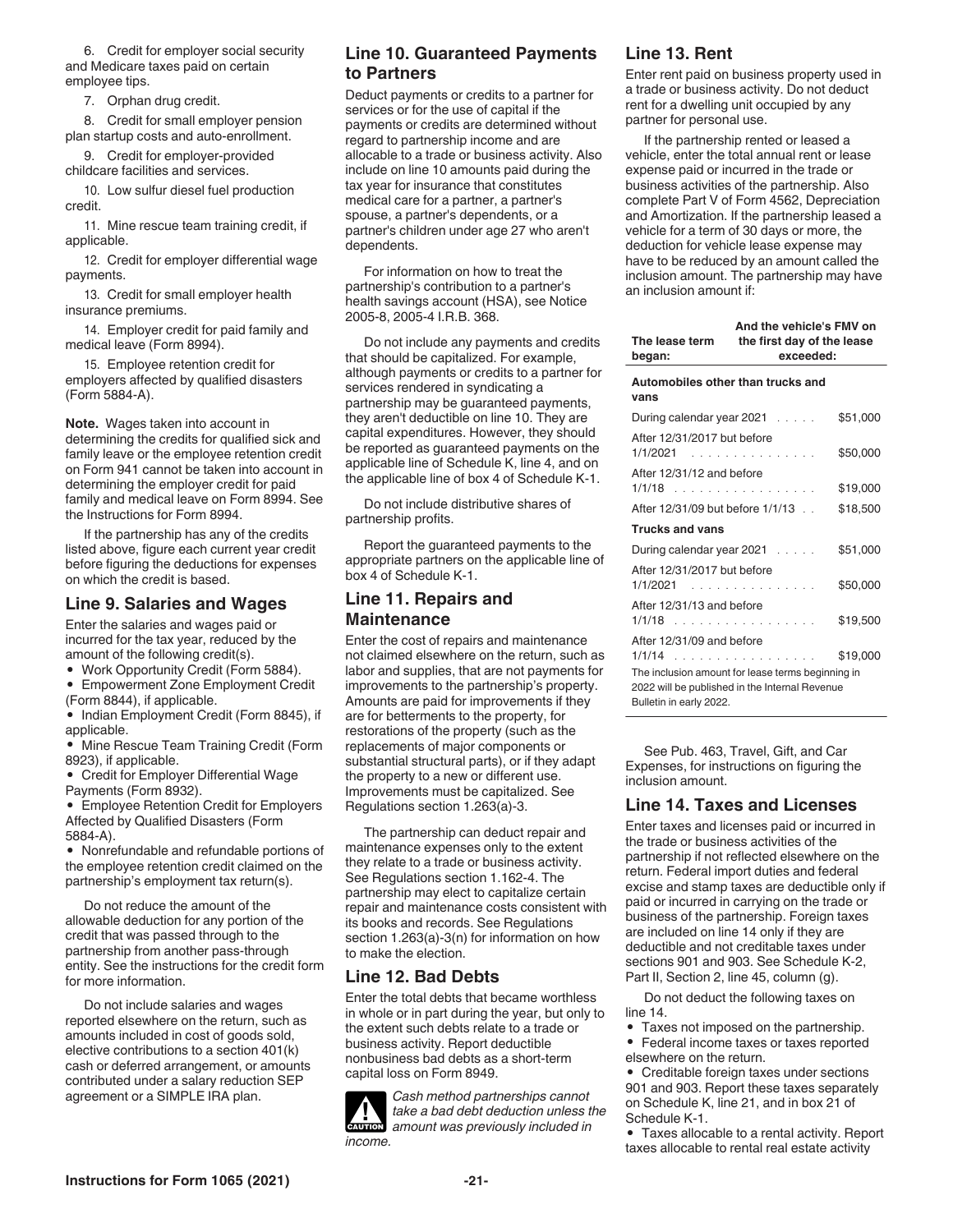on Form 8825. Report taxes allocable to a rental activity other than a rental real estate activity on line 3b of Schedule K.

• Taxes paid or incurred for the production or collection of income, or for the management, conservation, or maintenance of property held to produce income. Report these taxes separately on line 13d of Schedule K and in box 13 of Schedule K-1 using code W.

See section 263A(a) for rules on capitalization of allocable costs (including taxes) for any property.

• Taxes, including state or local sales taxes, that are paid or incurred in connection with an acquisition or disposition of property (these taxes must be treated as a part of the cost of the acquired property or, in the case of a disposition, as a reduction in the amount realized on the disposition).

• Taxes assessed against local benefits that increase the value of the property assessed (such as for paving, etc.).

See section 164(d) for information on apportionment of taxes on real property between seller and purchaser.

*Do not reduce your deduction for social security and Medicare taxes*  **by the following amounts claimed on** *the partnership's employment tax returns: (1) the nonrefundable and refundable portions of the employee retention credit, and (2) the nonrefundable and refundable portions of the FFCRA credits for qualified sick and family leave wages. Instead, item (1) reduces your deduction for wages on line 9, and item (2) must be reported as income on line 7.*

#### **Line 15. Interest**

Include only interest incurred in the trade or business activities of the partnership that isn't claimed elsewhere on the return.

Do not include interest expense on the following.

• Debt used to purchase rental property or debt used in a rental activity. Interest allocable to a rental real estate activity is reported on Form 8825 and is used in arriving at net income (loss) from rental real estate activities on line 2 of Schedule K and in box 2 of Schedule K-1. Interest allocable to a rental activity other than a rental real estate activity is included on line 3b of Schedule K and is used in arriving at net income (loss) from a rental activity (other than a rental real estate activity). This net amount is reported on line 3c of Schedule K and in box 3 of Schedule K-1.

• Debt used to buy property held for investment. Interest that is clearly and directly allocable to interest, dividend, royalty, or annuity income not derived in the ordinary course of a trade or business is reported on line 13b of Schedule K and in box 13 of Schedule K-1 using code H. See the instructions for line 13b of Schedule K; box 13, code H, of Schedule K-1; and Form 4952, Investment Interest Expense Deduction, for more information on investment property.

• Debt proceeds allocated to distributions made to partners during the tax year. Instead, report such interest on line 13d of Schedule K and in box 13 of Schedule K-1 using code W. To determine the amount to allocate to distributions to partners, see Notice 89-35, 1989-1 C.B. 675.

• Debt required to be allocated to the production of designated property. Designated property includes real property, personal property that has a class life of 20 years or more, and other tangible property requiring more than 2 years (1 year in the case of property with a cost of more than \$1 million) to produce or construct. Interest allocable to designated property produced by a partnership for its own use or for sale must be capitalized. In addition, a partnership must also capitalize to the basis of the designated property any interest on debt allocable to an asset used to produce designated property. A partner may have to capitalize interest that the partner incurs during the tax year for the partnership's production expenditures. Similarly, interest incurred by a partnership may have to be capitalized by a partner for the partner's own production expenditures. The information required by the partner to properly capitalize interest for this purpose must be provided by the partnership on an attached statement for box 20 of Schedule K-1, using code R. See section 263A(f) and Regulations sections 1.263A-8 through 1.263A-15.

Special rules apply to the following. • Allocating interest expense among activities so that the limitations on passive activity losses, investment interest, and personal interest can be properly figured. Generally, interest expense is allocated in the same manner as debt is allocated. Debt is allocated by tracing disbursements of the debt proceeds to specific expenditures. Temporary Regulations section 1.163-8T gives rules for tracing debt proceeds to expenditures. Also see Proposed Regulations 1.163-14 for a special rule for allocating interest expense with respect to pass-through entities.

• Interest paid by a partnership to a partner for the use of capital, which should be entered on line 10 as guaranteed payments. • Prepaid interest, which can generally only be deducted over the term of the debt. See section 461(g) and Regulations sections 1.163-7, 1.446-2, and 1.1273-2(g) for details. • Interest that is allocable to unborrowed policy cash values of life insurance, endowment, or annuity contracts issued after June 8, 1997, when the partnership is a policyholder or beneficiary. See section 264(f). Attach a statement showing the computation of the deduction.

**Limitation on deduction.** Business interest expense deduction is generally limited to the sum of business interest income, 30% of the adjusted taxable income (ATI) and floor plan financing interest. This limitation generally applies at the partnership level. See section 163(j)(4) for additional information about the application of the business interest expense limitation to partnerships. See Form 8990,

Limitation on Business Interest Expense Under Section 163(j), and its instructions for more information. Business interest expense includes any interest expense properly allocable to a trade or business. A small business taxpayer that isn't a tax shelter (as defined in section 448(d)(3)) and that meets the gross receipts test isn't required to limit business interest expense under section 163(j). A taxpayer meets the gross receipts test if the taxpayer has average annual gross receipts of \$26 million or less for the 3 prior tax years under the gross receipts test of section 448(c). Gross receipts include the aggregate gross receipts from all persons treated as a single employer such as a controlled group of corporations, commonly controlled partnerships or proprietorships, and affiliated service groups. If the partnership fails to meet the gross receipts test, Form 8990 is generally required. Also see Schedule B, questions 23 and 24.

#### **Line 16. Depreciation**

On line 16a, enter only the depreciation claimed on assets used in a trade or business activity. Enter on line 16b the depreciation included elsewhere on the return (for example, on page 1, line 2) that is attributable to assets used in trade or business activities. See the Instructions for Form 4562, or Pub. 946, How To Depreciate Property, to figure the amount of depreciation to enter on this line.

Complete and attach Form 4562 only if the partnership placed property in service during the tax year or claims depreciation on any car or other listed property.

Do not include any section 179 expense deduction on this line. This amount isn't deducted by the partnership. Instead, it is passed through to the partners in box 12 of Schedule K-1. Generally, the basis of a partnership's section 179 property must be reduced to reflect the amount of section 179 expense elected by the partnership. This reduction must be made in the basis of partnership property even if the limitations of section 179(b) and Regulations section 1.179-2 prevent a partner from deducting all or a portion of the amount of the section 179 expense allocated by the partnership.

#### **Line 17. Depletion**

If the partnership claims a deduction for timber depletion, complete and attach Form T (Timber), Forest Activities Schedule.

*Do not deduct depletion for oil and gas properties. Each partner figures*  gas properties. Each partner figures<br> **CAUTION** depletion on oil and gas properties. *See the instructions for Schedule K-1, box 20,* Depletion information oil and gas (code T)*, for the information on oil and gas depletion that must be supplied to the partners by the partnership.*

#### **Line 18. Retirement Plans, etc.**

Do not deduct payments for partners to retirement or deferred compensation plans including IRAs, qualified plans, and simplified employee pension (SEP) and SIMPLE IRA plans on this line. These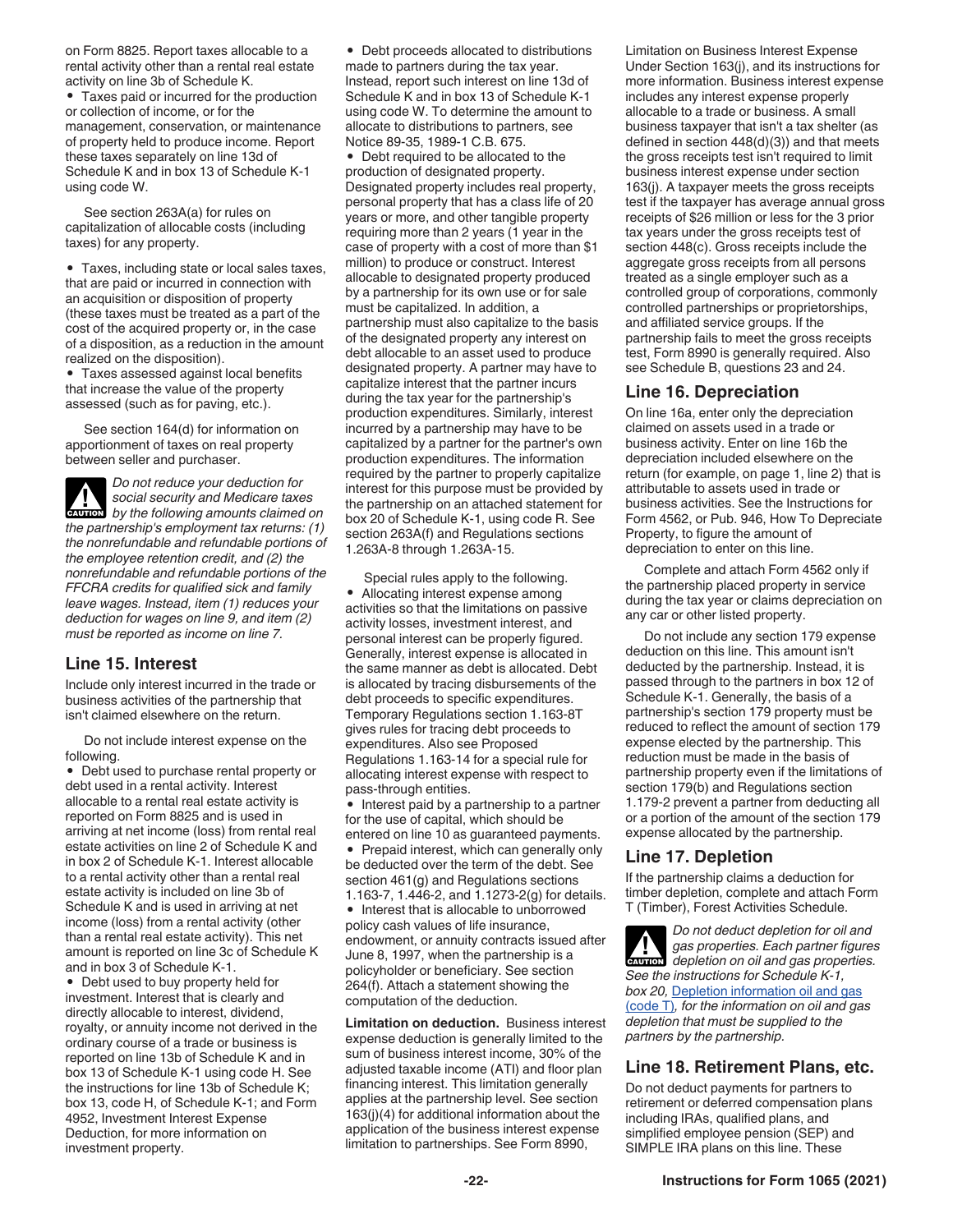amounts are reported in box 13 of Schedule K-1, using code R, and are deducted by the partners on their own returns.

Enter the deductible contributions not claimed elsewhere on the return made by the partnership for its common-law employees under a qualified pension, profit-sharing, annuity, or SEP or SIMPLE IRA plan, and under any other deferred compensation plan.

If the partnership contributes to an IRA for employees, include the contribution in salaries and wages on page 1, line 9, or Form 1125-A, line 3, and not on line 18.

Employers who maintain a pension, profit-sharing, or other funded deferred compensation plan (other than a SEP or SIMPLE IRA), whether or not the plan is qualified under the Internal Revenue Code and whether or not a deduction is claimed for the current year, must generally file the applicable form listed below.

• Form 5500, Annual Return/Report of Employee Benefit Plan.

• Form 5500-SF, Short Form Annual Return/Report of Small Employee Benefit Plan (generally filed instead of Form 5500 if there are under 100 participants at the beginning of the plan year).

*Form 5500 and Form 5500-SF must be filed electronically under the computerized ERISA Filing Acceptance System (EFAST2). For more information, see the EFAST2 website at [EFAST.dol.gov.](https://www.efast.dol.gov)* **TIP**

• Form 5500-EZ, Annual Return of A One-Participant (Owners/Partners and Their Spouses) Retirement Plan or A Foreign Plan. File this form for a plan that only covers one or more partners (or partners and their spouses) or a foreign plan that is required to file an annual return and does not file the annual return electronically on Form 5500-SF.

#### **Line 19. Employee Benefit Programs**

Enter the partnership's contributions to employee benefit programs not claimed elsewhere on the return (for example, insurance, health, and welfare programs) that aren't part of a pension, profit-sharing, etc., plan included on line 18.

Do not include amounts paid during the tax year for insurance that constitutes medical care for a partner, a partner's spouse, a partner's dependents, or a partner's children under age 27 who aren't dependents. Instead, include these amounts on line 10 as guaranteed payments on the applicable line of Schedule K, line 4, and the applicable line of box 4 of Schedule K-1, of each partner on whose behalf the amounts were paid. Also report these amounts on Schedule K, line 13d, and in box 13 of Schedule K-1, using code M, of each partner on whose behalf the amounts were paid.

#### **Line 20. Other Deductions**

Enter the total allowable trade or business deductions that aren't deductible elsewhere on page 1 of Form 1065. Attach a statement listing by type and amount each deduction included on this line. Examples of other deductions include the following.

• Amortization. See the Instructions for Form 4562 for more information. Complete and attach Form 4562 if the partnership is claiming amortization of costs that began during the tax year.

- Insurance premiums.
- Legal and professional fees.
- Supplies used and consumed in the business.
- Utilities.<br>• Certain

• Certain business startup and organizational costs. See *Limitations on* 

*Deductions*, earlier, for more details. • Deduction for certain energy efficient commercial building property. See section 179D; and Notice 2006-52, 2006-26 I.R.B. 1175, as amplified and clarified by Notice 2008-40, 2008-14 I.R.B. 725, and modified by Notice 2012-26.

• Any net negative section 481(a) adjustment.

#### Also see *Special Rules*, later.

Do not deduct the following on line 20. • Items that must be reported separately on Schedules K and K-1.

• Fines or similar penalties. Generally, no deduction is allowed for fines or similar penalties paid to or at the direction of a government or governmental entity for violating any law except amounts that constitute restitution (including remediation of property), amounts paid to come into compliance with the law, amounts paid or incurred as the result of orders or agreements in which no government or governmental entity is a party, and amounts paid or incurred for taxes due to the extent the amount would have been allowed as a deduction if timely paid. No deduction is allowed unless the amounts are specifically identified in the order or agreement and the taxpayer establishes that the amounts were paid for that purpose. Also, any amount paid or incurred as reimbursement to the government for the costs of any investigation or litigation are not eligible for the exceptions and are nondeductible. See section 162(f). Report nondeductible amounts on Schedule K, line 18c.

• Expenses allocable to tax-exempt income. Report these expenses on Schedule K, line 18c.

• Net operating losses. Only individuals and corporations may claim a net operating loss deduction.

• Amounts paid or incurred to participate or intervene in any political campaign on behalf of a candidate for public office, or to influence the general public regarding legislative matters, elections, or referendums. Report these expenses on Schedule K, line 18c.

• Lobbying expenses. Generally, lobbying expenses are not deductible. These expenses include amounts paid or incurred in connection with influencing federal, state, or local legislation (but not amounts paid or incurred before December 22, 2017, in

connection with local legislation); or amounts paid or incurred in connection with any communication with certain federal executive branch officials in an attempt to influence the official actions or positions of the officials. See Regulations section 1.162-29 for the definition of "influencing legislation." Dues and other similar amounts paid to certain tax-exempt organizations may not be deductible. If certain in-house lobbying expenditures don't exceed \$2,000, they are deductible. See section 162(e)(4)(B).

• Amounts paid or incurred for any settlement or payout related to sexual harassment or sexual abuse that is subject to a nondisclosure agreement, as well as any attorney's fees related to the settlement or payout. See section 162(q).

#### **Special Rules**

#### **Travel, meals, and entertainment.**

Subject to limitations and restrictions discussed below, a partnership can deduct ordinary and necessary travel and non-entertainment-related meal expenses paid or incurred in its trade or business. Generally, entertainment expenses, membership dues, and facilities used in connection with these activities cannot be deducted. Also, special rules apply to deductions for gifts, luxury water travel, and convention expenses. See section 274 and Pub. 463 for details.

*Travel.* The partnership cannot deduct travel expenses of any individual accompanying a partner or partnership employee, including a spouse or dependent of the partner or employee, unless:

• That individual is an employee of the partnership, and

• His or her travel is for a bona fide business purpose and would otherwise be deductible by that individual.

*Meals.* Generally, the partnership can deduct only 50% of the amount otherwise allowable for non-entertainment meal expenses paid or incurred in its trade or business. However, the partnership can deduct 100% of business meals if the meals are food and beverages provided by a restaurant, and paid or incurred after December 31, 2020, and before January 1, 2023. Entertainment-related meals are generally disallowed. In addition (subject to exceptions under section 274(k)(2)):

• Meals must not be lavish or extravagant, and

• A partner or employee of the partnership must be present at the meal.

See section 274(n)(3) for a special rule that applies to expenses for meals consumed by individuals subject to the hours of service limits of the Department of Transportation.

*Membership dues.* The partnership may deduct amounts paid or incurred for membership dues in civic or public service organizations, professional organizations (such as bar and medical associations), business leagues, trade associations,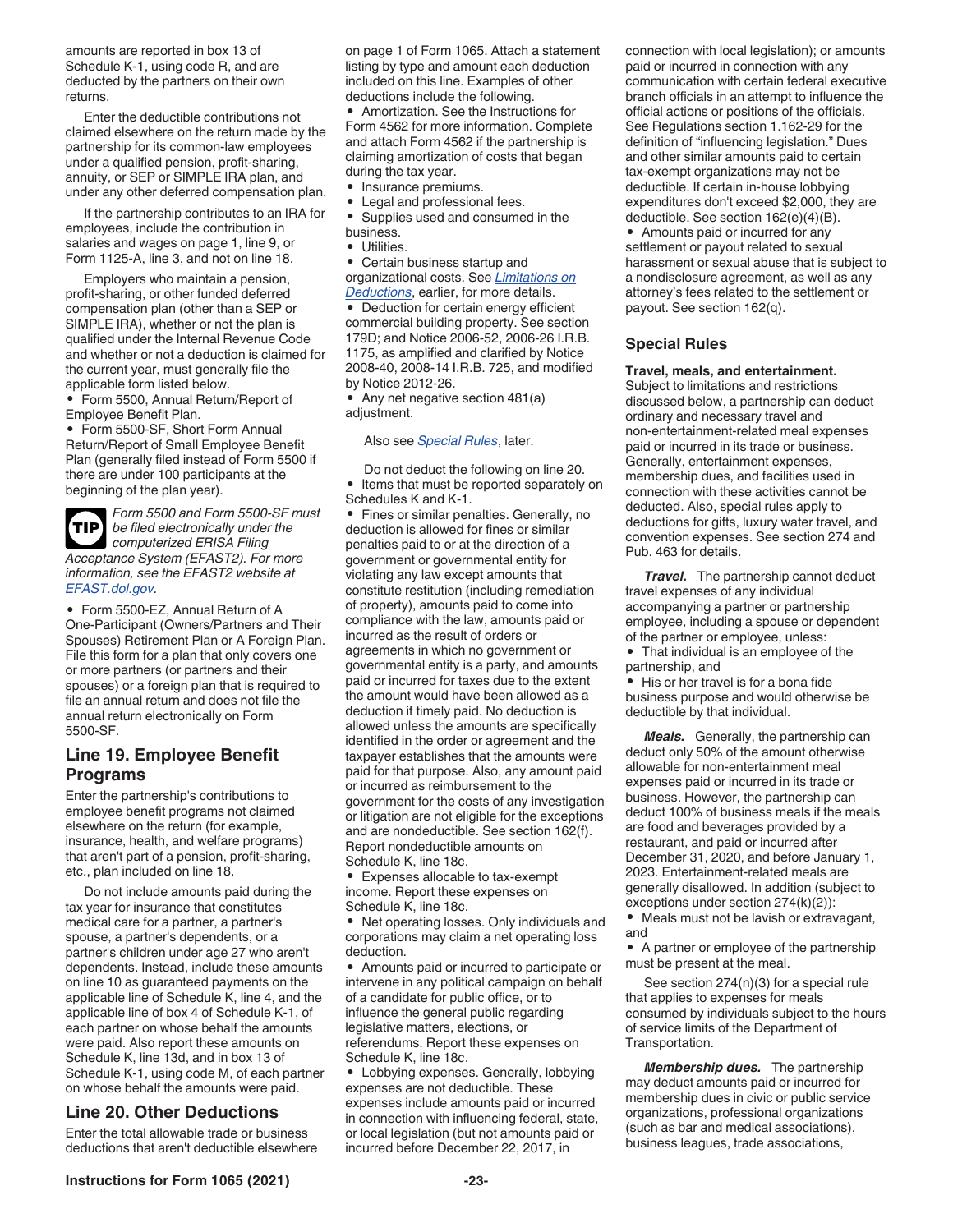chambers of commerce, boards of trade, and real estate boards. However, no deduction is allowed if a principal purpose of the organization is to entertain, or provide entertainment facilities for, members or their guests. In addition, the partnership may not deduct membership dues in any club organized for business, pleasure, recreation, or other social purpose. This includes country clubs, golf and athletic clubs, airline and hotel clubs, and clubs operated to provide meals under conditions favorable to business discussion.

*Entertainment facilities.* The partnership cannot deduct an expense paid or incurred for a facility (such as a yacht or hunting lodge) used for an activity usually considered entertainment, amusement, or recreation.

*Amounts treated as compensation.*  Generally, the partnership may be able to deduct otherwise nondeductible entertainment, amusement, or recreation expenses if the amounts are treated as compensation to the recipient and reported on Form W-2 for an employee or on Form 1099-NEC for an independent contractor.

**Reforestation expenditures.** If the partnership made an election to deduct a portion of its reforestation expenditures on line 13d of Schedule K, it must amortize over an 84-month period the portion of these expenditures in excess of the amount deducted on Schedule K (see section 194). Deduct on line 20 only the amortization of these excess reforestation expenditures. See *Reforestation expense deduction (code S),* later.

#### **Tax and Payment**

**Line 23. Interest due under the look-back method for completed long-term contracts.** For partnerships that aren't closely held, attach Form 8697 and a check or money order for the full amount, made payable to "United States Treasury." Write the partnership's EIN, daytime phone number, and "Form 8697 Interest'' on the check or money order.

**Line 24. Interest due under the look-back method for property depreciated under the income forecast method.** For partnerships that aren't closely held, attach Form 8866 and a check or money order for the full amount, made payable to "United States Treasury." Write the partnership's EIN, daytime phone number, and "Form 8866 Interest" on the check or money order.

#### **Line 25. BBA AAR imputed underpay-**

**ment.** Use this line if the partnership is filing an AAR electronically and chooses to pay the imputed underpayment. For instructions on how to figure the imputed underpayment, see the Instructions for Form 8082. Write the name of the partnership, tax identification number, tax year, "Form 1065," and "BBA AAR Imputed Underpayment" on the payment. Checks must be payable to "United States Treasury" and mailed to Ogden Service Center, Ogden, UT 84201-0011.

Payments can be made by check or electronically. If making an electronic payment, choose the payment description "BBA AAR Imputed Underpayment" from the list of payment types.

**Line 26. Other taxes.** In a few instances, payments other than those listed above may have to be made with Form 1065. Enter the amount on this line and attach a statement identifying the purpose of the payment.

**Line 28. Payment.** Enter any prepayments related to lines 23–26 above.

### **Schedule B. Other Information**

#### **Question 1**

Check box 1f for any other type of entity and state the type.

#### **Maximum Percentage Owned for Purposes of Questions 2 and 3**

To determine the maximum percentage owned in the partnership's profit, loss, or capital for the purposes of questions 2a, 2b, and 3b, determine separately the partner's percentage of interest in profit, loss, and capital at the end of the partnership's tax year. This determination must be based on the partnership agreement and it must be made using the constructive ownership rules described below. The maximum percentage is the highest of these three percentages (determined at the end of the tax year).

See *Item J. Partner's Profit, Loss, and Capital*, later, for more information on ownership percentages.

#### **Questions 2 and 3**

**Constructive ownership of the partnership.** For purposes of question 2, except for foreign governments within the meaning of section 892, in determining an ownership interest in the profit, loss, or capital of the partnership, the constructive ownership rules of section 267(c) (excluding section 267(c) (3)) apply to ownership of interests in the partnership as well as corporate stock. An interest in the partnership that is owned directly or indirectly by or for another entity (corporation, partnership, estate, trust, or tax-exempt organization) is considered to be owned proportionately by the owners (shareholders, partners, or beneficiaries) of the owning entity.

Also, under section 267(c), an individual is considered to own an interest owned directly or indirectly by or for his or her family. The family of an individual includes only that individual's spouse, brothers, sisters, ancestors, and lineal descendants. An interest will be attributed from an individual under the family attribution rules only if the person to whom the interest is attributed owns a direct interest in the partnership or an indirect interest under section 267(c)(1) or (5). For purposes of these instructions, an individual will not be

considered to own, under section 267(c)(2), an interest in the partnership owned, directly or indirectly, by a family member of the individual unless the individual also owns an interest in the partnership either directly or indirectly through a corporation, partnership, or trust.

For purposes of question 2, "foreign government" has the same meaning as it does under section 892. In determining a foreign government's ownership interest in the profit, loss, or capital of the partnership, the constructive ownership rules of Regulations section 1.892-5T(c)(1)(i) apply to ownership of interests in the partnership as well as corporate stock. An interest in the partnership that is owned directly or indirectly by an integral part or controlled entity of a foreign sovereign (within the meaning of Regulations section 1.892-2T(a)) is considered to be owned proportionately by such foreign sovereign.

Constructive ownership examples for questions 2 and 3 are included below. For the purposes of questions 2 and 3, add an owner's direct percentage ownership and indirect percentage ownership in an entity to determine if the owner owns, directly or indirectly, 50% or more of the entity.

*Example for question 2a. Corporation* A owns, directly, an interest of 50% in the profit, loss, or capital of Partnership B. Corporation A also owns, directly, an interest of 15% in the profit, loss, or capital of Partnership C. Partnership B owns, directly, an interest of 70% in the profit, loss, or capital of Partnership C. Therefore, Corporation A owns, directly or indirectly, an interest of 50% in the profit, loss, or capital of Partnership C (15% directly and 35% indirectly through Partnership B). On Partnership C's Form 1065, it must answer "Yes" to question 2a of Schedule B. See *Example 1* in the instructions for Schedule B-1 (Form 1065) for guidance on providing the rest of the information required of entities answering "Yes" to this question.

*Example for question 2b.* A owns, directly, 50% of the profit, loss, or capital of Partnership X. B, the daughter of A, doesn't own, directly, any interest in X and doesn't own, indirectly, any interest in X through any entity (corporation, partnership, trust, or estate). Because family attribution rules apply only when an individual (in this example, B) owns a direct interest in the partnership or an indirect interest through another entity, A's interest in Partnership X isn't attributable to B. On Partnership X's Form 1065, it must answer "Yes" to question 2b of Schedule B. See *Example 2* in the instructions for Schedule B-1 (Form 1065) for guidance on providing the rest of the information required of entities answering "Yes" to this question.

**Constructive ownership of other entities by the partnership.** For purposes of determining the partnership's constructive ownership of other entities, the constructive ownership rules of section 267(c) (excluding section 267(c)(3)) apply to ownership of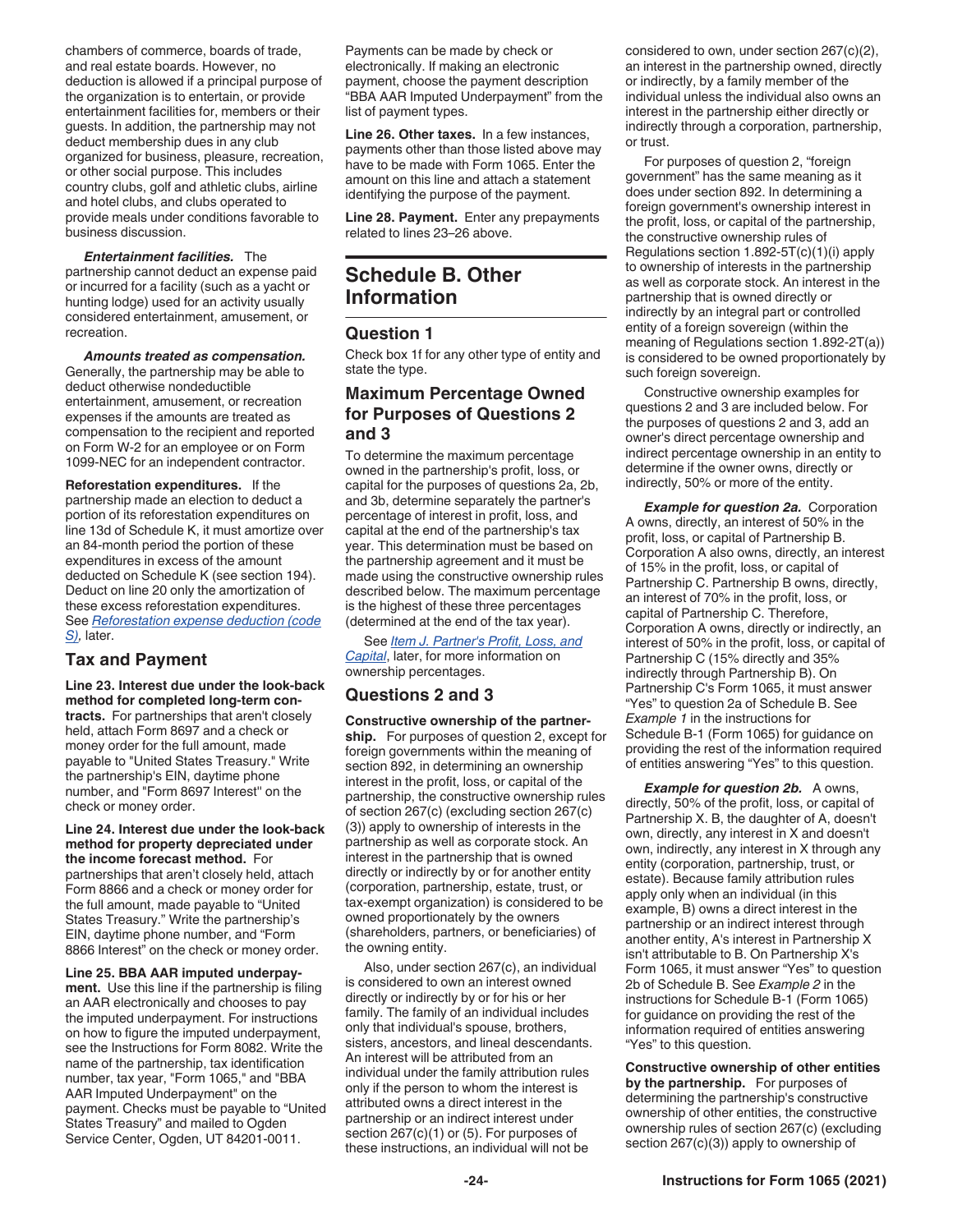interests in partnerships and trusts as well as corporate stock. Generally, if an entity (a corporation, partnership, or trust) is owned, directly or indirectly, by or for another entity (corporation, partnership, estate, or trust), the owned entity is considered to be owned proportionally by or for the owners (shareholders, partners, or beneficiaries) of the owning entity.

*Question 3a.* List each corporation in which the partnership, at the end of the tax year, owns, directly, 20% or more, or owns, directly or indirectly, 50% or more of the total voting power of all classes of stock entitled to vote. Indicate the name, EIN, country of incorporation, and percentage interest owned, directly or indirectly, in the total voting power. List the parent corporation of an affiliated group filing a consolidated tax return rather than the subsidiary members except for subsidiary members in which an interest is owned, directly or indirectly, independent of the interest owned, directly or indirectly, in the parent corporation. If a corporation is owned through a DE, list the information for the corporation rather than the DE.

*Question 3b.* List each partnership in which the partnership, at the end of the tax year, owns, directly, an interest of 20% or more, or owns, directly or indirectly, an interest of 50% or more in the profit, loss, or capital of the partnership. List each trust in which the partnership, at the end of the tax year, owns, directly, an interest of 20% or more, or owns, directly or indirectly, an interest of 50% or more in the trust beneficial interest. For each partnership or trust listed, indicate the name, EIN, type of entity (partnership or trust), and country of origin. If the listed entity is a partnership, enter in column (v) the maximum of percentage interests owned, directly or indirectly, in the profit, loss, or capital of the partnership at the end of the partnership's tax year. If the entity is a trust, enter in column (v) the percentage of the partnership's beneficial interest in the trust owned, directly or indirectly, at the end of the tax year. List a partnership or trust owned through a DE rather than the DE.

#### **Question 4**

Answer "Yes" if the partnership meets all four of the requirements shown on the form. Total receipts is defined as the sum of gross receipts or sales (page 1, line 1a); all other income (page 1, lines 4 through 7); income reported on Schedule K, lines 3a, 5, 6a, and 7; income or net gain reported on Schedule K, lines 8, 9a, 10, and 11; and income or net gain reported on Form 8825, lines 2, 19, and 20a. "Total assets" is defined as the amount that would be reported in item F on page 1 of Form 1065.

#### **Question 5**

Answer "Yes" if interests in the partnership are traded on an established securities market or are readily tradable on a secondary market (or its substantial equivalent).

#### **Question 6**

Generally, the partnership will have income if debt is canceled or forgiven. Amounts related to forgiven PPP loans are disregarded for purposes of this question. The determination of the existence and amount of cancellation of debt income is determined at the partnership level. Partnership cancellation of indebtedness income is separately stated on Schedule K and Schedule K-1. The extent to which such income is taxable is usually determined by each individual partner under rules found in section 108. For more information, see Pub. 334, Tax Guide for Small Business.

#### **Question 7**

Answer "Yes" if the partnership filed, or is required to file, a return under section 6111 to provide information on any reportable transaction by a material advisor. Use Form 8918, Material Advisor Disclosure Statement, to provide the information. For details, see the Instructions for Form 8918.

#### **Question 8**

Answer "Yes" if either (1) or (2) below applies to the partnership. Otherwise, check the "No" box.

1. At any time during calendar year 2021, the partnership had an interest in or signature or other authority over a bank account, securities account, or other financial account in a foreign country (see FinCEN Form 114, Report of Foreign Bank and Financial Accounts (FBAR)); and

• The combined value of the accounts was more than \$10,000 at any time during the calendar year; and

• The accounts were not with a U.S. military banking facility operated by a U.S. financial institution.

2. The partnership owns more than 50% of the stock in any corporation that would answer the question "Yes" based on item (1) above.

If the "Yes" box is checked for the question, do the following.

• Enter the name of the foreign country or countries. Attach a separate sheet if more space is needed.

• File FinCEN Form 114 electronically at the FinCEN website, *[bsaefiling.fincen.treas.gov/](https://bsaefiling.fincen.treas.gov/main.html) [main.html](https://bsaefiling.fincen.treas.gov/main.html)*.

#### **Question 9**

The partnership may be required to file Form 3520, Annual Return To Report Transactions With Foreign Trusts and Receipt of Certain Foreign Gifts, if any of the following apply.

• It directly or indirectly transferred property or money to a foreign trust. For this purpose, any U.S. person who created a foreign trust is considered a transferor.

• It is treated as the owner of any part of the assets of a foreign trust under the grantor trust rules.

• It received a distribution from a foreign trust.

For more information, see the Instructions for Form 3520.

An owner of a foreign trust must ensure that the trust files an annual information return on Form 3520-A, Annual Information Return of Foreign Trust With a U.S. Owner.

#### **Questions 10a, 10b, and 10c**



*You must check "Yes" or "No" for each question.*

**Question 10a.** Answer "Yes" if the partnership is making, or has made (and has not revoked), a section 754 election. For information about the election, see item 4 under *Elections Made by the Partnership*, earlier.

**Question 10b.** Answer "Yes" if the partnership made an optional basis adjustment under section 743(b) or 734(b) for the tax year. If the partnership has made a section 754 election (and it has not been revoked) and either of the following transactions occurs, the partnership must make a basis adjustment under section 734(b) or 743(b).

*Section 743(b) basis adjustment.* A section 743(b) basis adjustment is required if there is a transfer of an interest in the partnership by a sale or exchange, or in the death of a partner. See question 10c if the partnership has a substantial built-in loss immediately after such a transfer. The basis adjustment affects only the transferee's basis in partnership property. The partnership must attach a statement to the return for the tax year in which the transfer occurred. The statement must include:

- The name of the transferee partner,
- The EIN or SSN of the transferee partner,
- The computation of the adjustment, and

• The identity of the partnership properties to which the adjustment has been allocated. For details, see section 743 and Regulations section 1.743-1. For details on allocating the basis adjustment to partnership properties, see section 755 and Regulations section 1.755-1.

*Section 734(b) basis adjustment.* A section 734(b) basis adjustment is required if there is a distribution of property to a partner, whether or not in liquidation of the partner's entire interest in the partnership. See question 10c if there is a substantial built-in loss related to the distribution. The basis adjustment affects each partner's basis in the partnership property. The partnership must attach a statement to the return for the tax year in which the distribution occurred. The statement must include:

• The computation of the adjustment,

• The class of property distributed (ordinary income property or capital gain property), and

• The partnership properties to which the adjustment has been allocated.

For details, see section 734 and Regulations section 1.734-1. For details on allocating the basis adjustment to partnership properties, see section 755 and Regulations section 1.755-1.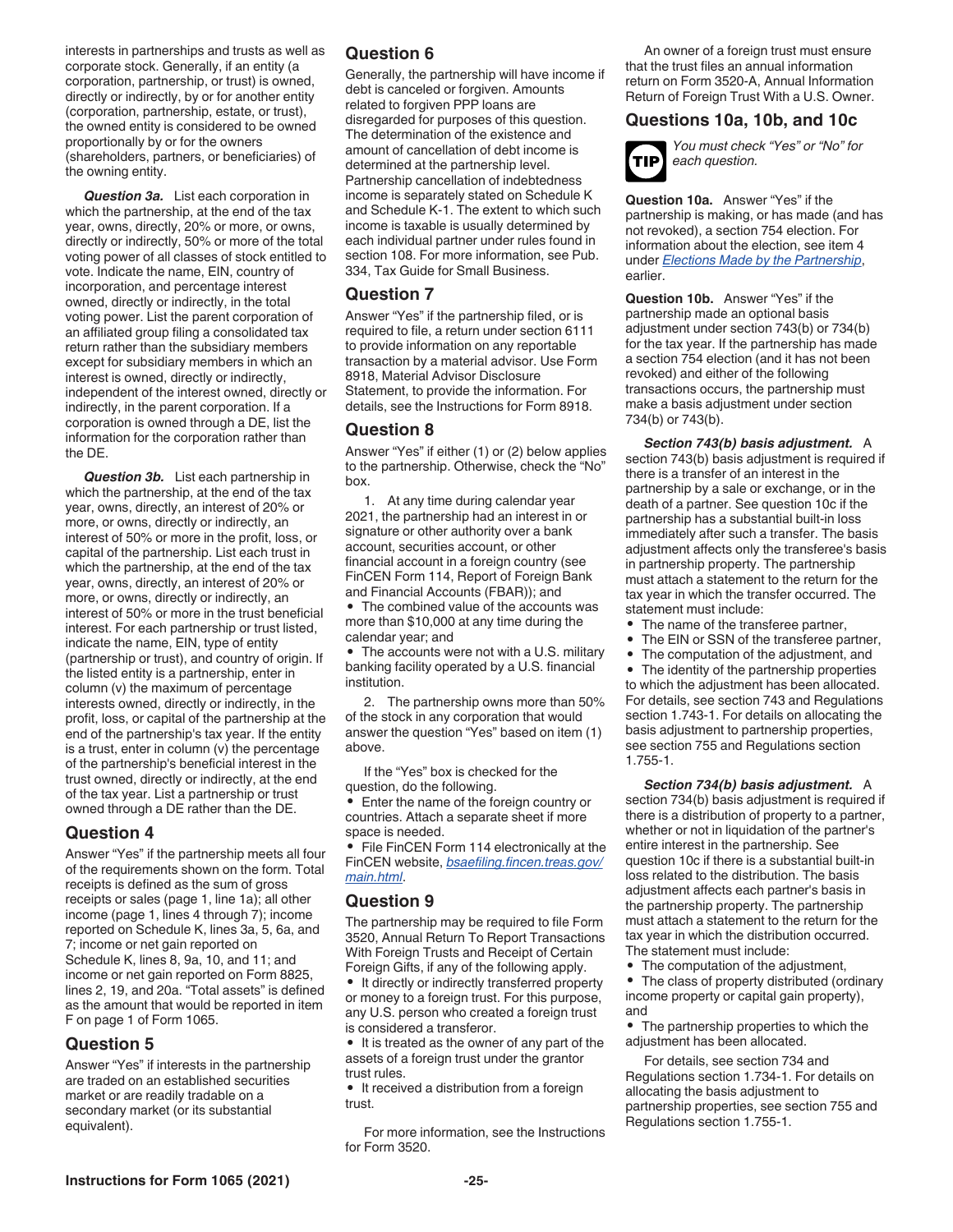**Question 10c.** Answer "Yes" if the partnership had to make a basis reduction under section 743(b) because of a substantial built-in loss (as defined in section 743(d)) or under section 734(b) because of a substantial basis reduction (as defined in section 734(d)). Section 743(d)(1) provides that, for purposes of section 743, a partnership has a substantial built-in loss resulting from a transfer of a partnership interest if the partnership's adjusted basis in the partnership's property exceeds by more than \$250,000 the FMV of the property or the transferee partner would be allocated a loss of more than \$250,000 if the partnership assets were sold for cash equal to their FMV immediately after such transfer. Under section 734(d), there is a substantial basis reduction resulting from a distribution if the sum of the following amounts exceeds \$250,000.

• The amount of loss recognized by the distributee partner on a distribution in liquidation of the partner's interest in the partnership (see section 731(a)(2)).

• The excess of the basis of the distributed property to the distributee partner (determined under section 732) over the adjusted basis of the distributed property to the partnership immediately before the distribution (as adjusted by section 732(d)).

*Section 743(b) basis adjustment.* For a section 743(b) basis adjustment, attach a statement that includes:

- The name of the transferee partner,
- The EIN or SSN of the transferee partner,
- The computation of the adjustment, and
- The identity of the partnership properties
- to which the adjustment has been allocated.

*Section 734(b) basis adjustment.* For a section 734(b) basis adjustment, attach a statement that includes:

• The computation of the adjustment,

• The class of property distributed (ordinary income property or capital gain property), and

• The partnership properties to which the adjustment has been allocated.

#### **Question 11**

Check the box if the partnership engaged in a like-kind exchange during the current or immediately preceding tax year and received replacement property that it distributed during the current tax year. For purposes of this question, the partnership is considered to have distributed replacement property if the partnership contributed such property to any entity other than a DE. The distribution of its ownership interest in a DE is considered a distribution of the underlying property.

#### **Question 12**

If a partnership distributed property to its partners to be jointly owned, whether such distribution is direct or through the formation of an intermediate entity, the question must be answered "Yes." For purposes of question 12, an "undivided interest in partnership property" means property that was owned by the partnership either directly or through a DE and which was distributed to

partners as fractional ownership interests. A tenancy in common interest is a type of undivided ownership interest in property which provides each owner the right to transfer property to a third party without destroying the tenancy in common. Partners may agree to partition property held as tenants in common or may seek a court order to partition the property (usually dividing the property into fractional interests in accordance with each partner's ownership interest in the partnership).

*Example.* Partnership P is a partnership that files Form 1065. Partnership P holds title to land held for investment. Partnership P converts its title to the land to fractional interests in the name of the partners and distributes such interests to its partners. Partnership P must answer "Yes" to question 12.

#### **Question 13**

Enter the number of Forms 8858, Information Return of U.S. Persons With Respect To Foreign Disregarded Entities (FDEs) and Foreign Branches (FBs), that are attached to the return. Form 8858 and its schedules are used by certain U.S. persons (including domestic partnerships) that own a foreign disregarded entity (FDE) directly (or, in certain cases, indirectly or constructively) to satisfy the reporting requirements of sections 6011, 6012, 6031, 6038, and the related regulations. See Form 8858 (and its separate instructions) for information on completing the form and the information that the partnership may need to provide to certain partners for them to complete their Forms 8858 relating to that FDE or foreign branch.

#### **Question 14**

Answer "Yes" if the partnership had any foreign partners (for purposes of section 1446) at any time during the tax year. Otherwise, answer "No."

If the partnership had gross income effectively connected with a trade or business in the United States and foreign partners, it may be required to withhold tax under section 1446(a) on income allocable to foreign partners (without regard to distributions) and file Forms 8804, 8805, and 8813. See Regulations sections 1.1446-1 through -7 for more information.

#### **Questions 16a and 16b**

If the partnership made any payment in 2021 that would require the partnership to file any Form(s) 1099, check the "Yes" box for question 16a and answer question 16b. Otherwise, check the "No" box for question 16a and skip question 16b. See *[Am I](https://www.irs.gov/Businesses/Small-Businesses-&-Self-Employed/Am-I-Required-to-File-a-Form-1099-or-Other-Information-Return)  [Required to File a Form 1099 or Other](https://www.irs.gov/Businesses/Small-Businesses-&-Self-Employed/Am-I-Required-to-File-a-Form-1099-or-Other-Information-Return) [Information Return](https://www.irs.gov/Businesses/Small-Businesses-&-Self-Employed/Am-I-Required-to-File-a-Form-1099-or-Other-Information-Return)* for more information.

#### **Question 20**

For tax years beginning after 2015, domestic partnerships that are formed or availed of to hold specified foreign financial assets ("specified domestic entities") must file Form 8938, Statement of Specified Foreign

Financial Assets, with its Form 1065 for the tax year. Form 8938 must be filed each year the value of the partnership's specified foreign financial assets meets or exceeds the reporting threshold. For more information on domestic partnerships that are specified domestic entities and the types of foreign financial assets that must be reported, see the Instructions for Form 8938.

A domestic partnership required to file Form 8938 with its Form 1065 for the tax year should check "Yes" to question 20 on Schedule B of Form 1065.

#### **Question 22**

Section 267A disallows a deduction for certain interest or royalty paid or accrued pursuant to a hybrid arrangement, to the extent that, under the foreign tax law, there is not a corresponding income inclusion (including long-term deferral). Report on line 22 the total amount of interest and royalty paid or accrued by the partnership for which the partnership knows, or has reason to know, that one or more partners' distributive share of deductions is disallowed under section 267A. For additional information, see FAQs at *[IRS.gov/](https://www.irs.gov/businesses/partnerships/faqs-for-form-1065-schedule-b-other-information-question-22) [businesses/partnerships/FAQs-for-](https://www.irs.gov/businesses/partnerships/faqs-for-form-1065-schedule-b-other-information-question-22)[Form-1065-Schedule-B-Other-Information-](https://www.irs.gov/businesses/partnerships/faqs-for-form-1065-schedule-b-other-information-question-22)[Question-22](https://www.irs.gov/businesses/partnerships/faqs-for-form-1065-schedule-b-other-information-question-22)*.

#### **Question 23**

The limitation on business interest expense applies to every taxpayer with a trade or business, unless the taxpayer meets certain specified exceptions. A partnership may elect out of the limitation for certain businesses otherwise subject to the business interest expense limitation.

Certain real property trades or businesses and farming businesses qualify to make an election not to limit business interest expense. This is an irrevocable election. If you make this election, you are required to use the alternative depreciation system to depreciate certain property. Also, you are not entitled to the special depreciation allowance for that property. For a partnership with more than one qualifying business, the election is made with respect to each business. Check "Yes" if the partnership has an election in effect to exclude a real property trade or business or a farming business from section 163(j). For more information, see section 163(j) and the Instructions for Form 8990.

#### **Question 24**

Generally, a taxpayer with a trade or business must file Form 8990 to claim a deduction for business interest. Business interest expense is interest that is properly allocable to a non-excepted trade or business or that is floor plan financing interest. In addition, Form 8990 must be filed by any taxpayer that owns an interest in a partnership with current year, or prior year carryover, excess business interest expense allocated from the partnership. A pass-through entity allocating excess taxable income or excess business interest income to its owners (that is, a pass-through entity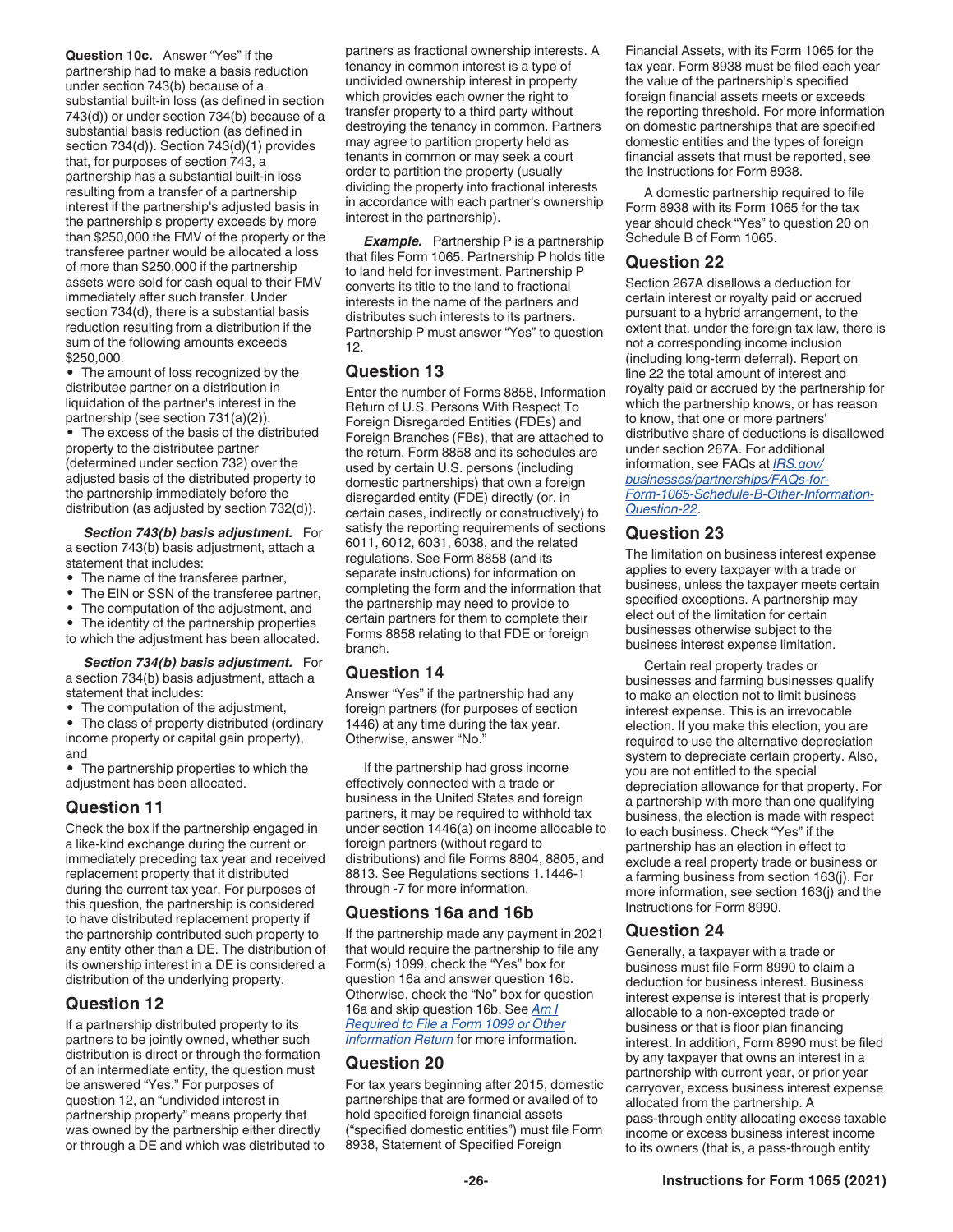that isn't a small business taxpayer) must file Form 8990, regardless of whether it has any interest expense.

**Exclusions from filing.** A taxpayer isn't required to file Form 8990 if the taxpayer is a small business taxpayer and doesn't have excess business interest expense from a partnership. A taxpayer is also not required to file Form 8990 if the taxpayer only has business interest expense from the following excepted trades or businesses.

• An electing real property trade or business.

- An electing farming business.
- Certain utility businesses.

**Small business taxpayer.** A small business taxpayer isn't subject to the business interest expense limitation and isn't required to file Form 8990. A small business taxpayer is a taxpayer that (a) isn't a tax shelter (as defined in section 448(d)(3)); and (b) meets the gross receipts test of section 448(c), discussed next.

*Gross receipts test.* A taxpayer meets the gross receipts test if the taxpayer has average annual gross receipts of \$26 million or less for the 3 prior tax years. A taxpayer's average annual gross receipts for the 3 prior tax years is determined by adding the gross receipts for the 3 prior tax years and dividing the total by 3. Gross receipts include the aggregate gross receipts from all persons treated as a single employer, such as a controlled group of corporations, commonly controlled partnerships, or proprietorships, and affiliated service groups. See section 448(c) and the Instructions for Form 8990 for additional information.

#### **Question 25**

To be certified as a qualified opportunity fund, the partnership must file Form 1065 and attach Form 8996, even if the partnership had no income or expenses to report. If the partnership is attaching Form 8996, check the "Yes" box for question 26. On the line following the dollar sign, enter the amount from Form 8996, line 15.

#### **Question 26**

Provide the number of foreign partners subject to section 864(c)(8) as a result of transferring all or a portion of an interest in the partnership if the partnership is engaged in a U.S. trade or business. Section 864(c)(8) provides that gain or loss of a foreign transferor from the transfer of a partnership interest is treated as effectively connected with the conduct of a trade or business within the United States to the extent that the transferor would have had effectively connected gain or loss if the partnership sold all of its assets at FMV on the date of transfer. For purposes of section 864(c)(8), a transfer of a partnership interest means a sale, exchange, or other disposition, and includes a distribution from a partnership to a partner to the extent that gain or loss is recognized on the distribution, as well as a transfer treated as a sale or exchange under section 707(a)(2)(B). Section 864(c)(8) applies to foreign partners that directly or

indirectly transfer an interest in a partnership that is engaged in a U.S. trade or business. The partnership should include any transfer for which it has received notification or otherwise knows about. If the partnership is a PTP as defined in section 469(k)(2) and has properly answered "Yes" to question 5 on Form 1065, Schedule B, then it is not required to provide the information requested in question 26 on Form 1065, Schedule B, relating to foreign partners.

#### **Question 27**

Answer "Yes" if at any time during the tax year there were transfers between the partnership and its partners subject to the disclosure requirements of Regulations section 1.707-8. For certain transfers that are presumed to be sales, the partnership or the partners must comply with the disclosure requirements in Regulations section 1.707-8. Generally, disclosure is required when:

1. Certain transfers to a partner are made within 2 years of a transfer of property by the partner to the partnership;

2. Certain debt is incurred by a partner within 2 years of the earlier of (a) a written agreement to transfer, or (b) a transfer of the property that secures the debt, if the debt is treated as a qualified liability; or

3. Transfers from a partnership to a partner occur which are the equivalent to those listed in (1) or (2) above.

The disclosure must be made on the transferor partner's return using Form 8275, Disclosure Statement, or on an attached statement providing the same information. When more than one partner transfers property to a partnership under a plan, the disclosure may be made by the partnership rather than by each partner.

#### **Question 28**

Section 7874 applies in certain cases in which a foreign corporation directly or indirectly acquires substantially all of the properties constituting a trade or business of a domestic partnership. Check "Yes" if, since December 22, 2017, a foreign corporation directly or indirectly acquired substantially all of the properties constituting a trade or business of your partnership (and you are a domestic partnership), and the ownership with respect to the acquisition was greater than 50% (by vote or value). If "Yes" is checked, list the ownership percentage by both vote and value.

The information must be reported even if you conclude that section 7874 does not apply.

Section 7874 generally applies when the following three requirements are met.

1. Pursuant to a plan or series of related transactions, a foreign corporation must acquire directly or indirectly substantially all of the properties constituting a trade or business of a domestic partnership.

2. After the acquisition, the ownership percentage (by vote or value) must be at least 60%.

3. After the acquisition, the expanded affiliate that includes the foreign acquiring corporation must not have substantial business activities in the foreign country in which the foreign acquiring corporation is created or organized.

When section 7874 applies, the tax treatment of the acquisition depends on the ownership percentage. If the ownership is at least 80%, the foreign acquiring corporation is treated as a domestic corporation for all purposes of the Internal Revenue Code. See section 7874(b). If the ownership is at least 60% but less than 80%, the foreign acquiring corporation is considered a foreign corporation but the domestic partnership and certain other persons are subject to special rules that reduce the tax benefits of the acquisition. See section 7874(a)(1).

The Tax Cuts and Jobs Act of 2017 provides additional special rules for certain cases in which section 7874 applies. See sections 59A(d)(4) and 965(l).

**Ownership percentage.** The ownership percentage is the percentage described in section 7874(a)(2)(B)(ii). See the regulations under section 7874 for rules regarding the computation of the ownership percentage.

In general, the ownership percentage measures the percentage of stock of the foreign acquiring corporation that is held by partners of the domestic partnership by reason of holding a capital or profits interest in the domestic partnership, with certain adjustments (for example, disregarding certain stock of the foreign acquiring corporation attributable to passive assets or assets of other domestic entities that were recently acquired by the foreign acquiring corporation). The ownership percentage is measured separately by vote and value.

**Multiple reportable acquisitions.** If there are multiple acquisitions that must be reported, list on the lines for question 28 the ownership percentage by vote and value for the most recent acquisition. Attach a statement reporting the ownership percentage by vote and value for the other acquisitions.

#### **Question 29**

Answer "Yes" if an eligible partnership chooses to elect out of the centralized partnership audit regime for the tax year and enter the total from Schedule B-2, Part III, line 3. If making the election, attach a completed Schedule B-2 to Form 1065. An election out of the centralized partnership audit regime can only be made on a timely filed return (including extensions). A partnership is an eligible partnership for the tax year if it has 100 or fewer eligible partners in that year. Eligible partners are individuals, C corporations, S corporations, foreign entities that would be C corporations if they were domestic entities, and estates of deceased partners. The determination as to whether the partnership has 100 or fewer partners is made by adding the number of Schedules K-1 required to be issued by the partnership for the tax year to the number of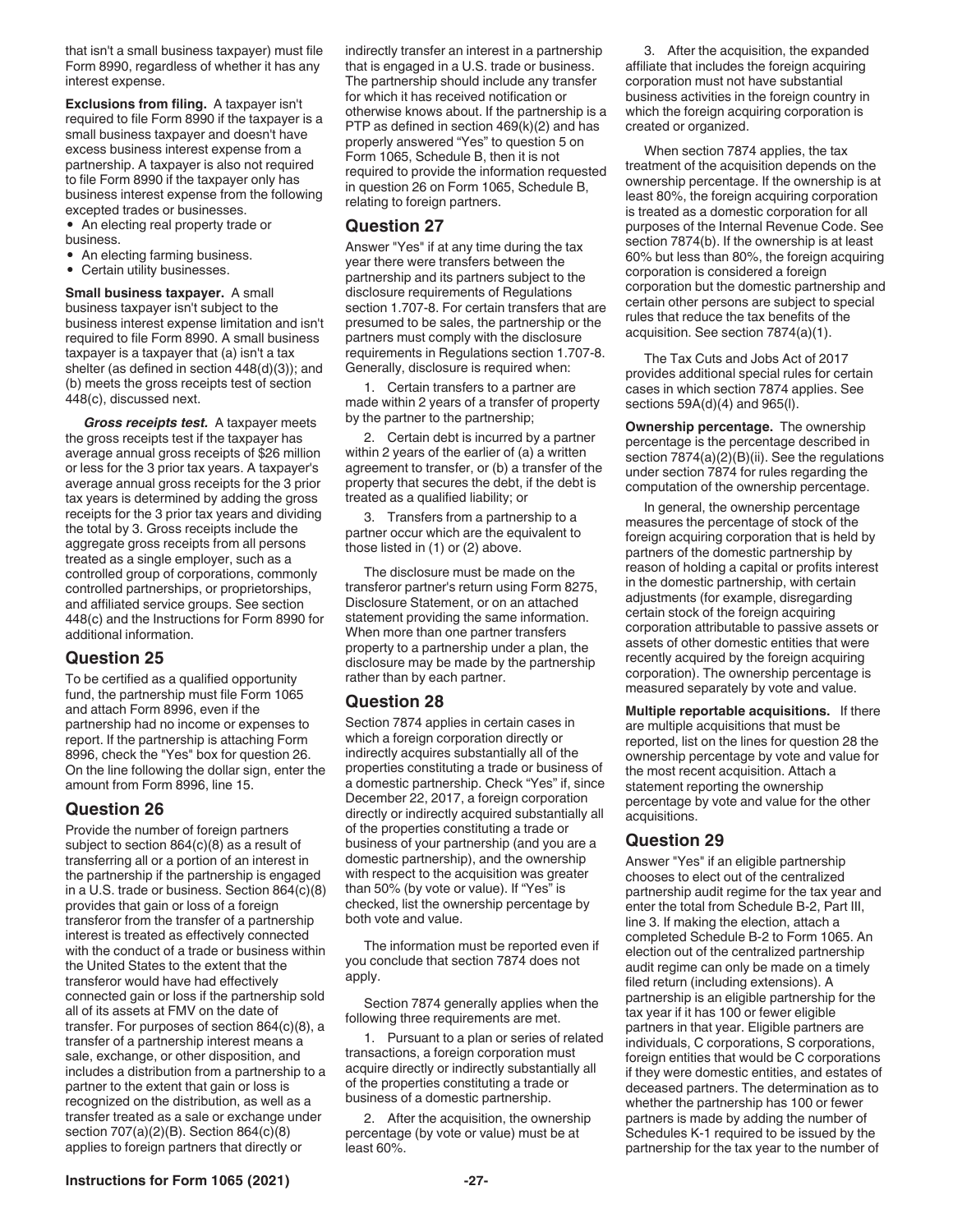Schedules K-1 required to be issued by any partner that is an S corporation to its shareholders for the tax year of the S corporation ending with or within the partnership tax year. A partnership isn't eligible to elect out of the centralized partnership audit regime if it is required to issue a Schedule K-1 to any of the following partners.

- A partnership.
- A trust.

• A foreign entity that would not be treated as a C corporation if it were a domestic entity.

• A DE described in Regulations section 301.7701-2(c)(2)(i).

• An estate of an individual other than a deceased partner.

• Any person that holds an interest in the partnership on behalf of another person.

### **Designated Partnership Representative (PR)**

Section 6223 provides that unless the partnership has made a valid election out of the centralized partnership audit regime, each partnership must designate, in the manner prescribed by the Secretary, a partner or other person with a substantial presence in the United States as the PR who shall have the sole authority to act on behalf of the partnership. On Form 1065, provide the name, address, and phone number of the PR. If an entity is designated as the PR, the partnership must also appoint an individual to act on the entity's behalf (a designated individual (DI)). To be a DI, the appointed person must also have a substantial presence in the United States.

**How to designate.** A designation of a PR must be made for each respective year on the partnership's Form 1065. The partnership can revoke a designation of a PR or DI, and the PR or DI can resign, by submitting Form 8979, Partnership Representative Revocation, Designation, and Resignation Form.



*See the Instructions for Form 8979 for information concerning how and*  **CAUTION** for information concerning how and<br>
when Form 8979 can be submitted

**PR authority.** Under section 6223, the partnership and all its partners (and any other person whose tax liability is determined in whole or in part by taking into account directly or indirectly adjustments determined under the centralized partnership audit regime) are bound by the actions of the PR in dealings with the IRS. A designation for a partnership tax year remains in effect until the designation is terminated by (a) a valid resignation of the PR, (b) a valid revocation of the PR (with designation of successor PR), or (c) a determination by the IRS that the designation isn't in effect.

**Substantial presence.** In order for either a PR or a DI to have substantial presence, they must make themselves available to meet in person with the IRS in the United States at a reasonable time and place as determined by

the IRS, and must have a street address in the United States, a U.S. tax identification number (TIN), and a telephone number with a U.S. area code.

### **Schedules K and K-1. Partners' Distributive Share Items**

#### **Purpose of Schedules**

Although the partnership isn't subject to income tax, the partners are liable for tax on their shares of the partnership income, whether or not distributed, and must include their shares on their tax returns.

**Schedule K.** Schedule K is a summary schedule of all the partners' shares of the partnership's income, credits, deductions, etc. All partnerships must complete Schedule K. Rental activity income (loss) and portfolio income aren't reported on page 1 of Form 1065. These amounts aren't combined with trade or business activity income (loss) reported on page 1. Schedule K is used to report the totals of these and other amounts reported on page 1.

**Schedule K-1.** Schedule K-1 shows each partner's separate share. Attach a copy of each Schedule K-1 to the Form 1065 filed with the IRS. Keep a copy with a copy of the partnership return as a part of the partnership's records and furnish a copy to each partner. If the partner is a DE, furnish the Schedule K-1 to the DE partner. If a partnership interest is held by a nominee on behalf of another person, the partnership may be required to furnish Schedule K-1 to the nominee. See Temporary Regulations sections 1.6031(b)-1T and 1.6031(c)-1T for more information.

Give each partner a copy of either the Partner's Instructions for Schedule K-1 (Form 1065) or specific instructions for each item reported on the partner's Schedule K-1.

**Note.** New Schedules K-2 and K-3 replace prior lines 16 and 20 for certain international codes on Schedules K and K-1.

#### **Substitute Forms**

The partnership doesn't need IRS approval to use a substitute Schedule K-1 if it is an exact copy of the IRS schedule. The boxes must use the same numbers and titles and must be in the same order and format as on the comparable IRS Schedule K-1. The substitute schedule must include the OMB number. The partnership must provide each partner with the Partner's Instructions for Schedule K-1 (Form 1065) or other prepared specific instructions for each item reported on the partner's Schedule K-1.

The partnership must request IRS approval to use other substitute Schedules K-1. To request approval, write to:

Internal Revenue Service Attention: Substitute Forms Program 5000 Ellin Road, C6-440 Lanham, MD 20706

Each partner's information must be on a separate sheet of paper. Therefore, separate all continuously printed substitutes before you file them with the IRS.

The partnership may be subject to a penalty if it files Schedules K-1 that don't conform to the specifications discussed in Pub. 1167, General Rules and Specifications for Substitute Forms and Schedules.

#### **How Income Is Shared Among Partners**

Allocate shares of income, gain, loss, deduction, or credit among the partners according to the partnership agreement for sharing income or loss generally. Partners may agree to allocate specific items in a ratio different from the ratio for sharing income or loss. For instance, if the net income exclusive of specially allocated items is divided evenly among three partners but some special items are allocated 50% to one, 30% to another, and 20% to the third partner, report the specially allocated items on the appropriate line of the applicable partner's Schedule K-1 and the total on the appropriate line of Schedule K, instead of on the numbered lines on page 1 of Form 1065, Form 1125-A, or Schedule D.

If a partner's interest changed during the year (such as the entrance of a new partner, the exit of a partner, an increase to a partner's interest through an additional capital contribution, or a decrease in a partner's interest through a distribution), see section 706(d) and Regulations section 1.706-4 before determining each partner's distributive share of any item of income, gain, loss, and deduction, and other items. Partnership items are allocated to a partner only for the part of the year in which that person is a member of the partnership. Generally, for each change in a partner's interest, the partnership will either allocate its items using a proration method or a closing-of-the-books method. Special rules apply to certain partnerships, certain variations, and certain items. See Regulations section 1.706-4 for additional rules and procedures for making elections. In addition, special rules in section 706(d)(2) apply to certain items of partnerships that report their income on the cash basis, and special rules in section 706(d)(3) apply to tiered partnerships.

Special rules on the allocation of income, gain, loss, and deductions generally apply if a partner contributes property to the partnership and the FMV of that property at the time of contribution differs from the contributing partner's adjusted tax basis. Under these rules, the partnership must use a reasonable method of making allocations of income, gain, loss, and deductions from the property so that the contributing partner receives the tax burdens and benefits of any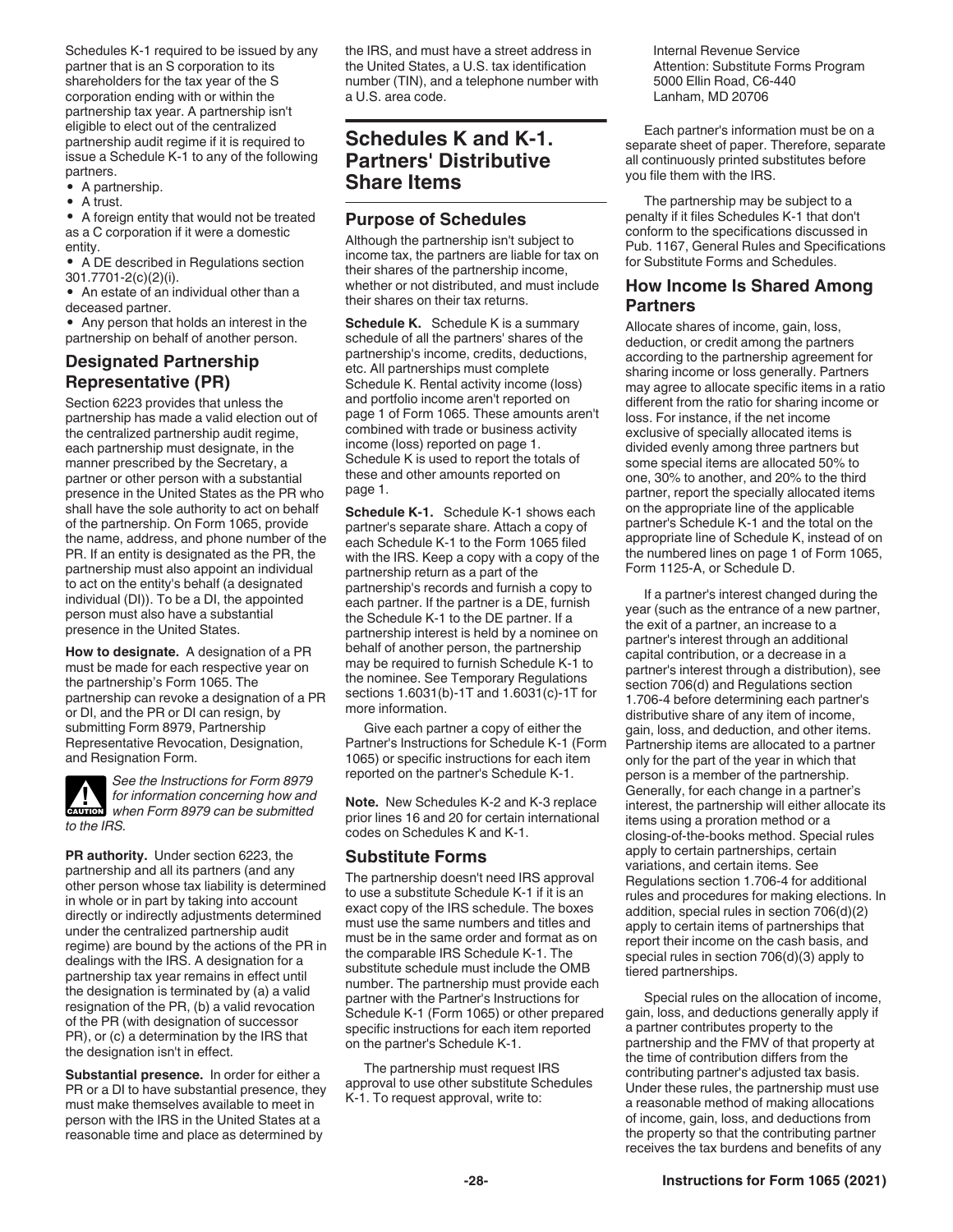built-in gain or loss (that is, precontribution appreciation or diminution of value of the contributed property). See Regulations section 1.704-3 for details on how to make these allocations, including a description of specific allocation methods that are generally reasonable.

See *Dispositions of Contributed Property*, earlier, for special rules on the allocation of income, gain, loss, and deductions on the disposition of property contributed to the partnership by a partner.

If the partnership agreement doesn't provide for the partner's share of income, gain, loss, deduction, or credit, or if the allocation under the agreement doesn't have substantial economic effect, the partner's share is determined according to the partner's interest in the partnership. See Regulations section 1.704-1 for more information.

### **Specific Instructions (Schedule K-1 Only)**

#### **General Information**

Generally, the partnership is required to prepare and give a Schedule K-1 to each person who was a partner in the partnership at any time during the year. Schedule K-1 must be provided to each partner on or before the day on which the partnership return is required to be filed.

However, if a foreign partnership meets each of the following four requirements, it isn't required to file or provide Schedules K-1 for foreign partners (unless the foreign partner is a pass-through entity through which a U.S. person holds an interest in the foreign partnership).

• The partnership had no gross income effectively connected with the conduct of a trade or business within the United States during its tax year.

• All required Forms 1042 and 1042-S were filed by the partnership or another withholding agent as required by Regulations sections 1.1461-1(b) and (c).

• The tax liability for each foreign partner for amounts reportable under Regulations sections 1.1461-1(b) and (c) has been fully satisfied by the withholding of tax at the source.

• The partnership isn't a withholding foreign partnership as defined in Temporary Regulations section 1.1441-5(c)(2)(i).

Generally, any person who holds an interest in a partnership as a nominee for another person must furnish to the partnership the name, address, etc., of the other person.

If a married couple each had an interest in the partnership, prepare a separate Schedule K-1 for each of them.

#### **How To Complete Schedule K-1**

*In order to enable accurate scanning and processing of Schedule(s) K-1, please use a 10-point Helvetica Light Standard font for all entries on Schedules K-1 if the entries are typed or made using a computer.*  $\frac{1}{2}$ 

If the return is for a fiscal year or a short tax year, fill in the tax year space at the top of each Schedule K-1. On each Schedule K-1, enter the information about the partnership and the partner in Parts I and II (items A through N). In Part III, enter the partner's distributive share of each item of income, deduction, and credit and any other information the partner needs to file the partner's tax return, including information needed to prepare state and local tax returns.

**Codes.** In box 11 and boxes 13 through 15, and 17 through 20, identify each item by entering a code in the column to the left of the entry space for the dollar amount. These codes are identified in these instructions and on the *List of Codes* in the Partner's Instructions for Schedule K-1 (Form 1065).

**Attached statements.** When attaching statements to Schedule K-1 to report additional information to the partner, indicate there is a statement for the following. • If an amount can be input on Schedule K-1 but additional information is required, enter an asterisk (\*) after the code in the column to the left of the entry space.

• For items that can't be reported as a single dollar amount, enter the code and an asterisk (\*) in the column to the left and enter "STMT" in the right column to indicate that the information is provided on an attached statement.

• If the partnership has more coded items than the number of entry boxes (for example, boxes 11, 13 through 15, or boxes 17 through 20), don't enter a code or dollar amount in the last entry box. Instead, enter an asterisk (\*) in the left column and enter "STMT" in the entry space to the right.

More than one attached statement can be placed on the same sheet of paper. The information included in the statement should be identified in alphanumeric order by box number followed by the letter code (if any), description, and dollar amount for each item. For example: "Box 13, code J—Work opportunity credit—\$1,000." This can be followed with any additional information the partner needs to determine the proper tax treatment of the item.

**Section 721(c) partnerships.** When the gain deferral method, as described in Regulations section 1.721(c)-3, is being applied, a partnership that is a section 721(c) partnership will attach to the Schedule K-1 provided to a U.S. transferor the information required under Regulations sections  $1.721(c)-6(b)(2)$  and (3). A partnership that is a section 721(c) partnership will also attach to its Form 1065 a Schedule K-1 for each partner that is a related foreign person with respect to the U.S. transferor. For an indirect

partner that is a related foreign person with respect to the U.S. transferor, the Schedule K-1 will only include relevant information with respect to section 721(c) property. See Regulations section 1.721(c)-1 for definitions.

### **Part I. Information About the Partnership**

On each Schedule K-1, enter the name, address, and identifying number of the partnership.

**Item C.** If the partnership is filing its return electronically, enter "e-file." Otherwise, enter the name of the IRS Service Center where the partnership will file its return. See *Where To File*, earlier.

### **Part II. Information About the Partner**

Complete a Schedule K-1 for each partner. On each Schedule K-1, enter the partner's name, address, identifying number, and distributive share items. See special rules below for partners that are DEs.

#### **Items E and F**

For an individual partner, enter the partner's SSN or individual taxpayer identification number (ITIN) rather than the TIN of the DE partner. For all other partners, enter the partner's EIN. However, if a partner is an IRA, enter the identifying number of the custodian of the IRA. Do not enter the identification number of the person for whom the IRA is maintained.

Foreign partners without a U.S. identifying number should be notified by the partnership of the necessity of obtaining a U.S. identifying number. Certain aliens who aren't eligible to obtain SSNs can apply for an ITIN on Form W-7, Application for IRS Individual Taxpayer Identification Number.

If the partner in the partnership is an entity, such as single-member LLC, that is a DE for federal income tax purposes, enter the TIN of the beneficial owner of the DE partner in item E rather than the TIN of the DE partner. The beneficial owner is the taxpayer who owns the DE partner. In item F, enter the name and address of the beneficial owner of the DE partner. See the instructions for item H2 below.

**Note.** If the partner is an LLC or a trust, the partnership should inquire as to whether the LLC is a DE for federal income tax purposes. If the LLC or trust is a DE, the partnership must verify that the partner's TIN is the TIN used by the partner's beneficial owner in filing its federal income tax return.

**Truncating recipient's TIN on Sched-**

**ule K-1.** The partnership can truncate a partner's identifying number on the Schedule K-1 the partnership sends to the partner. Truncation isn't allowed on the Schedule K-1 the partnership files with the IRS. Also, the partnership cannot truncate its own identification number on any form.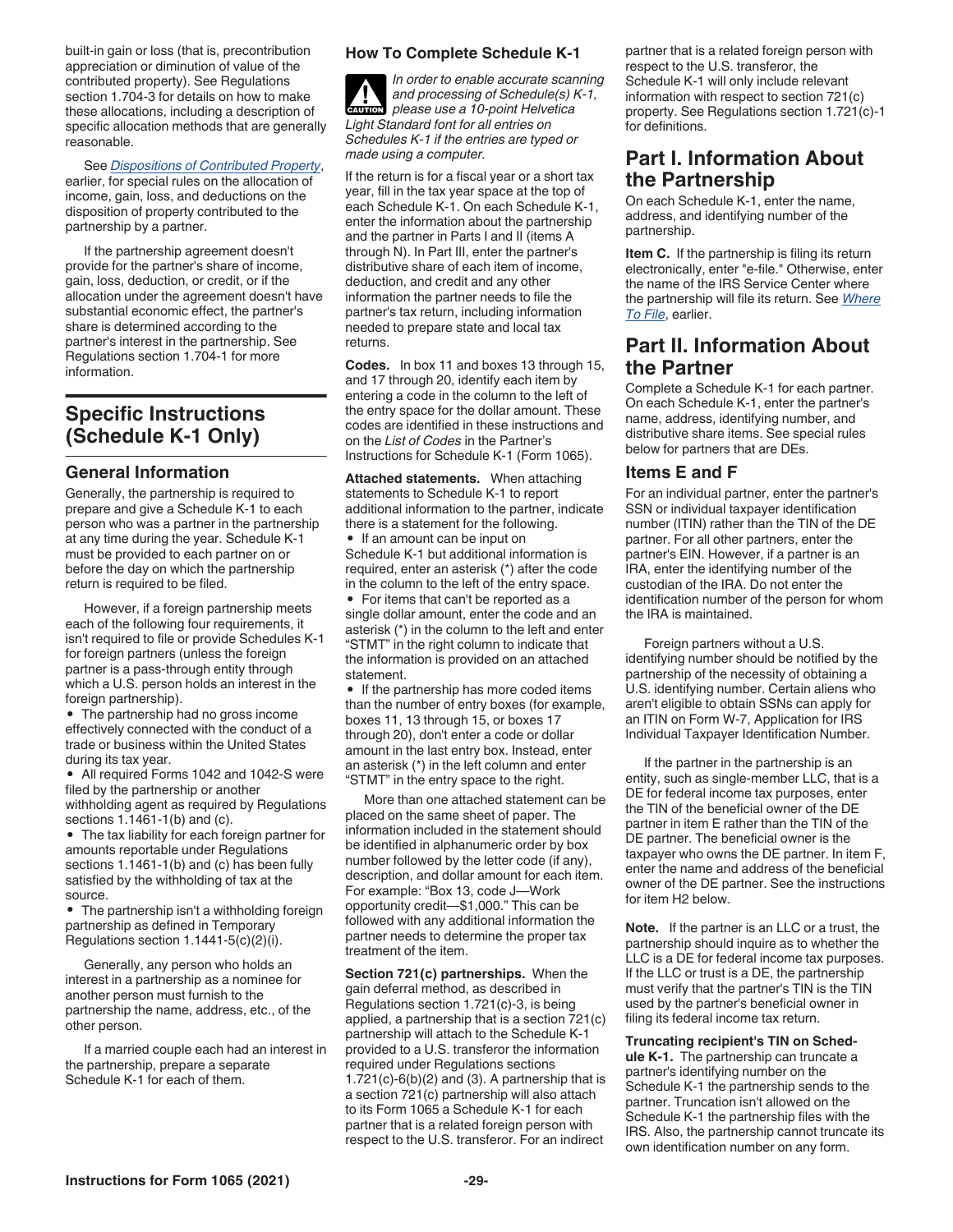To truncate, where allowed, replace the first five digits of the nine-digit number with asterisks (\*) or Xs (for example, an SSN xxx-xx-xxxx would appear as \*\*\*-\*\*-xxxx or XXX-XX-xxxx). For more information, see Regulations section 301.6109-4.

**Foreign address.** If the partner has a foreign address, enter the information in the following order: City or town, state or province, country, and ZIP or foreign postal code. Follow the country's practice for entering the postal code. Do not abbreviate the country name.

#### **Item G**

Complete item G on all Schedules K-1. If a partner holds interests as both a general and limited partner, check both boxes and attach a statement for each activity that shows the amounts allocable to the partner's interest as a limited partner.

### **Item H1. Domestic/Foreign Partner**

Check the foreign partner box if the partner is a nonresident alien individual, foreign partnership, foreign corporation, foreign estate, foreign trust, or foreign government. Otherwise, check the domestic partner box.

### **Item H2. Disregarded Entity (DE)**

If the partner is a DE, check the box and provide the name and TIN of the DE partner. The partnership should make reasonable attempts to obtain the DE's TIN. If after making reasonable attempts to obtain the DE's TIN such TIN is unavailable or unknown to the partnership, the partnership may report the DE's TIN as unknown. If the DE does not have a TIN, enter "None" in the space for the DE's TIN. For more information about DE reporting, see *[IRS.gov/forms-pubs/](https://www.irs.gov/forms-pubs/clarifications-for-disregarded-entity-reporting-and-section-743b-reporting) [clarifications-for-disregarded-entity](https://www.irs.gov/forms-pubs/clarifications-for-disregarded-entity-reporting-and-section-743b-reporting)[reporting-and-section-743b-reporting](https://www.irs.gov/forms-pubs/clarifications-for-disregarded-entity-reporting-and-section-743b-reporting)*.

### **Item I1. What Type of Entity Is This Partner?**

State whether the partner is an individual, a corporation, an estate, a trust, a partnership, a DE, an exempt organization, a foreign government, or a nominee (custodian). If the partner is an LLC and has elected to be treated as other than a DE under Regulations section 301.7701-3 for federal income tax purposes, the partnership must enter the LLC's classification for federal income tax purposes (that is, a corporation or partnership). If any legal owner of the partnership is a DE for federal income tax purposes, report the beneficial owner's entity type in item I1. If the partner is a nominee, use one of the following codes after the word "nominee" to indicate the type of entity the nominee represents: I—Individual; C—Corporation; F—Estate or Trust; P—Partnership; DE—Disregarded Entity; E—Exempt Organization; IRA—Individual Retirement Arrangement; or FGOV—Foreign Government. If the partner is a nominee that acts on behalf of more than one person, use code M—Multiple.

#### **Item J. Partner's Profit, Loss, and Capital**

On each line, enter the partner's percentage share of the partnership's profit, loss, and capital as of the beginning and end of the partnership's tax year, as determined under the partnership agreement. If a partner's interest commences after the beginning of the partnership's tax year, enter in the *Beginning* column the percentages that existed for the partner immediately after admission. If a partner's interest terminates before the end of the partnership's tax year, enter in the *Ending* column the percentages that existed immediately before termination.

On the line for *Capital*, enter the percentage share of the capital that the partner would receive if the partnership was liquidated by the distribution of undivided interests in partnership assets and liabilities. If the partner's capital account is negative or zero, express the percentage ownership of capital as zero.

The partner's percentage share of each category must be expressed as a percentage. The percentage must not be negative. The total percentage interest in each category must total 100% for all partners. To determine whether the total beginning and ending percentages are 100%, do not include the beginning percentage for a partner that wasn't a partner at the beginning of the partnership's tax year or the ending percentage for a partner that left the partnership before the end of the partnership's tax year. If the partnership agreement doesn't express the partner's share of profit, loss, and capital as fixed percentages, the partnership may use a reasonable method in arriving at each percentage for purposes of completing the items required by item J, as long as such method is consistent with the partnership agreement and is applied consistently from year to year. Maintain records to support the share of profits, share of losses, and share of capital reported for each partner.

Check the box in this item if there was a sale or exchange of all or part of a partnership interest to a new or pre-existing partner during the year, regardless of whether the partner recognized gain or loss on the transaction(s).

#### **Item K. Partner's Share of Liabilities**

Enter each partner's share of nonrecourse liabilities, partnership-level qualified nonrecourse financing, and other recourse liabilities at the end of the year.

"Nonrecourse liabilities" are those liabilities of the partnership for which no partner (or related person) bears the economic risk of loss. The extent to which a partner bears the economic risk of loss is determined under the rules of Regulations section 1.752-2. Do not include partnership-level qualified nonrecourse financing (defined below) on the line for nonrecourse liabilities.

If the partner terminated his or her interest in the partnership during the year, enter the share that existed immediately before the total disposition. In all other cases, enter it as of the end of the year.

If the partnership is engaged in two or more different types of at-risk activities, or a combination of at-risk activities and any other activity, attach a statement showing the partner's share of nonrecourse liabilities, partnership-level qualified nonrecourse financing, and other recourse liabilities for each activity. See Pub. 925 to determine if the partnership is engaged in more than one at-risk activity.

The at-risk rules of section 465 generally apply to any activity carried on by the partnership as a trade or business or for the production of income. These rules generally limit the amount of loss and other deductions a partner can claim from any partnership activity to the amount for which that partner is considered at risk. However, for partners who acquired their partnership interests before 1987, the at-risk rules don't apply to losses from an activity of holding real property the partnership placed in service before 1987. The activity of holding mineral property doesn't qualify for this exception. Identify on an attached statement to Schedule K-1 the amount of any losses that aren't subject to the at-risk rules.

If a partnership is engaged in an activity subject to the limitations of section 465(c)(1) (such as films or videotapes, leasing section 1245 property, farming, or oil and gas property), give each partner his or her share of the total pre-1976 losses from that activity for which there existed a corresponding amount of nonrecourse liability at the end of each year in which the losses occurred. See Form 6198, At-Risk Limitations, and related instructions for more information.

Qualified nonrecourse financing secured by real property used in an activity of holding real property that is subject to the at-risk rules is treated as an amount at risk. "Qualified nonrecourse financing" generally includes financing for which no one is personally liable for repayment that is borrowed for use in an activity of holding real property and that is loaned or guaranteed by a federal, state, or local government or that is borrowed from a "qualified" person. Qualified persons include any person actively and regularly engaged in the business of lending money, such as a bank or savings and loan association. Qualified persons generally don't include related parties (unless the nonrecourse financing is commercially reasonable and on substantially the same terms as loans involving unrelated persons), the seller of the property, or a person who receives a fee for the partnership's investment in the real property. See section 465(b)(6) for more information on qualified nonrecourse financing.

The partner as well as the partnership must meet the qualified nonrecourse rules. Therefore, the partnership must enter on an attached statement any other information the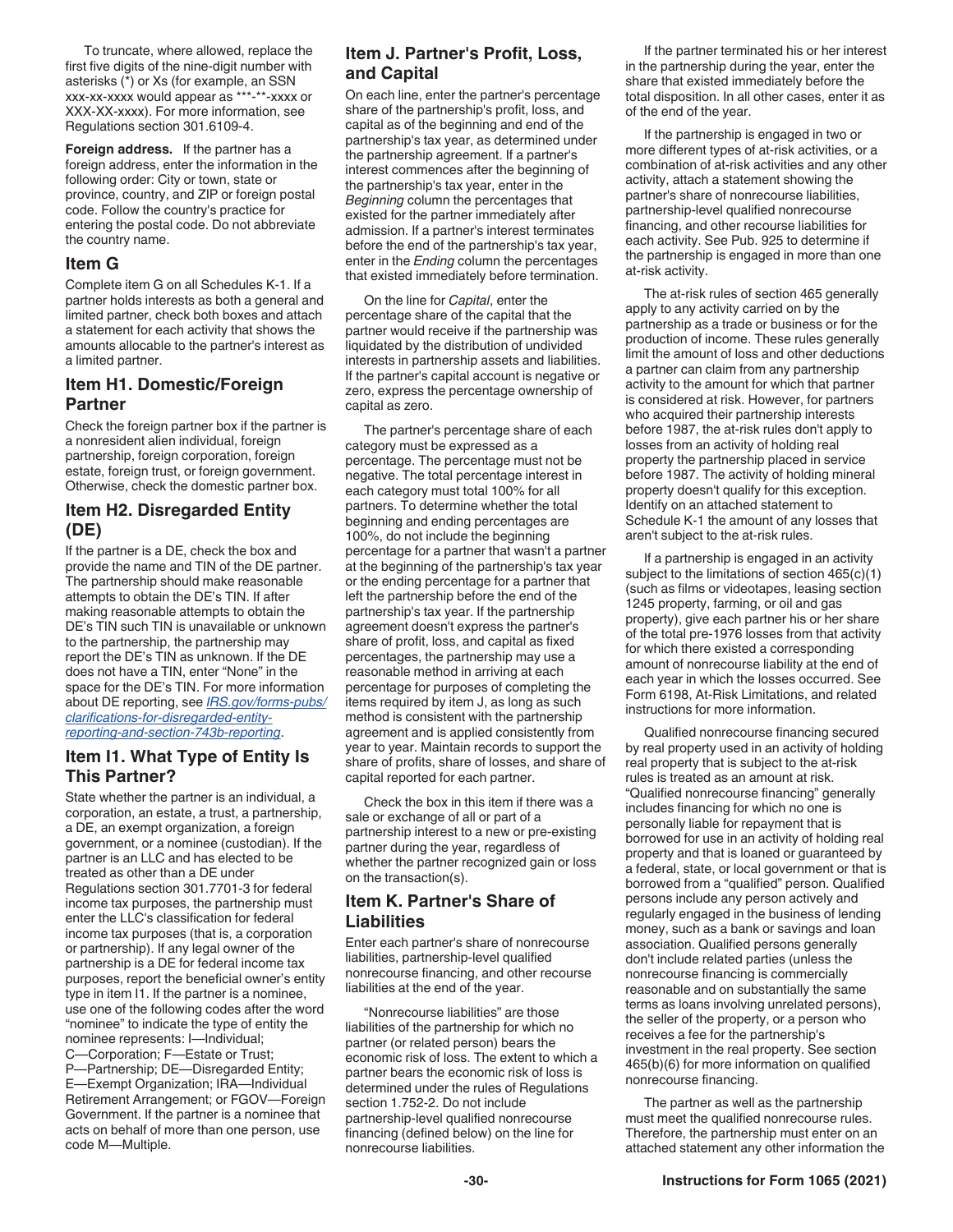partner needs to determine if the qualified nonrecourse rules are also met at the partner level.

If a partnership (upper-tier) owns a direct interest in other partnerships (lower-tier), then Regulations section 1.752-4(a) requires that the upper-tier partnership allocates to its partners its share of the lower-tier partnership's liabilities (except for any liability of the lower-tier partnership that is owed to the upper-tier partnership). Allocate those lower-tier partnership liabilities to each partner based on whether that liability is a recourse or nonrecourse liability to the partner under the regulations under section 752. The characterization of a liability may change as it moves from a lower-tier partnership to an upper-tier partnership. If Schedule K-1 (Form 1065) includes lower-tier partnership liabilities, check the box in item K. If the total liabilities on all Schedule K-1s (Form 1065) do not equal the total liabilities on Schedule L, attach a reconciliation.

#### **Item L. Partner's Capital Account Analysis**

You aren't required to complete item L if the answer to question 4 of Schedule B is "Yes." If you are required to complete this item, also see the instructions for Schedule M-2, later.

**Tax basis method.** Figure each partner's capital account for the partnership's tax year using the transactional approach, discussed below, for the tax basis method.

*How to report partnership events or transactions.* If you are uncertain how to report a partnership event or transaction, you should account for the event or transaction in a manner generally consistent with figuring the partner's adjusted tax basis in its partnership interest (without regard to partnership liabilities), taking into account the rules and principles of sections 705, 722, 733, and 742 and by reporting the amount on the line for other increase (decrease). The partner's ending capital account as reported using the tax basis method in item L might not equal the partner's adjusted tax basis in its partnership interest. Generally, this is because a partner's adjusted tax basis in its partnership interest includes the partner's share of partnership liabilities, as well as partner specific adjustments. Each partner is responsible for maintaining a record of the adjusted tax basis in its partnership interest.

*Beginning capital account.* Enter the partner's ending capital account as determined for last year on the line for beginning capital account. If a partner joined the partnership through a contribution to the partnership this year, enter zero as the partner's beginning capital account.

*Capital contributed during the year.*  On the line for capital contributed during the year, enter the amount of cash plus the adjusted tax basis of all property contributed by the partner to the partnership during the year. The amount you enter on this line should be reduced by any liabilities assumed by the partnership in connection with, or liabilities to which the property is subject immediately before, the contribution. This amount might be negative.

*Current year net income (loss).* On the line for current year net income (loss), enter the partner's distributive share of partnership income and gain (including tax-exempt income) as figured for tax purposes for the year, minus the partner's distributive share of partnership loss and deductions (including nondeductible, noncapital expenditures) as figured for tax purposes for the year.

*Other increase (decrease).* On the line for other increase (decrease), enter the sum of all other increases or decreases that affected the partner's capital account for tax purposes during the year and attach a statement explaining each adjustment. For example, if a new partner acquired its interest in the partnership from another partner in a purchase, exchange, gift, or inheritance, enter an amount for the transferee under other increase that is equal to the transferor partner's ending capital account with respect to the interest transferred immediately before the transfer figured using the tax basis method. Other examples of increases include the following. • The partner's distributive share of the excess of the tax deductions for depletion (other than oil and gas depletion) over the adjusted tax basis of the property subject to depletion.

• The partner's share of any increase to the adjusted tax basis of partnership property under section 734(b).

If a transferor partner disposed of its interest in the partnership by sale, exchange, gift, or as the result of death, enter the transferor partner's ending capital account with respect to the interest transferred immediately before the transfer figured using the tax basis method. Other examples of decreases include the following.

• The partner's distributive share of tax deductions for depletion of any partnership oil and gas property, but not exceeding the partner's share of the adjusted tax basis of that property.

• The partner's share of any decrease to the adjusted tax basis of partnership property under section 734(b).

**Note.** Section 743(b) basis adjustments are not taken into account in calculating a partner's capital account under the tax basis method.

*Withdrawals and distributions.* On the line for withdrawals and distributions, enter the amount of cash plus the adjusted tax basis of all property distributed by the partnership to the partner during the year. The amount you enter on this line should be reduced by any liabilities assumed by the partner in connection with, or liabilities to which the property is subject immediately before, the distribution. This amount might be negative.

*Ending capital account.* The sum of the amounts shown on the lines in item L above the line for ending capital account must equal the amount reported on the line for ending capital account. A partner's ending capital account determined under the tax basis method may be negative if the sum of a partner's losses and distributions exceeds the sum of the partner's contributions and share of income.

**Publicly traded partnerships (PTPs).** In the case of a sale or exchange of an interest in a PTP, you may determine a transferee partner's beginning capital account by adjusting the partner's beginning capital account to reflect the transferee partner's purchase price of the interest rather than entering the transferor partner's ending capital account. In making the adjustments, you may use information required to be reported to you under Regulations section 1.6031(c)-1T, and publicly available trading price information.

#### **Item M. Did the Partner Contribute Property With a Built-in Gain or Loss?**

Check the appropriate box to indicate whether the partner contributed property with a built-in gain or loss during the tax year. If the "Yes" box is checked, attach a statement that contains the following information.

- A description of each property the partner contributed.
- The date the property was contributed.
- The amount of the property's built-in gain or loss.

*Exception.* If a partner contributes more than 10 properties with either a built-in gain or built-in loss on any date during the tax year, the partnership isn't required to provide the required information separately for each property contributed for that date. Instead, the partnership can report the (a) number of properties contributed on that date, (b) total amount of built-in gain, and (c) total amount of built-in loss. Do not net the built-in gains and built-in losses; instead, show the total built-in gain and total built-in loss for all properties contributed on that date.

A property's built-in gain is the amount by which the FMV of the property exceeds its adjusted tax basis at the time the property is contributed to the partnership. A property's built-in loss is the amount by which the FMV of the property is less than its adjusted tax basis at the time the property is contributed to the partnership. Partnerships are required to keep track of this information (see Regulations section 1.704-3). This information is also needed for purposes of allocating partnership items to partners because income, gain, loss, and deductions related to property contributed to the partnership by a partner must be shared among the partners so as to take account of the variation between the basis of the property to the partnership and its FMV at the time of contribution. If the partnership distributes any property (other than built-in gain property) to a partner that has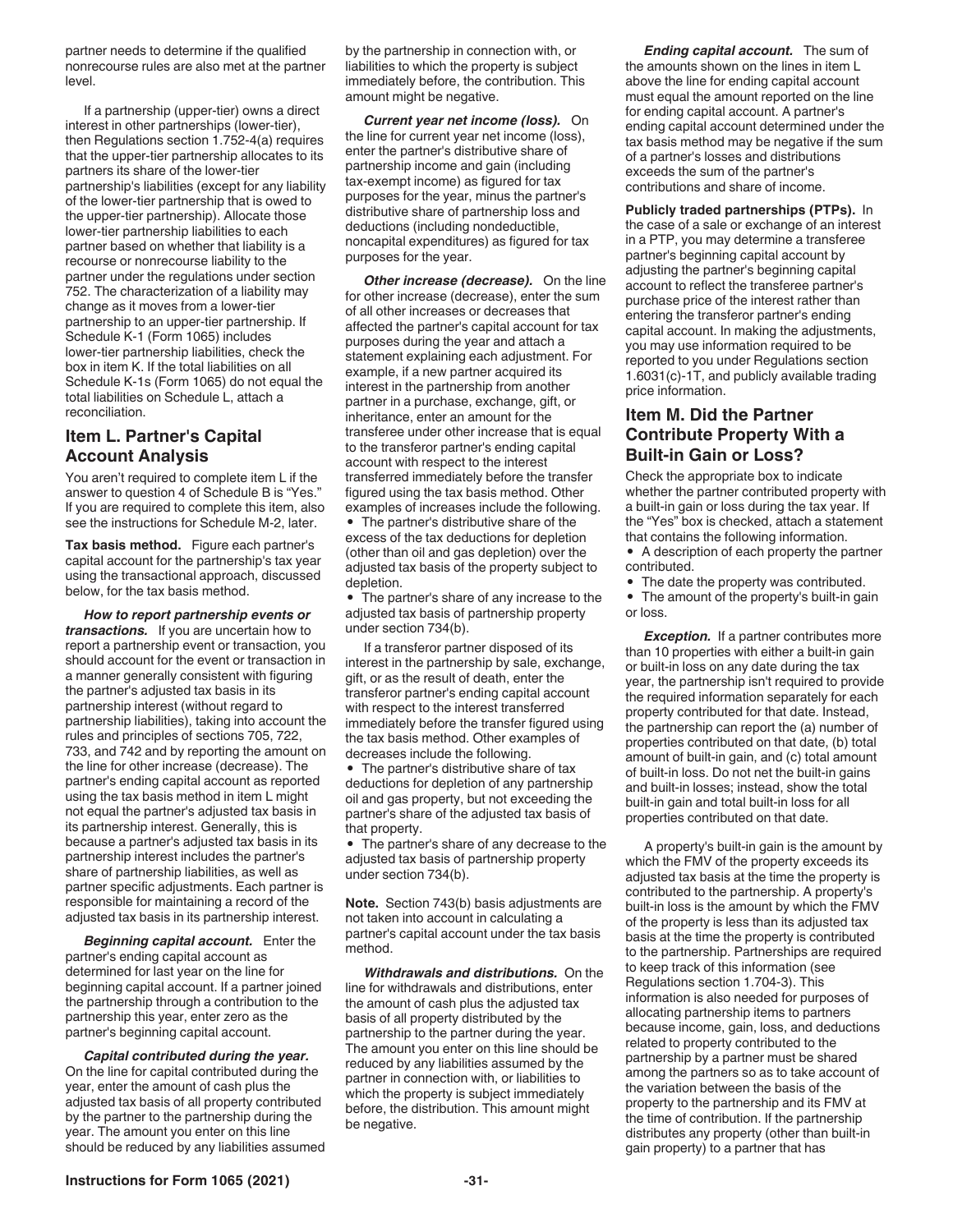contributed built-in gain property to the partnership within the last 7 years, it will need this information for the attached statement required in the instructions for line 19b of Schedule K for distributions subject to section 737 (code B). If the partnership distributes contributed property with a built-in gain or loss to any partner other than the partner that contributed the property and the date of the distribution is within 7 years of the date the property was contributed to the partnership, it will need this information for the attached statement required by the instructions for line 20c of Schedule K for the precontribution gain (loss) (code W).

### **Item N. Partner's Share of Net Unrecognized Section 704(c) Gain or (Loss)**

For item N, the partnership should report the partner's share of net unrecognized section 704(c) gains or losses, both at the beginning and at the end of the partnership's tax year. Solely for purposes of completing item N, the section 704(c) gain or loss is the partner's share of the net (net means aggregate or sum) of all unrecognized section 704(c) gain or loss in partnership property, including section 704(c) gain or loss arising from revaluations of partnership property. See Notice 2019-66 for more information.

### **Specific Instructions (Schedules K and K-1, Part III, Except as Noted)**

These instructions refer to the lines on Schedule K and the boxes on Schedule K-1.

### **Special Allocations**

An item is specially allocated if it is allocated to a partner in a ratio different from the ratio for sharing income or loss generally.

Report specially allocated ordinary gain (loss) on Schedule K, line 11, and in box 11 of Schedule K-1. Report other specially allocated items in the applicable boxes of the partner's Schedule K-1, with the total amount on the applicable line of Schedule K. See *How Income Is Shared Among Partners*, earlier.

*Example.* A partnership has a long-term capital gain that is specially allocated to a partner and a net long-term capital gain reported on line 15 of Schedule D that must be reported on line 9a of Schedule K. Because specially allocated gains or losses aren't reported on Schedule D, the partnership must report both the net long-term capital gain from Schedule D and the specially allocated gain on line 9a of Schedule K. Box 9a of the Schedule K-1 for the partner must include both the specially allocated gain and the partner's distributive share of the net long-term capital gain from Schedule D.

#### **Income (Loss)**

#### **Line 1. Ordinary Business Income (Loss)**

Enter the amount from page 1, line 22. Enter the income (loss) without reference to (a) the basis of the partners' interests in the partnership, (b) the partners' at-risk limitations, or (c) the passive activity limitations. These limitations, if applicable, are determined at the partner level.

Line 1 should not include rental activity income (loss) or portfolio income (loss).

**Schedule K-1.** Enter each partner's distributive share of ordinary business income (loss) in box 1 of Schedule K-1. Identify on statements attached to Schedule K-1 any additional information the partner needs to correctly apply the passive activity limitations. For example, if the partnership has more than one trade or business activity, identify on an attached statement to Schedule K-1 the amount from each separate activity. See *Passive Activity Reporting Requirements*, earlier.

#### **Line 2. Net Rental Real Estate Income (Loss)**

Enter the net income (loss) from rental real estate activities of the partnership from Form 8825. Attach this form to Form 1065.

**Schedule K-1.** Enter each partner's distributive share of net rental real estate income (loss) in box 2 of Schedule K-1. Identify on statements attached to Schedule K-1 any additional information the partner needs to correctly apply the passive activity limitations. For example, if the partnership has more than one rental real estate activity, identify the amount attributable to each activity. Also, for example, identify certain items from any rental real estate activities that may be subject to the recharacterization rules. See *Passive Activity Reporting Requirements*, earlier.

#### **Line 3. Other Net Rental Income (Loss)**

Enter on line 3a gross income from rental activities other than those reported on Form 8825. Include on line 3a gain (loss) from line 17 of Form 4797 that is attributable to the sale, exchange, or involuntary conversion of an asset used in a rental activity other than a rental real estate activity.

Enter on line 3b the deductible expenses of the activity. Attach a statement of these expenses to Form 1065.

Enter on line 3c the net income (loss).

See *Rental Activities*, earlier, and Pub. 925 for more information on rental activities.

**Schedule K-1.** Enter each partner's distributive share of net income (loss) from rental activities other than rental real estate activities in box 3 of Schedule K-1. Identify on statements attached to Schedule K-1 any additional information the partner needs to correctly apply the passive activity limitations. For example, if the partnership has more than one rental activity reported in box 3, identify on an attached statement to Schedule K-1 the amount from each activity. See *Passive Activity Reporting Requirements*, earlier.

#### **Line 4. Guaranteed Payments to Partners**

Guaranteed payments are payments made by a partnership to a partner that are determined without regard to the partnership's income. Some examples of guaranteed payments to partners include:

• Payments for salaries, health insurance, and interest deducted by the partnership and reported on Form 1065, page 1, line 10; Form 8825; or on Schedule K, line 3b;

• Compensation deferred under a section 409A nonqualified deferred compensation plan that doesn't meet the requirements of section 409A reported on line 20c of Schedule K; and

• Payments the partnership must capitalize. See the instructions for Form 1065, line 10.

Generally, amounts reported on line 4a as guaranteed payment for services and line 4b as guaranteed payment for the use of capital aren't considered to be related to a passive activity. For example, guaranteed payments for personal services paid to a partner would not be passive activity income. Likewise, guaranteed payments for capital are treated as interest for purposes of section 469 and are generally not passive activity income.

*A partnership must treat and report a transfer of partnership property to a partner in satisfaction of a guaranteed payment as a sale or exchange, and not a distribution. See Rev. Rul. 2007-40, 2007-25 I.R.B. 1426, for more details.* **TIP**

**Schedule K-1.** Enter each partner's guaranteed payments for services in box 4a and guaranteed payments for use of capital in box 4b of Schedule K-1. Report each partner's total guaranteed payments in box 4c of Schedule K-1.

#### **Portfolio Income**

See *Portfolio Income*, earlier, for a definition of portfolio income.

Do not reduce portfolio income by deductions allocated to it. Report such deductions (other than interest expense) on line 13d of Schedule K. Report each partner's distributive share of deductions (other than interest) allocable to portfolio income in box 13 of Schedule K-1, using code I or L.

Interest expense allocable to portfolio income is generally investment interest expense reported on line 13b of Schedule K.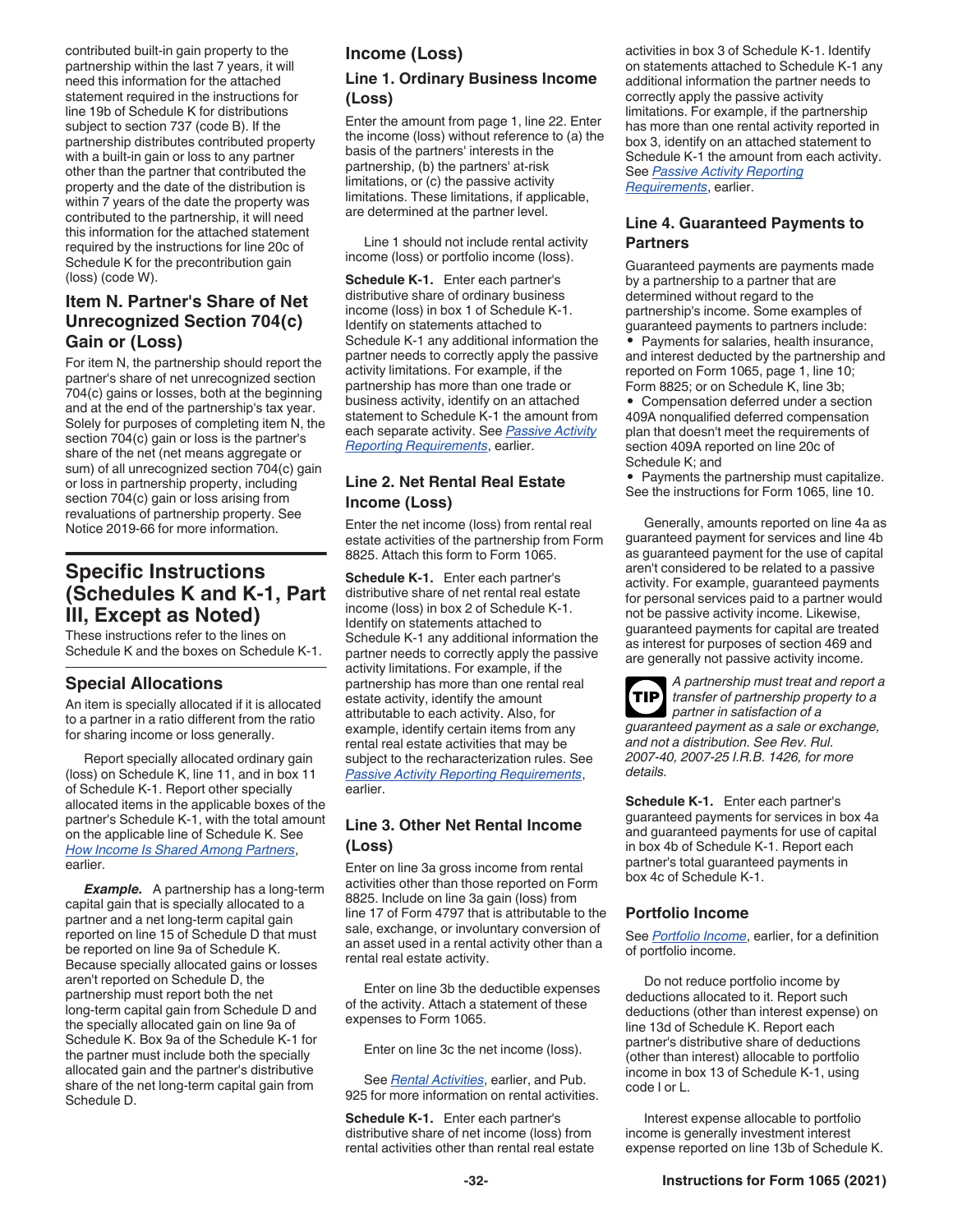Report each partner's distributive share of interest expense allocable to portfolio income in box 13 of Schedule K-1 using code H.

#### **Line 5. Interest Income**

Enter only taxable portfolio interest on this line. Taxable interest is interest from all sources except interest exempt from tax and interest on tax-free covenant bonds. Include interest income from the credit to holders of tax credit bonds. See the instructions for *Other credits (code P)* under *Line 15f. Other Credits*, later, and the Instructions for Form 8912 for details.

**Schedule K-1.** Enter each partner's distributive share of interest income in box 5 of Schedule K-1. If the partnership is reporting interest income from clean renewable energy bonds, attach a statement to Schedule K-1 that shows each partner's distributive share of interest income from this credit. Partners need this information to properly adjust the basis of their interest in the partnership.

#### **Line 6a. Ordinary Dividends**

Enter only taxable ordinary dividends on line 6a, including any qualified dividends reported on line 6b. Do not include any dividend equivalents reported on line 6c, or, to the extent attributable to previously taxed earnings and profits (PTEP) in annual PTEP accounts of the partnership, any distributions received by the partnership from foreign corporations.

**Note.** The amount determined by the partnership based on its annual PTEP accounts in determining the amount on line 6a does not include the amount by which distributions are attributable to PTEP in annual PTEP accounts of a direct or indirect partner.

**Schedule K-1.** Enter each partner's distributive share of ordinary dividends in box 6a of Schedule K-1.

#### **Line 6b. Qualified Dividends**

Enter qualified dividends on line 6b. Except as provided below, qualified dividends are dividends received from domestic corporations and qualified foreign corporations. Do not include any distributions received by the partnership from foreign corporations to the extent that they are attributable to PTEP in annual PTEP accounts of the partnership.

**Note.** The amount determined by the partnership based on its annual PTEP accounts in determining the amount on line 6b does not include the amount by which distributions are attributable to PTEP in annual PTEP accounts of a direct or indirect partner.

**Exceptions.** The following dividends aren't qualified dividends.

• Dividends the partnership received on any share of stock held for less than 61 days during the 121-day period that began 60 days before the ex-dividend date. When determining the number of days the partnership held the stock, don't count certain days during which the partnership's risk of loss was diminished. The ex-dividend date is the first date following the declaration of a dividend on which the purchaser of a stock isn't entitled to receive the next dividend payment. When counting the number of days the partnership held the stock, include the day the partnership disposed of the stock but not the day the partnership acquired it.

• Dividends attributable to periods totaling more than 366 days that the partnership received on any share of preferred stock held for less than 91 days during the 181-day period that began 90 days before the ex-dividend date. When determining the number of days the partnership held the stock, do not count certain days during which the partnership's risk of loss was diminished. Preferred dividends attributable to periods totaling less than 367 days are subject to the 61-day holding period rule above.

• Dividends that relate to payments that the partnership is obligated to make because of short sales or positions in substantially similar or related property.

• Dividends paid by a RIC that aren't treated as qualified dividend income under section 854.

• Dividends paid by a REIT that aren't treated as qualified dividend income under section 857(c).

• Dividends from a corporation which first became a surrogate foreign corporation (as defined in section 7874(a)(2)(B) after December 22, 2017) other than a foreign corporation that is treated as a domestic corporation under section 7874(b). See section 1(h)(11)(C)(iii)(II).

See Pub. 550 for more details.

**Qualified foreign corporation.** A foreign corporation is a qualified foreign corporation if it is:

1. Incorporated in a possession of the United States, or

2. Eligible for benefits of a comprehensive income tax treaty with the United States that the Secretary determines is satisfactory for this purpose and that includes an exchange of information program. See Notice 2011-64, 2011-37 I.R.B. 231, for details.

If the foreign corporation doesn't meet either (1) or (2) above, then it may be treated as a qualified foreign corporation for any dividend paid by the corporation if the stock associated with the dividend paid is readily tradable on an established securities market in the United States.

However, qualified dividends don't include dividends paid by an entity that was a passive foreign investment company (defined in section 1297) in either the tax year of the distribution or the preceding tax year.

See Notice 2004-71, 2004-45 I.R.B. 793, for more details.

**Schedule K-1.** Enter each partner's distributive share of qualified dividends in box 6b of Schedule K-1.

Attach a statement to the Schedule K-1 identifying the dividends included in box 6a or box 6b that are eligible for the deduction for dividends received under section 243(a), (b), or (c); section 245; or section 245A; or are hybrid dividends as defined in section 245A(e)(4).

*If any amounts from line 6b are from foreign sources, see the instructions for Schedules K-2 and K-3 for*  **CAUTION** *additional information.* **!**

#### **Line 6c. Dividend Equivalents**

Information on dividend equivalents, as described in section 871(m), is provided for persons that are not U.S. persons, who are generally required to treat dividend equivalents as U.S. source dividends, and domestic partnerships with partners who may need this information. Enter the amount of dividend equivalents as defined in section 871(m). See Regulations section 1.871-15 for additional information. For purposes of line 6c, include all amounts that would be included as a dividend equivalent if the amount were paid to a person subject to tax under section 871 or 881, even if the partner is a U.S. person.

#### **Line 7. Royalties**

Enter the royalties received by the partnership.

**Schedule K-1.** Enter each partner's distributive share of royalties in box 7 of Schedule K-1.

#### **Line 8. Net Short-Term Capital Gain (Loss)**

Enter the gain (loss) that is portfolio income (loss) from Schedule D (Form 1065), line 7.

**Schedule K-1.** Enter each partner's distributive share of net short-term capital gain (loss) in box 8 of Schedule K-1.

#### **Line 9a. Net Long-Term Capital Gain (Loss)**

Enter the gain or loss that is portfolio income (loss) from Schedule D (Form 1065), line 15.

**Schedule K-1.** Enter each partner's distributive share of net long-term capital gain (loss) in box 9a of Schedule K-1.

*If any gain or loss from line 7 or 15 of Schedule D is from the disposition of*  **Schedule D is from the disposition**<br> **ENDINENTED BY DEADLE PERSONAL PROPERTY** *used in a trade or business, it may not be treated as portfolio income. Instead, report it on line 11 of Schedule K and report each partner's distributive share in box 11 of Schedule K-1 using code I.*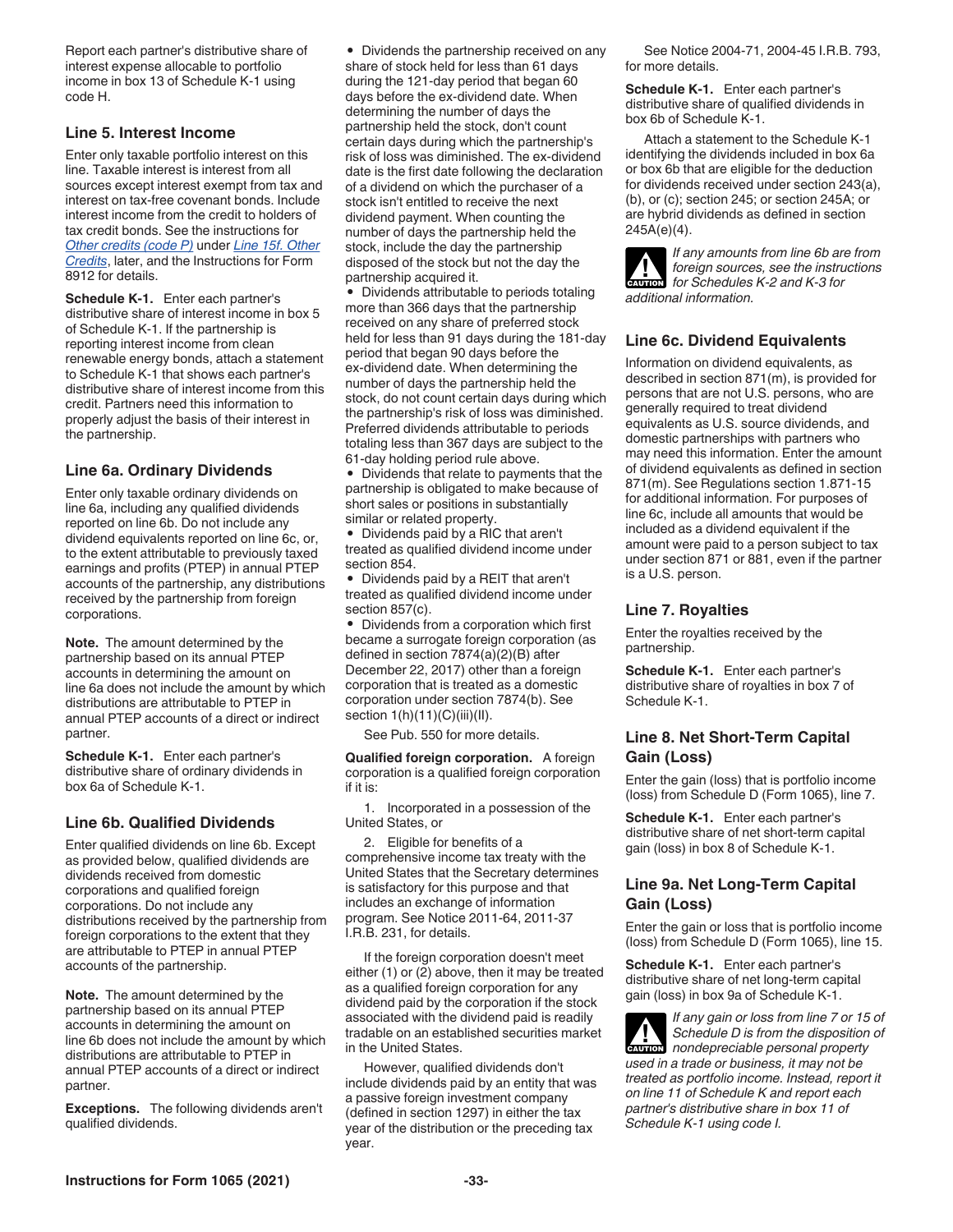#### **Line 9b. Collectibles (28%) Gain (Loss)**

Figure the amount attributable to collectibles from the amount reported on Schedule D (Form 1065), line 15. A collectibles gain (loss) is any long-term gain or deductible long-term loss from the sale or exchange of a collectible that is a capital asset.

Collectibles include works of art, rugs, antiques, metal (such as gold, silver, or platinum bullion), gems, stamps, coins, alcoholic beverages, and certain other tangible property.

Also, include gain (but not loss) from the sale or exchange of an interest in a partnership or trust held for more than 1 year and attributable to unrealized appreciation of collectibles. For details, see Regulations section 1.1(h)-1. Also attach the statement required under Regulations section 1.1(h)-1(e).

**Schedule K-1.** Report each partner's distributive share of the collectibles (28%) gain (loss) in box 9b of Schedule K-1.

#### **Line 9c. Unrecaptured Section 1250 Gain**

The three types of unrecaptured section 1250 gain must be reported separately on an attached statement to Form 1065.

**From the sale or exchange of the partnership's business assets.** Figure this amount in Part III of Form 4797 for each section 1250 property (except property for which gain is reported using the installment method on Form 6252) for which you had an entry in Part I of Form 4797. Subtract line 26g of Form 4797 from the smaller of line 22 or line 24. Figure the total of these amounts for all section 1250 properties. Generally, the result is the partnership's unrecaptured section 1250 gain. However, if the partnership is reporting gain on the installment method for a section 1250 property held more than 1 year, see the next paragraph.

The total unrecaptured section 1250 gain for an installment sale of section 1250 property held more than 1 year is figured in a manner similar to that used in the preceding paragraph. However, the total unrecaptured section 1250 gain must be allocated to the installment payments received from the sale. To do so, the partnership must generally treat the gain allocable to each installment payment as unrecaptured section 1250 gain until all such gain has been used in full. Figure the unrecaptured section 1250 gain for installment payments received during the tax year as the smaller of (a) the amount from line 26 or line 37 of Form 6252 (whichever applies), or (b) the total unrecaptured section 1250 gain for the sale reduced by all gain reported in prior years (excluding section 1250 ordinary income recapture).

*If the partnership chose not to treat all of the gain from payments received after May 6, 1997, and before August 24, 1999, as unrecaptured section 1250 gain, use only the amount the partnership chose to treat as unrecaptured section 1250 gain for those payments to reduce the total unrecaptured section 1250 gain remaining to be reported for the sale. See Regulations section 1.453-12.* **CAUTION !**

#### **From the sale or exchange of an interest**

**in a partnership.** Also report as a separate amount any gain from the sale or exchange of an interest in a partnership attributable to unrecaptured section 1250 gain. See Regulations section 1.1(h)-1 and attach the statement required under Regulations section 1.1(h)-1(e).

**From an estate, trust, REIT, or RIC.** If the partnership received a Schedule K-1 or Form 1099-DIV from an estate, a trust, a REIT, or a RIC reporting "unrecaptured section 1250 gain," do not add it to the partnership's own unrecaptured section 1250 gain. Instead, report it as a separate amount. For example, if the partnership received a Form 1099-DIV from a REIT with unrecaptured section 1250 gain, report it as "Unrecaptured section 1250 gain from a REIT."

**Schedule K-1.** Report each partner's distributive share of unrecaptured section 1250 gain from the sale or exchange of the business assets in box 9c of Schedule K-1. If the partnership is reporting unrecaptured section 1250 gain from an estate, trust, REIT, or RIC, or from the partnership's sale or exchange of an interest in another partnership (as explained above), enter "STMT" in box 9c and an asterisk (\*) in the left column of the box, and attach a statement that separately identifies the amount of unrecaptured section 1250 gain from the following.

• The sale or exchange of the partnership's business assets.

• The sale or exchange of an interest in another partnership.

• An estate, trust, REIT, or RIC.

*If any amounts from line 9c are from foreign sources, see the instructions for Schedules K-2 and K-3 for additional information.* **CAUTION !**

#### **Line 10. Net Section 1231 Gain (Loss)**

Enter the net section 1231 gain (loss) from Form 4797, line 7.

Do not include net gain or loss from involuntary conversions due to casualty or theft. Report net gain or loss from involuntary conversions due to casualty or theft on line 11 of Schedule K (box 11, code B, of Schedule K-1). See the instructions for line 11 on how to report net gain (loss) due to a casualty or theft.

**Schedule K-1.** Report each partner's distributive share of net section 1231 gain (loss) in box 10 of Schedule K-1. If the

partnership has more than one rental, trade, or business activity, identify on an attached statement to Schedule K-1 the amount of section 1231 gain (loss) from each separate activity. See *Passive Activity Reporting Requirements*, earlier.

*If any amounts from line 10 are from foreign sources, see the instructions for Schedules K-2 and K-3 for additional information.* **CAUTION !**

#### **Line 11. Other Income (Loss)**

Enter any other item of income or loss not included on lines 1 through 10. On the line to the left of the entry space for line 11, identify the type of income. If there is more than one type of income, attach a statement to Form 1065 that separately identifies each type and amount of income for each of the following categories. The codes needed for Schedule K-1 reporting are provided for each category.

#### **Other portfolio income (loss) (code A).**  Portfolio income not reported on lines 5

through 10.

Report and identify other portfolio income or loss on an attached statement for line 11.

For example, income reported to the partnership from a REMIC, in which the partnership is a residual interest holder, would be reported on an attached statement for line 11. If the partnership holds a residual interest in a REMIC, report on the attached statement for box 11 of Schedule K-1 the partner's share of the following.

• Taxable income (net loss) from the REMIC (line 1b of Schedules Q (Form 1066)).

• Excess inclusion (line 2c of Schedules Q (Form 1066)).

Section 212 expenses (line 3b of Schedules Q (Form 1066)). Do not report these section 212 expense deductions related to portfolio income on Schedules K and K-1.

Because Schedule Q (Form 1066) is a quarterly statement, the partnership must follow the Schedule Q instructions to figure the amounts to report to partners for the partnership's tax year.

**Involuntary conversions (code B).** Net gain (loss) from involuntary conversions due to casualty or theft. The amount for this line is shown on Form 4684, Casualties and Thefts, line 38a, 38b, or 39.

Each partner's share must be entered on Schedule K-1. Give each partner a schedule that shows the amounts to be reported on the partner's Form 4684, line 34, columns (b) (i), (b)(ii), and (c).

If there was a gain (loss) from a casualty or theft to property not used in a trade or business or for income-producing purposes, notify the partner. The partnership should not complete Form 4684 for this type of casualty or theft. Instead, each partner will complete his or her own Form 4684.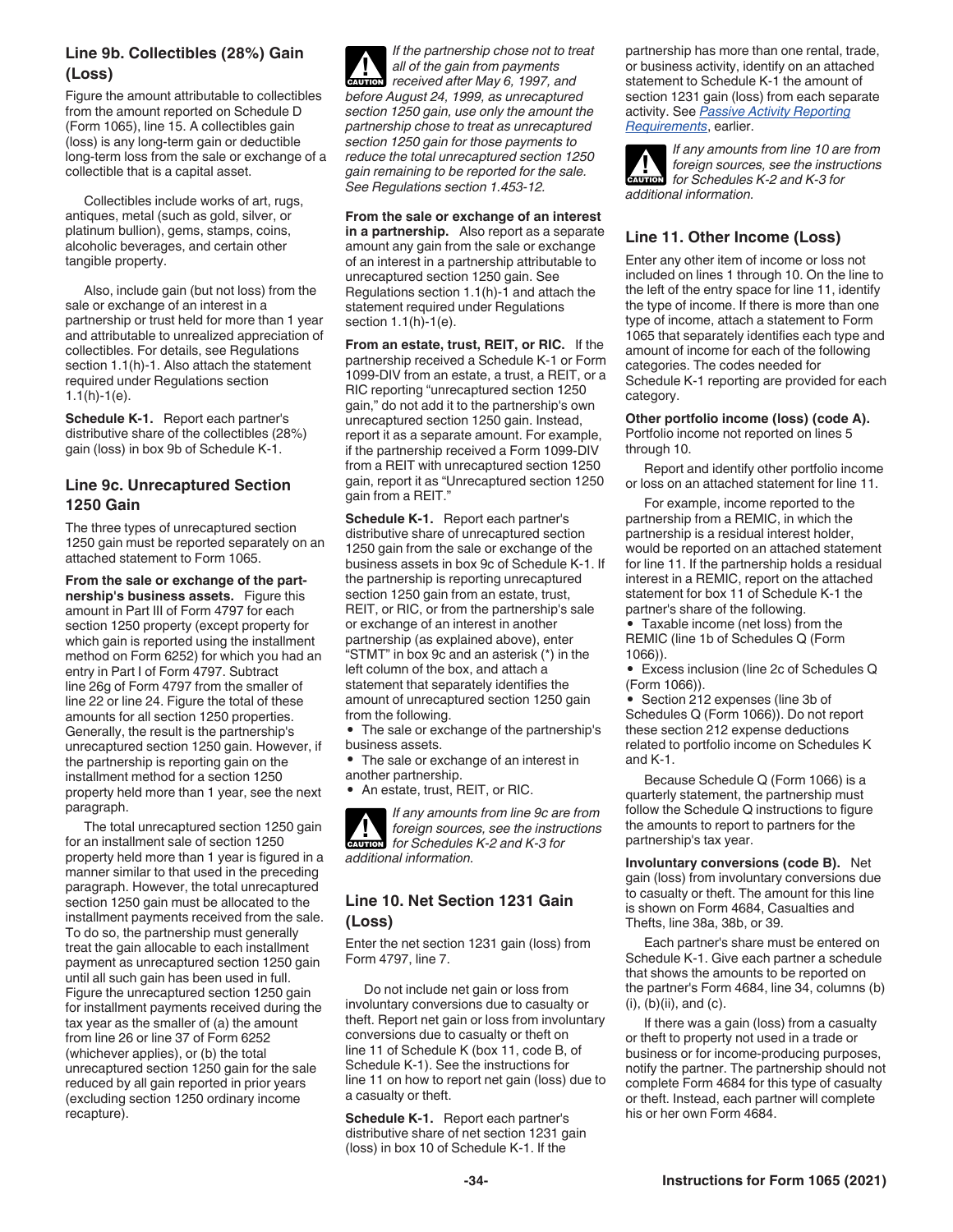#### **Section 1256 contracts and straddles**

**(code C).** Report any net gain or loss from section 1256 contracts from Form 6781, Gains and Losses From Section 1256 Contracts and Straddles.

#### **Mining exploration costs recapture (code**

**D).** Provide the information partners need to recapture certain mining exploration expenditures. See Regulations section 1.617-3.

#### **Cancellation of debt (code E).** If cancellation of debt is reported to the

partnership on Form 1099-C, report each partner's distributive share in box 11 using code E. Amounts related to forgiven Paycheck Protection Program loans are disregarded for purposes of this question.



**Section 743(b) positive income adjustments (code F).** For partnerships other than PTPs, report the partner's share of net positive income resulting from all section 743(b) adjustments. For purposes of code F, net positive income from all section 743(b) adjustments means the excess of all section 743(b) adjustments allocated to the partner that increase the partner's taxable income over all section 743(b) adjustments that decrease the partner's taxable income. Attach a statement to line 20, code U, showing each section 743(b) basis adjustment making up the total and identify the assets to which it relates. The partnership may group these 743(b) basis adjustments by asset category or description in cases where multiple assets are affected. See the instructions for line 20, code U.

#### **Reserved for future use (code G).**

#### **Section 951(a) income inclusions (code**

**H).** If the partnership is a domestic partnership that does not rely on Proposed Regulations section 1.958-1(d)(1) to treat it as not owning stock of a foreign corporation within the meaning of section 958(a) for purposes of section 951, then enter any section 951(a) income inclusions of the domestic partnership. Additionally, if the partnership, domestic or foreign, has a distributive share of section 951(a) income inclusions of a lower-tier partnership, enter the partnership's distributive share of the section 951(a) income inclusion. If the partnership is a domestic partnership that applies Proposed Regulations section 1.958-1(d)(1) to treat it as not owning stock of a foreign corporation within the meaning of section 958(a) for purposes of section 951, or the partnership is not a U.S. shareholder of a foreign corporation, see Schedule K-2, Part VI, for reporting of information with respect to section 951(a) income inclusions of certain partners with respect to the foreign corporation. Attach a statement to the

Schedule K-1 identifying the section 951(a) income inclusion attributable to the sale or exchange by a CFC of stock in another foreign corporation described in section 964(e)(4) or attributable to hybrid dividends of tiered corporations under section 245A(e)  $(2)$ .

**Other income (loss) (code I).** Include any other type of income, such as the following. • The partner's distributive share of the partnership's gain or loss attributable to the sale or exchange of qualified preferred stock of the Federal National Mortgage Association (Fannie Mae) and the Federal Home Loan Mortgage Corporation (Freddie Mac). On an attached statement, show **(a)**  the gain or loss attributable to the sale or exchange of the qualified preferred stock, **(b)** the date the stock was acquired by the partnership, and **(c)** the date the stock was sold or exchanged by the partnership. See Rev. Proc. 2008-64, 2008-47 I.R.B. 1195, for more information.

• Recoveries of tax benefit items (section 111).

• Gambling gains and losses subject to the limitations in section 165(d). Indicate on an attached statement whether or not the partnership is in the trade or business of gambling.

• Disposition of an interest in oil, gas, geothermal, or other mineral properties. Report the following information on an attached statement to Schedule K-1. (a) Description of the property. (b) The partner's share of the amount realized on the sale, exchange, or involuntary conversion of each property (FMV of the property for any other disposition, such as a distribution). (c) The partner's share of the partnership's adjusted basis in the property (except for oil or gas properties).

(d) Total intangible drilling costs, development costs, and mining exploration costs (section 59(e) expenditures) passed through to the partner for the property. See Regulations section 1.1254-5 for more information.

• Gains from the disposition of farm recapture property (see Form 4797) and other items to which section 1252 applies.

• Any income, gain, or loss to the partnership under section 751(b). When a partnership makes a distribution and the partnership holds section 751 property, if any partner has any gain or loss under section 751(b), the partnership must report the net of all such gains or losses.

• Specially allocated ordinary gain (loss).

• Any gain or loss from line 7 or 15 of Schedule D that isn't portfolio income (for example, gain or loss from the disposition of nondepreciable personal property used in a trade or business).

• Gain from the sale or exchange of qualified small business (QSB) stock (as defined in the Instructions for Schedule D) that is eligible for the section 1202 exclusion. The section 1202 exclusion applies only to QSB stock held by the partnership for more than 5 years. Corporate partners aren't eligible for the section 1202 exclusion.

Additional limitations apply at the partner level. Report each partner's share of section 1202 gain on Schedule K-1. Each partner will determine if he or she qualifies for the section 1202 exclusion. Report on an attached statement to Schedule K-1 for each sale or exchange **(a)** the name of the corporation that issued the QSB stock, **(b)**  the partner's share of the partnership's adjusted basis and sales price of the QSB stock, and **(c)** the dates the QSB stock was bought and sold.

• Gain eligible for section 1045 rollover (replacement stock purchased by the partnership). Include only gain from the sale or exchange of QSB stock (as defined in the Instructions for Schedule D) that was deferred by the partnership under section 1045 and reported on Form 8949/ Schedule D. See the Instructions for Schedule D, and the Instructions for Form 8949 for more details. The partnership makes the election for section 1045 rollover on a timely filed (including extensions) return for the year in which the sale occurred. Corporate partners aren't eligible for the section 1045 rollover. Additional limitations apply at the partner level. Each partner will determine if he or she qualifies for the rollover. Report on an attached statement to Schedule K-1 for each sale or exchange **(a)**  the name of the corporation that issued the QSB stock, **(b)** the partner's share of the partnership's adjusted basis and sales price of the QSB stock, **(c)** the dates the QSB stock was bought and sold, **(d)** the partner's distributive share of gain from the sale of the QSB stock, and **(e)** the partner's distributive share of the gain that was deferred by the partnership under section 1045. Do not include these amounts on line 11 of Schedule K.

• Gain eligible for section 1045 rollover (replacement stock not purchased by the partnership). Include only gain from the sale or exchange of QSB stock (as defined in the Instructions for Schedule D) the partnership held for more than 6 months but that wasn't deferred by the partnership under section 1045. See the Instructions for Schedule D for more details. A partner (other than a corporation) may be eligible to defer his or her distributive share of this gain under section 1045 if he or she purchases other QSB stock during the 60-day period that began on the date the QSB stock was sold by the partnership. Additional limitations apply at the partner level. Report on an attached statement to Schedule K-1 for each sale or exchange **(a)** the name of the corporation that issued the QSB stock, **(b)**  the partner's share of the partnership's adjusted basis and sales price of the QSB stock, **(c)** the dates the QSB stock was bought and sold, and **(d)** the partner's distributive share of gain from the sale of the QSB stock.

For more information, see Regulations section 1.1045-1. Do not include these amounts on line 11 of Schedule K.

*Distribution of replacement QSB stock to a partner that reduces the interest of another partner in*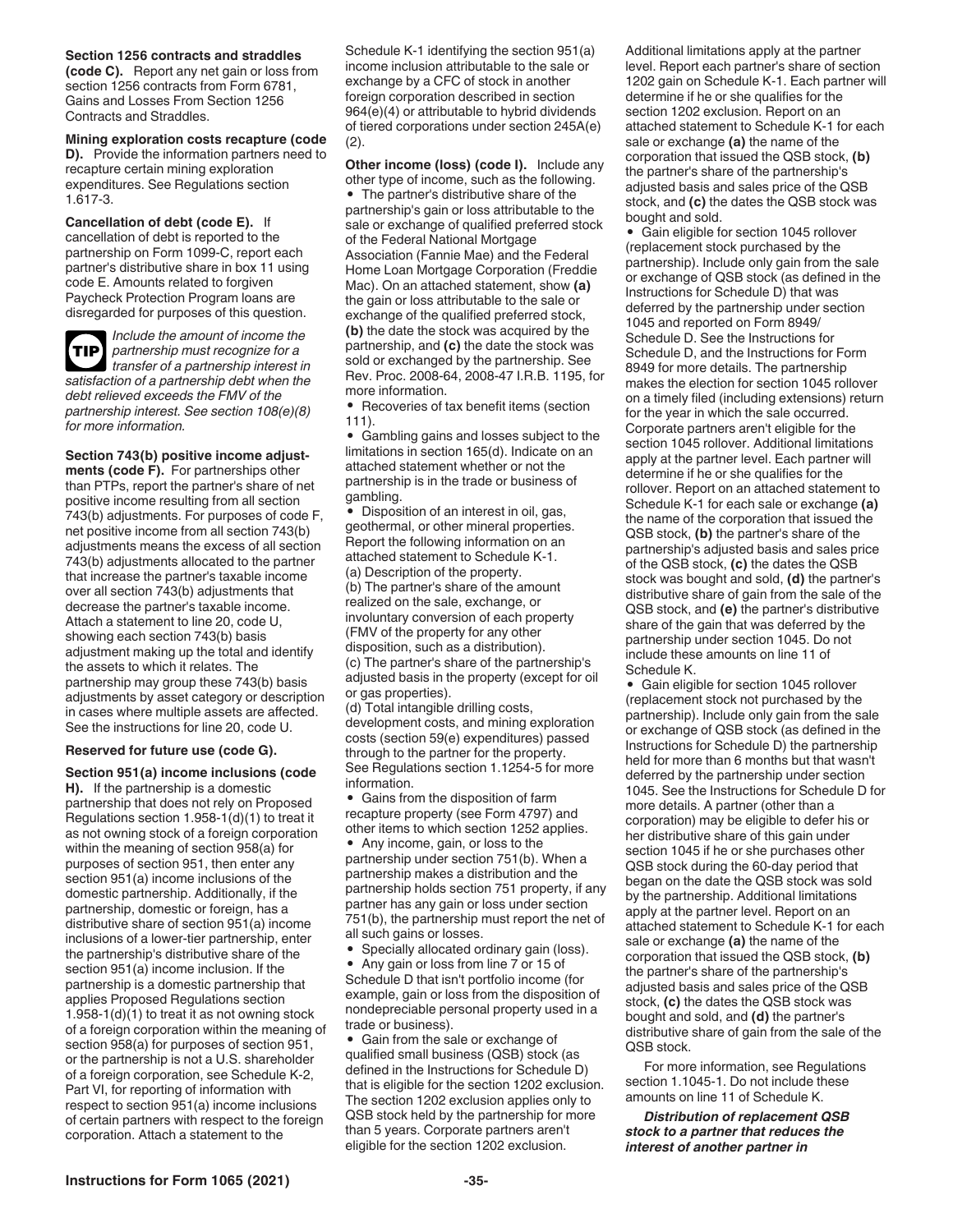*replacement QSB stock.* A partner must recognize gain upon a distribution of replacement QSB stock to another partner that reduces the partner's share of the replacement QSB stock held by a partnership. The amount of gain that the partner must recognize is based on the amount of gain that the partner would recognize upon a sale of the distributed replacement QSB stock for its FMV on the date of the distribution, not to exceed the amount that the partner previously deferred under section 1045 related to the distributed replacement QSB stock. If the partnership distributed a partner's share of replacement QSB stock to another partner, the partnership must give the partner whose share of the replacement QSB stock is reduced **(a)** the name of the corporation that issued the replacement QSB stock, **(b)** the date the replacement QSB stock was distributed to another partner or partners, and **(c)** the partner's share of the partnership's adjusted basis and FMV of the replacement QSB stock on such date.

**Schedule K-1.** Enter each partner's distributive share of the other income categories listed earlier in box 11 of Schedule K-1. Enter the applicable code A, B, C, D, E, F, H, or I (as shown earlier).

If you are reporting each partner's distributive share of only one type of income under code I, enter the code with an asterisk (I\*) and the dollar amount in the entry space in box 11 and attach a statement that shows "Box 11, Code I," and the type of income. If you are reporting multiple types of income under code I, enter the code with an asterisk (I\*) and enter "STMT" in the entry space in box 11 and attach a statement that shows "Box 11, Code I," and the dollar amount of each type of income.

If the partnership has more than one trade or business or rental activity (for codes B through F, H, and I), identify on an attached statement to Schedule K-1 the amount from each separate activity. See *Passive Activity Reporting Requirements*, earlier.

#### **Deductions**

#### **Line 12. Section 179 Deduction**

A partnership can elect to expense part or all of the cost of certain property the partnership purchased during the tax year for use in its trade or business (including certain rental activities, if the renting of the property is the partnership's trade or business). See Pub. 946 for a definition of what kind of property qualifies for the section 179 expense deduction and the Instructions for Form 4562 for limitations on the amount of the section 179 expense deduction.

Complete Part I of Form 4562 to figure the partnership's section 179 expense deduction. The partnership doesn't take the deduction itself but instead passes it through to the partners. Attach Form 4562 to Form 1065 and show the total section 179 expense deduction on Schedule K, line 12.

The partnership must reduce the basis of the asset by the amount of the section 179 expense elected by the partnership, even if a portion of that amount cannot be passed through to its partners that year and must be carried forward because of limitations at the partnership level. Do not reduce the partnership's basis in section 179 property to reflect any portion of the section 179 expense that is allocable to a partner that is a trust or estate.

Identify on an attached statement to Schedules K and K-1 the cost of section 179 property placed in service during the year that is a qualified enterprise zone property. See the Instructions for Form 4562 for more details.

See the instructions for line 20c of Schedule K for sales or other dispositions of property for which a section 179 deduction has passed through to partners and for the recapture rules if the business use of the property dropped to 50% or less.

**Schedule K-1.** Report each partner's distributive share of the section 179 expense deduction in box 12 of Schedule K-1. If the partnership has more than one trade or business activity, identify on an attached statement to Schedule K-1 the amount of section 179 deduction from each separate activity. See *Passive Activity Reporting Requirements*, earlier.

Do not complete box 12 of Schedule K-1 for any partner that is an estate or trust; estates and trusts aren't eligible for the section 179 expense deduction.

#### **Line 13a. Contributions**

No deduction is allowed for any contribution of \$250 or more unless the partnership obtains a written acknowledgment from the charitable organization that shows the amount of cash contributed, describes any property contributed, and gives an estimate of the value of any goods or services provided in return for the contribution. The acknowledgment must be obtained by the due date (including extensions) of the partnership return or, if earlier, the date the partnership files its return. Do not attach the acknowledgment to the partnership return, but keep it with the partnership's records. These rules apply in addition to the filing requirements for Form 8283, Noncash Charitable Contributions, described below.

Cash contributions of any amount must be supported by a dated bank record or receipt.

Enter charitable contributions made during the tax year. Attach a statement to Form 1065 that separately identifies the partnership's contributions for each of the following categories. See *Limits on Deductions* in Pub. 526, Charitable Contributions, for information on adjusted gross income (AGI) limitations on deductions for charitable contributions.

The codes needed for Schedule K-1 reporting are provided for each category.

#### **Cash contributions (60%) (code A).**

Enter cash contributions subject to the 60% AGI limitation. Do not include in the amount reported using code A the cash contributions reported using code G.

#### **Cash contributions (30%) (code B).**

Enter cash contributions subject to the 30% AGI limitation.

**Noncash contributions (50%) (code C).**  Enter noncash contributions subject to the 50% AGI limitation.

*Qualified conservation contributions.*  The AGI limit for qualified conservation contributions under section 170(h) is 50%. The carryover period is 15 years. See section 170(b) and Notice 2007-50, 2007-25 I.R.B. 1430, for details. Report qualified conservation contributions with a 50% AGI limitation in box 13 of Schedule K-1, using code C. Do not include in the amount reported using code C the conservation contributions of property used in agriculture or livestock production reported on Schedule K-1 using code G.

*Charitable contributions of food inventory.* Attach a statement to

Schedule K-1 that shows the following. • The partner's distributive share of the amount of the charitable contributions made under section 170(e)(3) for qualified inventory that was donated to charitable organizations for the care of the ill, needy, and infants. The food must meet all the quality and labeling standards imposed by federal, state, and local laws and regulations. The amount of the charitable contribution for donated food inventory is the lesser of (a) the basis of the donated food plus one-half of the appreciation (gain if the donated food was sold at FMV on the date of the gift), or (b) twice the amount of basis of the donated food. A partnership that doesn't account for inventories and isn't required to capitalize indirect costs under section 263A may elect to treat the basis of the donated food as equal to 25% of the FMV of the food. See section 170(e)(3)(C) for more details.

• The partner's distributive share of the net income for the tax year from the partnership's trades or businesses that made the contribution of food inventory.

*Do not include the amount of food inventory contributions in the amount reported in box 13 using code C. These contributions must be reported separately on an attached statement because partners must separately determine the limitations on the deduction.* **CAUTION !**

**Noncash contributions (30%) (code D).**  Enter noncash contributions subject to the 30% AGI limitation.

**Capital gain property to a 50% limit organization (30%) (code E).** Enter capital gain property contributions subject to the 30% AGI limitation.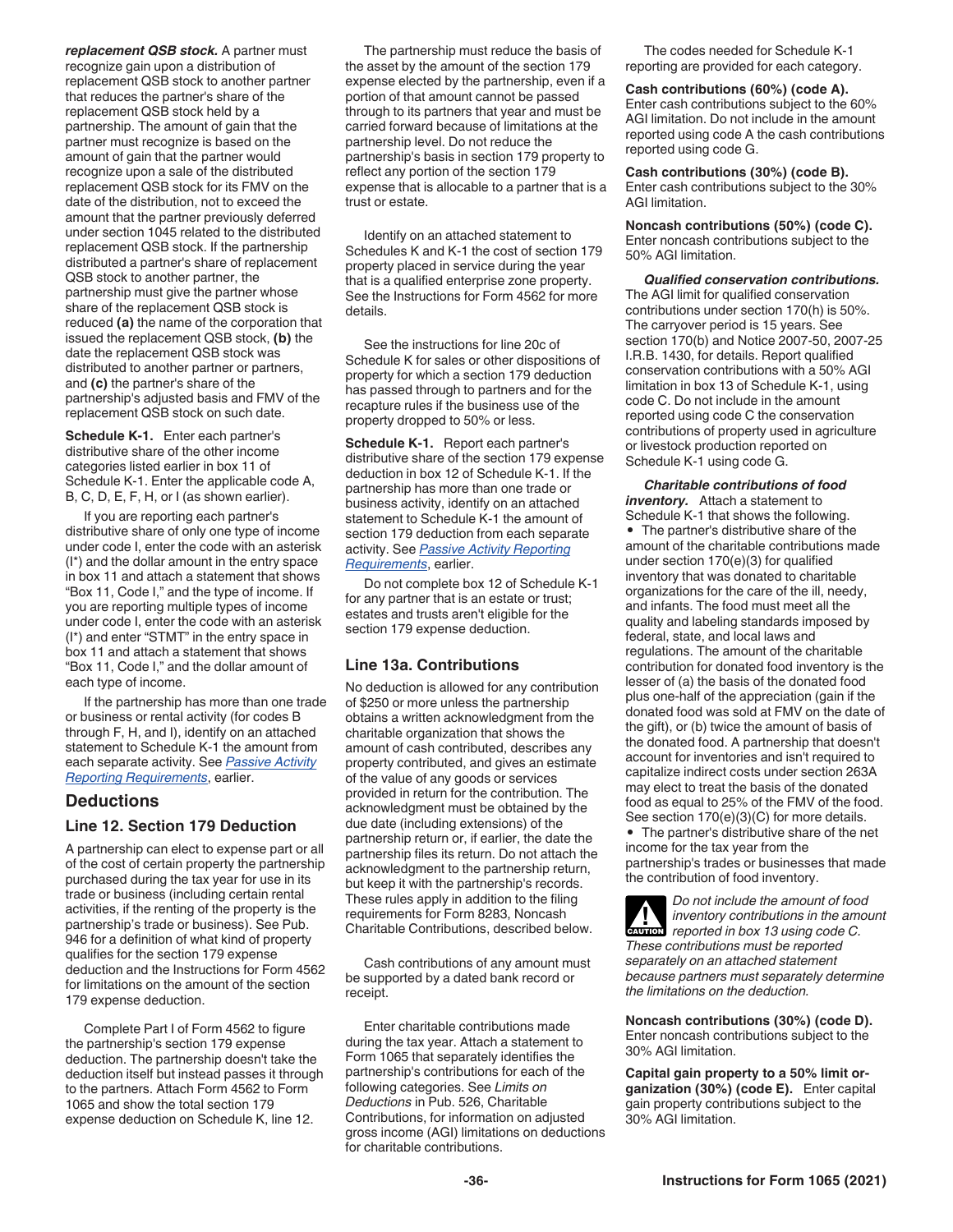### **Capital gain property (20%) (code F).**

Enter capital gain property contributions subject to the 20% AGI limitation.

**Contributions of property.** See *Contributions of Property* in Pub. 526, and Pub. 561, Determining the Value of Donated Property, for information on noncash contributions and contributions of capital gain property. If the deduction claimed for noncash contributions exceeds \$500, complete Form 8283 and attach it to Form 1065.

If the partnership made a qualified conservation contribution under section 170(h), also include the FMV of the underlying property before and after the donation, as well as the type of legal interest contributed, and describe the conservation purpose furthered by the donation. Give a copy of this information to each partner.

**Nondeductible contributions.** Certain contributions made to an organization conducting lobbying activities are not deductible. See section 170(f)(9) for more details. Also, see *Contributions You Cannot Deduct* in Pub. 526 for more examples of nondeductible contributions.

**Contributions (100%) (code G).** Use code G to report the contributions below and, on an attached statement, provide the following information.

*Cash contributions for relief efforts in certain disaster areas.* Show each partner's distributive share of qualified cash contributions made for relief efforts in certain disaster areas. Individuals can elect the increased deduction for contributions made before February 19, 2020. Corporations can elect the increased deduction for contributions made between January 1, 2020, and February 25, 2021. To qualify, the contributions must meet the following conditions.

• The contributions must be made in cash to qualified charitable organizations (other than certain private foundations described in section 509(a)(3) or donor advised funds described in section 4966(d)(2)) for certain relief efforts.

• The partnership must obtain a contemporaneous written acknowledgment (within the meaning of section 170(f)(8)) from the qualified charitable organization that the contribution was used or is to be used for relief efforts.

*Certain other cash contributions made in 2020 or 2021.* Individuals may also elect to deduct certain cash contributions in amounts up to 100% of AGI for other cash contributions made in tax years ending after 2019. See Pub. 526.

*Qualified conservation contributions of property used in agriculture or livestock production.* Enter qualified conservation contributions of property used in agriculture or livestock production. The contribution must be subject to a restriction that the property remain available for such

production. See section 170(b)(1)(E)(iv) for details.

If the partnership is a qualified farmer or rancher (as defined in section 170(b)(1)(E) (v)), show each partner's distributive share of qualified conservation contributions of property used in agriculture or livestock production. Partners will have to separately determine whether they qualify for the 50% or 100% AGI limitation for these contributions. Do not include the amounts reported on the attached statement using code G in the amount reported on Schedule K-1 for qualified conservation contributions using code C.

**Schedule K-1.** Report each partner's distributive share of charitable contributions in box 13 of Schedule K-1 using codes A through F for each of the contribution categories shown above. For code G items, report them by entering code G with an asterisk (G\*) and entering "STMT" in the dollar amount entry space for box 13 and attach a statement that shows "Box 13, Code G" and the dollar amount of each type of deduction. The partnership must attach a copy of its Form 8283 to the Schedule K-1 of each partner receiving a distributive share of the contribution deduction shown in Section A or Section B of its Form 8283.

#### **Line 13b. Investment Interest Expense**

Include on this line the interest properly allocable to debt on property held for investment purposes. Property held for investment includes property that produces income (unless derived in the ordinary course of a trade or business) from interest, dividends, annuities, or royalties; and gains from the disposition of property that produces those types of income or is held for investment.

Investment interest expense doesn't include interest expense allocable to a passive activity.

Investment income and investment expenses other than interest are reported on lines 20a and 20b, respectively. This information is needed by partners to determine the investment interest expense limitation (see Form 4952 for details).

**Schedule K-1.** Report each partner's distributive share of investment interest expense in box 13 of Schedule K-1 using code H.

### **Lines 13c(1) and 13c(2). Section 59(e)(2) Expenditures**

Generally, section 59(e) allows each partner to make an election to deduct their distributive share of the partnership's otherwise deductible qualified expenditures ratably over 10 years (3 years for circulation expenditures). The deduction is taken beginning with the tax year in which the expenditures were made (or for intangible drilling and development costs, over the

60-month period beginning with the month in which such costs were paid or incurred).

The term "qualified expenditures" includes only the following types of expenditures paid or incurred during the tax year.

- Circulation expenditures.<br>• Research and experimen
- Research and experimental expenditures.
- Intangible drilling and development costs.
- Mining exploration and development costs.

If a partner makes the election, these items aren't treated as alternative minimum tax (AMT) tax preference items. Because the partners are generally allowed to make this election, the partnership cannot deduct these amounts or include them as AMT items on Schedule K-1. Instead, the partnership passes through the information the partners need to figure their separate deductions. On line 13c(1), enter the type of expenditures claimed on line 13c(2). Enter on line 13c(2) the qualified expenditures paid or incurred during the tax year for which an election under section 59(e) may apply. Enter this amount for all partners whether or not any partner makes an election under section 59(e).

On an attached statement, identify the property for which the expenditures were paid or incurred. If the expenditures were for intangible drilling costs or development costs for oil and gas properties, identify the month(s) in which the expenditures were paid or incurred. If there is more than one type of expenditure or more than one property, provide the amounts (and the months paid or incurred if required) for each type of expenditure separately for each property.

**Schedule K-1.** Report each partner's distributive share of section 59(e) expenditures in box 13 of Schedule K-1 using code J. Identify the following on an attached statement: (a) the type of expenditure, (b) the property for which the expenditures are paid or incurred, and (c) for oil and gas properties only, the month in which intangible drilling costs and development costs were paid or incurred. If there is more than one type of expenditure or the expenditures are for more than one property, provide each partner's distributive share of the amounts (and the months paid or incurred for oil and gas properties) for each type of expenditure separately for each property.

#### **Line 13d. Other Deductions**

Enter deductions not included on lines 12, 13a, 13b, 13c(2), and 21. On the line to the left of the entry space for this line, identify the type of deduction. If there is more than one type of deduction, attach a statement to Form 1065 that separately identifies the type and amount of each deduction for the following categories. The codes needed for Schedule K-1 reporting are provided for each category.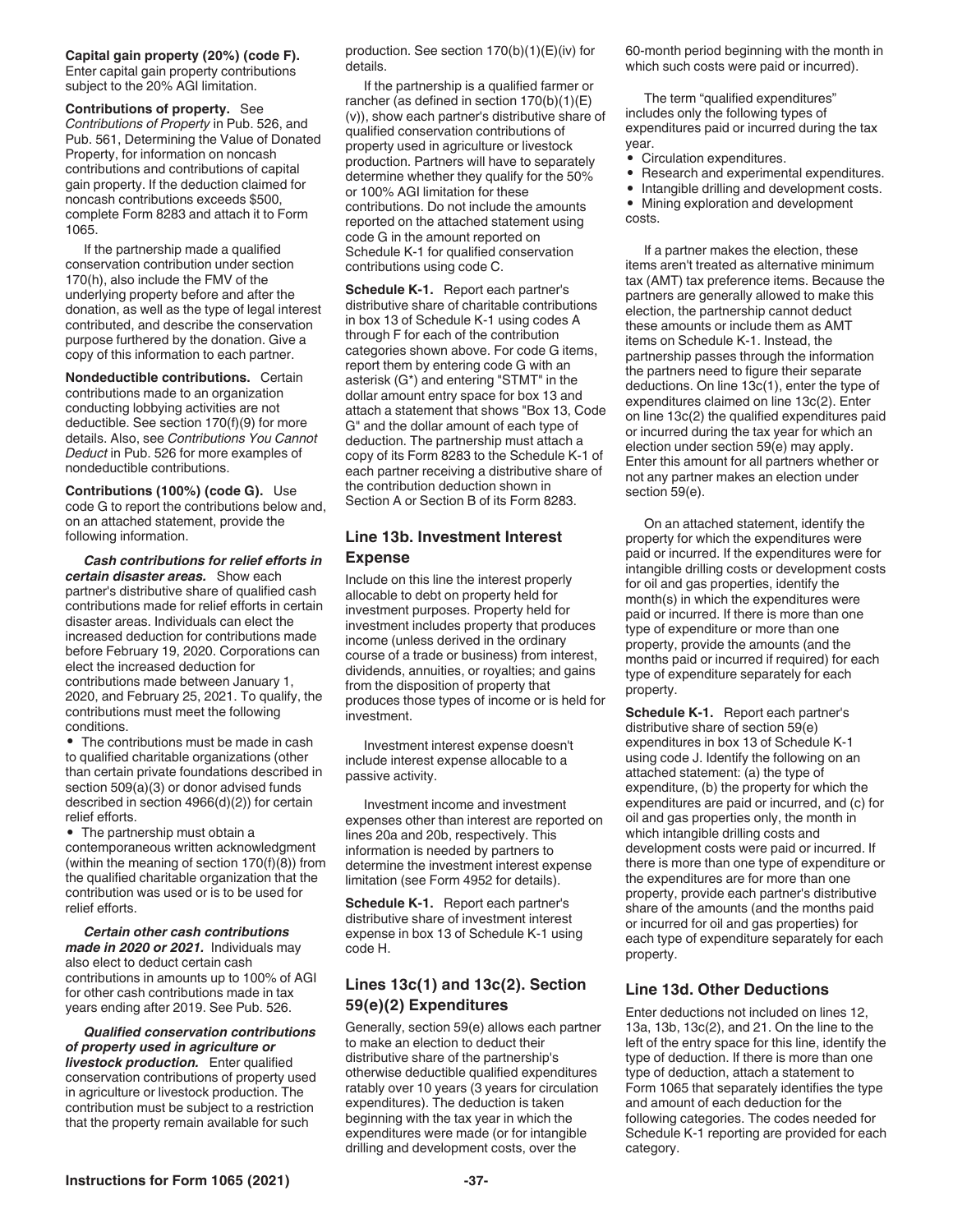#### **Deductions—royalty income (code I).**  Enter deductions related to royalty income.

*Schedule K-1.* Report each partner's distributive share of deductions related to royalty income.

**Deductions—section 59(e)(2) expenditures (code J).** Generally, section 59(e) allows each partner to make an election to deduct their distributive share of the partnership's otherwise deductible qualified expenditures ratably over 10 years (3 years for circulation expenditures). The deduction is taken beginning with the tax year in which the expenditures were made (or for intangible drilling and development costs, over the 60-month period beginning with the month in which such costs were paid or incurred). The term "qualified expenditures" includes only the following types of expenditures paid or incurred during the tax year.

- Circulation expenditures.
- Research and experimental expenditures.

• Intangible drilling and development costs.<br>• Mining exploration and development • Mining exploration and development costs.

If a partner makes the election, these items aren't treated as AMT tax preference items. Because the partners make this election, the partnership can't deduct these amounts or include them as AMT items on Schedule K-1. Instead, the partnership passes through the information the partners need to figure their separate deductions. On line 13c(1), enter the type of expenditures claimed on line 13c(2). Enter on line 13c(2) the qualified expenditures paid or incurred during the tax year for which a partner may make an election under section 59(e). Enter this amount for all partners whether or not any partner makes an election under section 59(e).

On an attached statement, identify the property for which the expenditures were paid or incurred. If the expenditures were for intangible drilling or development costs for oil and gas properties, identify the month(s) in which the expenditures were paid or incurred. If there is more than one type of expenditure or more than one property, provide the amounts (and the months paid or incurred, if required) for each type of expenditure separately for each property.

*Schedule K-1.* Report each partner's distributive share of section 59(e) expenditures in box 13 of Schedule K-1 using code J. Identify the following information on an attached statement.

• The type of expenditure.

• The property for which the expenditures are paid or incurred.

• For oil and gas properties only, the month in which intangible drilling costs and development costs were paid or incurred. If there is more than one type of expenditure or the expenditures are for more than one property, provide each partner's distributive share of the amounts (and the months paid or incurred for oil and gas properties) for each type of expenditure separately for each property.

#### **Excess business interest expense (code**

**K).** If the partnership is required to file Form 8990, it may determine it has excess business interest expense. If so, enter the amount from Form 8990, Part II, line 32, for excess business interest expense.

**Schedule K-1.** Provide the information the partners need to figure excess business interest expense. In box 13, report the partner's distributive share of excess business expense. If the partnership reports excess business interest expense, the partner is required to file Form 8990. The partner will enter the amount on Form 8990, Schedule A, line 43(c). See the Instructions for Form 8990 for additional information.

**Deductions—portfolio income (other) (code L).** Enter any other deductions related to portfolio income.

No deduction is allowed under section 212 for expenses allocable to a convention, seminar, or similar meeting. Because these expenses aren't deductible by partners, the partnership doesn't report these expenses on line 13d of Schedule K. The expenses are nondeductible and are reported as such on line 18c of Schedule K and in box 18 of Schedule K-1 using code C.

**Schedule K-1.** In box 13, report the partner's distributive share of deductions related to portfolio income that are reported on line 13d of Schedule K using code I (for deductions related to royalty income) or L (for other deductions related to portfolio income).

**Amounts paid for medical insurance (code M).** Enter amounts paid during the tax year for insurance that constitutes medical care for the partner (including the partner's spouse, dependents, and children under age 27 who aren't dependents).

**Educational assistance benefits (code N).** Enter amounts paid during the tax year for educational assistance benefits paid to a partner.

**Dependent care benefits (code O).** Enter amounts paid during the tax year for dependent care benefits paid on behalf of each partner.

**Preproductive period expenses (code P).**  If the partnership is required to use an accrual method of accounting under section 447 or is prohibited from using the cash method under 448(a)(3), it must capitalize these expenses. If the partnership is permitted to use the cash method, enter the amount of preproductive period expenses that qualify under section 263A(d). An election not to capitalize these expenses must be made at the partner level. See *Uniform Capitalization Rules* in Pub. 225.

#### **Reserved for future use (code Q).**

**Pensions and IRAs (code R).** Enter the payments for a partner to an IRA, qualified plan, or SEP or SIMPLE IRA plan. If a qualified plan is a defined benefit plan, a partner's distributive share of payments is determined in the same manner as his or her distributive share of partnership taxable income. For a defined benefit plan, attach to the Schedule K-1 for each partner a statement showing the amount of benefit accrued for the tax year.

**Reforestation expense deduction (code S).** The partnership can elect to deduct a limited amount of its reforestation expenditures paid or incurred during the tax year. The amount the partnership can elect to deduct is limited to \$10,000 for each qualified timber property. See section 194(c) for a definition of reforestation expenditures and qualified timber property. The partnership must amortize over 84 months any amount not deducted. See the instructions for line 20, earlier. See Notice 2006-47, 2006-20 I.R.B. 892, for details on making the election.

*Schedule K-1.* Enter the partner's distributive share of the allowable reforestation expenses in box 13 of Schedule K-1 using code S and attach a statement that provides a description of the qualified timber property. If the partnership is electing to deduct amounts from more than one qualified timber property, provide a description and the amount for each property.

**Codes T through U.** These codes are reserved for future use.

**Section 743(b) negative income adjustments (code V).** For partnerships other than PTPs, report the partner's share of net negative income resulting from all section 743(b) adjustments. For purposes of code V, net negative income from all section 743(b) adjustments means the excess of all section 743(b) adjustments allocated to the partner that decrease partner taxable income over all section 743(b) adjustments that increase partner taxable income. Attach a statement on line 20, code U, showing each section 743(b) basis adjustment making up the total and identify the assets to which it relates. The partnership may group these 743(b) basis adjustments by asset category or description in cases where multiple assets are affected. See the instructions for line 20, Code U.

**Other deductions (code W).** Include any other deductions, such as the following. • Amounts paid by the partnership that would be allowed as itemized deductions on any of the partners' income tax returns if they were paid directly by a partner for the same purpose. These amounts include, but aren't limited to, expenses under section 212 for the production of income other than from the partnership's trade or business. However, do not enter expenses related to portfolio income or investment interest expense reported on line 13b of Schedule K on this line.

• Any penalty on early withdrawal of savings not reported on line 13b because the partnership withdrew its time savings deposit before its maturity.

• Soil and water conservation expenditures, and endangered species recovery expenditures (section 175).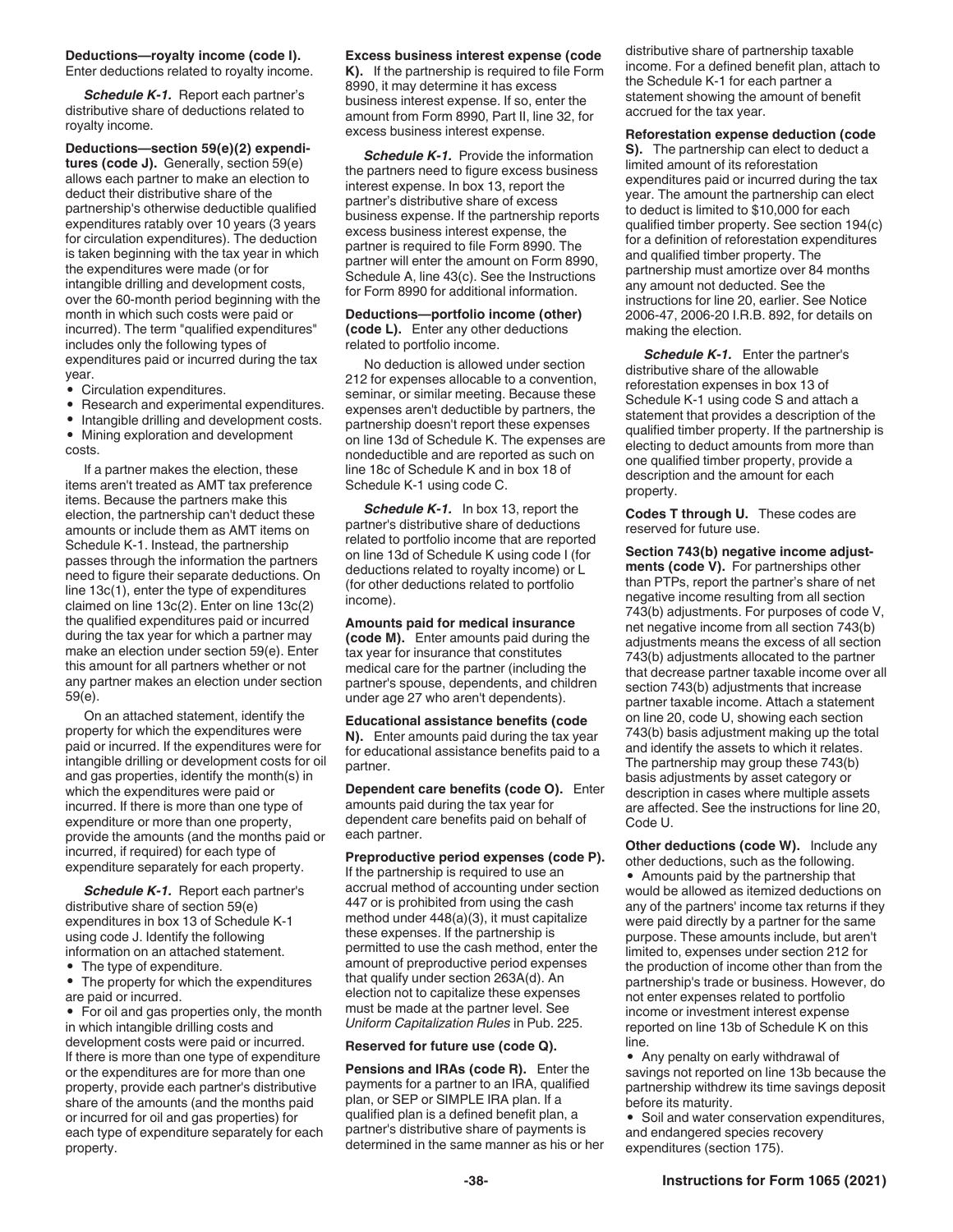• Expenditures paid or incurred for the removal of architectural and transportation barriers to the elderly and disabled that the partnership has elected to treat as a current expense. See section 190.

• Film, television, and theatrical production expenses. The partnership can elect to deduct certain costs of a qualified film, television, or live theatrical production commencing before January 1, 2026 (after December 31, 2015, and before January 1, 2026, for a live theatrical production), limited to \$15 million of the aggregate production cost of the production. There is a higher dollar limitation for productions in certain areas. Provide a description of the film, television, or theatrical production on an attached statement. If the partnership makes the election for more than one film, television, or theatrical production, attach a statement to Schedule K-1 that shows each partner's distributive share of the qualified expenditures separately for each production. The deduction is subject to recapture under section 1245 if the election is voluntarily revoked or the production fails to meet the requirements for the deduction. See section 181 and the related regulations for details. • Interest expense allocated to

debt-financed distributions. See Notice 89-35, 1989-1 C.B. 675, or Pub. 535 for more information.

• Interest paid or accrued on debt properly allocable to each general partner's share of a working interest in any oil or gas property (if the partner's liability isn't limited). General partners that didn't materially participate in the oil or gas activity treat this interest as investment interest; for other general partners, it is trade or business interest. • Contributions to a capital construction fund. See Pub. 595.

• Deductions—portfolio (formerly deductible by individuals under section 67 subject to the 2% AGI floor). For partners other than individuals, amounts that are clearly and directly allocable to portfolio income (other than investment interest expense and section 212 expenses from a REMIC) can be deducted on those partners' income tax returns.

**Schedule K-1.** Enter each partner's distributive share of the deduction categories listed earlier in box 13 of Schedule K-1 or provide the information required on an attached statement for the deduction. Enter the applicable code I, K, L, M, N, O, P, R, S, V, or W (as shown earlier).

If you are reporting only one type of deduction under code W, enter code W with an asterisk (W\*) and the dollar amount in the entry space in box 13 and attach a statement that shows the box number, code, and type of deduction. If you are reporting multiple types of deductions under code W, enter the code with an asterisk (W\*), enter "STMT" in the dollar amount entry space in box 13, and attach a statement that shows the box number, code, and dollar amount of each type of deduction.

If the partnership has more than one trade or business activity, identify on an attached

statement to Schedule K-1 the amount for each separate activity. See *Passive Activity Reporting Requirements*, earlier.

**Reserved for future use (code X).** 

#### **Self-Employment**

*If the partnership is an options dealer or a commodities dealer, see section 1402(i) before completing lines 14a, 14b, and 14c, to determine the amount of any adjustment that may have to be made to the amounts shown on the Worksheet for Figuring Net Earnings (Loss) From Self-Employment. If the partnership is engaged solely in the operation of a group investment program, earnings from the operation generally aren't self-employment earnings for either general or limited partners.* **TIP**

**General partners.** General partners' net earnings (loss) from self-employment do not include the following.

• Dividends on any shares of stock and interest on any bonds, debentures, notes, etc., unless the dividends or interest are received in the course of a trade or business, such as a dealer in stocks or securities or interest on notes or accounts receivable.

• Rentals from real estate, except rentals of real estate held for sale to customers in the course of a trade or business as a real estate dealer or payments for rooms or space when significant services are provided.

• Royalty income, except royalty income received in the course of a trade or business.

See the Instructions for Schedule SE (Form 1040), Self-Employment Tax, for more information.

**Limited partners.** Generally, a limited partner's share of partnership income (loss) isn't included in net earnings (loss) from self-employment. Limited partners treat as self-employment earnings only guaranteed payments for services they actually rendered to, or on behalf of, the partnership to the extent that those payments are payment for those services.

However, whether a partner qualifies as a limited partner for purposes of self-employment tax depends upon whether the partner meets the definition of a limited partner under section 1402(a)(13).

#### **Line 14a. Net Earnings (Loss) From Self-Employment**

Use the Worksheet for Figuring Net Earnings (Loss) From Self-Employment in these **instructions** 

**Schedule K.** Enter on line 14a the amount from line 5 of the worksheet.

**Schedule K-1.** Do not complete this line for any partner that is an estate, trust, corporation, exempt organization, or IRA.

Enter in box 14 of Schedule K-1 each individual general partner's share of the combined amounts shown on lines 3c and 4c of the worksheet; and each individual limited

partner's share of the amount shown on line 4c of the worksheet, using code A.

#### **Line 14b. Gross Farming or Fishing Income**

Enter on line 14b the partnership's gross farming or fishing income from self-employment. Individual partners need this amount to figure net earnings from self-employment under the farm optional method in Part II, of Schedule SE (Form 1040). Enter each individual partner's distributive share in box 14 of Schedule K-1 using code B.

#### **Line 14c. Gross Nonfarm Income**

Enter on line 14c the partnership's gross nonfarm income from self-employment. Individual partners need this amount to figure net earnings from self-employment under the nonfarm optional method in Part II, of Schedule SE (Form 1040). Enter each individual partner's share in box 14 of Schedule K-1 using code C.

#### **Worksheet Instructions**

**Line 1b.** Include on line 1b any part of the net income (loss) from rental real estate activities from Schedule K, line 2, that is from:

1. Rentals of real estate held for sale to customers in the course of a trade or business as a real estate dealer, or

2. Rentals for which services were rendered to the occupants (other than services usually or customarily rendered for the rental of space for occupancy only). The supplying of maid service is such a service, but the furnishing of heat and light; the cleaning of public entrances, exits, stairways, and lobbies; and trash collection, etc., aren't considered services rendered to the occupants.

**Line 3c.** The distributive share of limited partners is not earnings from self-employment and is not reported on this line.

**Lines 3b and 4b.** Allocate the amounts on these lines in the same way Form 1065, page 1, line 22, is allocated to these particular partners.

**Line 4a.** Include in the amount on line 4a any guaranteed payments to partners reported on Schedule K, line 4c, and in box 4c of Schedule K-1, and derived from a trade or business as defined in section 1402(c). Also include other ordinary business income and expense items (other than expense items subject to separate limitations at the partner level, such as the section 179 expense deduction) reported on Schedules K and K-1 that are used to figure self-employment earnings under section 1402.

**Line 4c.** Guaranteed payments to general partners and limited partners for services provided to the partnership are net earnings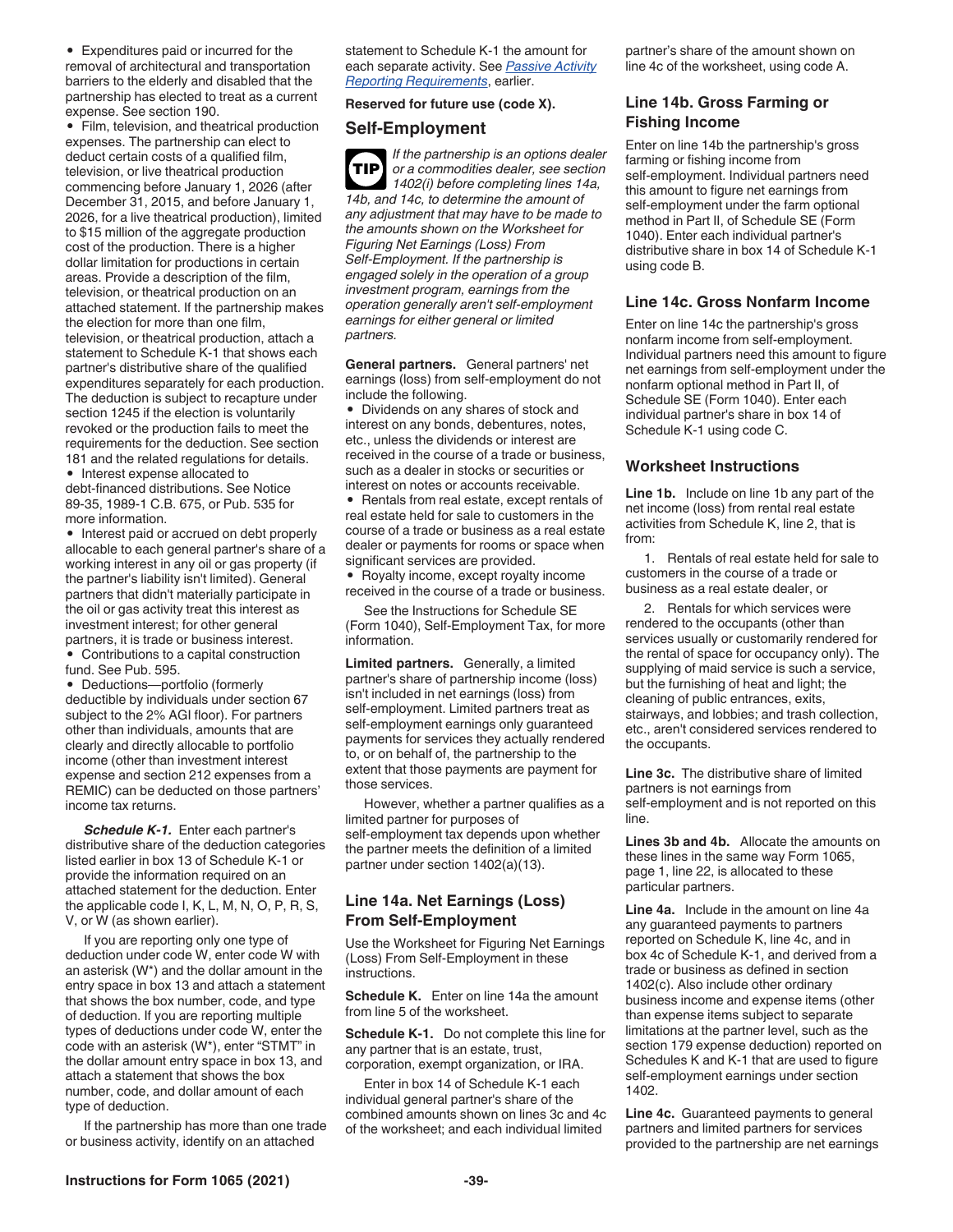#### **Worksheet for Figuring Net Earnings (Loss) From Self-Employment**

| 1a l           |                                                                                                                                                                                                                                     | 1a             |  |    |  |
|----------------|-------------------------------------------------------------------------------------------------------------------------------------------------------------------------------------------------------------------------------------|----------------|--|----|--|
| b              | Net income (loss) from certain rental real estate activities (see instructions)                                                                                                                                                     | 1b             |  |    |  |
| c              | Other net rental income (loss) (Schedule K, line 3c) (b) and the context of the context of the K, line 3c) and the context of the context of the context of the C and S of the C and S of the C and S of the C and S of the C<br>1c |                |  |    |  |
| d              | Net loss from Form 4797, Part II, line 17, included on line 1a, above. Enter as a positive amount and such a sub-                                                                                                                   | 1d             |  |    |  |
| е              | Combine lines 1a through 1d rundom by the state of the state of the state of the state of the state of the state of the state of the state of the state of the state of the state of the state of the state of the state of th      | 1e             |  |    |  |
| $\overline{2}$ |                                                                                                                                                                                                                                     | $\overline{2}$ |  |    |  |
| За             | Subtract line 2 from line 1e. If line 1e is a loss, increase the loss on line 1e by the amount on line 2<br>За                                                                                                                      |                |  |    |  |
| b              | Part of line 3a allocated to Limited partners, estates, trusts, corporations, exempt organizations,                                                                                                                                 | 3b             |  |    |  |
| c              | Subtract line 3b from line 3a. If line 3a is a loss, reduce the loss on line 3a by the amount on line 3b. Include each general partner's share                                                                                      |                |  | 3c |  |
| 4a l           | Guaranteed payments to partners (Schedule K, line 4c) derived from a trade or business as defined in section                                                                                                                        | 4а             |  |    |  |
| b              | Part of line 4a allocated to limited partners for other than services and to estates, trusts, corporations, exempt                                                                                                                  | 4b             |  |    |  |
| c              | Subtract line 4b from line 4a. Include each general partner's share and each limited partner's share of line 4c in box 14 of Schedule K-1,                                                                                          |                |  | 4c |  |
| 5              | Net earnings (loss) from self-employment. Combine lines 3c and 4c. Enter here and on Schedule K, line 14a                                                                                                                           |                |  | 5  |  |

from self-employment and are reported on this line.

#### **Credits**

*Do not attach Form 3800, General Business Credit, to Form 1065.*

#### **Low-Income Housing Credit**

Section 42 provides a credit that can be claimed by owners of low-income residential rental buildings. To qualify for this credit, the partnership must file Form 8609, Low-Income Housing Credit Allocation and Certification, separately with the IRS. Do not attach Form 8609 to Form 1065. Complete and attach Form 8609-A, Annual Statement for Low-Income Housing Credit, and Form 8586, Low-Income Housing Credit, to Form 1065.

#### **Line 15a. Low-Income Housing Credit (Section 42(j)(5))**

Enter on line 15a the total low-income housing credit for property which a partnership is to be treated under section 42(j)(5) as the taxpayer to which the low-income housing credit was allowed.

If the partnership invested in another partnership to which the provisions of section 42(j)(5) apply, report on line 15a the credit reported to the partnership in box 15 of Schedule K-1 (Form 1065), code C.

**Schedule K-1.** Report in box 15 of Schedule K-1 each partner's distributive share of the low-income housing credit reported on line 15a of Schedule K. Use code C to report credits attributable to buildings placed in service after 2007. If the partnership has credits from more than one rental activity, identify on an attached statement to Schedule K-1 the amount for

each separate activity. See *Passive Activity Reporting Requirements*, earlier.

#### **Line 15b. Low-Income Housing Credit (Other)**

Enter on line 15b any low-income housing credit not reported on line 15a. This includes any credit reported to the partnership in box 15 of Schedule K-1 (Form 1065), using code D.

**Schedule K-1.** Report in box 15 of Schedule K-1 each partner's distributive share of the low-income housing credit reported on line 15b of Schedule K. Use code D to report credits attributable to buildings placed in service after 2007. If the partnership has credits from more than one rental activity, identify on an attached statement to Schedule K-1 the amount for each separate activity. See *Passive Activity Reporting Requirements*, earlier.

#### **Line 15c. Qualified Rehabilitation Expenditures (Rental Real Estate)**

Enter on line 15c the total qualified rehabilitation expenditures related to rental real estate activities of the partnership. See the Instructions for Form 3468 for details on qualified rehabilitation expenditures.

**Schedule K-1.** Report each partner's distributive share of qualified rehabilitation expenditures related to rental real estate activities in box 15 of Schedule K-1 using code E. Attach a statement to Schedule K-1 that provides the information and the partner's distributive share of the amounts the partner will need to complete lines 11b through 11g of Form 3468. See the Instructions for Form 3468 for details. If the partnership has expenditures from more than one rental real estate activity, identify on an attached statement to Schedule K-1 the

amount for each separate activity. See *Passive Activity Reporting Requirements*, earlier.



*Qualified rehabilitation expenditures for property not related to rental real estate activities must be reported in box 20, using code D.*

#### **Line 15d. Other Rental Real Estate Credits**

Enter on line 15d any other credit (other than credits reported on lines 15a through 15c) related to rental real estate activities. On the dotted line to the left of the entry space for line 15d, identify the type of credit. If there is more than one type of credit, attach a statement to Form 1065 that identifies the type and amount for each credit. These credits may include any type of credit listed in the instructions for line 15f.

**Schedule K-1.** Report in box 15 of Schedule K-1 each partner's distributive share of other rental real estate credits using code F. If you are reporting each partner's distributive share of only one type of rental real estate credit under code F, enter the code with an asterisk (F\*) and the dollar amount in the entry space in box 15 and attach a statement that shows "Box 15, Code F" and type of credit. If you are reporting multiple types of rental real estate credit under code F, enter the code with an asterisk (F\*) and enter "STMT" in the entry space in box 15 and attach a statement that shows "Box 15, Code F" and the type and dollar amount of the credits. If the partnership has credits from more than one rental real estate activity, identify on the attached statement the amount of each type of credit for each separate activity. See *Passive Activity Reporting Requirements*, earlier.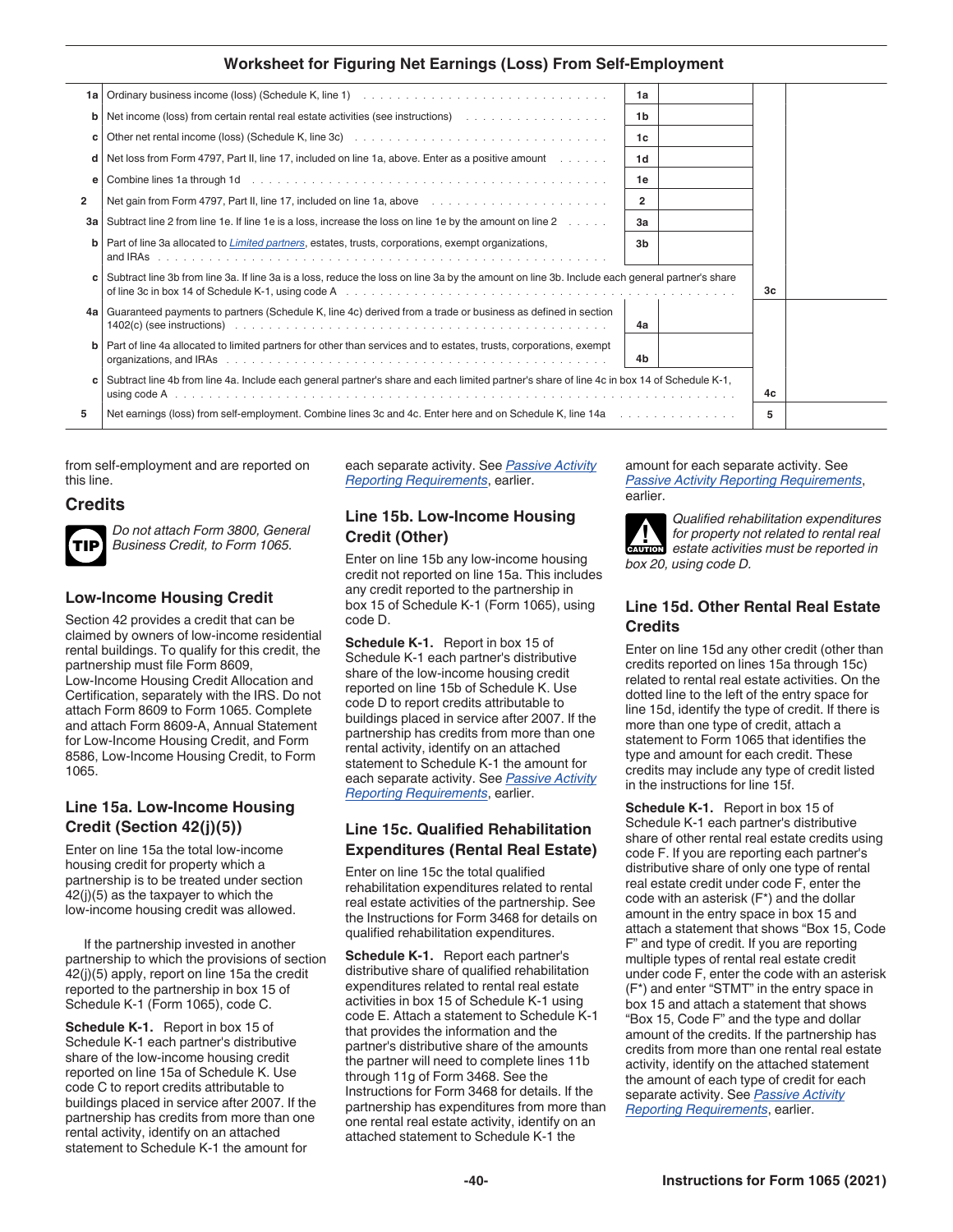#### **Line 15e. Other Rental Credits**

Enter on line 15e any other credit (other than credits reported on lines 15a through 15d) related to rental activities. On the dotted line to the left of the entry space for line 15e, identify the type of credit. If there is more than one type of credit, attach a statement to Form 1065 that identifies the type and amount for each credit. These credits may include any type of credit listed in the instructions for line 15f.

**Schedule K-1.** Report in box 15 of Schedule K-1 each partner's distributive share of other rental credits using code G. If you are reporting each partner's distributive share of only one type of rental credit under code G, enter the code with an asterisk (G\*) and the dollar amount in the entry space in box 15 and attach a statement that shows "Box 15, Code G" and type of credit. If you are reporting multiple types of rental credit under code G, enter the code with an asterisk (G\*) and enter "STMT" in the entry space in box 15 and attach a statement that shows "Box 15, Code G" and the type and dollar amount of the credits. If the partnership has credits from more than one rental activity, identify on the attached statement the amount of each type of credit for each separate activity. See *Passive Activity Reporting Requirements*, earlier.

#### **Line 15f. Other Credits**

Enter on line 15f any other credit, except credits or expenditures shown or listed for lines 15a through 15e. If any of these credits are attributable to rental activities, enter the amount on line 15d or 15e. On the dotted line to the left of the entry space for line 15f, identify the type of credit. If there is more than one type of credit or if there are any credits subject to recapture, attach a statement to Form 1065 that separately identifies each type and amount of credit and credit recapture information for the following categories. The codes needed for box 15 of Schedule K-1 are provided in the headings of the following categories.

#### **Undistributed capital gains credit (code**

**H).** This credit represents taxes paid on undistributed capital gains by a RIC or a REIT. As a shareholder of a RIC or a REIT, the partnership will receive notice of the amount of tax paid on undistributed capital gains on Form 2439, Notice to Shareholder of Undistributed Long-Term Capital Gains.

#### **Biofuel producer credit (code I).**

Complete Form 6478, if applicable, to figure the credit. Attach it to Form 1065. Include any amount shown on line 2 of Form 6478 in the partnership's income on line 7. See section 40(f) for an election the partnership can make to not have the credit apply.

#### **Work opportunity credit (code J).**

Complete Form 5884 to figure the credit. Attach it to Form 1065.

**Disabled access credit (code K).**  Complete Form 8826 to figure the credit. Attach it to Form 1065.

**Empowerment zone employment credit (code L).** Complete Form 8844 to figure the credit. Attach it to Form 1065.

**Credit for increasing research activities (code M).** Complete Form 6765 to figure the credit. Attach it to Form 1065.

**Note.** The partnership should provide the information necessary for the partner to determine whether the partnership is an eligible small business under section 38(c) (5)(A). If the partner and the partnership meet the requirements of section 38(c)(5)(A), the research credit may be treated as a specified credit.

**Credit for employer social security and Medicare taxes paid on certain employee tips (code N).** Complete Form 8846 to figure the credit. Attach it to Form 1065.

**Backup withholding (code O).** This credit is for backup withholding on dividends, interest, and other types of income of the partnership.

**Other credits (code P).** Attach a statement to Form 1065 that identifies the type and amount of any other credits not reported elsewhere, such as the following. • New markets credit. Complete Form 8874

to figure the credit. Attach it to Form 1065.

• Qualified railroad track maintenance credit. Complete Form 8900 to figure the credit, and attach it to Form 1065.

• Unused investment credit from the qualifying advanced coal project credit, qualifying gasification project credit, or qualifying advanced energy project credit allocated from cooperatives.

• Unused investment credit from the rehabilitation credit or energy credit allocated from cooperatives.

• Renewable electricity, refined coal, and Indian coal production credit. See Rev. Proc. 2007-65, as modified by Announcement 2009-69 and Announcement 2007-112, for a safe harbor method for allocating the credit for wind energy production. Complete Form 8835 to figure the credit. Attach a statement to Form 1065 and Schedule K-1 showing the allocation of the credit for production during the 4-year period beginning on the date the facility was placed in service and for production after that period. Attach Form 8835 to Form 1065.

• Indian employment credit. Complete Form 8845 to figure the credit, and attach it to Form 1065.

• Orphan drug credit. Complete Form 8820 to figure the credit, and attach it to Form 1065.

• Credit for small employer pension plan startup costs and auto-enrollment. Complete Form 8881 to figure the credit, and attach it to Form 1065.

• Credit for employer-provided childcare facilities and services. Complete Form 8882 to figure the credit, and attach it to Form 1065.

• Biodiesel and renewable diesel fuels credit. Complete Form 8864, if applicable, to figure the credit, and attach it to Form 1065. If this credit includes the small agri-biodiesel producer credit, identify on a statement attached to Schedule K-1 **(a)** each partner's distributive share of the small agri-biodiesel producer credit included in the total credit allocated to the partner, **(b)** the number of gallons for which the partnership claimed the small agri-biodiesel producer credit, and **(c)**  the partnership's productive capacity for agri-biodiesel.

• Low sulfur diesel fuel production credit. Complete Form 8896 to figure the credit, and attach it to Form 1065.

- Credit for oil and gas production from marginal wells (Form 8904).
- Distilled spirits credit (Form 8906).
- Energy efficient home credit (Form 8908).
- Alternative motor vehicle credit (Form
- 8910).

• Alternative fuel vehicle refueling property credit (Form 8911).

• Clean renewable energy bond credit (Form 8912). The amount of this credit (excluding any credits from other partnerships, estates, and trusts) must also be reported as interest income on line 5 of Schedule K.

• **New** Clean renewable energy bond credit (Form 8912). The amount of this credit (excluding any credits from other partnerships, estates, and trusts) must also be reported as interest income on line 5 of Schedule K. In addition, the amount of this credit must also be reported as a cash distribution on line 19a of Schedule K.

• Qualified energy conservation bond credit (Form 8912). The amount of this credit (excluding any credits from other partnerships, estates, and trusts) must also be reported as interest income on line 5 of Schedule K. In addition, the amount of this credit must also be reported as a cash distribution on line 19a of Schedule K.

• Qualified zone academy bond credit (Form 8912). The amount of this credit (excluding any credits from other partnerships, estates, and trusts) must also be reported as interest income on line 5 of Schedule K. In addition, the amount of this credit must also be reported as a cash distribution on line 19a of Schedule K.

• Qualified school construction bond credit (Form 8912). The amount of this credit (excluding any credits from other partnerships, estates, and trusts) must also be reported as interest income on line 5 of Schedule K. In addition, the amount of this credit must also be reported as a cash distribution on line 19a of Schedule K.

• Build America bond credit (Form 8912). The amount of this credit (excluding any credits from other partnerships, estates, and trusts) must also be reported as interest income on line 5 of Schedule K. In addition, the amount of this credit must also be reported as a cash distribution on line 19a of Schedule K.

• Mine rescue team training credit (Form 8923).

• Credit for employer differential wage payments (Form 8932).

• Carbon oxide sequestration credit (Form 8933).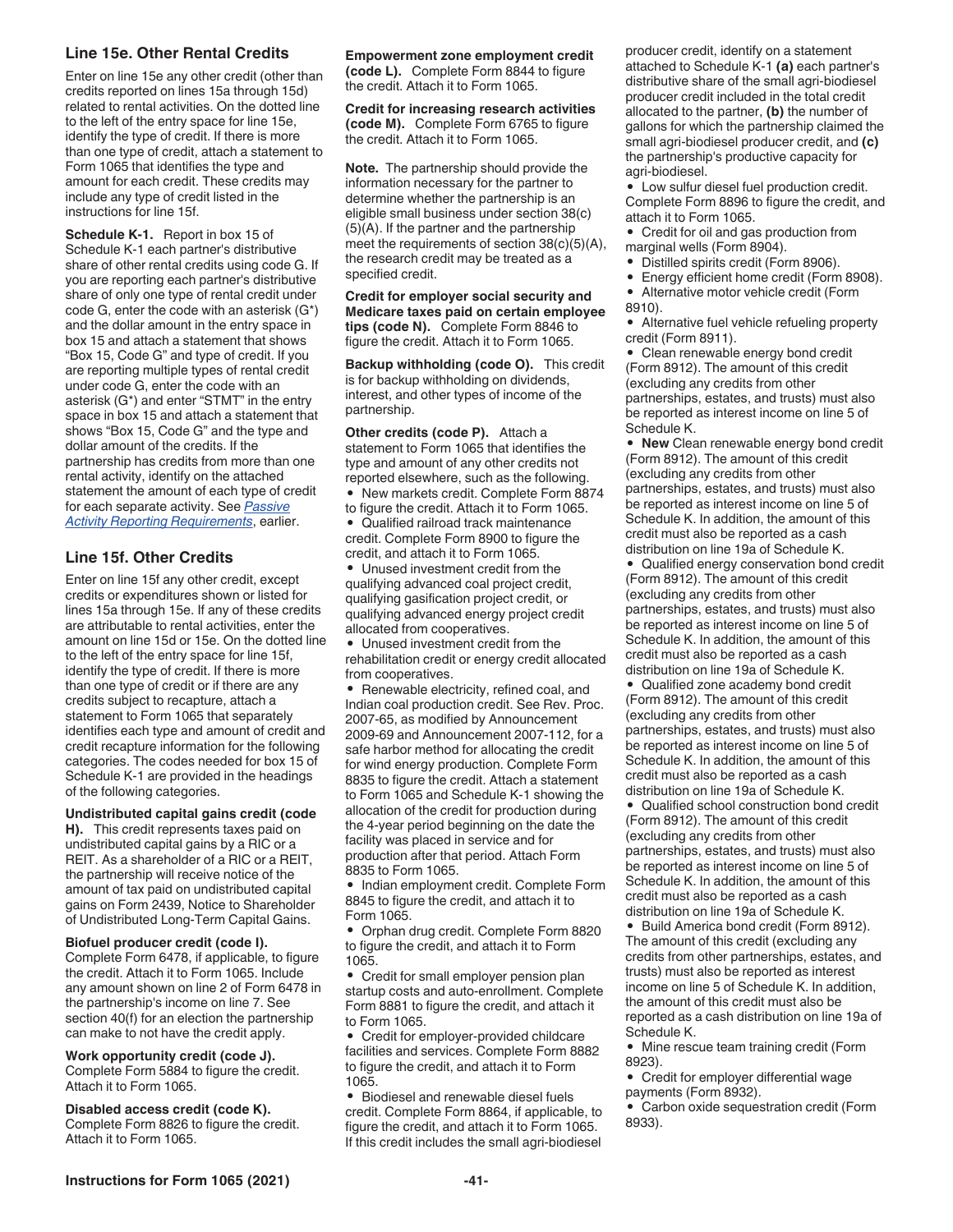- Qualified two-wheeled plug-in electric
- drive motor vehicle credit (Form 8936).
- Credit for small employer health insurance premiums (Form 8941).
- Employee retention credit for employers affected by qualified disasters (Form 5884-A).

• Employer credit for paid family and medical leave (Form 8994).

**Schedule K-1.** Enter in box 15 of Schedule K-1 each partner's distributive share of the credits listed above. See additional Schedule K-1 reporting information provided in the instructions above. Enter the applicable code, H through P, in the column to the left of the dollar amount entry space.

If you are reporting each partner's distributive share of only one type of credit under code P, enter the code with an asterisk (P\*) and the dollar amount in the entry space in box 15 and attach a statement that shows "Box 15, Code P" and type of credit. If you are reporting multiple types of credit under code P, enter the code with an asterisk (P\*) and enter "STMT" in the entry space in box 15 and attach a statement that shows "Box 15, Code P" and the type and dollar amount of the credits. If the partnership has credits from more than one activity, identify on an attached statement to Schedule K-1 the amount of each type of credit for each separate activity. See *Passive Activity Reporting Requirements*, earlier.

#### **Line 16. International Transactions**

If the partnership had items of international tax relevance, see the instructions for Schedule K-2 (Form 1065) to determine if you need to attach Schedule K-2.

#### **Alternative Minimum Tax (AMT) Items**

Lines 17a through 17f must be completed for all partners.

Enter items of income and deductions that are adjustments or tax preference items for the AMT. See Form 6251, Alternative Minimum Tax—Individuals; or Schedule I (Form 1041), Alternative Minimum Tax—Estates and Trusts, to determine the amounts to enter and for other information.

Do not include as a tax preference item any qualified expenditures to which an election under section 59(e) may apply. Instead, report these expenditures on line 13c(2). Because these expenditures are subject to an election by each partner, the partnership cannot figure the amount of any tax preference related to them. Instead, the partnership must pass through to each partner in box 13, code J, of Schedule K-1 the information needed to figure the deduction.

**Schedule K-1.** Report each partner's distributive share of amounts reported on lines 17a through 17f (concerning AMT) in box 17 of Schedule K-1 using codes A through F, respectively. If the partnership is reporting items of income or deduction for

oil, gas, and geothermal properties, you may be required to identify these items on a statement attached to Schedule K-1 (see the instructions for *Oil, Gas, and Geothermal Properties Gross Income and Deductions*, later, for details). Also see the requirement for an attached statement in the instructions for line 17f.

#### **Line 17a. Post-1986 Depreciation Adjustment**

Figure the adjustment for line 17a based only on tangible property placed in service after 1986 (and tangible property placed in service after July 31, 1986, and before 1987 for which the partnership elected to use the General Depreciation System). Do not make an adjustment for motion picture films, videotapes, sound recordings, certain public utility property (as defined in section 168(f) (2)), property depreciated under the unit-of-production method (or any other method not expressed in a term of years), qualified Indian reservation property, property eligible for a special depreciation allowance, qualified revitalization expenditures, or the section 179 expense deduction.

For property placed in service before 1999, refigure depreciation for the AMT as follows (using the same convention used for the regular tax).

• For section 1250 property (generally, residential rental and nonresidential real property), use the straight line method over 40 years.

• For tangible property (other than section 1250 property) depreciated using the straight line method for the regular tax, use the straight line method over the property's class life. Use 12 years if the property has no class life.

• For any other tangible property, use the 150% declining balance method, switching to the straight line method the first tax year it gives a larger deduction, over the property's AMT class life. Use 12 years if the property has no class life.



For property (except section 1250 property) placed in service after 1998, refigure depreciation for the AMT only for property depreciated for the regular tax using the 200% declining balance method. For the AMT, use the 150% declining balance method, switching to the straight line method the first tax year it gives a larger deduction, and the same convention and recovery period used for the regular tax. For section 1250 property, refigure depreciation for the AMT using the straight-line method, and the same convention and recovery period used for regular tax.

Figure the adjustment by subtracting the AMT deduction for depreciation from the regular tax deduction and enter the result on line 17a. If the AMT deduction is more than

the regular tax deduction, enter the difference as a negative amount. Depreciation capitalized to inventory must also be refigured using the AMT rules. Include on this line the current year adjustment to income, if any, resulting from the difference.

#### **Line 17b. Adjusted Gain or Loss**

If the partnership disposed of any tangible property placed in service after 1986 (or after July 31, 1986, if an election was made to use the General Depreciation System), or if it disposed of a certified pollution control facility placed in service after 1986, refigure the gain or loss from the disposition using the adjusted basis for the AMT. The property's adjusted basis for the AMT is its cost or other basis minus all depreciation or amortization deductions allowed or allowable for the AMT during the current tax year and previous tax years. Enter on this line the difference between the regular tax gain (loss) and the AMT gain (loss). If the AMT gain is less than the regular tax gain, or the AMT loss is more than the regular tax loss, or there is an AMT loss and a regular tax gain, enter the difference as a negative amount.

If any part of the adjustment is allocable to net short-term capital gain (loss), net long-term capital gain (loss), or net section 1231 gain (loss), attach a statement that identifies the amount of the adjustment allocable to each type of gain or loss.

For a net long-term capital gain (loss), also identify the amount of the adjustment that is collectibles (28%) gain (loss).

For a net section 1231 gain (loss), also identify the amount of adjustment that is unrecaptured section 1250 gain.

#### **Line 17c. Depletion (Other Than Oil and Gas)**

Do not include any depletion on oil and gas wells. The partners must figure their oil and gas depletion deductions and preference items separately under section 613A.

Refigure the depletion deduction under section 611 for mines, wells (other than oil and gas wells), and other natural deposits for the AMT. Percentage depletion is limited to 50% of the taxable income from the property as figured under section 613(a), using only income and deductions for the AMT. Also, the deduction is limited to the property's adjusted basis at the end of the year as figured for the AMT. Figure this limit separately for each property. When refiguring the property's adjusted basis, take into account any AMT adjustments made this year or in previous years that affect basis (other than the current year's depletion).

Enter the difference between the regular tax and AMT deduction. If the AMT deduction is greater, enter the difference as a negative amount.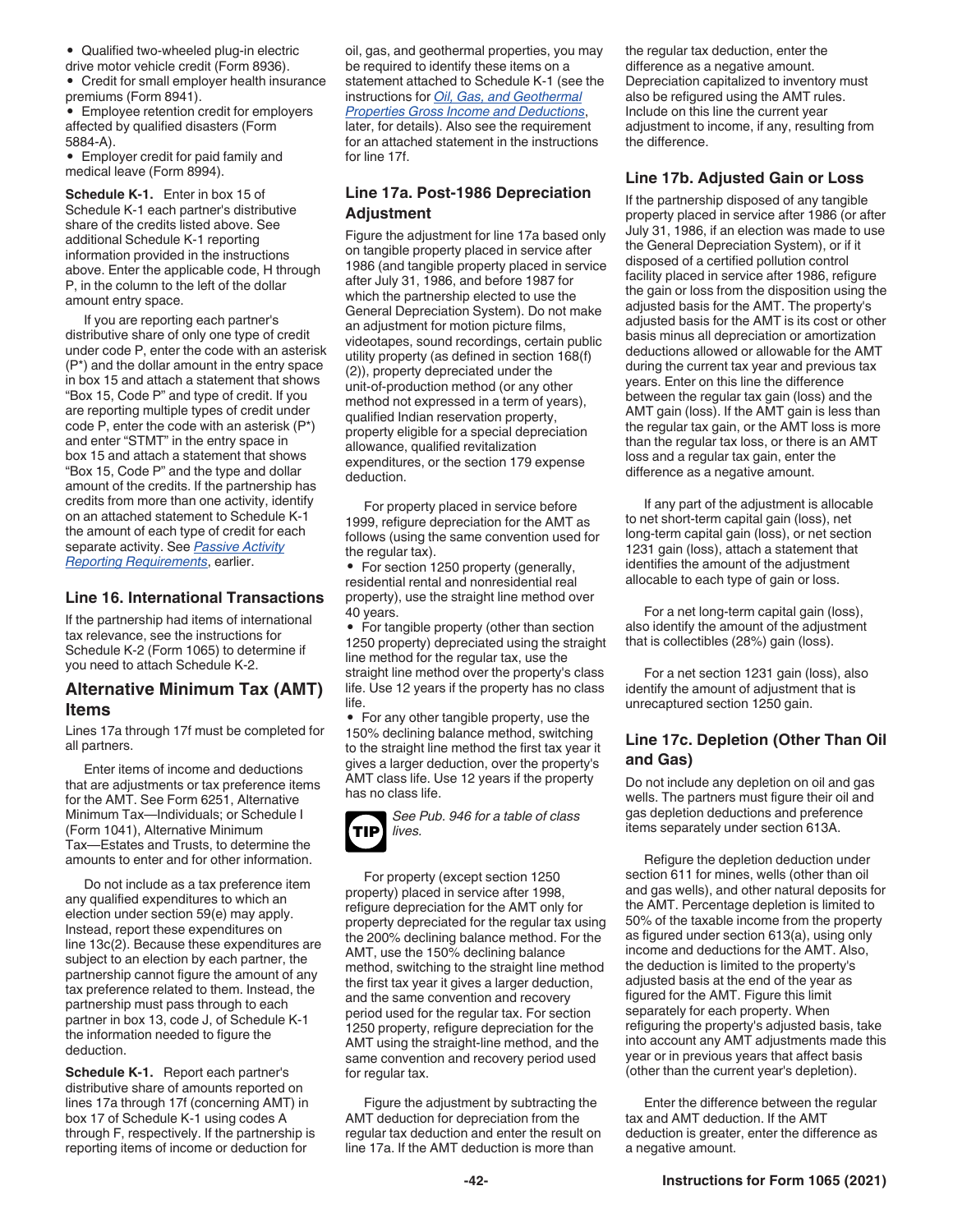#### **Oil, Gas, and Geothermal Properties—Gross Income and Deductions**

Generally, the amounts to be entered on lines 17d and 17e are only the income and deductions for oil, gas, and geothermal properties that are used to figure the partnership's ordinary income (loss) (line 22 of Form 1065).

If there are any items of income or deductions for oil, gas, and geothermal properties included in the amounts that are required to be passed through separately to the partners on Schedule K-1 (items not reported in box 1 of Schedule K-1), give each partner a statement that shows, for the box in which the income or deduction is included, the amount of income or deductions included in the total amount for that box. Do not include any of these direct pass-through amounts on line 17d or 17e.

Figure the amounts for lines 17d and 17e separately for oil and gas properties that aren't geothermal deposits and for all properties that are geothermal deposits.

Give each partner a statement that shows the separate amounts included in the computation of the amounts on lines 17d and 17e of Schedule K.

#### **Line 17d. Oil, Gas, and Geothermal Properties—Gross Income**

Enter the total amount of gross income (within the meaning of section 613(a)) from all oil, gas, and geothermal properties received or accrued during the tax year and included on page 1 of Form 1065.

#### **Line 17e. Oil, Gas, and Geothermal Properties—Deductions**

Enter any deductions allowed for the AMT that are allocable to oil, gas, and geothermal properties.

#### **Line 17f. Other AMT Items**

Attach a statement to Form 1065 and Schedule K-1 that shows other items not shown on lines 17a through 17e that are adjustments or tax preference items or that the partner needs to complete Form 6251 or Schedule I (Form 1041). See these forms and their instructions to determine the amount to enter.

Other AMT items include the following. • Accelerated depreciation of real property under pre-1987 rules.

• Accelerated depreciation of leased personal property under pre-1987 rules.

• Long-term contracts entered into after February 28, 1986. Except for certain home construction contracts, the taxable income from these contracts must be figured using the percentage of completion method of accounting for the AMT.

• Losses from tax shelter farm activities. No loss from any tax shelter farm activity is allowed for the AMT.

**Schedule K-1.** If you are reporting each partner's distributive share of only one type of AMT item under code F, enter the code with an asterisk (F\*) and the dollar amount in the entry space in box 17 and attach a statement that shows the type of AMT item. If you are reporting multiple types of AMT items under code F, enter the code with an asterisk (F\*) and enter "STMT" in the entry space in box 17 and attach a statement that shows the dollar amount of each type of AMT item.

### **Tax-Exempt Income and Nondeductible Expenses**

**Line 18a. Tax-exempt interest income.**  Enter on line 18a tax-exempt interest income, including any exempt-interest dividends received from a mutual fund or other RIC.

**Line 18b. Other tax-exempt income.**  Enter on line 18b all income of the partnership exempt from tax other than tax-exempt interest.

*Paycheck Protection Program (PPP) loan forgiveness reporting.* Report tax-exempt income resulting from the forgiveness of a PPP loan on this line. Attach a statement to Form 1065 for each tax year in which the partnership is applying the provisions of Rev. Proc. 2021-48, section 3.01(1), (2), or (3). The statement should include the following information for each PPP loan.

• The partnership's name, address, and EIN.

• Which section(s) of Rev. Proc. 2021-48 the partnership is applying: 3.01 (1), (2), and/or (3).

• The amount of tax-exempt income from forgiveness of the PPP loan that the partnership is treating as received or accrued during the year.

• Whether forgiveness of the PPP loan has been granted as of the date the return is filed.

A partnership that did not report tax-exempt income from a PPP loan on its 2020 return may file an amended return or AAR to apply the applicable provisions of Rev. Proc. 2021-48. A partnership that reported tax-exempt income from a PPP loan on its 2020 return, the timing of which corresponds to section 3.01(1), (2), or (3) of Rev. Proc. 2021-48, does not need to file an amended return or AAR solely to attach the statement that is described in the preceding paragraph.

As explained in section 3.03 of Rev. Proc. 2021-48, if a partnership treats tax-exempt income resulting from a PPP loan as received or accrued prior to when forgiveness of the PPP loan is granted, and the amount of forgiveness granted is less than the amount of tax-exempt income that was previously treated as received or

accrued, the partnership must make appropriate required adjustments on an amended return or AAR, as applicable, for the tax year in which the partnership treated the tax-exempt income as received or accrued. The partnership should attach a statement to that amended return or AAR that includes the following information.

• The partnership's name, address, and EIN.

• A statement that the partnership is making adjustments in accordance with section 3.03 of Rev. Proc. 2021-48.

• The tax year in which tax-exempt income was originally reported, the amount of tax-exempt income that was originally reported in that tax year, and the amount of tax-exempt income being adjusted on the amended return or AAR, as applicable.

#### **Line 18c. Nondeductible expenses.**

Enter on line 18c nondeductible expenses paid or incurred by the partnership.

Do not include separately stated deductions shown elsewhere on Schedules K and K-1, capital expenditures, or items the deduction for which is deferred to a later tax year.

**Schedule K-1.** Report in box 18 of Schedule K-1 each partner's distributive share of amounts reported on lines 18a, 18b, and 18c of Schedule K (concerning items affecting partners' basis) using codes A through C, respectively. Attach a statement to Schedule K-1 for the amounts included on line 18b that are exempt by reason of section 892, and describe the nature of the income.

#### **Distributions**

**Line 19a. Distributions of cash and marketable securities.** Enter on line 19a the total distributions to each partner of cash and marketable securities that are treated as money under section 731(c)(1). Also include the amount of the credits to holders of tax credit bonds that are treated as cash distributions under sections 54A(g) and 54AA(f)(2). The instructions for the separate credits (see *Other credits (code P)* under *Line 15f. Other Credits*, earlier) state when the amount of the credit must be reported as a cash distribution. Do not include distributions of section 737 property (see *Distributions subject to section 737 (code B)*, later). Generally, marketable securities are valued at FMV on the date of distribution. However, the value of marketable securities doesn't include the distributee partner's share of the gain on the securities distributed to that partner. See section 731(c)(3)(B) for details.

If the amount on line 19a includes marketable securities treated as money, state separately on an attached statement to Schedules K and K-1 (a) the partnership's adjusted basis of those securities immediately before the distribution, and (b) the FMV of those securities on the date of distribution (excluding the distributee partner's share of the gain on the securities distributed to that partner).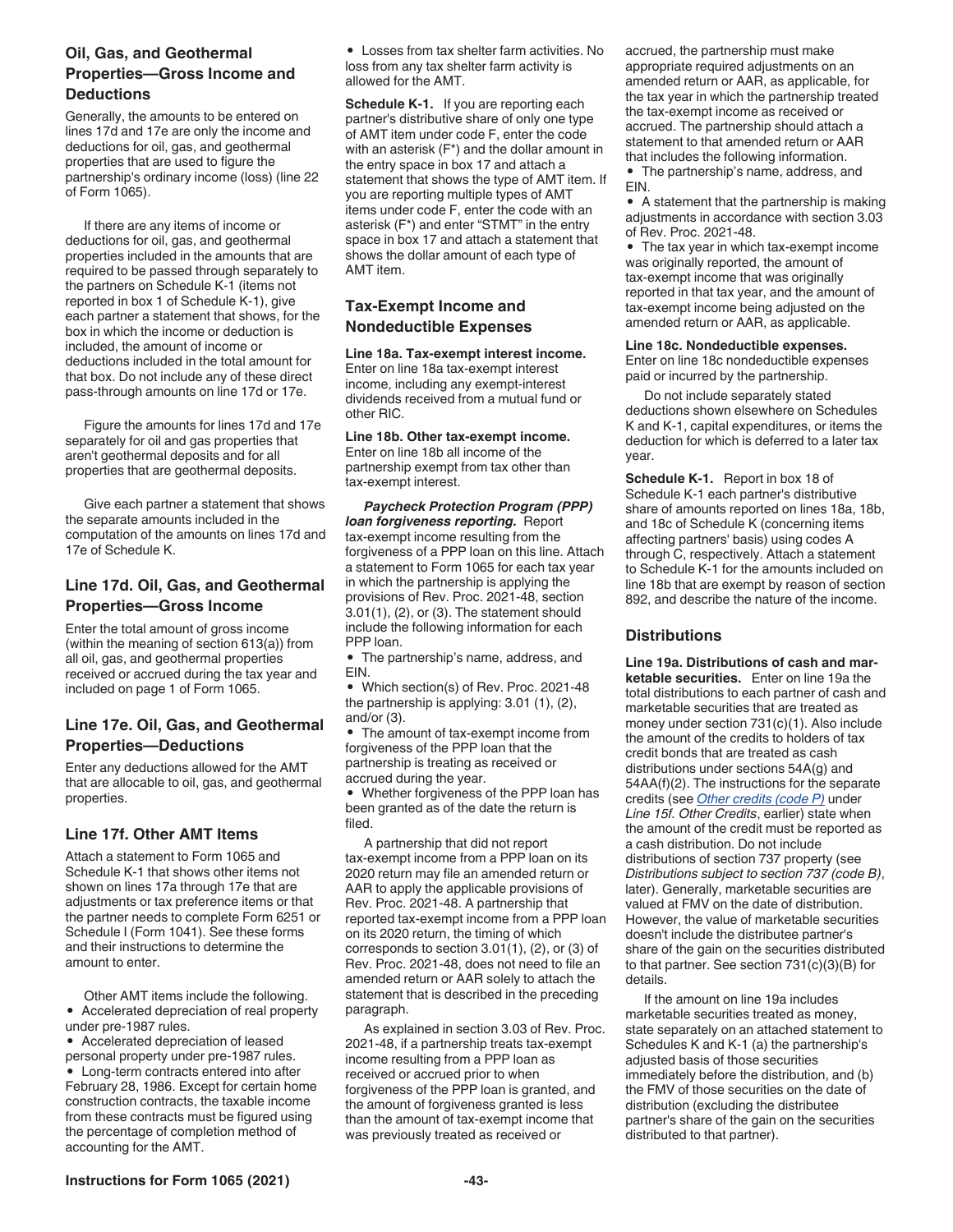#### **Line 19b. Distributions of other property.**

Enter on line 19b the total distributions to each partner of property not included on line 19a. In box 19 of Schedule K-1, distributions of section 737 property will be reported separately from other property. The codes used when reporting amounts from line 19b in box 19 of Schedule K-1 appear in the headings for the categories.

#### *Distributions subject to section 737*

*(code B).* If a partner contributed section 704(c) built-in gain property within the last 7 years and the partnership made a distribution of property to that partner **other than** the previously contributed built-in gain property, attach a statement to the distributee partner's Schedule K-1 that provides the following information.

The FMV of the distributed property (other than money).

• The amount of money received in the distribution.

• The net precontribution gain of the partner. This is the net gain (if any) that would have been recognized by the distributee partner under section 704(c)(1) (B) if all the following property had been distributed by the partnership to another partner. This property includes all property contributed by the distributee partner during the 7 years prior to the distribution and that is still held by the partnership at the time of the distribution (see section 737).

For more information, see *Recognition of Precontribution Gain on Certain Partnership Distributions*, earlier.

**Other property (code C).** Include all distributions of property not included on line 19a that aren't section 737 property. In figuring the amount of the distribution, use the adjusted basis of the property to the partnership immediately before the distribution. In addition, attach a statement showing the adjusted basis and FMV of each property distributed.

**Schedule K-1.** Report in box 19 each partner's distributive share of the amount on line 19a using code A. If a statement is attached, enter an asterisk after the code (A\*) and "STMT" in the entry space, and attach the required statement. For line 19b, report distributions subject to section 737 in box 19 using code B with an asterisk (B\*) and "STMT" in the entry space, and attach the required statement. For distributions of other property, report each partner's distributive share of the amount in box 19 using code C with an asterisk (C\*) and "STMT" in the entry space, and attach the required statement.

#### **Other Information**

#### **Lines 20a and 20b. Investment Income and Expenses**

Enter on line 20a the investment income included on lines 5, 6a, 7, and 11 of Schedule K. Do not include other portfolio gains or losses on this line.

Investment income includes gross income from property held for investment, the excess of net gain attributable to the disposition of property held for investment over net capital gain from the disposition of property held for investment, any net capital gain from the disposition of property held for investment that each partner elects to include in investment income under section 163(d)(4)(B)(iii), and any qualified dividend income that the partner elects to include in investment income. Generally, investment income and investment expenses don't include any income or expenses from a passive activity. See Regulations section 1.469-2(f)(10) for exceptions.

Property subject to a net lease isn't treated as investment property because it is subject to the passive loss rules. Do not reduce investment income by losses from passive activities.

Enter investment expenses on line 20b. Investment expenses are deductible expenses (other than interest) directly connected with the production of investment income. See the Instructions for Form 4952 for more information.

**Schedule K-1.** Report each partner's distributive share of amounts reported on lines 20a and 20b (investment income and expenses) in box 20 of Schedule K-1 using codes A and B, respectively.

If there are other items of investment income or expense included in the amounts that are required to be passed through separately to the partners on Schedule K-1, such as net short-term capital gain or loss, net long-term capital gain or loss, and other portfolio gains or losses, give each partner a statement identifying these amounts.

#### **Line 20c. Other Items and Amounts**

Report the following information on a statement attached to Form 1065. On Schedule K-1, enter the appropriate code in box 20 for each information item followed by an asterisk in the left-hand column of the entry space (for example, "C\*"). In the right-hand column, enter "STMT." The codes are provided in the headings of the following information categories.

**Fuel tax credit information (code C).**  Report the number of gallons of each fuel sold or used during the tax year for a nontaxable use qualifying for the credit for taxes paid on fuel, type of use, and the applicable credit per gallon. See Form 4136, Credit for Federal Tax Paid on Fuels, for details.

**Qualified rehabilitation expenditures (other than rental real estate) (code D).**  Enter total qualified rehabilitation expenditures from activities other than rental real estate activities. See the Instructions for Form 3468 for details on qualified rehabilitation expenditures.

**Note.** Report qualified rehabilitation expenditures related to rental real estate activities on line 15c.

*Schedule K-1.* Report each partner's distributive share of qualified rehabilitation expenditures related to activities other than rental real estate activities in box 20 of Schedule K-1 using code D. Attach a statement to Schedule K-1 that provides the information and the partner's distributive share of the amounts the partner will need to complete lines 11b through 11g of Form 3468. See the Instructions for Form 3468 for details. If the partnership has expenditures from more than one activity, identify on a statement attached to Schedule K-1 the amount for each separate activity. See *Passive Activity Reporting Requirements*, earlier.

**Basis of energy property (code E).** See the Instructions for Form 3468 for details on basis of energy property. In box 20 of Schedule K-1, enter code E followed by an asterisk (\*) and enter "STMT" in the entry space for the dollar amount. Attach a statement to Schedule K-1 that provides the information and the partner's distributive share of the amounts the partner will need to figure the amounts to report on lines 12a– 12c, 12e–12f, 12h, 12i, 12k, 12l, 12q, 12r, 12t, 12u, 12w, 12y, 12z, and 12bb–12hh of Form 3468. See the Instructions for Form 3468 for details.

**Recapture of low-income housing credit (codes F and G).** If recapture of part or all of the low-income housing credit is required because (a) the prior year qualified basis of a building decreased, or (b) the partnership disposed of a building or part of its interest in a building, see Form 8611, Recapture of Low-Income Housing Credit. Complete lines 1 through 7 of Form 8611 to determine the amount of credit to recapture. Use code F on Schedule K-1 to report recapture of the low-income housing credit from a section 42(j)(5) partnership. Use code G to report recapture of any other low-income housing credit. See the instructions for lines 15a and 15b, earlier, for more information.

*If a partner's ownership interest in a building decreased because of a transaction at the partner level, the partnership must provide the necessary information to the partner to enable the partner to figure the recapture.* **TIP**

*The disposal of a building or an interest therein will generate a credit recapture unless it is reasonably expected that the building will continue to be operated as a qualified low-income building for the remainder of the building's compliance period.*

See Form 8586, Form 8611, and section 42 for more information.

**Recapture of investment credit (code H).**  Complete and attach Form 4255, Recapture of Investment Credit, when investment credit property is disposed of, or it no longer qualifies for the credit, before the end of the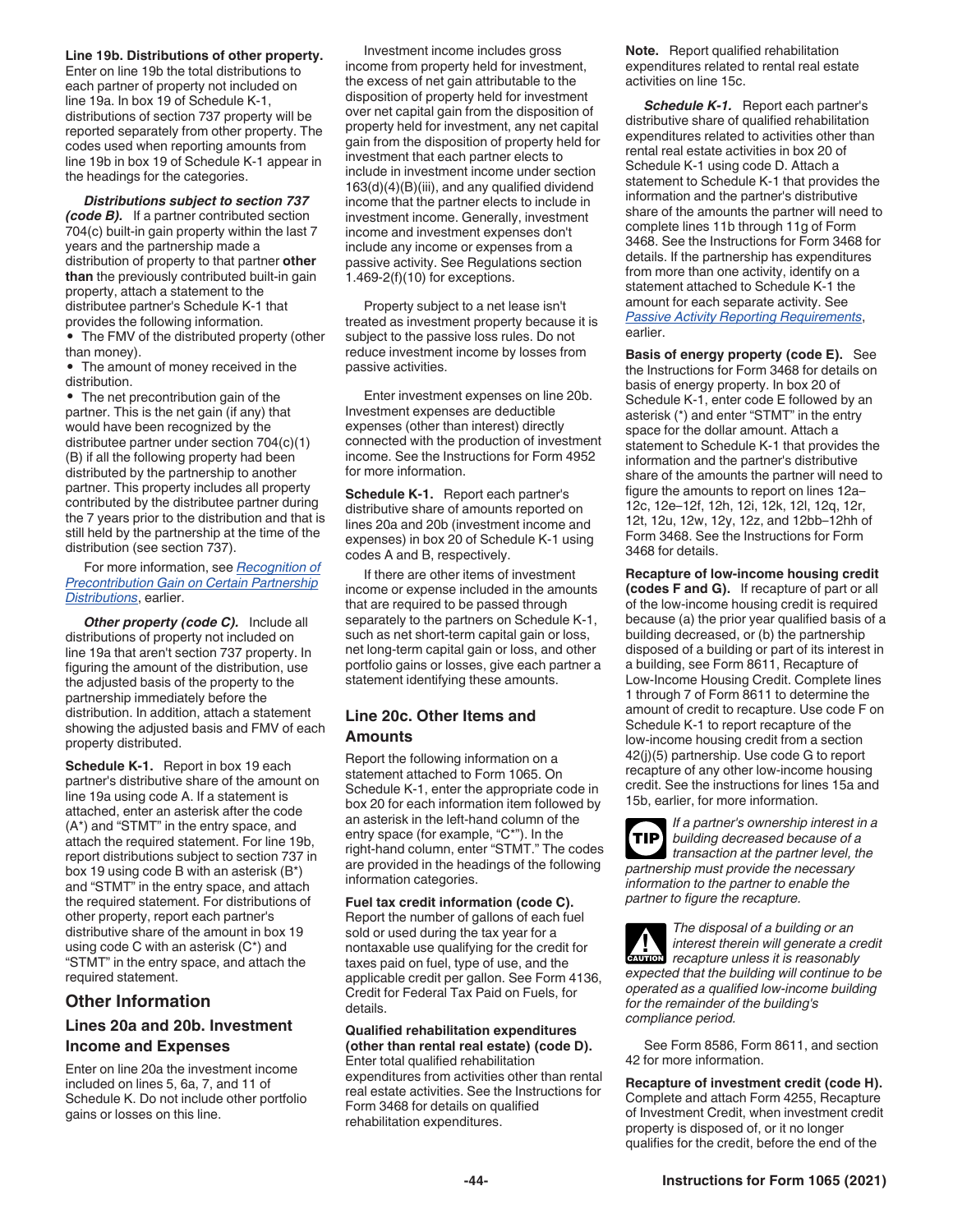recapture period or the useful life applicable to the property. State the type of property at the top of Form 4255, and complete lines 2, 3, 4, 10, and 11, whether or not any partner is subject to recapture of the credit.

Attach to each Schedule K-1 a separate statement providing the information the partnership is required to show on Form 4255, but list only the partner's distributive share of the cost of the property subject to recapture. Also indicate the lines of Form 4255 on which the partners should report these amounts.

**Recapture of other credits (code I).** On an attached statement to Schedule K-1, provide any information partners will need to report recapture of credits (other than recapture of low-income housing and investment credit reported on Schedule K-1 using codes F, G, and H). Examples of credits reported using code I when subject to recapture include the following.

• The new markets credit. See Form 8874 and Form 8874-B, Notice of Recapture Event for New Markets Credit, for details.

• The Indian employment credit. See section 45A(d) for details.

• The credit for employer-provided

childcare facilities and services. See section 45F(d).

• The alternative motor vehicle credit. See section 30B(h)(8).

• The alternative fuel vehicle refueling property credit. See section 30C(e)(5). • The qualified plug-in electric drive motor vehicle credit. See section 30D(f)(5).

**Look-back interest—completed long-term contracts (code J).** If the partnership is closely held (defined in section 460(b)(4)) and it entered into any long-term contracts after February 28, 1986, that are accounted for under either the percentage of completion-capitalized cost method or the percentage of completion method, it must attach a statement to Form 1065 showing the information required in items (a) and (b) of the instructions for lines 1 and 3 of Part II of Form 8697. It must also report the amounts for Part II, lines 1 and 3, to its partners. See the Instructions for Form 8697 for more information.

**Look-back interest—income forecast method (code K).** If the partnership is closely held (defined in section 460(b)(4)) and it depreciated certain property placed in service after September 13, 1995, under the income forecast method, it must attach to Form 1065 the information specified in the instructions for Form 8866, line 2, for the 3rd and 10th tax years beginning after the tax year the property was placed in service. It must also report the line 2 amounts to its partners. See the Instructions for Form 8866 for more details.

**Dispositions of property with section 179 deductions (code L).** This represents gain or loss on the sale, exchange, or other disposition of property for which a section 179 deduction has been passed through to partners. The partnership must provide all the following information related to such

dispositions (see the instructions for line 6, earlier).

• Description of the property.

• Date the property was acquired and placed in service.

• Date of the sale or other disposition of the property.

• The partner's share of the gross sales price or amount realized.

• The partner's share of the cost or other basis plus expense of sale (reduced as explained in the instructions for Form 4797, line 21).

• The partner's share of the depreciation allowed or allowable, determined as described in the instructions for Form 4797, line 22, but excluding the section 179 deduction.

• The partner's share of the section 179 deduction (if any) passed through for the property and the partnership's tax year(s) in which the amount was passed through.

• If the disposition is due to a casualty or theft, a statement indicating so, and any additional information needed by the partner.

• For an installment sale, any information the partner needs to complete Form 6252. The partnership must also separately report the partner's share of all payments received for the property in future tax years. (Installment payments received for sales made in prior tax years should be reported in the same manner used in prior tax years.) See the instructions for Form 6252 for details.

#### **Recapture of section 179 deduction**

**(code M).** This amount represents recapture of the section 179 deduction if business use of the property dropped to 50% or less before the end of the recapture period. If the business use of any property (placed in service after 1986) for which a section 179 deduction was passed through to partners dropped to 50% or less (for a reason other than disposition), the partnership must provide all the following information.

• The partner's distributive share of the original basis and depreciation allowed or allowable (not including the section 179 deduction).

• The partner's distributive share of the section 179 deduction (if any) passed through for the property and the partnership's tax year(s) in which the amount was passed through.

See Regulations section 1.179-1(e) for details.

**Business interest expense (code N).**  The partnership must determine the amount of deductible business interest expense included on other lines on the Schedule K (Form 1065). Attach a statement to Schedule K providing the allocation of the deductible business interest expense included on other lines of Schedule K. Excess business interest expense is not deductible business interest expense; therefore, do not include it in this reported amount for tax years beginning after November 12, 2020.

**Schedule K-1.** For tax years beginning after November 12, 2020, enter the partner's amount of deductible business interest expense for inclusion in the separate loss class for computing any basis limitation (defined in section 704(d) and Regulations section 1.163(j)-6(h)). Also attach a statement to Schedule K-1 (1065) providing the allocation of the business interest expense already deducted by the partnership on other lines of Schedule K-1 by line number. Do not include excess business interest expense reported in box 13, code K.

**Section 453(l)(3) information (code O).** 

Supply any information needed by a partner to figure the interest due under section 453(l) (3). If the partnership elected to report the dispositions of certain timeshares and residential lots on the installment method, each partner's tax liability must be increased by the partner's distributive share of the interest on tax attributable to the installment payments received during the tax year.

**Section 453A(c) information (code P).**  Supply any information needed by a partner to figure the interest due under section 453A(c). This information must include the following from each Form 6252 where the selling price, including mortgages and other debts, is greater than \$150,000.

- 1. Description of property.
- 2. Date acquired.
- 3. Date property sold.

4. Selling price, including mortgages and other debts (not including interest, whether stated or unstated), less mortgages, debts, and other liabilities the buyer assumed or took the property subject to.

- 5. Gross profit.
- 6. Gross profit percentage.

7. Contract price less (4) above, plus payments received during the year, not including interest, whether stated or unstated.

8. Payments received in prior years, not including interest whether stated or unstated. If this is the initial year of the sale, add as an additional part of the payments received during the year the amount of the liabilities assumed that exceeds the combination of the property's adjusted basis, commissions, and other costs related to the sale, and any income recapture relating to the transaction on Form 4797. This excess is considered a current year payment other than cash.

9. Installment sale income.

10. Character of the income—capital or ordinary.

11. Partner's share of the deferred obligation. See computation below.

*Schedule K-1 deferred obligation computation.* For each Form 6252 where line 5 is greater than \$150,000, figure the Schedule K-1 deferred obligation as follows. • Item (4) from the list above, less the sum of lines (7) and (8). This equals the Schedule K deferred obligation.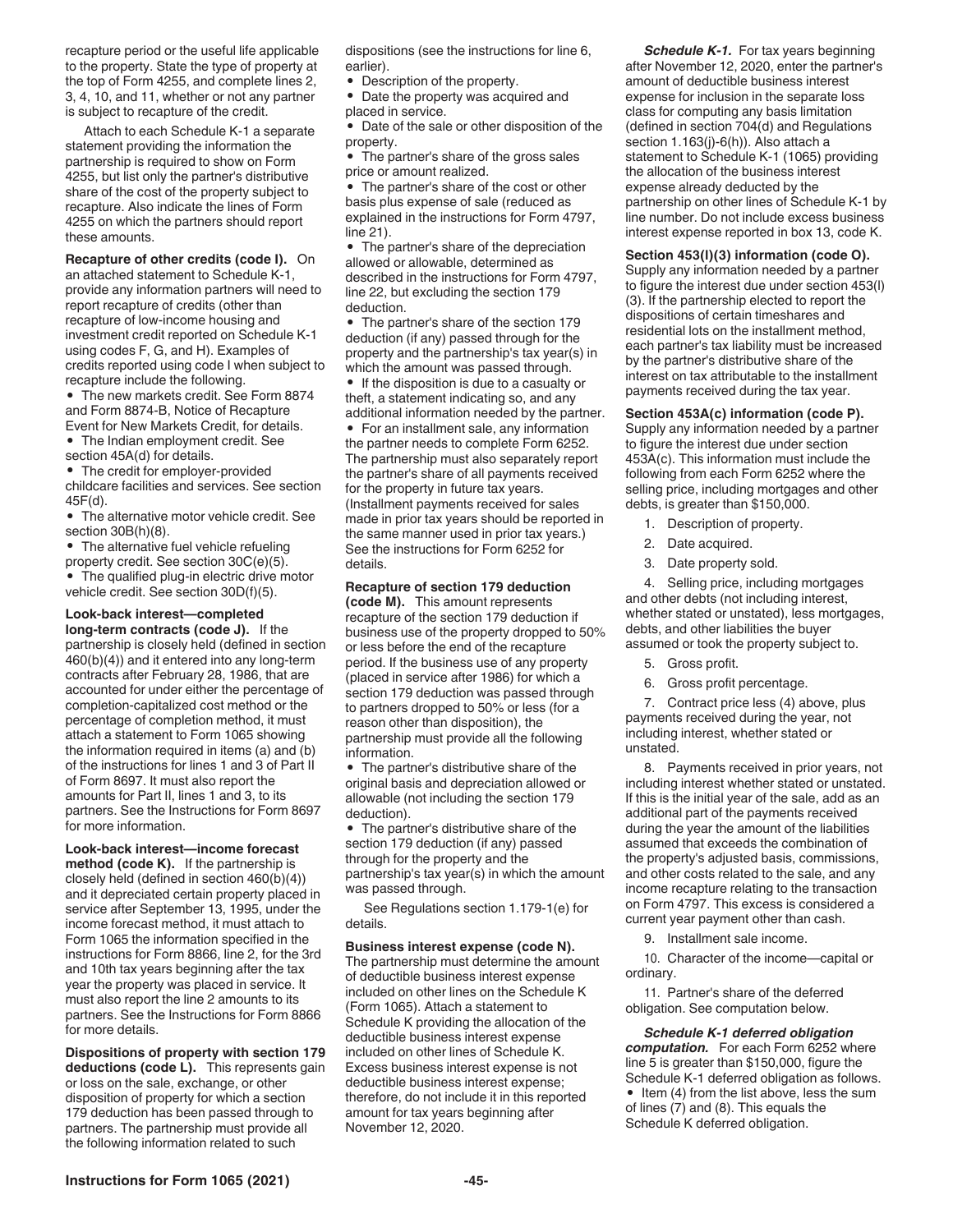• Multiply the Schedule K deferred obligation by each partner's profit percentage. This equals each partner's share of the deferred obligation.

If an obligation arising from the disposition of property to which section 453A applies is outstanding at the close of the year, each partner's tax liability must be increased by the tax due under section 453A(c) on the partner's distributive share of the tax deferred under the installment method.

#### **Section 1260(b) information (code Q).**

Supply any information needed by a partner to figure the interest due under section 1260(b). If the partnership had gain from certain constructive ownership transactions, each partner's tax liability must be increased by the partner's distributive share of interest due on any deferral of gain recognition. See section 1260(b) for details, including how to figure the interest.

**Interest allocable to production expenditures (code R).** Supply any information needed by a partner to properly capitalize interest as required by section 263A(f). See *Section 263A uniform capitalization rules*, earlier, for more information.

**CCF nonqualified withdrawal (code S).**  Report nonqualified withdrawals by the partnership from a capital construction fund to partners. See Pub. 595.

**Depletion information—oil and gas (code** 

**T).** Report gross income and other information relating to oil and gas well properties to partners to allow them to figure the depletion deduction for oil and gas well properties. Allocate to each partner a proportionate share of the adjusted basis of each partnership oil or gas property. See section 613A(c)(7)(D) for details.

The partnership cannot deduct depletion on oil and gas wells. Each partner must determine the allowable amount to report on his or her return. See Pub. 535 for more information.

#### **Section 743(b) basis adjustment (code**

**U).** Report the total section 743(b) adjustment net of any cost recovery as a single amount for all asset categories for each partner. In addition, attach a statement to the Schedule K-1 (Form 1065) for this code showing the amount of each remaining section 743(b) basis, net of cost recovery by asset category. A reasonable grouping by asset category may be used, but such grouping should not be less detailed than the asset categories listed on the Form 1065, Schedule L, balance sheet. See *[IRS.gov/](https://www.irs.gov/forms-pubs/clarifications-for-disregarded-entity-reporting-and-section-743b-reporting) [forms-pubs/clarifications-for-disregarded](https://www.irs.gov/forms-pubs/clarifications-for-disregarded-entity-reporting-and-section-743b-reporting)[entity-reporting-and-section-743b-reporting](https://www.irs.gov/forms-pubs/clarifications-for-disregarded-entity-reporting-and-section-743b-reporting)*  for more information.

#### **Unrelated business taxable income**

**(code V).** Report any information a partner that is a tax-exempt organization may need to figure its share of unrelated business taxable income under section 512(a)(1) (but excluding any modifications required by paragraphs (8) through (15) of section 512(b)). Partners are required to notify the

partnership of their tax-exempt status. See Form 990-T, Exempt Organization Business Income Tax Return; and Pub. 598, Tax on Unrelated Business Income of Exempt Organizations, for more information.

**Precontribution gain (loss) (code W).** If the partnership distributed any section 704(c) property to any partner **other than**  the contributing partner, and the date of the distribution was within 7 years of the date the section 704(c) property was contributed to the partnership, the distribution must be treated as if it were a sale by the contributing partner taking place on the date of the distribution. Section 704(c) property is property that had an FMV that was either greater or less than the contributing partner's adjusted basis at the time the property was contributed to the partnership. See *Dispositions of Contributed Property*, earlier, for more information. If the partnership made such a distribution during its tax year, attach a statement to the contributing partner's Schedule K-1 that provides the following information.

• The amount of the gain or loss that would have been allocated to the contributing partner if the partnership had sold the section 704(c) property at its FMV at the time of the distribution. See section 704(c)(1)(B) for details.

• The character of the gain or loss that would have resulted if the partnership had sold the section 704(c) property to the distributee partner.

Enter code W in box 20 of Schedule K-1 with an asterisk (W\*) and enter "STMT," and attach the required statement.

#### **Reserved for future use (code X).**

**Net investment income (code Y).** Use code Y to report any information that may be relevant for partners to figure their net investment income tax when the information isn't otherwise identifiable elsewhere on Schedule K-1. Attach a statement that shows a description and dollar amount of each relevant item.

Examples of items reported using code Y may include the following.

• Net rental real estate income reported on Form 1065, Schedule K, line 2, and other net rental income reported on Form 1065, Schedule K, line 3c, derived from a section 212 for-profit activity (and not from a section 162 trade or business).

• Gains and losses from dispositions of assets attributable to a section 212 for-profit activity (and not from a section 162 trade or business).

• Gain reported on the installment sale basis (or attributable to a private annuity) that is attributable to the disposition of property held in a trade or business.

• Gain or loss from the disposition of a partnership interest, but only if such partnership was engaged, directly or indirectly, in one or more trades or businesses, and at least one of those trades or businesses wasn't trading in financial instruments or commodities.

• The partner's distributive share of interest income, or interest expense, which is attributable to a loan between the partnership and the partner (self-charged interest).

• If the partnership received a Schedule K-1 (Form 1065), the detail and amounts reported to the partnership on code Y.

• If the partnership received a Schedule K-1 (Form 1041), the amount of the adjustment reported.

• Guaranteed payments (reported on Form 1065, Schedule K, line 4b) unrelated to services, such as for the use of capital or attributable to section 736(a)(2) payments for unrealized receivables or goodwill.

• In the case of a common trust fund, any items of income or loss that may be taken into account in figuring the participant's net investment income (other than qualified dividends, and short-term and long-term capital gains).

In addition, Regulations section 1.1411-10 provides special rules for stock of CFCs and passive foreign investment companies (PFICs) owned by the partnership. If the partnership owns directly or indirectly stock of a CFC or PFIC, then additional reporting may be required under code Y.

**CFCs and QEFs.** In the case of stock of CFCs and QEFs directly or indirectly owned by the partnership, the partnership must provide the name and EIN (if one has been issued) for each CFC and QEF the stock of which is owned by the partnership for which an election under Regulations section 1.1411-10(g) is **not** in effect and for which the partnership isn't engaged in a trade or business described in section 1411(c)(2). For each of these entities, the partnership must provide the following information on an entity-by-entity basis (to the extent such information isn't otherwise identifiable elsewhere on Schedule K-3).

- Section 951(a) inclusions.
- Section 1293(a)(1)(A) inclusions.
- Section 1293(a)(1)(B) inclusions.

• Section 959(d) distributions subject to section 1411.

• Section 1293(c) distributions subject to section 1411.

• Amount of gain or loss derived from dispositions of the stock of CFCs and QEFs that is taken into account for section 1411 purposes.

• Amounts that are derived from the disposition of the stock of CFCs and QEFs and included in income as a dividend under section 1248 for section 1411 purposes.

In the case of stock of CFCs and QEFs directly or indirectly owned by the partnership for which an election under Regulations section 1.1411-10(g) is in effect, the partnership must provide the following information (to the extent such information isn't otherwise identifiable elsewhere on Schedule K-3) on either an aggregate basis or an entity-by-entity basis.

- Section 951(a) inclusions.
- Section 1293(a)(1)(A) inclusions.
- Section 1293(a)(1)(B) inclusions.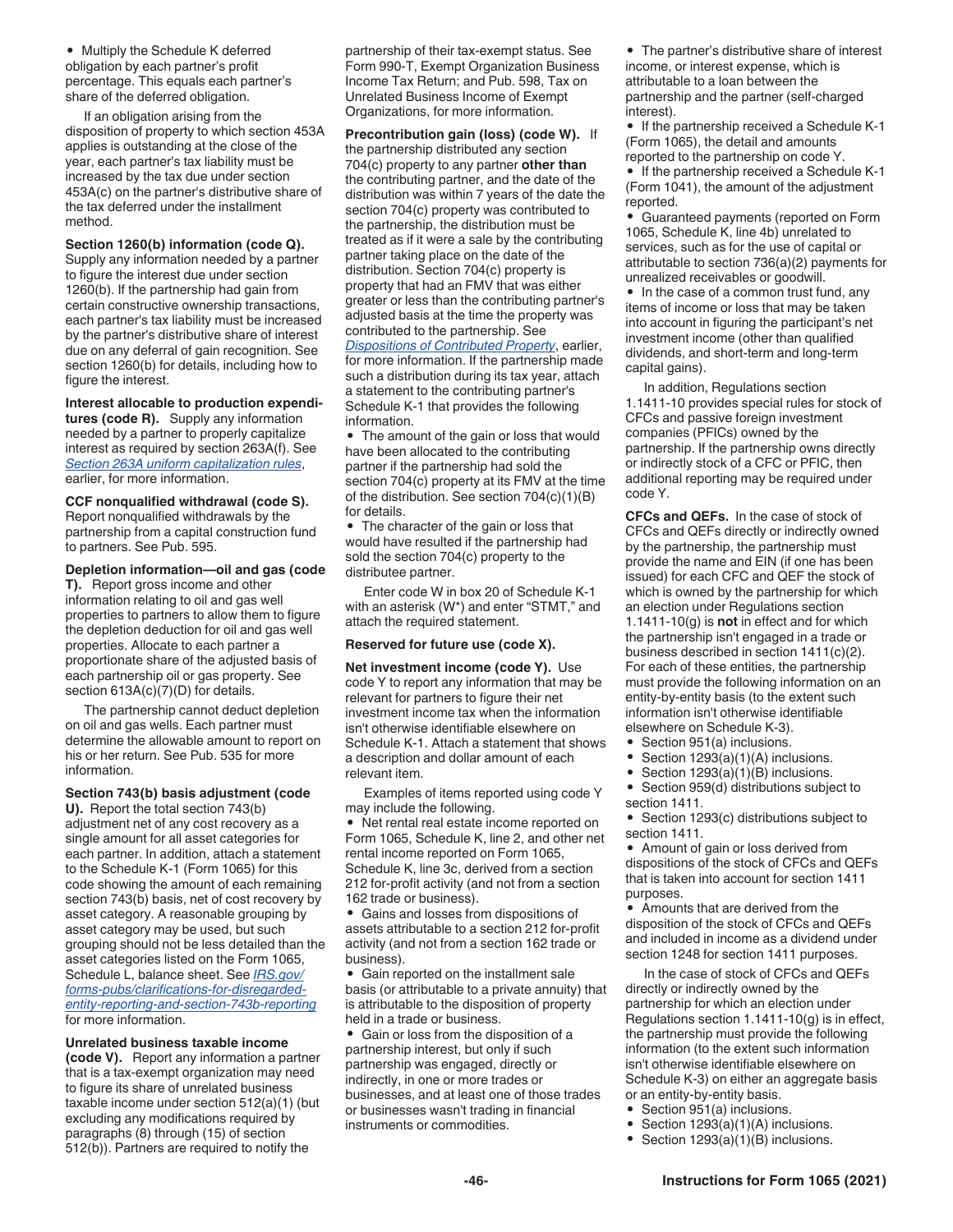In the case of stock of CFCs and QEFs directly or indirectly owned by the partnership with respect to which the partnership is engaged in a trade or business described in section 1411(c)(2), the partnership must provide the following information (to the extent such information isn't otherwise identifiable elsewhere on the Schedule K-3) on either an aggregate or an entity-by-entity basis, or the partnership may aggregate this information with other income derived by the partnership that is net investment income under section 1411(c)(1)  $(A)(ii)$ .

- Section 951(a) inclusions.
- Section 1293(a)(1)(A) inclusions.
- Section 1293(a)(1)(B) inclusions.

**Section 1296 mark-to-market PFICs.** In the case of stock of PFICs directly or indirectly owned by the partnership for which an election under section 1296 is in effect, the partnership must provide the following information (to the extent such information isn't otherwise identifiable elsewhere on Schedule K-3) on either an aggregate basis or an entity-by-entity basis (except as provided below).

• Amounts included in income under section 1296(a)(1).

• Amounts deducted from income under section 1296(a)(2).

In the case of PFIC stock owned directly or indirectly by the partnership for which an election under section 1296 is in effect and with respect to which the partnership is engaged in a trade or business described in section  $1411(c)(2)$ , the partnership may aggregate this information with other income derived by the partnership that is net investment income under section 1411(c)(1)  $(A)(ii)$ .

**Section 1291 funds.** In the case of stock of PFICs directly or indirectly owned by the partnership with respect to which direct or indirect partners are subject to section 1291, the partnership must provide the following information (to the extent such information isn't otherwise identifiable elsewhere on Schedule K-3) on an entity-by-entity basis.

• Excess distributions made by a PFIC for which a partner is subject to section 1291. • Gains derived from the disposition of stock of a PFIC for which a partner is subject

**Section 199A information (code Z).** The qualified business income (QBI) deduction may be taken by eligible taxpayers, including individuals and some trusts and estates. The deduction is determined at the partner level. Partnerships are required to report information necessary for their partners to figure the deduction. Use code Z with an asterisk (Z\*) on each partner's Schedule K-1 and enter "STMT" in the entry space to indicate that the information is provided on an attached statement that separately identifies the partner's distributive share of:

1. Qualified items of income, gain, deduction, and loss;

2. W-2 wages;

to section 1291.

3. Unadjusted basis immediately after acquisition (UBIA) of qualified property;

4. Qualified PTP items; and

5. Section 199A dividends, also known as REIT dividends.

The partnership must make an initial determination of which items are qualified items of income, gain, deduction, and loss at its level and report to each partner its distributive share of all items that may be qualified items at the partner level. These items must be separately stated where necessary for the partner to figure the deduction. See *Determining the partnership's QBI or qualified PTP items*, later. The partner must then determine whether each item is includible in QBI.

In addition, the partnership must also report whether any of its trades or businesses are specified service trades or businesses (SSTBs) and identify on the statement any trades or businesses that are aggregated. The partnership must also report all QBI information reported to it by any entity in which the partnership has an ownership interest.

**Note.** The partnership must report each partner's share of qualified items of income, gain, deduction, and loss from a PTP so that partners can determine their qualified PTP income. However, the W-2 wages and UBIA of qualified property from the PTP should not be reported because partners cannot use that information in figuring their QBI deduction.

Partnerships should use Statement A—QBI Pass-Through Entity Reporting, later, or a substantially similar statement, to report information for each partner's distributive share from each trade or business, including QBI items, W-2 wages, UBIA of qualified property, qualified PTP items, and section 199A dividends by attaching the completed statement(s) to each partner's Schedule K-1. The partnership should also use Statement A to report each partner's distributive share of QBI items, W-2 wages, UBIA of qualified property, qualified PTP items, and section 199A dividends reported to the partnership by another entity.

Partnerships should use Statement B—QBI Pass-Through Entity Aggregation Election(s), later, or a substantially similar statement, to report aggregated trades or businesses and provide supporting information to partners on each Schedule K-1.

Partnerships should use Statement C—QBI Pass-Through Entity Reporting—Patrons of Specified Agricultural and Horticultural Cooperatives, later, or a substantially similar statement, to report the distributive share of QBI and W-2 wages allocable to qualified payments from a specified agricultural or horticultural cooperative for each trade or business. This statement should also be used to report each partner's share of section 199A(g) deduction

reported to the partnership by the specified cooperative.

*Determining the partnership's qualified trades or businesses.* The partnership's qualified trades or businesses include its section 162 trades or businesses, except for SSTBs, or the trade or business of providing services as an employee. A section 162 trade or business generally includes any activity if the partnership's primary purpose for engaging in the activity is for income or profit and the partnership is involved in the activity with continuity and regularity. For more information on what qualifies as a trade or business for purposes of section 199A, see the Instructions for Form 8995, Qualified Business Income Deduction Simplified Computation, or the Instructions for Form 8995-A, Qualified Business Income Deduction.

*Rental real estate.* Rental real estate may constitute a trade or business for purposes of the QBI deduction if the rental real estate:

• Rises to the level of a trade or business under section 162,

• Satisfies the requirements for the rental real estate safe harbor in Rev. Proc. 2019-38, or

• Meets the self-rental exception (that is, the rental or licensing of property to a commonly controlled trade or business conducted by an individual or relevant pass-through entity) described in Regulations section 1.199A-1(b)(14).

The determination of whether rental real estate constitutes a trade or business for purposes of the QBI deduction is made by the partnership. The partnership must first make this determination and then only include the distributive share of rental real estate items of income, gain, loss, and deduction from a trade or business on the statement provided to partners. Rental real estate that does not meet any of the three conditions noted above does not constitute a trade or business for purposes of the QBI deduction and must not be included in the QBI information provided to partners.

*SSTBs excluded from qualified trades or businesses.* SSTBs are generally excluded from the definition of a qualified trade or business. An SSTB is any trade or business providing services in the fields of health, law, accounting, actuarial science, performing arts, consulting, athletics, financial services, brokerage services, investing and investment management, trading or dealing in securities, partnership interests, or commodities, or any other trade or business where the principal asset is the reputation or skill of one or more of its employees or owners. The term "any trade or business where the principal asset is the reputation or skill of one or more of its employees or owners" means any trade or business that consists of (i) a trade or business in which a person receives fees, compensation, or other income from endorsing products or services; (ii) a trade or business in which a person licenses or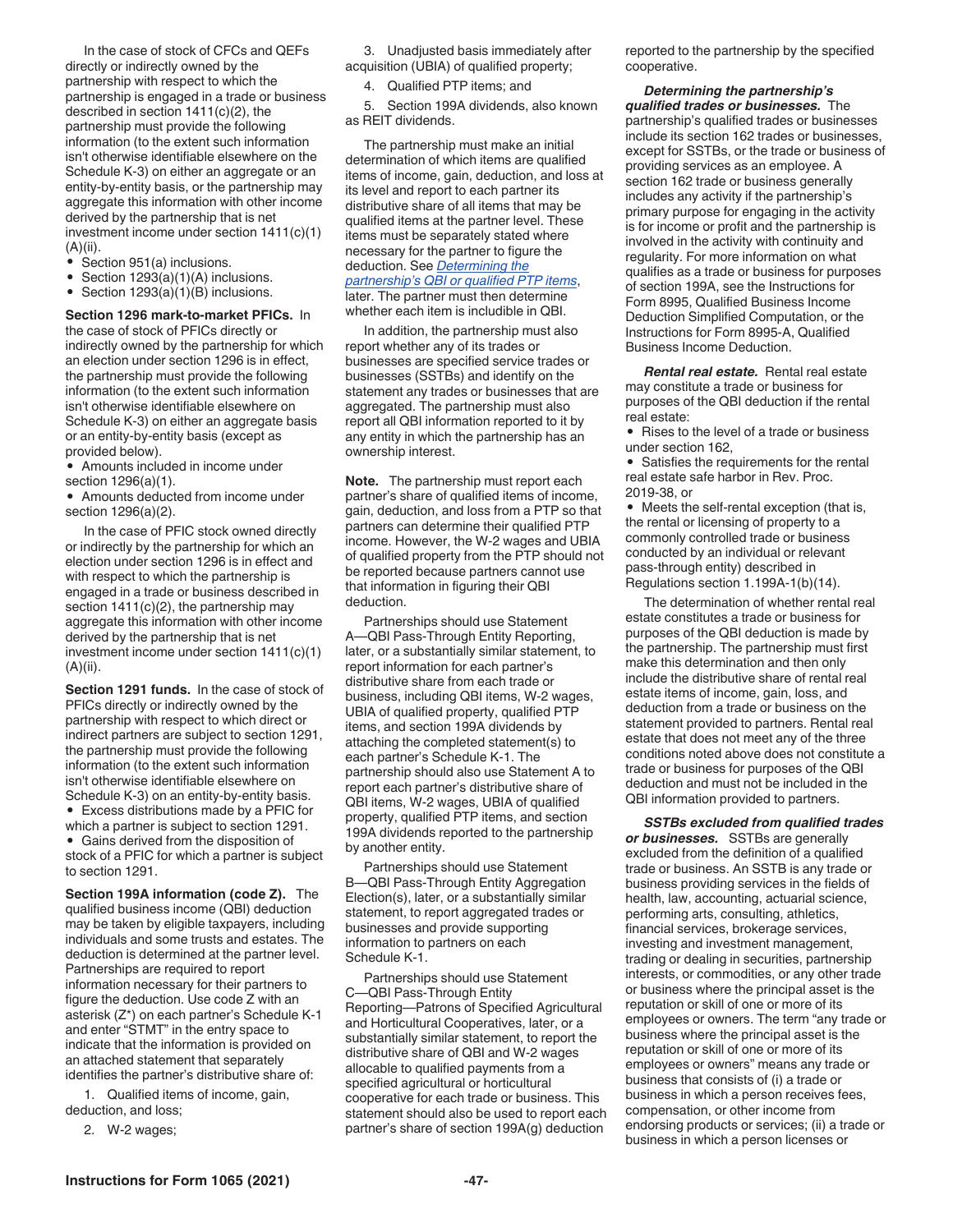receives fees, compensation, or other income for the use of an individual's image, likeness, name, signature, voice, or trademark, or any other symbols associated with the individual's identity; or (iii) receiving fees, compensation, or other income for appearing at an event or on radio, television, or another media format.

Partnerships must separately report QBI information for all trades or businesses engaged in by the partnership, including SSTBs, but must identify which trades or businesses are SSTBs.

*Aggregation of trades or businesses.*  A partnership engaged in more than one trade or business may choose to aggregate multiple trades or businesses into a single trade or business for purposes of section 199A if it meets the following requirements.

1. The same person, or group of persons, either directly or through attribution, owns 50% or more of each trade or business for a majority of the tax year, including the last day of the tax year, and all trades or businesses use the same tax year-end.

2. None of the trades or businesses are SSTBs.

3. The trades or businesses to be aggregated meet at least two of the following three factors.

• They provide products, property, or services that are the same or that are customarily offered together.

• They share facilities or share significant centralized business elements, such as personnel, accounting, legal, manufacturing, purchasing, human resources, or information technology resources.

• They are operated in coordination with, or reliance upon, one or more of the businesses in the aggregated group.

If the partnership chooses to aggregate multiple trades or businesses, it must report the aggregation on Statement B, or a substantially similar statement, and attach it to each Schedule K-1. The statement must provide the information necessary to identify each separate trade or business included in each aggregation, a description of the aggregated trades or businesses, and an explanation of the factors met that allow the aggregation in accordance with Regulations section 1.199A-4. The aggregation statement must be completed each year to show the partnership's trade or business aggregations. Failure to disclose the aggregations may cause them to be disaggregated.

The partnership's aggregations must be reported consistently for all subsequent years, unless there is a change in facts and circumstances that changes or disqualifies the aggregation. The partnership must provide a written explanation for any changes to prior year aggregations that describes the change in facts and circumstances.

If the partnership directly or indirectly owns an interest in another relevant pass-through entity (RPE) that aggregates multiple trades or businesses, it must attach a copy of the RPE's aggregation to each Schedule K-1. The partnership cannot break apart the aggregation of another RPE, but it may add trades or businesses to the aggregation, assuming the requirements above are satisfied.

*Determining the partnership's QBI or qualified PTP items.* The partnership's items of QBI include qualified items of income, gain, deduction, and loss from the partnership's trades or businesses that are effectively connected with the conduct of a trade or business within the United States. This may include, but is not limited to, items such as ordinary business income or losses, section 1231 gains or (losses), section 179 deductions, and interest from debt-financed distributions.

QBI may also include rental income/ losses or royalty income, if the activity rises to the level of a trade or business; and gambling gains or losses, but only if the partnership is engaged in the trade or business of gambling. Whether an activity

rises to the level of a trade or business must be determined at the entity level and, once made, is binding on partners.

Qualified PTP items include the partnership's share of qualified items of income, gain, deduction, and loss from an interest in a PTP and may also include gain or loss recognized on the disposition of the partner's partnership interest that is not treated as a capital gain or loss. If the reporting partnership is itself a PTP, the PTP should report all qualified items of income, gain, deduction, and loss separately for each trade or business engaged in by the PTP.

QBI and qualified PTP items don't include the following.

• Items that aren't properly includible in income.

• Items that are treated as capital gain or loss under any provision of the Internal Revenue Code.

• Dividends or dividend equivalents, including qualified REIT dividends.

• Interest income (unless received in

connection with the trade or business). • Wage income.

• Income that is not effectively connected with the conduct of business within the United States (go to *[IRS.gov/ECI](https://www.irs.gov/eci)* for more information).

• Commodities transactions, or foreign currency gains or losses described in section 954(c)(1)(C) or (D).

• Income, loss, or deductions from notional principal contracts under section 954(c)(1) (F).

• Annuities (unless received in connection with the trade or business).

• Guaranteed payments described in section 707(c) received by the entity for services rendered to a partnership.

• Payments described in section 707(a) received by the entity for services rendered to a partnership.

**QBI flowchart.** Partnerships may use this flowchart to determine if an item of income, gain, deduction, or loss is includible in QBI reportable to partners.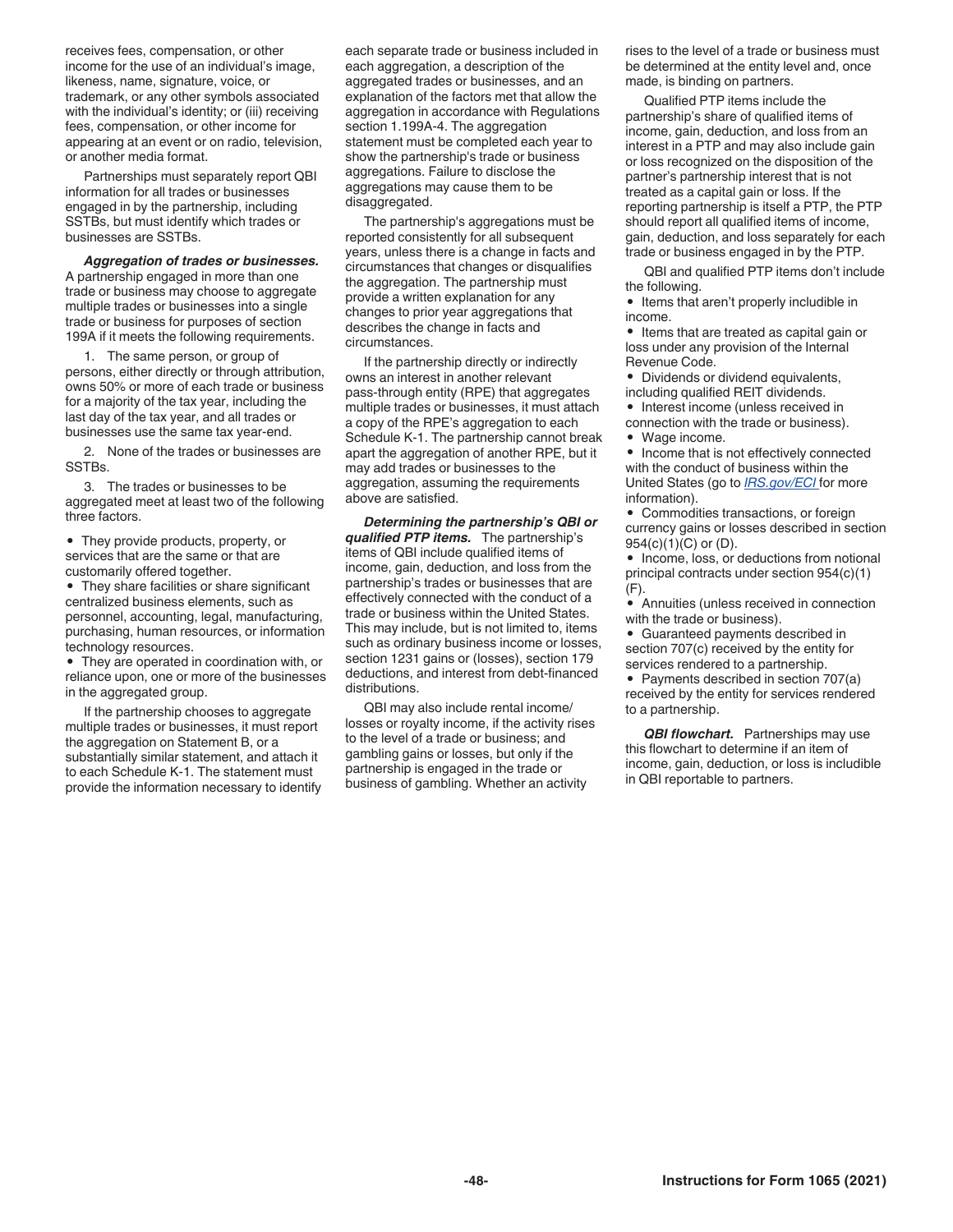#### **Flowchart To Help Determine if Items Are Qualified Business Income**

| Questions                                                                                                                                                                                                                                                                                                                                                                                                                                                                                                                  | Yes                                                                                                                                                                       | No                                                                                             |
|----------------------------------------------------------------------------------------------------------------------------------------------------------------------------------------------------------------------------------------------------------------------------------------------------------------------------------------------------------------------------------------------------------------------------------------------------------------------------------------------------------------------------|---------------------------------------------------------------------------------------------------------------------------------------------------------------------------|------------------------------------------------------------------------------------------------|
| 1. Is the item effectively connected with the conduct of a trade or business within the United States?                                                                                                                                                                                                                                                                                                                                                                                                                     | Continue to next question.                                                                                                                                                | Stop. This item is not QBI.                                                                    |
| 2. Is the item attributable to a trade or business (this may include section 1231 gain/(loss), section 179<br>deductions, interest from debt-financed distributions, etc.)? Examples of an item not considered attributable<br>to the trade or business at the entity level include gambling income/(loss) where the entity is not engaged in<br>the trade or business of gambling, income/(loss) from vacation properties when the entity is not in that trade<br>or business, activities not engaged in for profit, etc. | Continue to next question.                                                                                                                                                | Stop. This item is not QBI.                                                                    |
| 3. Is the item treated as a capital gain or loss under any provision of the Internal Revenue Code or is it a<br>dividend or dividend equivalent?                                                                                                                                                                                                                                                                                                                                                                           | Stop. This item is not QBI.                                                                                                                                               | Continue to next question.                                                                     |
| 4. Is the item interest income other than interest income properly allocable to a trade or business? (Note that<br>interest income attributable to an investment of working capital, reserves, or similar accounts is not properly<br>allocable to a trade or business.)                                                                                                                                                                                                                                                   | Stop. This item is not QBI.                                                                                                                                               | Continue to next question.                                                                     |
| 5. Is the item an annuity, other than an annuity received in connection with the trade or business?                                                                                                                                                                                                                                                                                                                                                                                                                        | Stop. This item is not QBI.                                                                                                                                               | Continue to next question.                                                                     |
| 6. Is the item gain or loss from a commodities transaction or foreign currency gain or loss described in<br>section 954(c)(1)(C) or (D)?                                                                                                                                                                                                                                                                                                                                                                                   | Stop. This item is not QBI.                                                                                                                                               | Continue to next question.                                                                     |
| 7. Is the item gain or loss from a notional principal contract under section $954(c)(1)(F)$ ?                                                                                                                                                                                                                                                                                                                                                                                                                              | Stop. This item is not QBI.                                                                                                                                               | Continue to next question.                                                                     |
| 8. Is the item of income or loss from a qualified PTP?                                                                                                                                                                                                                                                                                                                                                                                                                                                                     | This item is a qualified PTP<br>item. Report this item as<br>qualified PTP income or<br>loss, subject to<br>partner-specific<br>determinations, and check<br>the PTP box. | This item is QBI. Report this<br>item as QBI subject to<br>partner-specific<br>determinations. |

#### **Specific instructions for Statement A—QBI Pass-Through Entity Reporting.**

*QBI or qualified PTP items.* The partnership (including PTPs) must first determine if it is engaged in one or more trades or businesses. It must then determine if any of its trades or businesses are SSTBs. It must also determine whether it has qualified PTP items from an interest in a PTP. It must indicate the status in the appropriate checkboxes for each trade or business (or aggregated trade or business) reported.

**Note.** SSTBs and PTPs cannot be aggregated with any other trade or business. So, if the aggregation box is checked, the SSTB and PTP boxes for that specific aggregated trade or business should not be checked.

Next, the partnership must report to each partner their distributive share of all items that are QBI or qualified PTP items for each trade or business the partnership owns directly or indirectly. Use the QBI flowchart above to determine if an item is reportable as a QBI item or qualified PTP item subject to partner-specific determinations.

The descriptions on the statement generally match the descriptions reported on Schedule K-1. So the amounts should reflect each trade's or business's portion of the qualified items of income, gain, deduction, or loss reported in the applicable box of the partner's Schedule K-1. For example, the amount reported on the "Ordinary business income (loss)" line of this statement should reflect the attributable portion of qualified items of income, gain, deduction, and loss for each trade or business included in the

"Ordinary business income (loss)" reported in box 1 of the partner's Schedule K-1. Each item included under "Other income (loss)" and "Other deductions" must be stated separately, identifying the nature and amount of each item.

*W-2 wages and UBIA of qualified property.* The partnership must determine the W-2 wages and UBIA of qualified property properly allocable to QBI for each qualified trade or business and report the distributive share to each partner on Statement A, or a substantially similar statement, attached to Schedule K-1. This includes the pro rata share of W-2 wages and UBIA of qualified property reported to the partnership from any qualified trades or businesses of an RPE the partnership owns directly or indirectly. However, partnerships that own a direct or indirect interest in a PTP may not include any amounts for W-2 wages or UBIA of qualified property from the PTP, as the W-2 wages and UBIA of qualified property from a PTP are not allowed in figuring the W-2 wage and UBIA limitations.

The W-2 wages are amounts paid to employees described in sections 6051(a)(3) and (8). If the partnership conducts more than one trade or business, it must allocate the W-2 wages among its trades or businesses. See Rev. Proc. 2019-11, 2019-09 I.R.B. 742, for more information.

The unadjusted basis of qualified property is figured by adding the unadjusted basis of all qualified assets immediately after acquisition. Qualified property includes all tangible property subject to depreciation under section 167, for which the depreciable period hasn't ended, that is held and used by the trade or business during the tax year and

held on the last day of the tax year. The depreciable period ends on the later of 10 years after the property is placed in service or the last day of the full year for the applicable recovery period under section 168.

*Section 199A dividends.* The partnership must report the distributive share of any section 199A dividends, also known as qualified REIT dividends, to each partner on Statement A, or a substantially similar statement, attached to Schedule K-1. Section 199A dividends do not have to be separately reported by trades or businesses and can be reported as a single amount to partners. Section 199A dividends include any dividend the partnership receives from a REIT held for more than 45 days, for which the payment is not obligated to someone else, is not a capital gain dividend under section 857(b)(3), and is not a qualified dividend under section 1(h)(11), plus any qualified REIT dividends received from a RIC.

*Fiscal year partnerships.* For purposes of determining the QBI or qualified PTP items, UBIA of qualified property, and the aggregate amount of qualified section 199A dividends, fiscal year-end partnerships include all items from the tax (fiscal) year.

For purposes of determining W-2 wages, fiscal year-end partnerships include amounts paid to employees under sections 6051(a)(3) and (8) for the calendar year ended with or within the partnership's tax year. If the partnership conducts more than one trade or business, it must allocate W-2 wages among its trades or businesses. See Rev. Proc. 2019-11 for more information.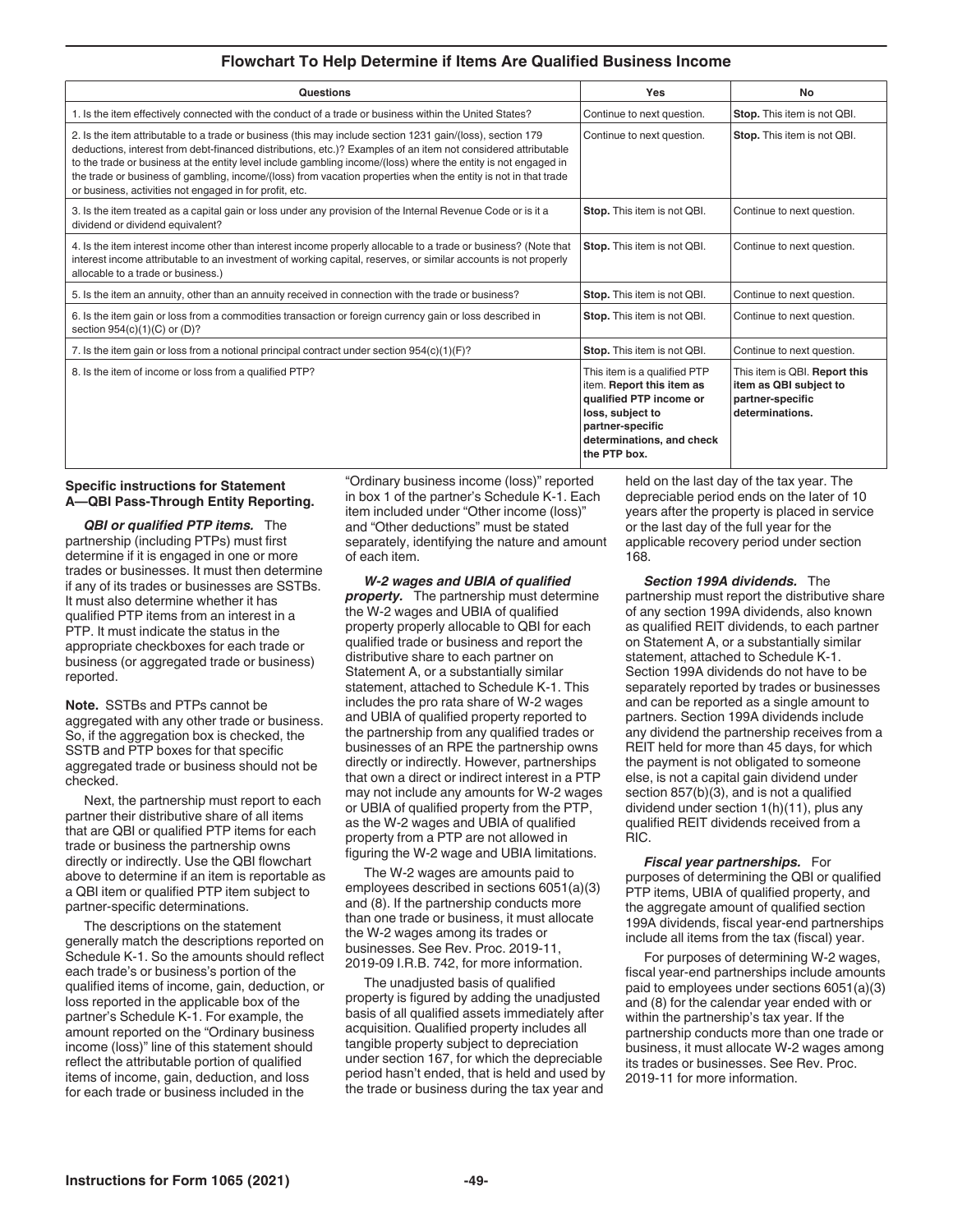| Partnership's name:                                                                                                                                                                                                                 |                               | Partnership's EIN:         |                            |  |
|-------------------------------------------------------------------------------------------------------------------------------------------------------------------------------------------------------------------------------------|-------------------------------|----------------------------|----------------------------|--|
| Partner's name:                                                                                                                                                                                                                     | Partner's identifying number: |                            |                            |  |
|                                                                                                                                                                                                                                     |                               |                            |                            |  |
|                                                                                                                                                                                                                                     | <b>Trade or Business 1</b>    | <b>Trade or Business 2</b> | <b>Trade or Business 3</b> |  |
|                                                                                                                                                                                                                                     | $\square$ PTP                 | $\square$ PTP              | $\square$ PTP              |  |
|                                                                                                                                                                                                                                     | $\Box$ Aggregated             | $\Box$ Aggregated          | $\Box$ Aggregated          |  |
| Partner's share of:                                                                                                                                                                                                                 | $\Box$ SSTB                   | $\Box$ sstb                | $\Box$ SSTB                |  |
| QBI or qualified PTP items subject to partner-specific determinations:                                                                                                                                                              |                               |                            |                            |  |
| Ordinary business income (loss)                                                                                                                                                                                                     |                               |                            |                            |  |
|                                                                                                                                                                                                                                     |                               |                            |                            |  |
| Royalty income (loss) $\ldots \ldots \ldots \ldots \ldots \ldots \ldots \ldots$                                                                                                                                                     |                               |                            |                            |  |
| Section 1231 gain (loss) $\ldots$ $\ldots$ $\ldots$ $\ldots$ $\ldots$ $\ldots$ $\ldots$ $\ldots$                                                                                                                                    |                               |                            |                            |  |
| Other income (loss) $\ldots \ldots \ldots \ldots \ldots \ldots \ldots \ldots \ldots$                                                                                                                                                |                               |                            |                            |  |
|                                                                                                                                                                                                                                     |                               |                            |                            |  |
| Other deductions <b>Container Act of Activity Acts</b> and Acts and Acts and Acts and Acts and Acts and Acts and Acts and Acts and Acts and Acts and Acts and Acts and Acts and Acts and Acts and Acts and Acts and Acts and Acts a |                               |                            |                            |  |
|                                                                                                                                                                                                                                     |                               |                            |                            |  |
|                                                                                                                                                                                                                                     |                               |                            |                            |  |
| Section 199A dividends.                                                                                                                                                                                                             |                               |                            |                            |  |

#### **Specific instructions for Statement B—QBI Pass-Through Entity Aggregation**

**Election(s).** If the partnership elects to aggregate more than one trade or business that meets all the requirements to aggregate, the partnership must report the aggregation to partners on Statement B, or a substantially similar statement, and attach it to each Schedule K-1. The partnership must indicate trades or businesses that were aggregated by checking the appropriate box on Statement A for each aggregated trade or business. The partnership must also provide a description of the aggregated trade or

business and an explanation of the factors met that allow the aggregation.

The aggregation statement must be completed each year to show the partnership's trade or business aggregations. Failure to disclose the aggregations may cause them to be disaggregated. The partnership's aggregations must be reported consistently for all subsequent years, unless there is a change in facts and circumstances that changes or disqualifies the aggregation. The partnership must provide a written explanation for any changes to prior year

aggregations that describes the change in facts and circumstances.

If the partnership holds a direct or indirect interest in an RPE that aggregates multiple trades or businesses, the partnership must also include a copy of the RPE's aggregations with each partner's Schedule K-1. The partnership cannot break apart the aggregation of another RPE, but it may add trades or businesses to the aggregation, assuming the aggregation requirements are satisfied.

#### **Statement B—QBI Pass-Through Entity Aggregation Election(s)**

| Partnership's name:                                                                                                                     | Partnership's EIN:                                                                                                                                                                                                                                                                                                                                  |
|-----------------------------------------------------------------------------------------------------------------------------------------|-----------------------------------------------------------------------------------------------------------------------------------------------------------------------------------------------------------------------------------------------------------------------------------------------------------------------------------------------------|
| Trade or business aggregation 1*                                                                                                        |                                                                                                                                                                                                                                                                                                                                                     |
| a copy of the RPE's aggregations.                                                                                                       | Provide a description of the aggregated trades or businesses and an explanation of the factors met that allow the aggregation in accordance with Regulations section<br>1.199A-4. In addition, if the partnership holds a direct or indirect interest in a relevant pass-through entity (RPE) that aggregates multiple trades or businesses, attach |
|                                                                                                                                         |                                                                                                                                                                                                                                                                                                                                                     |
|                                                                                                                                         |                                                                                                                                                                                                                                                                                                                                                     |
| disposed of, or having ceased operations. If yes, explain.                                                                              | Has this trade or business aggregation changed from the prior year? This includes changes in the aggregation due to a trade or business being formed, acquired, or                                                                                                                                                                                  |
|                                                                                                                                         |                                                                                                                                                                                                                                                                                                                                                     |
| * If the partnership has more than one aggregated group, attach additional Statements B. Name the additional aggregations 2, 3, 4, etc. |                                                                                                                                                                                                                                                                                                                                                     |
|                                                                                                                                         | $\mathbf{r}$ , $\mathbf{r}$ , $\mathbf{r}$ , $\mathbf{r}$ , $\mathbf{r}$ , $\mathbf{r}$ , $\mathbf{r}$ , $\mathbf{r}$ , $\mathbf{r}$ , $\mathbf{r}$ , $\mathbf{r}$ , $\mathbf{r}$ , $\mathbf{r}$ , $\mathbf{r}$ , $\mathbf{r}$ , $\mathbf{r}$ , $\mathbf{r}$ , $\mathbf{r}$ , $\mathbf{r}$ , $\mathbf{r}$ ,                                         |

**Specific instructions for Statement C—QBI Pass-Through Entity Reporting—Patrons of Specified Agricultural and Horticultural Cooperatives.** 

*QBI items and W-2 wages allocable to qualified payments.* If the partnership is a patron of a specified agricultural or horticultural cooperative, the partnership must provide the share of QBI items and W-2

wages allocable to qualified payments from each trade or business to each of its partners on Statement C, or a substantially similar statement, and attach it to each Schedule K-1 so each partner can figure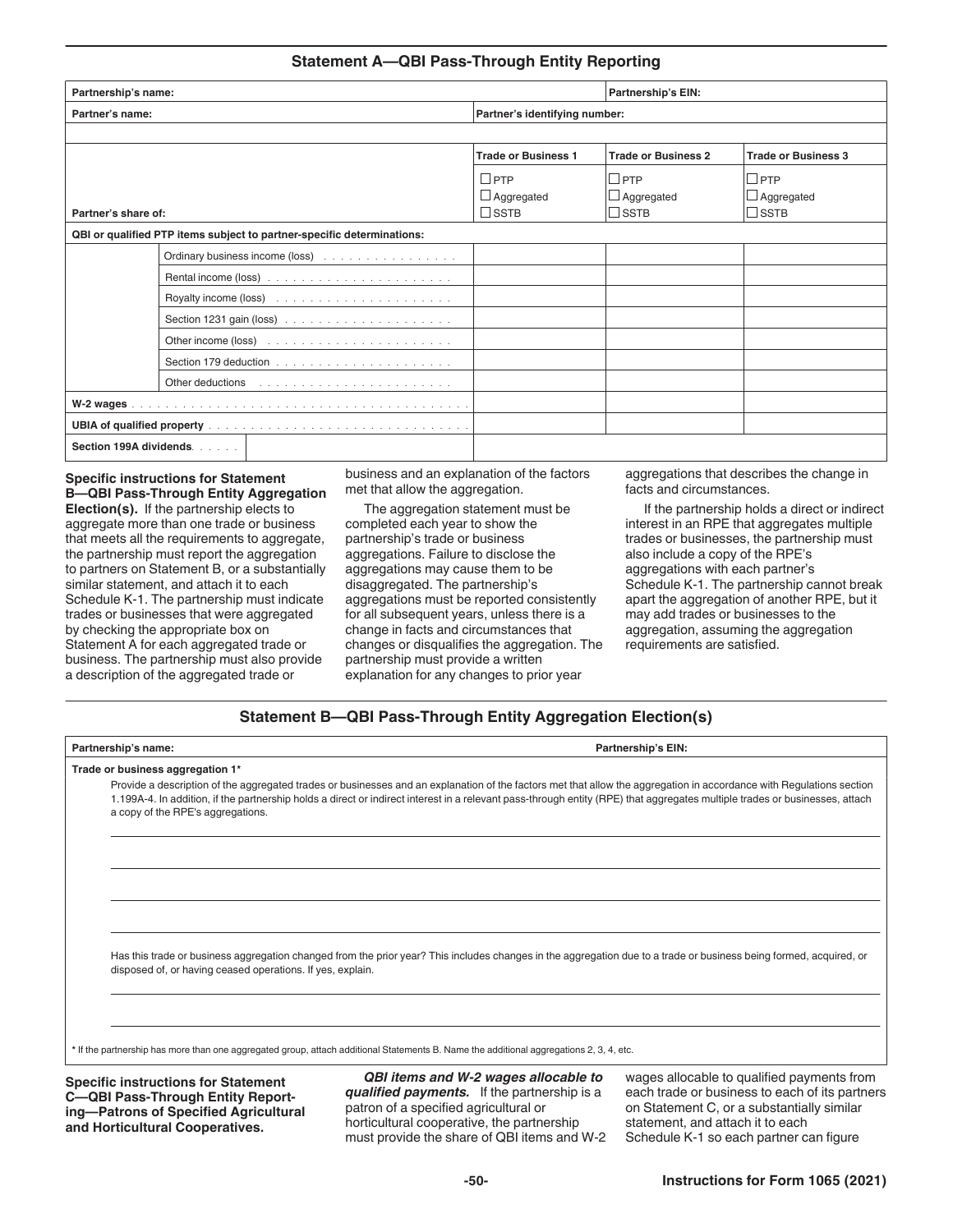their patron reduction under section 199A(b)  $(7).$ 

QBI items and W-2 wages allocable to qualified payments include QBI items included on Statement A that are allocable to the qualified payments reported to the

partnership on Form 1099-PATR from the cooperative.

*Section 199A(g) deduction.* The partnership must report to its partners their share of any section 199A(g) deduction

passed through from the cooperative, as reported on Form 1099-PATR. Section 199A(g) deductions do not have to be reported separately by trades or businesses and can be reported as a single amount to partners.

#### **Statement C—QBI Pass-Through Entity Reporting—Patrons of Specified Agricultural and Horticultural Cooperatives**

| Partnership's name:                                                                                                                                                                                                            |  | Partnership's EIN:            |                          |                          |  |
|--------------------------------------------------------------------------------------------------------------------------------------------------------------------------------------------------------------------------------|--|-------------------------------|--------------------------|--------------------------|--|
| Partner's name:                                                                                                                                                                                                                |  | Partner's identifying number: |                          |                          |  |
|                                                                                                                                                                                                                                |  |                               |                          |                          |  |
|                                                                                                                                                                                                                                |  | <b>Trade or Business</b>      | <b>Trade or Business</b> | <b>Trade or Business</b> |  |
|                                                                                                                                                                                                                                |  | $\square$ PTP                 | $\square$ PTP            | $\square$ PTP            |  |
|                                                                                                                                                                                                                                |  | $\Box$ Aggregated             | $\Box$ Aggregated        | $\Box$ Aggregated        |  |
| Partner's share of:                                                                                                                                                                                                            |  | $\Box$ SSTB                   | $\square$ sstb           | $\Box$ SSTB              |  |
| QBI items allocable to qualified payments subject to partner-specific determinations:                                                                                                                                          |  |                               |                          |                          |  |
| Ordinary business income (loss)                                                                                                                                                                                                |  |                               |                          |                          |  |
|                                                                                                                                                                                                                                |  |                               |                          |                          |  |
|                                                                                                                                                                                                                                |  |                               |                          |                          |  |
|                                                                                                                                                                                                                                |  |                               |                          |                          |  |
| Other income (loss) $\ldots \ldots \ldots \ldots \ldots \ldots \ldots \ldots \ldots$                                                                                                                                           |  |                               |                          |                          |  |
| Other deductions in the contract of the contract of the contract of the contract of the contract of the contract of the contract of the contract of the contract of the contract of the contract of the contract of the contra |  |                               |                          |                          |  |
|                                                                                                                                                                                                                                |  |                               |                          |                          |  |
| W-2 wages allocable to qualified payments with a subset of the set of the set of the set of the set of the set of the set of the set of the set of the set of the set of the set of the set of the set of the set of the set o |  |                               |                          |                          |  |
| Section 199A(g) deduction.                                                                                                                                                                                                     |  |                               |                          |                          |  |

**Section 704(c) information (code AA).**  For partnerships other than PTPs, if a partner's taxable income or loss on any line item on Schedule K-1 (Form 1065) includes an allocation of any income or deduction item determined by applying section 704(c), include the sum of such income and deduction items here.

*Example 1—Single section 704(c) allocation.* Partnership P has two partners, A and B. A and B share all items of income, loss, and deduction equally, except for items required to be allocated under section 704(c). A contributes property X with an FMV of \$100 and a tax basis of \$60. X is depreciable over 10 years. B contributes \$100. The traditional method is used to allocate section 704(c) items pertaining to X. In the first year, the partnership has \$10 of section 704(b) book depreciation, which is allocated equally to A and B for book purposes (\$5 each). However, P only has \$6 of tax depreciation. The partnership has no other income or deductions during the tax year. Under the traditional method, P allocates \$1 to A and \$5 to B for tax purposes. Assuming this is the only item where taxable income is affected by section 704(c) allocations during the current year, the partnership would report deductions on Schedule K-1, line 20, code AA, of \$1 for A and \$5 for B.

*Example 2—Multiple section 704(c) allocations.* The facts are the same as in *Example 1*, except in addition to the facts in that example, A also contributes property Y with an FMV of \$100 and a remaining tax

basis of \$0. If Y were newly placed in service, its depreciable life would be 10 years straight line. The partnership adopts the remedial method with respect to property Y. In the first year, P has \$10 of section 704(b) book depreciation, which is allocated equally to A and B for book purposes (\$5 each). However, P has \$0 of tax depreciation with respect to property Y. Under the remedial method, for tax purposes, P allocates \$5 of remedial income to A and \$5 of a remedial depreciation deduction to B with respect to property Y. In this case, the partnership would report on Schedule K-1, line 20, code AA, that A has \$4 of taxable income, determined by applying section 704(c) (\$1 of depreciation deductions from property X and \$5 of remedial income from property Y) and that B has \$10 of deductions for tax purposes, determined by applying section 704(c) (consisting of \$5 depreciation from property X and \$5 remedial depreciation from property Y).

**Required reporting for the sale or exchange of an interest in a partnership (codes AB, AC, and AD).** When a sale or exchange of a partnership interest occurs and the partnership holds section 751 property such as unrealized receivables defined in section 751(c), property subject to unrecaptured section 1250 gain, inventory items defined in section 751(d), or collectibles, the partnership must report to the transferor partner their share of the gain or loss figured for the following categories of assets.

*Section 751 gain (loss) (code AB).*  Section 751 "hot assets" (unrealized receivables and inventory items).

*Section 1(h)(5) gain (loss) (code AC).*  Section 1(h)(5) collectible assets.

*Deemed section 1250 unrecaptured gain (code AD).* Section 1(h)(6) unrecaptured section 1250 gain assets (depreciable real property) are section 751 property per Regulations section 1.751-1(c)  $(4)(v).$ 

**Excess taxable income (code AE).** If the partnership is required to file Form 8990, it may determine it has excess taxable income. If so, enter the amount from Form 8990, Part II, line 36, for excess taxable income.

**Schedule K-1.** Enter the partner's amount of excess taxable income. The partner will enter the amount on Form 8990, Schedule A, line 43(f), if the partner is required to file Form 8990.

**Excess business interest income (code AF).** If the partnership is required to file Form 8990, it may determine it has excess business interest income. If so, enter the amount from Form 8990, Part II, line 37, for excess business interest income.

*Schedule K-1.* Enter the partner's amount of excess business interest income. The partner will enter the amount on Form 8990, Schedule A, line 43(g), if the partner is required to file Form 8990.

**Gross receipts for section 448(c) (code AG).** Regulations section 1.163(j)-2(d)(2)(iii)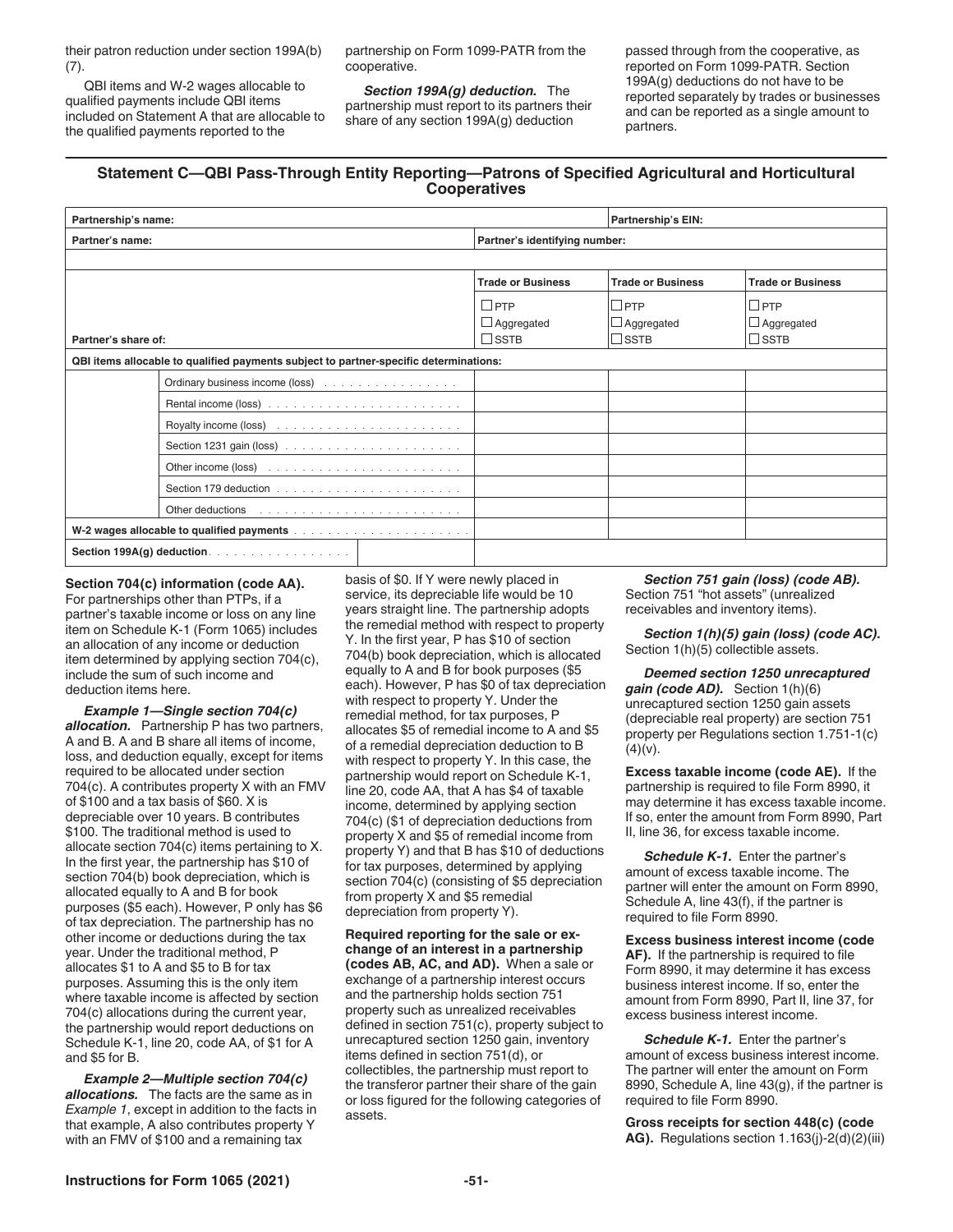requires that partners in a partnership include a share of partnership gross receipts in proportion to their share of gross income under section 703 unless the partnership is treated as one person under the aggregation rules of section 448(c). For tax years ending after December 30, 2020, partnerships with current year gross receipts (defined in Regulations section 1.448-1T(f)(2)(iv)) greater than \$5 million are required to report to partners their distributive share of their current year gross receipts. If a partnership and a partner are treated as a single employer under section 448(c) aggregation rules, and the partnership has gross receipts greater than \$5 million, then the partnership should also report its current year total gross receipts to those partners. For tax years ending after December 30, 2021, a partnership that has current year gross receipts greater than \$5 million will be required to report gross receipts to partners for the 3 immediately preceding tax years as well as gross receipts for the current year. See *[IRS.gov/newsroom/faqs-regarding-the](https://www.irs.gov/newsroom/faqs-regarding-the-aggregation-rules-under-section-448c2-that-apply-to-the-section-163j-small-business-exemption)[aggregation-rules-under-section-448c2–that](https://www.irs.gov/newsroom/faqs-regarding-the-aggregation-rules-under-section-448c2-that-apply-to-the-section-163j-small-business-exemption)[apply-to-the-section-163j-small-business](https://www.irs.gov/newsroom/faqs-regarding-the-aggregation-rules-under-section-448c2-that-apply-to-the-section-163j-small-business-exemption)[exemption](https://www.irs.gov/newsroom/faqs-regarding-the-aggregation-rules-under-section-448c2-that-apply-to-the-section-163j-small-business-exemption)*. Partnerships whose current year gross receipts are less than or equal to \$5 million may also use this code to report gross receipts.

**Other information (code AH).** Report the following to each partner.

• Any information a partner that is a PTP may need to determine if it meets the 90% qualifying income test of section 7704(c)(2). Partners are required to notify the partnership of their status as a PTP. • If the partnership participates in a transaction that must be disclosed on Form 8886, both the partnership and its partners may be required to file Form 8886. The partnership must determine if any of its partners are required to disclose the transaction and provide those partners with information they will need to file Form 8886. This determination is based on the category(s) under which a transaction qualified for disclosures. See Form 8886 and its instructions for details.

• Compensation to partners deferred under a section 409A nonqualified deferred compensation plan that doesn't meet the requirements of section 409A. Include in this amount any earnings on these deferrals. This amount must also be included on line 4 of Schedule K, Guaranteed payments. For details, see the regulations under section 409A. These regulations don't provide guidance on the application of section 409A to arrangements between partnerships and partners. For interim guidance on such arrangements, see Q&A-7 in Notice 2005-1, 2005-2 I.R.B. 274, and the information provided in the preamble to these regulations (T.D. 9321). Also see Notice 2006-79, 2006-43 I.R.B. 763; Notice 2007-86, 2007-46 I.R.B. 990; and Notice 2008-113, 2008-51 I.R.B. 1305, for additional information on transitional and relief rules.

• Noncash charitable contributions. If the partnership made a noncash charitable

contribution, report the partner's share of the partnership's adjusted basis of the property for basis limitation purposes.

• Any income or gain reported on lines 1 through 11 of Schedule K that qualifies as inversion gain, if the partnership is an expatriated entity or is a partner in an expatriated entity. For details, see section 7874. Attach a statement to Form 1065 that shows the amount of each type of income or gain included in the inversion gain. The partnership must report each partner's distributive share of the inversion gain in box 20 of Schedule K-1 using code AH. Attach a statement to Schedule K-1 that shows the partner's distributive share of the amount of each type of income or gain included in the inversion gain.

• Qualifying advanced coal project property. Attach a statement to Schedule K-1 showing the partner's distributive share of the amounts that the partner will use when figuring the amounts to report on lines 5a through 5c of the partner's Form 3468. See the Instructions for Form 3468 for details.

• Qualifying gasification project property. Attach a statement to Schedule K-1 showing the partner's distributive share of the amounts that the partner will use when figuring the amounts to report on lines 6a and 6b of the partner's Form 3468. See the Instructions for Form 3468 for details.

• Qualifying advanced energy project credit. Attach a statement to Schedule K-1 showing the partner's distributive share of the amounts that the partner will use when figuring the amount to report on line 7 of the partner's Form 3468. See the Instructions for Form 3468 for details.

• Form 8990, Schedule A, requires certain foreign partners to report their allocable share of excess business interest expense, excess taxable income, and excess business interest income, if any, that is attributable to income effectively connected with a U.S. trade or business. Provide, on Schedule K-1, the information needed to complete Form 8990, Schedule A, for a partner that is a foreign corporation or nonresident alien or is a partnership (domestic or foreign) in which you know, or have a reason to know, that one or more of the partners is a foreign corporation or nonresident alien.

• The partner's distributive share of any conservation reserve program payments made to the partnership.

• If the partnership is involved in a farming or fishing business, report the gross income and gains as well as the losses and deductions attributable to such business activities. See section 1301.

• If a partnership is a trader in securities, commodities, or both, and has properly elected under section 475(f) to mark to market the securities, the commodities, or both, the partnership should report ordinary gain or loss from the securities or commodities (or both securities and commodities) trading activities separately from any other ordinary gain or loss.

• If the partnership is a section 721(c) partnership, line 20c must include the

amounts relating to any remedial items made under the remedial allocation method (described in Regulations section 1.704-3(d) and Regulations section 1.704-3(d)(5)(iii)) with respect to section 721(c) property. Enter a separate code AH in box 20 of Schedule K-1 for each amount for items allocated to the partner. For the U.S. transferor, enter a separate code AH, if any, for the total remedial income allocated to the U.S. transferor, total gain recognized due to an acceleration event, and/or total gain recognized due to a section 367 transfer reflected on Schedule G (Form 8865), Part II, columns (c), (d), and (e), respectively. For all other partners of the section 721(c) partnership, enter a separate code AH for the total amount of remedial items allocated to such partner relating to section 721(c) property. See Regulations sections 1.721(c)-3 and 1.721(c)-6.

• Excess business loss limitation. To enable partners to figure their excess business loss limitation under section 461(l), attach a statement to each partner's Schedule K-1 showing the partner's distributive share of the aggregate business activity gross income or gain, and the aggregate business activity deductions, from all of the partnership's trades or businesses.

• Any other information the partners need to prepare their tax returns, including information needed to prepare state and local tax returns.

#### **Line 21. Total Foreign Taxes Paid or Accrued**

Enter in U.S. dollars the total creditable foreign taxes (described in section 901 or section 903) that were paid or accrued by the partnership (according to its method of accounting for such taxes). Enter the amount paid or accrued on line 21. Translate these amounts into U.S. dollars by using the applicable exchange rate (see Pub. 514).

#### **Line 22. More Than One At-Risk Activity**

If the partnership conducted more than one at-risk activity, the partnership is required to provide certain information separately for each at-risk activity to its partners. This information is reported on an attached statement to Schedule K-1. Check the box to indicate there is more than one at-risk activity for which a statement is attached. See *At-risk activity reporting requirements*,

earlier, for details. Also see Notice 2019-66 for certain at-risk reporting.

#### **Line 23. More Than One Passive Activity**

If the partnership conducted more than one activity (determined for purposes of the passive activity loss and credit limitations), the partnership is required to provide information separately for each activity to its partners. This information is reported on an attached statement to Schedule K-1. Check the box to indicate there is more than one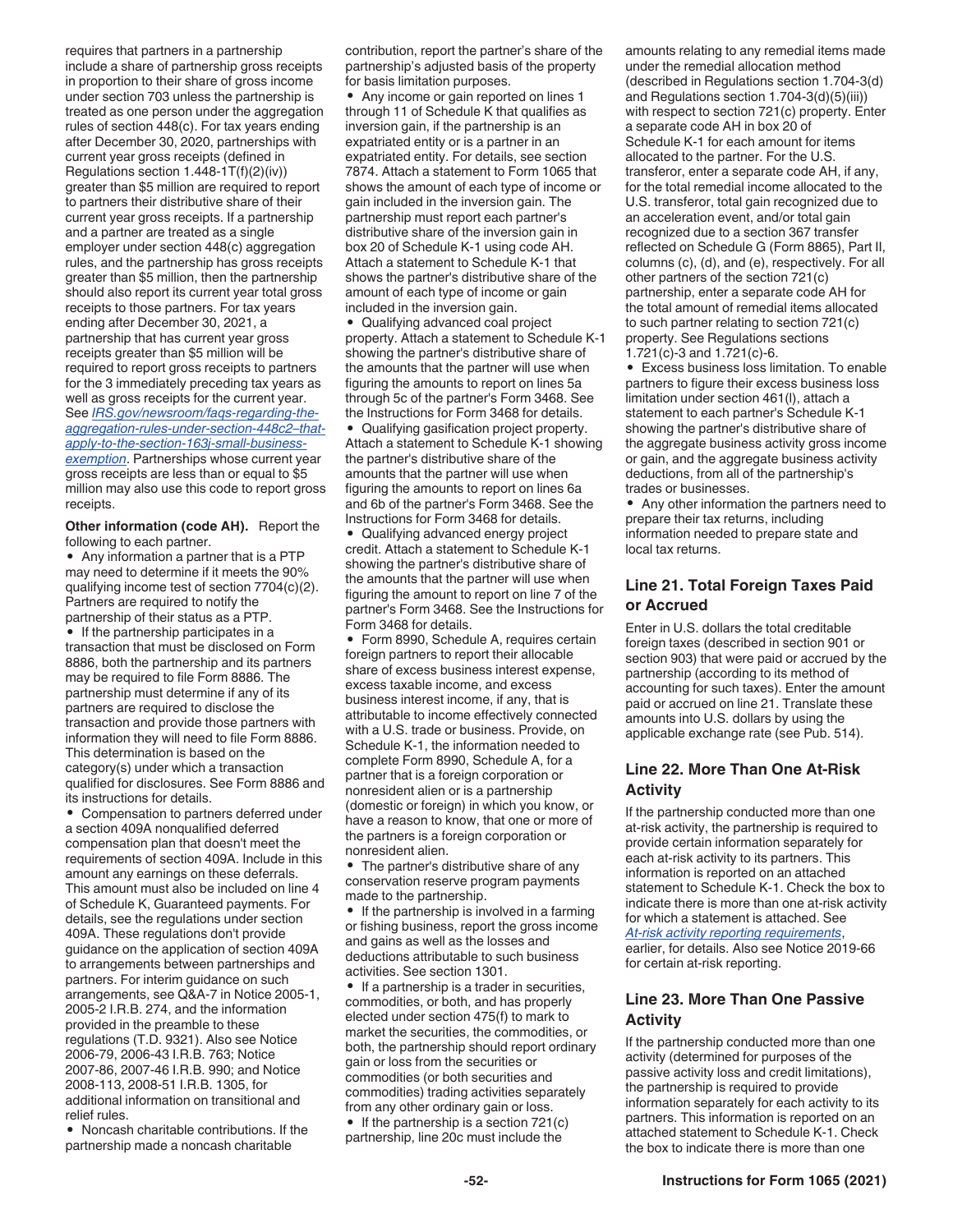passive activity for which a statement is attached. See *Passive Activity Reporting Requirements*, earlier, for details.

### **Analysis of Net Income (Loss)**

For each type of partner shown, enter the portion of the amount shown on line 1 that was allocated to that type of partner. Foreign government partners are treated as corporate partners. Report all amounts for LLC members on the line for limited partners. The sum of the amounts shown on line 2 must equal the amount shown on line 1. In addition, the amount on line 1 of Analysis of Net Income (Loss) must equal the amount on line 9 of Schedule M-1 (if the partnership is required to complete Schedule M-1). If the partnership files Schedule M-3, the amount on line 1 of Analysis of Net Income (Loss) must equal the amount in column (d) of Schedule M-3, Part II, line 26.

In classifying partners who are individuals as "active" or "passive," the partnership should apply the rules below. In applying these rules, a partnership should classify each partner to the best of its knowledge and belief. It is assumed that in most cases the level of a particular partner's participation in an activity will be apparent.

1. If the partnership's principal activity is a trade or business, classify a general partner as "active" if the partner materially participated in all partnership trade or business activities; otherwise, classify a general partner as "passive."

2. If the partnership's principal activity consists of a working interest in an oil or gas well, classify a general partner as "active.'

3. If the partnership's principal activity is a rental real estate activity, classify a general partner as "active" if the partner actively participated in all of the partnership's rental real estate activities; otherwise, classify a general partner as "passive."

4. Classify as "passive" all partners in a partnership whose principal activity is a rental activity other than a rental real estate activity.

5. If the partnership's principal activity is a portfolio activity, classify all partners as "active."

6. Classify as "passive" all limited partners in a partnership whose principal activity is a trade or business or rental activity.

### **Schedule L. Balance Sheets per Books**



*Schedules L, M-1, and M-2 aren't required to be completed if the partnership answered "Yes" to question 4 of Schedule B.*

The balance sheets should agree with the partnership's books and records. Attach a statement explaining any differences. There are additional requirements for completing

Schedule L for partnerships that are required to file Schedule M-3 (see the Instructions for Schedule M-3 (Form 1065) for details).

Partnerships reporting to the Interstate Commerce Commission (ICC) or to any national, state, municipal, or other public officer may send copies of their balance sheets prescribed by the ICC or national, state, or municipal authorities, as of the beginning and end of the tax year, instead of completing Schedule L. However, statements filed under this procedure must contain sufficient information to enable the IRS to reconstruct a balance sheet similar to that contained on Form 1065 without contacting the partnership during processing.

All amounts on the balance sheet should be reported in U.S. dollars. If the partnership's books and records are kept in a foreign currency, the balance sheet should be translated in accordance with U.S. generally accepted accounting principles (GAAP).

**Exception.** If the partnership or any qualified business unit of the partnership uses the U.S. dollar approximate separate transactions method, Schedule L should reflect the tax balance sheet prepared and translated into U.S. dollars according to Regulations section 1.985-3(d), and not a U.S. GAAP balance sheet.

#### **Partnerships Required To File Schedule M-3**

For partnerships required to file Schedule M-3, the amounts reported on Schedule L must be amounts from financial statements used to complete Schedule M-3. If the partnership prepares non-tax-basis financial statements, Schedule M-3 and Schedule L must report non-tax-basis financial statement amounts. If the partnership doesn't prepare non-tax-basis financial statements, Schedule L must be based on the partnership's books and records and may show tax-basis balance sheet amounts if the partnership's books and records reflect only tax-basis amounts.

#### **Line 5. Tax-Exempt Securities**

Include on this line:

1. State and local government obligations, the interest on which is excludable from gross income under section 103(a); and

2. Stock in a mutual fund or other RIC that distributed exempt-interest dividends during the tax year of the partnership.

#### **Line 7a. Loans to Partners (or Persons Related to Partners)**

Include on this line loans to partners or persons related to partners. Persons are related if they have a relationship specified in section 267(b) or 707(b). Amounts included here should not be included elsewhere on lines 1 through 13.

#### **Line 14. Total Assets**

Generally, total assets at the beginning of the year (Schedule L, line 14, column (b)) must equal total assets at the close of the prior tax year (Schedule L, line 14, column (d)). If total assets at the beginning of the year don't equal total assets at the close of the prior year, attach a statement explaining the difference.

For purposes of measuring total assets at the end of the year, the partnership's assets may not be netted against or reduced by partnership liabilities. In addition, asset amounts may not be reported as a negative number. If the partnership has an interest in another partnership and uses a tax-basis method for Schedule L, it must show as an asset the adjusted basis of its interest in the other partnership and separately show as a liability its share of the other partnership's liabilities (which are included in the computation of its adjusted basis). See the Partner's Instructions for Schedule K-1 for details on how to figure the adjusted basis of a partnership interest. If Schedule L is non-tax-basis, investment in a partnership may be shown as appropriate under the non-tax-basis accounting method of the partnership including, if required by the non-tax-basis accounting method of the partnership, the equity method of accounting for investments, but must be shown as a non-negative amount.

*Example.* Partnership A prepares a tax-basis Schedule L and is a general partner in Partnership B, a general partnership. Partnership A's adjusted basis in Partnership B at the end of the tax year is \$16 million. Partnership A's share of Partnership B's liabilities is \$20 million, which is included in the \$16 million adjusted basis amount. On its Schedule L, Partnership A must report \$16 million on line 8 as the amount of its investment asset in Partnership B and report on line 20 its \$20 million share of Partnership B's liabilities. These amounts cannot be netted on Schedule L.

#### **Line 18. All Nonrecourse Loans**

Nonrecourse loans are those liabilities of the partnership for which no partner bears the economic risk of loss. If the partnership's nonrecourse liabilities include its share of the liabilities of another partnership, the partnership's share of those liabilities must be reflected on line 18.

### **Line 19a. Loans From Partners (or Persons Related to Partners)**

Include on this line loans from partners or persons related to partners. Persons are related if they have a relationship specified in section 267(b) or 707(b). Amounts included here should not be included elsewhere on lines 15 through 21.

### **Line 20. Other Liabilities**

A partnership that is a partner in a tiered partnership must include as a liability on line 20 the partner's share of the tiered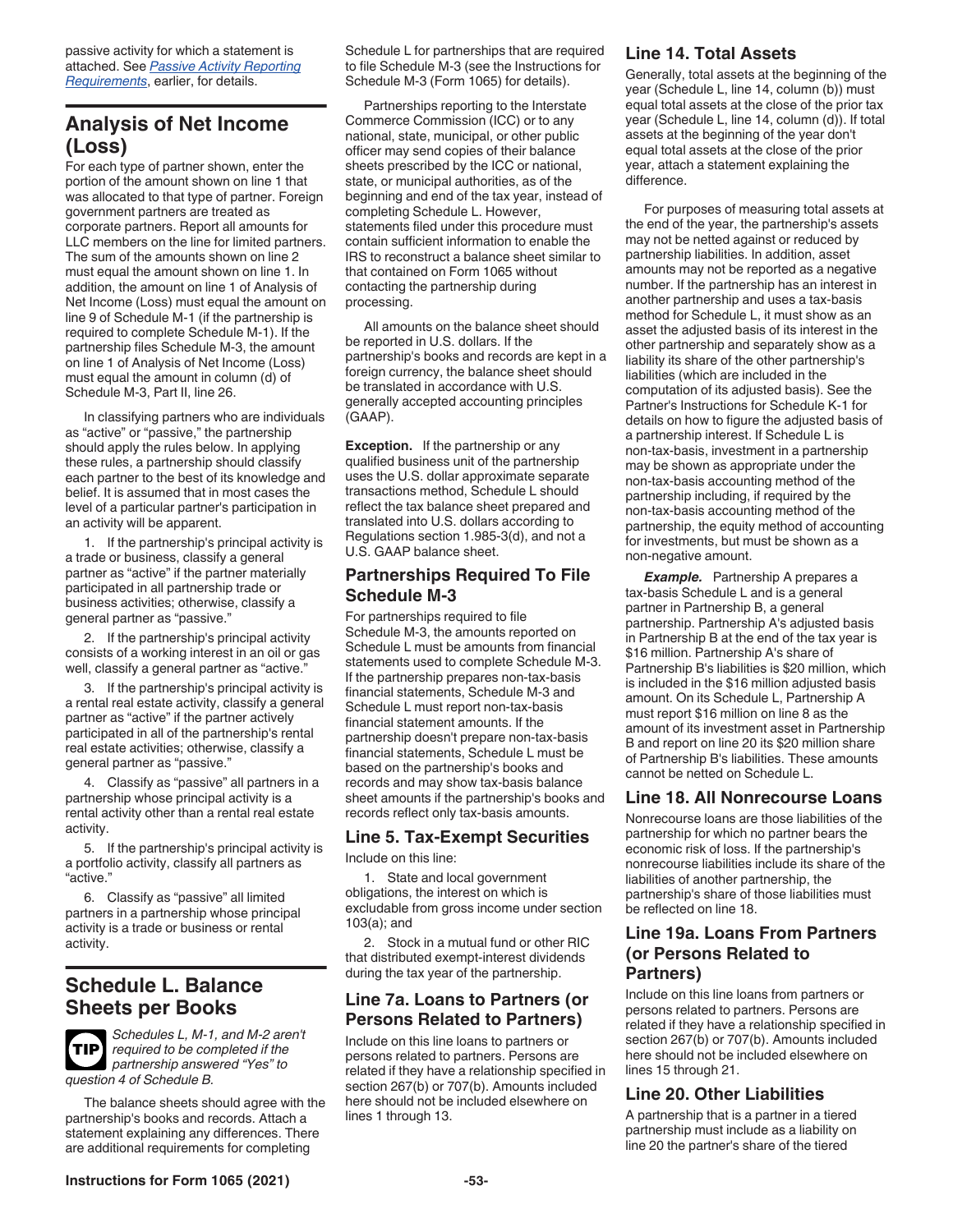### **Schedule M-1. Reconciliation of Income (Loss) per Books With Income (Loss) per Return**

*Schedule M-3 may be required instead of Schedule M-1. See* Item J. Schedule C and Schedule M-3*, earlier. See the Instructions for*  **TIP**

*Schedule M-3 for more information.*

#### **Line 2**

Report on this line income included on Schedule K, lines 1, 2, 3c, 5, 6a, 7, 8, 9a, 10, and 11, not recorded on the partnership's books this year. Describe each such item of income. Attach a statement if necessary.

#### **Line 3. Guaranteed Payments**

Include on this line guaranteed payments shown on Schedule K, lines 4a and 4b (other than amounts paid for insurance that constitutes medical care for a partner, a partner's spouse, a partner's dependents, and a partner's children under age 27 who aren't dependents).

#### **Line 4b. Travel and Entertainment**

Include the following on this line.

• Entertainment expenses, including entertainment-related meals and facilities, not deductible under section 274(a).

• Non-entertainment-related meal

expenses not deductible under section 274(n).

• The part of business gifts over \$25. See section 274(b).

• Expenses of an individual allocable to conventions on cruise ships over \$2,000. See section 274(h)(2).

• Employee achievement awards of nontangible property or tangible property over \$400 (\$1,600 if part of a qualified plan). See section 274(j).

• The part of the cost of luxury water travel expenses not deductible under section 274(m). See section 274(m)(1)(A).

- Expenses for travel as a form of
- education. See section 274(m)(2).

• Nondeductible club dues. See section 274(a)(3).

• Qualified transportation fringes under section 274(a)(4).

• Transportation and commuting expenses under section 274(l).

• Other nondeductible travel and entertainment expenses.

#### **Line 6**

Include tax-exempt income from forgiven PPP loans on line 6 if it was included on line 1 of Schedule M-1.

### **Schedule M-2. Analysis of Partners' Capital Accounts**

Show what caused changes during the tax year in the partners' tax basis capital accounts.

#### **Line 1. Balance at Beginning of Year**

The balance at the beginning of the year should equal the total of the amounts reported as the partners' beginning tax basis capital accounts in item L of all the partners' Schedules K-1. If not, the partnership should attach an explanation of the difference. Generally, the balance at the beginning of the year should equal the adjusted tax basis of the partnership's assets at the beginning of the year reduced by the partnership's liabilities at the beginning of the year. If the partnership's balance sheet (Schedule L) is reported on the tax basis and if the aggregate of the partners' beginning and ending capital accounts differ from the amounts reported on Schedule L, attach a statement reconciling any differences. No such reconciliation is required if Schedule L is not reported on the tax basis.

### **Line 2. Capital Contributed During Year**

Include on line 2a the amount of money contributed by each partner to the partnership, as reflected on the partnership's books and records. Include on line 2b the adjusted tax basis of property net of liabilities contributed by each partner to the partnership, as reflected on the partnership's books and records.

### **Line 3. Net Income (Loss)**

Enter on Schedule M-2, line 3, the amount from the Analysis of Net Income (Loss), line 1. Generally, this is the same as the amount entered on line 9 of Schedule M-1 (if the partnership is required to complete Schedule M-1) or if the partnership files Schedule M-3, the amount in column (d) of Schedule M-3, Part II, line 26. Because section 743(b) basis adjustments and income from guaranteed payments are not included in the partners' tax-basis capital accounts, certain adjustments may be necessary. If adjustments to income under section 743(b) are taken into account in calculating net income (loss), remove the effects of those adjustments (for example, by adding or subtracting the income, gain, loss, or deduction resulting from those adjustments on line 4 or line 7 in accordance with the instructions for those lines). If net income includes income from guaranteed payments made to partners, remove such income on line 7.

#### **Line 4. Other Increases (Itemize)**

Enter on line 4 the sum of all other increases to the partners' tax basis capital accounts during the year not reflected on lines 2 and 3. Also, if the aggregate net negative income from all section 743(b) adjustments reported on Schedule K, line 13(d), "Other deductions," was included as a decrease to income in arriving at net income (loss) on line 3, report those amounts as an increase on line 4. For these purposes, "net negative income from all section 743(b) adjustments" means the excess of all section 743(b) adjustments to income allocated to the partner that decrease partner taxable income over all section 743(b) adjustments to income that increase partner taxable income.

### **Line 6. Distributions**

**Line 6a. Cash.** Enter the amount of money distributed to each partner by the partnership. For purposes of line 6a, "money" includes marketable securities, as described in section 731(c).

**Line 6b. Property.** Enter the sum of the adjusted tax bases of property net of liabilities distributed to each partner by the partnership as reflected on the partnership's books and records. Include withdrawals from inventory for the personal use of a partner.

### **Line 7. Other Decreases (Itemize)**

Enter on line 7 the sum of all other decreases to the partners' tax-basis capital accounts during the year not reflected on line 6. Also, if the aggregate net positive income from all section 743(b) adjustments reported on Schedule K, line 11, "Other income (loss)," was included as an increase to income in arriving at net income (loss) on line 3, report that amount as a decrease on line 7. For these purposes, "net positive income from all section 743(b) adjustments" means the excess of all section 743(b) adjustments to income allocated to the partner that increase the partner's taxable income over all section 743(b) adjustments to income that decrease the partner's taxable income. Likewise, if line 3 includes income from guaranteed payments reported on Schedule K, line 4c, include that amount as a decrease on line 7.

### **Line 9. Balance at End of Year**

The balance at the end of the year should equal the total of the amounts reported as the partners' ending capital accounts in item L of all the partners' Schedules K-1.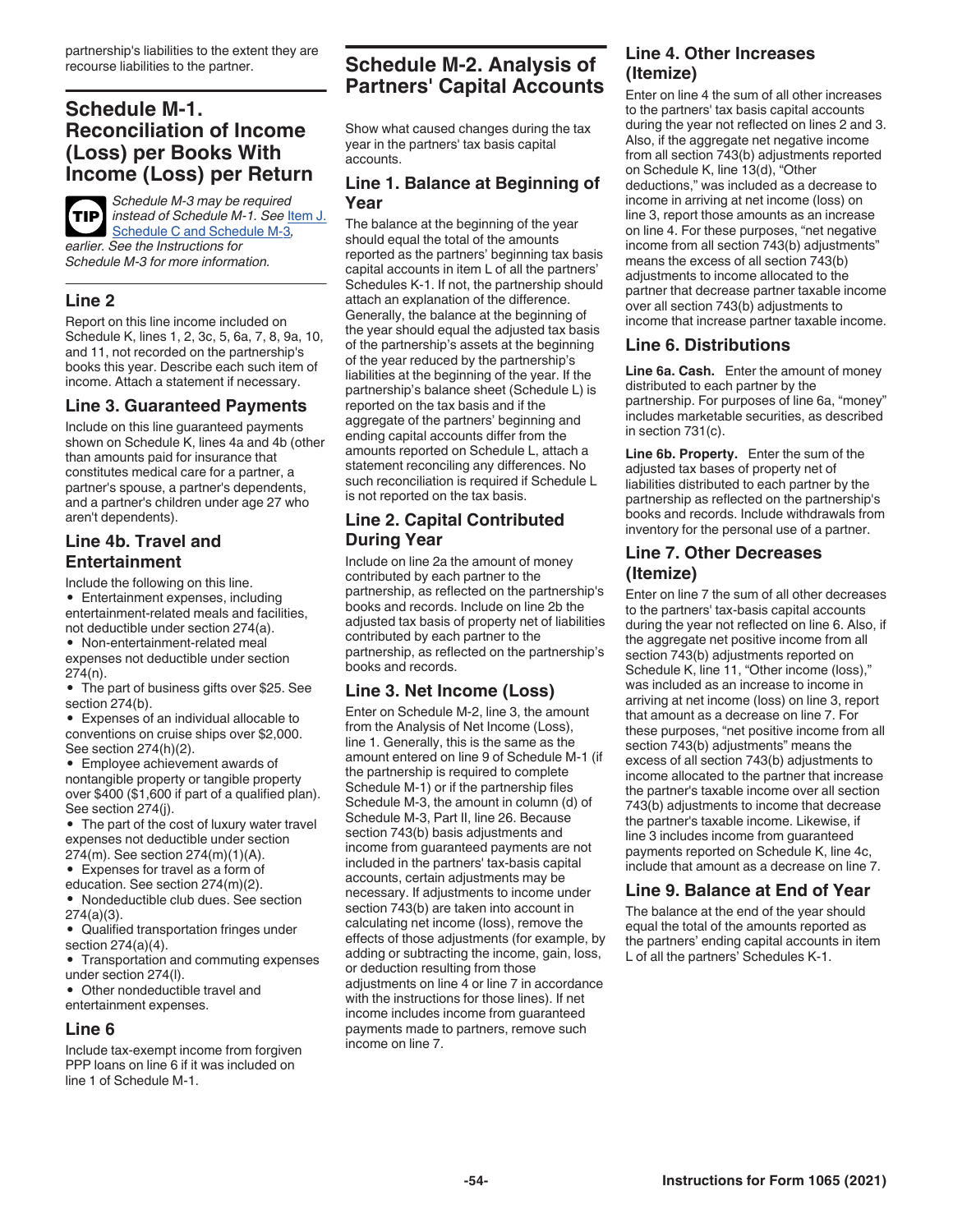**Paperwork Reduction Act Notice.** We ask for the information on these forms to carry out the Internal Revenue laws of the United States. You are required to give us the information. We need it to ensure that you are complying with these laws and to allow us to figure and collect the right amount of tax.

You are not required to provide the information requested on a form that is subject to the Paperwork Reduction Act unless the form displays a valid OMB control number. Books or records relating to a form or its instructions must be retained as long as their contents may become material in the administration of any Internal Revenue law. Generally, tax returns and return information are confidential, as required by section 6103.

**Estimates of Taxpayer Burden.** The following tables show burden estimates based on current statutory requirements as of November 2021, for taxpayers filing 2021 Forms 1065, 1120, 1120-C, 1120-F, 1120-H, 1120-ND, 1120-S, 1120-SF, 1120-FSC, 1120-L, 1120-PC, 1066, 1120-REIT, 1120-RIC, 1120-POL, and related attachments. Time spent and out-of-pocket costs are presented separately. Time burden is broken out by taxpayer activity, with reporting representing the largest component. Out-of-pocket costs include any expenses incurred by taxpayers to prepare and submit their tax returns. Examples include tax return preparation and submission fees, postage and photocopying costs, and tax preparation software costs. While these estimates don't include burden associated with post-filing activities, IRS operational data indicate that electronically prepared and filed returns have fewer arithmetic errors, implying lower post-filing burden.

Reported time and cost burdens are national averages and don't necessarily reflect a "typical" case. Most taxpayers experience lower than average burden, with taxpayer burden varying considerably by taxpayer type. For instance, the estimated average time burden for all business entities is 279 hours, with an average cost of \$5,130 per return. This average includes all associated forms and schedules, across all preparation methods and taxpayer activities.

The average burden for partnerships filing Forms 1065 and related attachments is about 290 hours and \$5,900; the average burden for corporations filing Form 1120 and associated forms is about 335 hours and \$7,700; and the average burden for Forms 1066, 1120-REIT, 1120-RIC, 1120-S, and all related attachments is 245 hours and \$3,500. Within each of these estimates there is significant variation in taxpayer activity. Tax preparation fees and other out-of-pocket costs vary extensively depending on the tax situation of the taxpayer, the type of software or professional preparer used, and the geographic location. Third-party burden hours are not included in these estimates.

| Forms 1065, 1066, and all attachments  |                                              |                      |                     |                                           |  |
|----------------------------------------|----------------------------------------------|----------------------|---------------------|-------------------------------------------|--|
| Primary Form Filed or Type of Taxpayer | <b>Total Number of Returns</b><br>(millions) | Average Time (hours) | <b>Average Cost</b> | <b>Average Monetized</b><br><b>Burden</b> |  |
| All Partnerships                       | 4.8                                          | 85                   | \$3,900             | \$7.900                                   |  |
| Small                                  | 4.5                                          | 75                   | \$2,800             | \$5,300                                   |  |
| $Large*$                               | 0.3                                          | 245                  | \$20,600            | \$45,900                                  |  |

#### **Table 1—Taxpayer Burden for Partnerships**

#### **Table 2—Taxpayer Burden for Taxable Corporations**

| Forms 1120, 1120-C, 1120-F, 1120-H, 1120-ND, 1120-SF, 1120-FSC, 1120-L, 1120-PC, 1120-POL, and all attachments |                                              |                      |                     |                                           |  |  |
|----------------------------------------------------------------------------------------------------------------|----------------------------------------------|----------------------|---------------------|-------------------------------------------|--|--|
| Primary Form Filed or Type of<br>Taxpayer                                                                      | <b>Total Number of Returns</b><br>(millions) | Average Time (hours) | <b>Average Cost</b> | <b>Average Monetized</b><br><b>Burden</b> |  |  |
| All Taxable Corporations                                                                                       | 2.1                                          | 140                  | \$6.100             | \$15,100                                  |  |  |
| Small                                                                                                          | 2.0                                          | 90                   | \$3.100             | \$6.400                                   |  |  |
| Large*                                                                                                         | 0.1                                          | 895                  | \$49,700            | \$142,600                                 |  |  |

#### **Table 3—Taxpayer Burden for Pass-Through Corporations**

| Forms 1120-REIT, 1120-RIC, 1120-S, and all attachments |                                              |                      |                     |                                           |  |  |
|--------------------------------------------------------|----------------------------------------------|----------------------|---------------------|-------------------------------------------|--|--|
| Primary Form Filed or Type of<br>Taxpayer              | <b>Total Number of Returns</b><br>(millions) | Average Time (hours) | <b>Average Cost</b> | <b>Average Monetized</b><br><b>Burden</b> |  |  |
| All Pass-Through Corporations                          | 5.4                                          | 80                   | \$3.100             | \$6,400                                   |  |  |
| Small                                                  | 5.3                                          | 80                   | \$2,800             | \$5,800                                   |  |  |
| $Large*$                                               | 0.1                                          | 330                  | \$24,500            | \$58,500                                  |  |  |
|                                                        |                                              |                      |                     |                                           |  |  |

A large business is defined as one having end-of-year assets greater than \$10 million. A large business is defined the same way for partnerships, taxable corporations, and pass-through corporations. A small business is any business that doesn't meet the definition of a large business.

**Comments and Suggestions.** We welcome your comments about this publication and your suggestions for future editions. You can send us comments through *[IRS.gov/FormComments](https://www.irs.gov/formcomments)*. Or you can write to:

Internal Revenue Service Tax Forms and Publications 1111 Constitution Ave. NW, IR-6526 Washington, DC 20224

Although we can't respond individually to each comment received, we do appreciate your feedback and will consider your comments as we revise our tax forms, instructions, and publications. We can't answer tax questions sent to the above address. Do not send the tax form to this address. Instead, see *Where To File*, earlier, near the beginning of the instructions.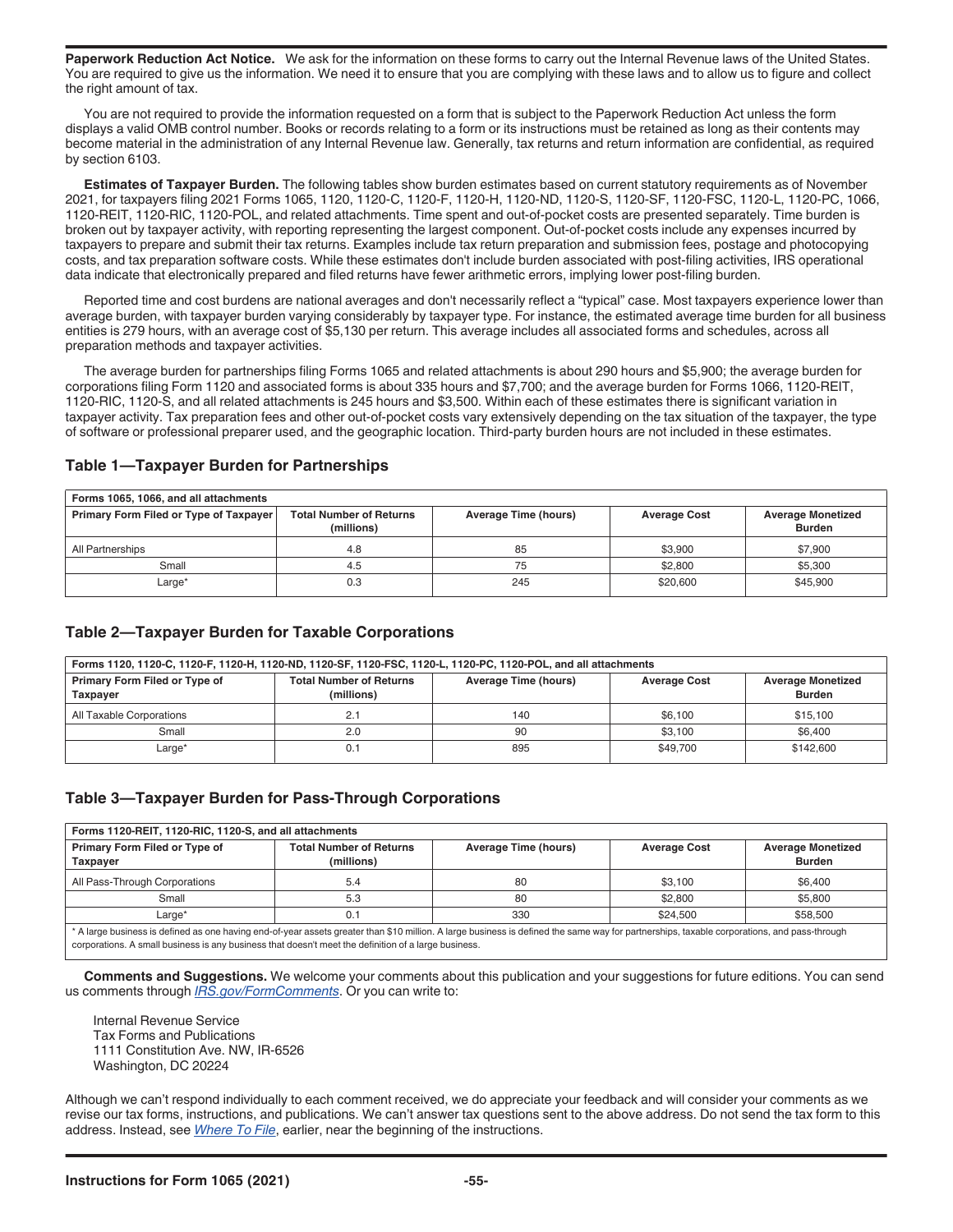#### **Codes for Principal Business Activity and Principal Product or Service**

This list of Principal Business Activities and their associated codes is designed to classify an enterprise by the type of<br>activity in which it is engaged to facilitate the administration<br>of the Internal Revenue Code. These Principal Business<br>Activity Codes are based on the North Ameri

Using the list of activities and codes below, determine<br>from which activity the business derives the largest<br>percentage of its "total receipts." Total receipts is defined<br>as the sum of gross receipts or sales (page 1, line

manufacturer and must use one of the manufacturing codes (311110–339900).

Once the Principal Business Activity is determined,<br>enter the six-digit code from the list below on page 1, item<br>C. Also enter the business activity in item A and a brief<br>description of the principal product or service of

|                        | <b>Agriculture, Forestry, Fishing</b>                             | 238900        | <b>Other Specialty Trade Contractors</b>                   | 327900        | <b>Other Nonmet</b><br>Mfg                 |
|------------------------|-------------------------------------------------------------------|---------------|------------------------------------------------------------|---------------|--------------------------------------------|
| and Hunting            |                                                                   |               | (including site preparation)                               |               | <b>Primary Metal Manufac</b>               |
| <b>Crop Production</b> |                                                                   |               | Manufacturing                                              | 331110        | Iron & Steel M                             |
| 111100                 | Oilseed & Grain Farming                                           |               | <b>Food Manufacturing</b>                                  | 331200        | <b>Steel Product</b>                       |
| 111210                 | Vegetable & Melon Farming                                         | 311110        | Animal Food Mfg                                            |               | Steel                                      |
|                        | (including potatoes & yams)                                       | 311200        | Grain & Oilseed Milling                                    | 331310        | Alumina & Alu                              |
| 111300                 | Fruit & Tree Nut Farming                                          | 311300        | Sugar & Confectionery Product                              |               | Processing                                 |
| 111400                 | Greenhouse, Nursery, &                                            | 311400        | Mfg                                                        | 331400        | Nonferrous Me                              |
|                        | Floriculture Production                                           |               | Fruit & Vegetable Preserving &<br>Specialty Food Mfg       |               | Aluminum) Pro<br>Processing                |
| 111900                 | Other Crop Farming (including<br>tobacco, cotton, sugarcane, hay, | 311500        | Dairy Product Mfg                                          | 331500        | Foundries                                  |
|                        | peanut, sugar beet & all other crop                               | 311610        | Animal Slaughtering & Processing                           |               | <b>Fabricated Metal Produ</b>              |
|                        | farming)                                                          | 311710        | Seafood Product Preparation &                              | 332110        | Forging & Star                             |
|                        | <b>Animal Production</b>                                          |               | Packaging                                                  | 332210        | Cutlery & Han                              |
| 112111                 | Beef Cattle Ranching & Farming                                    | 311800        | Bakeries, Tortilla & Dry Pasta Mfg                         | 332300        | Architectural 8                            |
| 112112                 | <b>Cattle Feedlots</b>                                            | 311900        | Other Food Mfg (including coffee,                          |               | Mfg                                        |
| 112120                 | Dairy Cattle & Milk Production                                    |               | tea, flavorings & seasonings)                              | 332400        | Boiler, Tank, 8                            |
| 112210                 | Hog & Pig Farming                                                 | Manufacturing | <b>Beverage and Tobacco Product</b>                        | 332510        | Mfg                                        |
| 112300                 | Poultry & Egg Production                                          | 312110        | Soft Drink & Ice Mfg                                       | 332610        | Hardware Mfg<br>Spring & Wire              |
| 112400                 | Sheep & Goat Farming                                              | 312120        | <b>Breweries</b>                                           | 332700        |                                            |
| 112510                 | Aquaculture (including shellfish &<br>finfish farms & hatcheries) | 312130        | Wineries                                                   |               | Machine Shop<br>Screw, Nut, &              |
| 112900                 | <b>Other Animal Production</b>                                    | 312140        | <b>Distilleries</b>                                        | 332810        | Coating, Engra                             |
|                        | <b>Forestry and Logging</b>                                       | 312200        | <b>Tobacco Manufacturing</b>                               |               | & Allied Activit                           |
| 113110                 | <b>Timber Tract Operations</b>                                    |               | <b>Textile Mills and Textile Product Mills</b>             | 332900        | <b>Other Fabricat</b>                      |
| 113210                 | Forest Nurseries & Gathering of                                   | 313000        | <b>Textile Mills</b>                                       |               | Mfg                                        |
|                        | <b>Forest Products</b>                                            | 314000        | <b>Textile Product Mills</b>                               |               | <b>Machinery Manufacturi</b>               |
| 113310                 | Logging                                                           |               | <b>Apparel Manufacturing</b>                               | 333100        | Agriculture, Co<br>Machinery Mfg           |
|                        | <b>Fishing, Hunting and Trapping</b>                              | 315100        | <b>Apparel Knitting Mills</b>                              | 333200        | <b>Industrial Mac</b>                      |
| 114110                 | Fishing                                                           | 315210        | Cut & Sew Apparel Contractors                              | 333310        | Commercial &                               |
| 114210                 | Hunting & Trapping                                                | 315220        | Men's & Boys' Cut & Sew Apparel                            |               | Machinery Mfg                              |
|                        | <b>Support Activities for Agriculture and</b>                     |               | Mfg                                                        | 333410        | Ventilation, He                            |
| Forestry               |                                                                   | 315240        | Women's, Girls' & Infants' Cut &<br>Sew Apparel Mfg        |               | Air-Conditionir<br><b>Refrigeration E</b>  |
| 115110                 | Support Activities for Crop<br>Production (including cotton       | 315280        | Other Cut & Sew Apparel Mfg                                | 333510        | Metalworking                               |
|                        | ginning, soil preparation, planting,                              | 315990        | Apparel Accessories & Other                                | 333610        | Engine, Turbir                             |
|                        | & cultivating)                                                    |               | Apparel Mfg                                                |               | Transmission                               |
| 115210                 | Support Activities for Animal                                     |               | <b>Leather and Allied Product Manufacturing</b>            | 333900        | <b>Other General</b>                       |
|                        | Production                                                        | 316110        | Leather & Hide Tanning &                                   |               | Mfg                                        |
| 115310                 | <b>Support Activities For Forestry</b>                            |               | Finishing                                                  |               | <b>Computer and Electron</b>               |
| Mining                 |                                                                   | 316210        | Footwear Mfg (including rubber &                           | Manufacturing |                                            |
| 211120                 | <b>Crude Petroleum Extraction</b>                                 |               | plastics)                                                  | 334110        | Computer & P<br>Mfg                        |
| 211130                 | <b>Natural Gas Extraction</b>                                     | 316990        | Other Leather & Allied Product Mfg                         | 334200        | Communicatic                               |
| 212110                 | Coal Mining                                                       |               | <b>Wood Product Manufacturing</b>                          | 334310        | Audio & Video                              |
| 212200                 | <b>Metal Ore Mining</b>                                           | 321110        | Sawmills & Wood Preservation                               | 334410        | Semiconducto                               |
| 212310                 | Stone Mining & Quarrying                                          | 321210        | Veneer, Plywood, & Engineered<br>Wood Product Mfg          |               | Component M                                |
| 212320                 | Sand, Gravel, Clay, & Ceramic &                                   | 321900        | Other Wood Product Mfg                                     | 334500        | Navigational, I                            |
|                        | Refractory Minerals Mining &                                      |               | <b>Paper Manufacturing</b>                                 |               | Electromedica                              |
| 212390                 | Quarrying<br><b>Other Nonmetallic Mineral Mining</b>              | 322100        | Pulp, Paper, & Paperboard Mills                            | 334610        | <b>Instruments M</b>                       |
|                        | & Quarrying                                                       | 322200        | Converted Paper Product Mfg                                |               | Manufacturing<br>Magnetic & Op             |
| 213110                 | <b>Support Activities for Mining</b>                              |               | <b>Printing and Related Support Activities</b>             |               | Electrical Equipment, A                    |
| <b>Utilities</b>       |                                                                   | 323100        | Printing & Related Support                                 |               | <b>Component Manufactu</b>                 |
|                        |                                                                   |               | Activities                                                 | 335100        | <b>Electric Lightir</b>                    |
| 221100                 | Electric Power Generation,<br>Transmission & Distribution         |               | <b>Petroleum and Coal Products</b>                         | 335200        | Major Househ                               |
| 221210                 | <b>Natural Gas Distribution</b>                                   | Manufacturing |                                                            | 335310        | <b>Electrical Equi</b>                     |
| 221300                 | Water, Sewage & Other Systems                                     | 324110        | Petroleum Refineries (including                            | 335900        | <b>Other Electrica</b>                     |
| 221500                 | <b>Combination Gas &amp; Electric</b>                             | 324120        | integrated)<br>Asphalt Paving, Roofing, &                  |               | Component M                                |
|                        |                                                                   |               | Saturated Materials Mfg                                    |               | <b>Transportation Equipm</b>               |
| Construction           |                                                                   | 324190        | Other Petroleum & Coal Products                            | 336100        | Motor Vehicle                              |
|                        | <b>Construction of Buildings</b>                                  |               | Mfg                                                        | 336210        | Motor Vehicle                              |
| 236110                 | <b>Residential Building Construction</b>                          |               | <b>Chemical Manufacturing</b>                              | 336300        | Motor Vehicle                              |
| 236200                 | Nonresidential Building                                           | 325100        | <b>Basic Chemical Mfg</b>                                  | 336410        | Aerospace Pro                              |
|                        | Construction                                                      | 325200        | Resin, Synthetic Rubber, &                                 | 336510        | <b>Railroad Rollir</b>                     |
|                        | <b>Heavy and Civil Engineering Construction</b>                   |               | Artificial & Synthetic Fibers &<br>Filaments Mfg           | 336610        | Ship & Boat B                              |
| 237100<br>237210       | Utility System Construction<br><b>Land Subdivision</b>            | 325300        | Pesticide, Fertilizer, & Other                             | 336990        | <b>Other Transpo</b><br>Mfg                |
| 237310                 |                                                                   |               | <b>Agricultural Chemical Mfg</b>                           |               | <b>Furniture and Related F</b>             |
|                        | Highway, Street, & Bridge<br>Construction                         | 325410        | Pharmaceutical & Medicine Mfg                              | Manufacturing |                                            |
| 237990                 | Other Heavy & Civil Engineering                                   | 325500        | Paint, Coating, & Adhesive Mfg                             | 337000        | Furniture & Re                             |
|                        | Construction                                                      | 325600        | Soap, Cleaning Compound, &                                 |               | Manufacturing                              |
|                        | <b>Specialty Trade Contractors</b>                                |               | <b>Toilet Preparation Mfg</b>                              |               | <b>Miscellaneous Manufad</b>               |
| 238100                 | Foundation, Structure, & Building                                 | 325900        | Other Chemical Product &                                   | 339110        | <b>Medical Equip</b>                       |
|                        | <b>Exterior Contractors (including</b>                            |               | Preparation Mfg                                            | 339900        | <b>Other Miscella</b>                      |
|                        | framing carpentry, masonry, glass,<br>roofing, & siding)          | Manufacturing | <b>Plastics and Rubber Products</b>                        |               | Manufacturing                              |
| 238210                 | <b>Electrical Contractors</b>                                     | 326100        | <b>Plastics Product Mfg</b>                                |               | <b>Wholesale Trade</b>                     |
| 238220                 | Plumbing, Heating, &                                              | 326200        | <b>Rubber Product Mfg</b>                                  |               | <b>Merchant Wholesalers,</b>               |
|                        | Air-Conditioning Contractors                                      |               | <b>Nonmetallic Mineral Product</b>                         | 423100        | Motor Vehicle                              |
|                        |                                                                   |               |                                                            |               | Parts & Suppli                             |
| 238290                 | <b>Other Building Equipment</b>                                   | Manufacturing |                                                            |               |                                            |
|                        | Contractors                                                       | 327100        |                                                            | 423200        | Furniture & Ho                             |
| 238300                 |                                                                   | 327210        | Clay Product & Refractory Mfg                              | 423300        | Lumber & Oth                               |
|                        | Building Finishing Contractors<br>(including drywall, insulation, | 327300        | Glass & Glass Product Mfg                                  |               | Materials                                  |
|                        | painting, wallcovering, flooring, tile,<br>& finish carpentry)    | 327400        | Cement & Concrete Product Mfg<br>Lime & Gypsum Product Mfg | 423400        | Professional &<br><b>Equipment &amp; S</b> |

| 327900        | <b>Other Nonmetallic Mineral Product</b>                  | 423500              | Metal & Mineral (except                                    |
|---------------|-----------------------------------------------------------|---------------------|------------------------------------------------------------|
|               | Mfg                                                       |                     | Petroleum)                                                 |
|               | <b>Primary Metal Manufacturing</b>                        | 423600              | Household Appliances & Electrical                          |
| 331110        | Iron & Steel Mills & Ferroalloy Mfg                       |                     | & Electronic Goods                                         |
| 331200        | Steel Product Mfg from Purchased                          | 423700              | Hardware, & Plumbing & Heating                             |
|               | Steel                                                     |                     | Equipment & Supplies                                       |
| 331310        | Alumina & Aluminum Production &                           | 423800              | Machinery, Equipment, & Supplies                           |
|               | Processing                                                | 423910              | Sporting & Recreational Goods &                            |
| 331400        | Nonferrous Metal (except                                  |                     | Supplies                                                   |
|               | Aluminum) Production &<br>Processing                      | 423920              | Toy & Hobby Goods & Supplies                               |
|               |                                                           | 423930              | Recyclable Materials                                       |
| 331500        | Foundries                                                 | 423940              | Jewelry, Watch, Precious Stone, &                          |
|               | <b>Fabricated Metal Product Manufacturing</b>             |                     | <b>Precious Metals</b>                                     |
| 332110        | Forging & Stamping                                        | 423990              | Other Miscellaneous Durable<br>Goods                       |
| 332210        | Cutlery & Handtool Mfg                                    |                     | Merchant Wholesalers, Nondurable                           |
| 332300        | Architectural & Structural Metals                         | Goods               |                                                            |
|               | Mfg                                                       | 424100              | Paper & Paper Products                                     |
| 332400        | Boiler, Tank, & Shipping Container<br>Mfg                 | 424210              | Drugs & Druggists' Sundries                                |
| 332510        |                                                           | 424300              |                                                            |
|               | Hardware Mfg                                              |                     | Apparel, Piece Goods, & Notions                            |
| 332610        | Spring & Wire Product Mfg                                 | 424400              | Grocery & Related Products                                 |
| 332700        | Machine Shops; Turned Product; &                          | 424500              | <b>Farm Product Raw Materials</b>                          |
|               | Screw, Nut, & Bolt Mfg                                    | 424600              | <b>Chemical &amp; Allied Products</b>                      |
| 332810        | Coating, Engraving, Heat Treating,<br>& Allied Activities | 424700              | Petroleum & Petroleum Products                             |
|               |                                                           | 424800              | Beer, Wine, & Distilled Alcoholic                          |
| 332900        | <b>Other Fabricated Metal Product</b><br>Mfg              |                     | Beverages                                                  |
|               | <b>Machinery Manufacturing</b>                            | 424910              | <b>Farm Supplies</b>                                       |
|               |                                                           | 424920              | Book, Periodical, & Newspapers                             |
| 333100        | Agriculture, Construction, & Mining<br>Machinery Mfg      | 424930              | Flower, Nursery Stock, & Florists'                         |
| 333200        | Industrial Machinery Mfg                                  |                     | Supplies                                                   |
|               |                                                           | 424940              | <b>Tobacco &amp; Tobacco Products</b>                      |
| 333310        | Commercial & Service Industry<br>Machinery Mfg            | 424950              | Paint, Varnish, & Supplies                                 |
| 333410        |                                                           | 424990              | Other Miscellaneous Nondurable                             |
|               | Ventilation, Heating,<br>Air-Conditioning, & Commercial   |                     | Goods                                                      |
|               | Refrigeration Equipment Mfg                               |                     | <b>Wholesale Electronic Markets and Agents</b>             |
| 333510        | Metalworking Machinery Mfg                                | and Brokers         |                                                            |
| 333610        | Engine, Turbine & Power                                   | 425110              | <b>Business to Business Electronic</b>                     |
|               | Transmission Equipment Mfg                                |                     | Markets                                                    |
| 333900        | Other General Purpose Machinery                           | 425120              | Wholesale Trade Agents & Brokers                           |
|               | Mfg                                                       | <b>Retail Trade</b> |                                                            |
|               | <b>Computer and Electronic Product</b>                    |                     |                                                            |
| Manufacturing |                                                           |                     | <b>Motor Vehicle and Parts Dealers</b>                     |
| 334110        | Computer & Peripheral Equipment                           | 441110              | New Car Dealers                                            |
|               | Mfg                                                       | 441120              | <b>Used Car Dealers</b>                                    |
| 334200        | Communications Equipment Mfg                              | 441210              | <b>Recreational Vehicle Dealers</b>                        |
|               |                                                           |                     |                                                            |
| 334310        | Audio & Video Equipment Mfg                               | 441222              | <b>Boat Dealers</b>                                        |
| 334410        | Semiconductor & Other Electronic                          | 441228              | Motorcycle, ATV, & All Other Motor                         |
|               | Component Mfg                                             |                     | <b>Vehicle Dealers</b>                                     |
| 334500        | Navigational, Measuring,                                  | 441300              | Automotive Parts, Accessories, &                           |
|               | Electromedical, & Control                                 |                     | <b>Tire Stores</b>                                         |
|               | Instruments Mfg                                           |                     | <b>Furniture and Home Furnishings Stores</b>               |
| 334610        | Manufacturing & Reproducing                               | 442110              | <b>Furniture Stores</b>                                    |
|               | Magnetic & Optical Media                                  | 442210              | <b>Floor Covering Stores</b>                               |
|               | Electrical Equipment, Appliance, and                      | 442291              | <b>Window Treatment Stores</b>                             |
|               | <b>Component Manufacturing</b>                            | 442299              | All Other Home Furnishings Stores                          |
| 335100        | Electric Lighting Equipment Mfg                           |                     | <b>Electronics and Appliance Stores</b>                    |
| 335200        | Major Household Appliance Mfg                             | 443141              |                                                            |
| 335310        | <b>Electrical Equipment Mfg</b>                           | 443142              | <b>Household Appliance Stores</b>                          |
| 335900        | Other Electrical Equipment &                              |                     | Electronics Stores (including<br>Audio, Video, Computer, & |
|               | Component Mfg                                             |                     | Camera Stores)                                             |
|               | <b>Transportation Equipment Manufacturing</b>             |                     | <b>Building Material and Garden Equipment</b>              |
| 336100        | Motor Vehicle Mfg                                         |                     | and Supplies Dealers                                       |
| 336210        | Motor Vehicle Body & Trailer Mfg                          | 444110              | Home Centers                                               |
| 336300        | Motor Vehicle Parts Mfg                                   | 444120              | Paint & Wallpaper Stores                                   |
| 336410        | Aerospace Product & Parts Mfg                             | 444130              | <b>Hardware Stores</b>                                     |
| 336510        | Railroad Rolling Stock Mfg                                | 444190              | <b>Other Building Material Dealers</b>                     |
| 336610        | Ship & Boat Building                                      | 444200              | Lawn & Garden Equipment &                                  |
| 336990        | Other Transportation Equipment                            |                     | <b>Supplies Stores</b>                                     |
|               | Mfg                                                       |                     | <b>Food and Beverage Stores</b>                            |
|               | <b>Furniture and Related Product</b>                      | 445110              | Supermarkets & Other Grocery                               |
| Manufacturing |                                                           |                     | (except Convenience) Stores                                |
| 337000        | Furniture & Related Product                               | 445120              | <b>Convenience Stores</b>                                  |
|               | Manufacturing                                             | 445210              | <b>Meat Markets</b>                                        |
|               | <b>Miscellaneous Manufacturing</b>                        | 445220              | Fish & Seafood Markets                                     |
| 339110        | Medical Equipment & Supplies Mfg                          | 445230              | Fruit & Vegetable Markets                                  |
| 339900        | <b>Other Miscellaneous</b>                                | 445291              | <b>Baked Goods Stores</b>                                  |
|               | Manufacturing                                             |                     |                                                            |
|               | <b>Wholesale Trade</b>                                    | 445292              | Confectionery & Nut Stores                                 |
|               |                                                           | 445299              | All Other Specialty Food Stores                            |
|               | Merchant Wholesalers, Durable Goods                       | 445310              | Beer, Wine, & Liquor Stores                                |
| 423100        | Motor Vehicle & Motor Vehicle<br>Parts & Supplies         |                     | <b>Health and Personal Care Stores</b>                     |
| 423200        | Furniture & Home Furnishings                              | 446110              | Pharmacies & Drug Stores                                   |
|               |                                                           | 446120              | Cosmetics, Beauty Supplies, &                              |
| 423300        | Lumber & Other Construction<br>Materials                  |                     | Perfume Stores                                             |
| 423400        | Professional & Commercial                                 | 446130              | <b>Optical Goods Stores</b>                                |
|               | Equipment & Supplies                                      | 446190              | Other Health & Personal Care<br>Stores                     |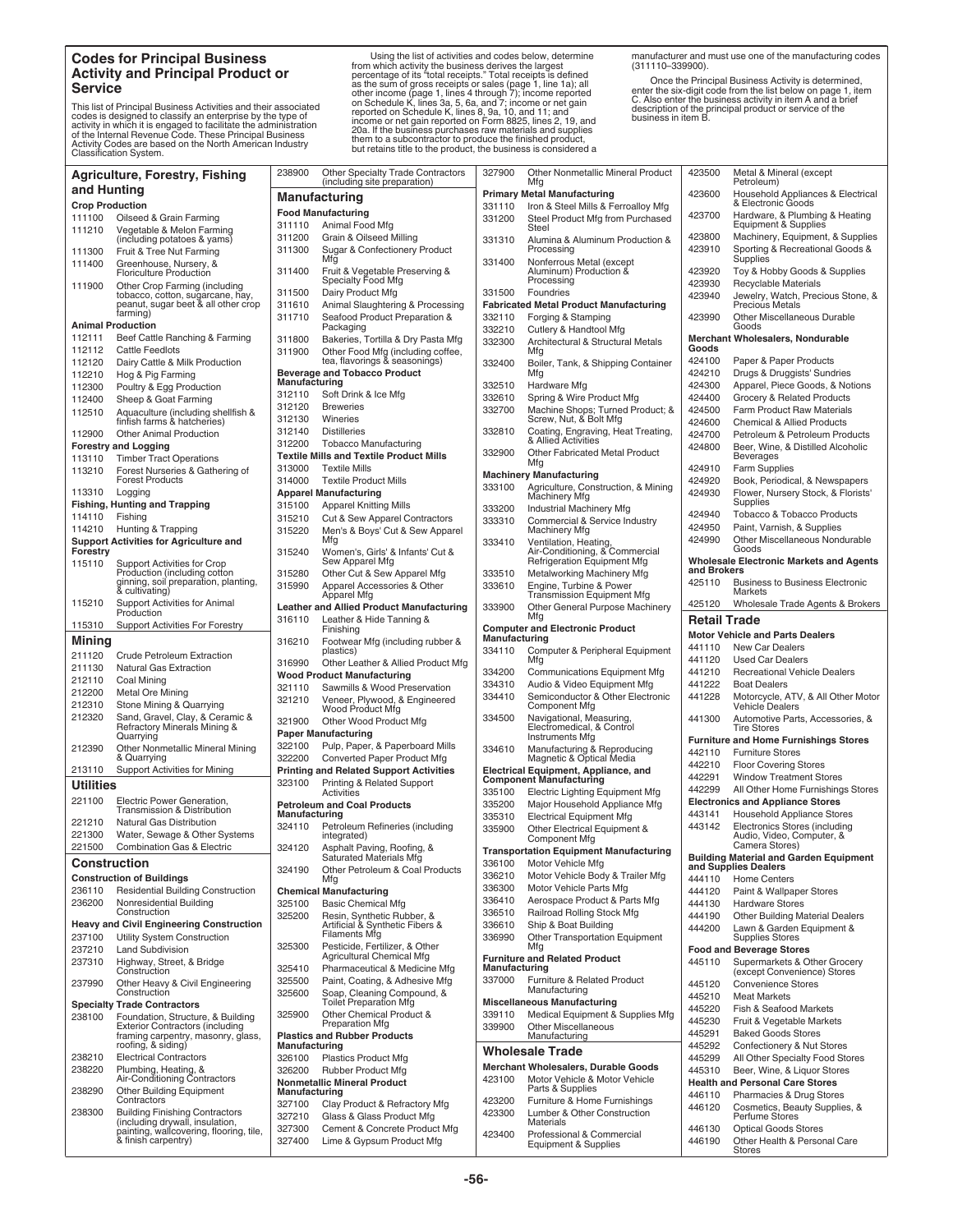### **Codes for Principal Business Activity and Principal Product or Service** *(Continued)*

| <b>Gasoline Stations</b> |                                                               |                    | <b>Couriers and Messengers</b>                                                  |                              | <b>Real Estate and Rental and</b>                                         |                 | <b>Administrative and Support and</b>                                 |
|--------------------------|---------------------------------------------------------------|--------------------|---------------------------------------------------------------------------------|------------------------------|---------------------------------------------------------------------------|-----------------|-----------------------------------------------------------------------|
| 447100                   | Gasoline Stations (including                                  | 492110             | Couriers                                                                        | Leasing                      |                                                                           |                 | <b>Waste Management and</b>                                           |
|                          | convenience stores with gas)                                  | 492210             | Local Messengers & Local Delivery                                               |                              |                                                                           |                 | <b>Remediation Services</b>                                           |
|                          | <b>Clothing and Clothing Accessories Stores</b>               |                    | <b>Warehousing and Storage</b>                                                  | <b>Real Estate</b><br>531110 |                                                                           |                 |                                                                       |
| 448110                   | Men's Clothing Stores                                         | 493100             | Warehousing & Storage (except<br>lessors of miniwarehouses &                    |                              | Lessors of Residential Buildings &<br>Dwellings (including equity REITs)  |                 | <b>Administrative and Support Services</b>                            |
| 448120                   | <b>Women's Clothing Stores</b>                                |                    | self-storage units)                                                             | 531120                       | Lessors of Nonresidential                                                 | 561110          | Office Administrative Services                                        |
| 448130                   | Children's & Infants' Clothing<br><b>Stores</b>               |                    |                                                                                 |                              | Buildings (except Miniwarehouses)                                         | 561210          | <b>Facilities Support Services</b>                                    |
| 448140                   | <b>Family Clothing Stores</b>                                 | <b>Information</b> |                                                                                 |                              | (including equity REITs)                                                  | 561300          | <b>Employment Services</b>                                            |
|                          |                                                               |                    | Publishing Industries (except Internet)                                         | 531130                       | Lessors of Miniwarehouses &                                               | 561410          | <b>Document Preparation Services</b>                                  |
| 448150                   | <b>Clothing Accessories Stores</b>                            | 511110             | Newspaper Publishers                                                            |                              | Self-Storage Units (including equity                                      | 561420          | <b>Telephone Call Centers</b>                                         |
| 448190                   | <b>Other Clothing Stores</b>                                  | 511120             | <b>Periodical Publishers</b>                                                    |                              | REIT <sub>S</sub> )                                                       | 561430          | <b>Business Service Centers</b>                                       |
| 448210                   | Shoe Stores                                                   | 511130             | <b>Book Publishers</b>                                                          | 531190                       | Lessors of Other Real Estate<br>Property (including equity REITs)         |                 | (including private mail centers &                                     |
| 448310                   | <b>Jewelry Stores</b>                                         | 511140             | Directory & Mailing List Publishers                                             | 531210                       | Offices of Real Estate Agents &                                           |                 | copy shops)                                                           |
| 448320                   | Luggage & Leather Goods Stores                                | 511190             | Other Publishers                                                                |                              | <b>Brokers</b>                                                            | 561440          | <b>Collection Agencies</b>                                            |
|                          | Sporting Goods, Hobby, Book, and Music                        | 511210             | Software Publishers                                                             | 531310                       | <b>Real Estate Property Managers</b>                                      | 561450          | <b>Credit Bureaus</b>                                                 |
| <b>Stores</b>            |                                                               |                    | <b>Motion Picture and Sound Recording</b>                                       | 531320                       | Offices of Real Estate Appraisers                                         | 561490          | <b>Other Business Support Services</b>                                |
| 451110                   | <b>Sporting Goods Stores</b>                                  | <b>Industries</b>  |                                                                                 | 531390                       | Other Activities Related to Real                                          |                 | (including repossession services,<br>court reporting, & stenotype     |
| 451120                   | Hobby, Toy, & Game Stores                                     | 512100             | Motion Picture & Video Industries                                               |                              | Estate                                                                    |                 | services)                                                             |
| 451130                   | Sewing, Needlework, & Piece                                   |                    | (except video rental)                                                           |                              | <b>Rental and Leasing Services</b>                                        | 561500          | Travel Arrangement & Reservation                                      |
|                          | Goods Stores                                                  | 512200             | Sound Recording Industries                                                      | 532100                       | Automotive Equipment Rental &                                             |                 | Services                                                              |
| 451140                   | Musical Instrument & Supplies                                 |                    | <b>Broadcasting (except Internet)</b>                                           |                              | Leasing                                                                   | 561600          | <b>Investigation &amp; Security Services</b>                          |
|                          | <b>Stores</b>                                                 | 515100             | Radio & Television Broadcasting                                                 | 532210                       | Consumer Electronics &                                                    | 561710          | <b>Exterminating &amp; Pest Control</b>                               |
| 451211                   | <b>Book Stores</b>                                            | 515210             | Cable & Other Subscription                                                      |                              | Appliances Rental                                                         |                 | Services                                                              |
| 451212                   | News Dealers & Newsstands                                     |                    | Programming                                                                     | 532281                       | Formal Wear & Costume Rental                                              | 561720          | <b>Janitorial Services</b>                                            |
|                          | <b>General Merchandise Stores</b>                             |                    | Telecommunications                                                              | 532282                       | Video Tape & Disc Rental                                                  | 561730          | <b>Landscaping Services</b>                                           |
| 452200                   | <b>Department Stores</b>                                      | 517000             | Telecommunications (including                                                   | 532283                       | Home Health Equipment Rental                                              | 561740          | Carpet & Upholstery Cleaning                                          |
| 452300                   | General Merchandise Stores, incl.                             |                    | paging, cellular, satellite, cable &                                            | 532284                       | <b>Recreational Goods Rental</b>                                          |                 | Services                                                              |
|                          | Warehouse Clubs and<br>Supercenters                           |                    | other program distribution,                                                     | 532289                       | All Other Consumer Goods Rental                                           | 561790          | Other Services to Buildings &                                         |
|                          | <b>Miscellaneous Store Retailers</b>                          |                    | resellers, other<br>telecommunications, & Internet                              | 532310                       | <b>General Rental Centers</b>                                             |                 | Dwellings                                                             |
|                          | <b>Florists</b>                                               |                    | service providers)                                                              | 532400                       | Commercial & Industrial Machinery                                         | 561900          | Other Support Services (including<br>packaging & labeling services, & |
| 453110                   |                                                               |                    | <b>Data Processing Services</b>                                                 |                              | & Equipment Rental & Leasing                                              |                 |                                                                       |
| 453210                   | Office Supplies & Stationery Stores                           | 518210             | Data Processing, Hosting, &                                                     |                              | Lessors of Nonfinancial Intangible Assets                                 |                 | convention & trade show<br>organizers)                                |
| 453220                   | Gift, Novelty, & Souvenir Stores                              |                    | Related Services                                                                |                              | (except copyrighted works)                                                |                 | <b>Waste Management and Remediation</b>                               |
| 453310                   | <b>Used Merchandise Stores</b>                                |                    | <b>Other Information Services</b>                                               | 533110                       | Lessors of Nonfinancial Intangible                                        | <b>Services</b> |                                                                       |
| 453910                   | Pet & Pet Supplies Stores                                     | 519100             | <b>Other Information Services</b>                                               |                              | Assets (except copyrighted works)                                         | 562000          | Waste Management &                                                    |
| 453920                   | <b>Art Dealers</b>                                            |                    | (including news syndicates,                                                     |                              | Professional, Scientific, and                                             |                 | <b>Remediation Services</b>                                           |
| 453930                   | Manufactured (Mobile) Home                                    |                    | libraries, Internet publishing, &                                               |                              |                                                                           |                 | <b>Educational Services</b>                                           |
|                          | Dealers                                                       |                    | broadcasting)                                                                   |                              | <b>Technical Services</b>                                                 |                 |                                                                       |
| 453990                   | All Other Miscellaneous Store                                 |                    | <b>Finance and Insurance</b>                                                    | <b>Legal Services</b>        |                                                                           | 611000          | <b>Educational Services (including</b>                                |
|                          | Retailers (including tobacco,<br>candle, & trophy shops)      |                    | <b>Depository Credit Intermediation</b>                                         |                              | 541110 Offices of Lawyers                                                 |                 | schools, colleges, & universities)                                    |
|                          | <b>Nonstore Retailers</b>                                     | 522110             |                                                                                 | 541190                       | <b>Other Legal Services</b>                                               |                 | <b>Health Care and Social</b>                                         |
|                          |                                                               |                    | <b>Commercial Banking</b>                                                       |                              |                                                                           | Assistance      |                                                                       |
| 454110                   | Electronic Shopping & Mail-Order<br>Houses                    | 522120             | Savings Institutions                                                            |                              | <b>Accounting, Tax Preparation,<br/>Bookkeeping, and Payroll Services</b> |                 | <b>Offices of Physicians and Dentists</b>                             |
| 454210                   | <b>Vending Machine Operators</b>                              | 522130             | <b>Credit Unions</b>                                                            | 541211                       | Offices of Certified Public                                               | 621111          |                                                                       |
|                          |                                                               | 522190             | Other Depository Credit                                                         |                              | Accountants                                                               |                 | Offices of Physicians (except<br>mental health specialists)           |
| 454310                   | Fuel Dealers (including Heating Oil<br>& Liquefied Petroleum) |                    | Intermediation                                                                  | 541213                       | <b>Tax Preparation Services</b>                                           | 621112          | Offices of Physicians, Mental                                         |
| 454390                   | <b>Other Direct Selling</b>                                   |                    | <b>Nondepository Credit Intermediation</b>                                      | 541214                       | <b>Payroll Services</b>                                                   |                 | <b>Health Specialists</b>                                             |
|                          | Establishments (including                                     | 522210             | <b>Credit Card Issuing</b>                                                      | 541219                       | <b>Other Accounting Services</b>                                          | 621210          | <b>Offices of Dentists</b>                                            |
|                          | door-to-door retailing, frozen food                           | 522220             | Sales Financing                                                                 |                              | Architectural, Engineering, and Related                                   |                 | <b>Offices of Other Health Practitioners</b>                          |
|                          | plan providers, party plan<br>merchandisers, & coffee-break   | 522291             | <b>Consumer Lending</b>                                                         | <b>Services</b>              |                                                                           | 621310          | Offices of Chiropractors                                              |
|                          | service providers)                                            | 522292             | Real Estate Credit (including                                                   | 541310                       | <b>Architectural Services</b>                                             | 621320          | Offices of Optometrists                                               |
|                          |                                                               |                    | mortgage bankers & originators)                                                 | 541320                       | Landscape Architecture Services                                           | 621330          | Offices of Mental Health                                              |
|                          | <b>Transportation and</b>                                     | 522293             | International Trade Financing                                                   | 541330                       | <b>Engineering Services</b>                                               |                 | Practitioners (except Physicians)                                     |
| Warehousing              |                                                               | 522294             | Secondary Market Financing                                                      | 541340                       | <b>Drafting Services</b>                                                  | 621340          | Offices of Physical, Occupational &                                   |
|                          | Air, Rail, and Water Transportation                           | 522298             | All Other Nondepository Credit<br>Intermediation                                | 541350                       | <b>Building Inspection Services</b>                                       |                 | Speech Therapists, & Audiologists                                     |
| 481000                   | Air Transportation                                            |                    | <b>Activities Related to Credit Intermediation</b>                              | 541360                       | Geophysical Surveying & Mapping                                           | 621391          | Offices of Podiatrists                                                |
| 482110                   | Rail Transportation                                           | 522300             |                                                                                 |                              | Services                                                                  | 621399          | Offices of All Other Miscellaneous                                    |
| 483000                   | <b>Water Transportation</b>                                   |                    | <b>Activities Related to Credit</b><br>Intermediation (including loan           | 541370                       | Surveying & Mapping (except                                               |                 | <b>Health Practitioners</b>                                           |
|                          | <b>Truck Transportation</b>                                   |                    | brokers, check clearing, & money                                                |                              | Geophysical) Services                                                     |                 | <b>Outpatient Care Centers</b>                                        |
| 484110                   | General Freight Trucking, Local                               |                    | transmitting)                                                                   | 541380                       | <b>Testing Laboratories</b>                                               | 621410          | <b>Family Planning Centers</b>                                        |
| 484120                   | General Freight Trucking,                                     |                    | Securities, Commodity Contracts, and<br>Other Financial Investments and Related |                              | <b>Specialized Design Services</b>                                        | 621420          | Outpatient Mental Health &                                            |
|                          | Long-distance                                                 |                    |                                                                                 | 541400                       | <b>Specialized Design Services</b>                                        |                 | Substance Abuse Centers                                               |
| 484200                   | <b>Specialized Freight Trucking</b>                           | <b>Activities</b>  |                                                                                 |                              | (including interior, industrial,                                          | 621491          | <b>HMO Medical Centers</b>                                            |
|                          | <b>Transit and Ground Passenger</b>                           | 523110             | <b>Investment Banking &amp; Securities</b><br>Dealing                           |                              | graphic, & fashion design)<br><b>Computer Systems Design and Related</b>  | 621492          | <b>Kidney Dialysis Centers</b>                                        |
| Transportation           |                                                               | 523120             | Securities Brokerage                                                            | Services                     |                                                                           | 621493          | Freestanding Ambulatory Surgical                                      |
| 485110                   | <b>Urban Transit Systems</b>                                  | 523130             |                                                                                 | 541511                       | <b>Custom Computer Programming</b>                                        |                 | & Emergency Centers                                                   |
| 485210                   | Interurban & Rural Bus                                        | 523140             | <b>Commodity Contracts Dealing</b>                                              |                              | Services                                                                  | 621498          | All Other Outpatient Care Centers                                     |
|                          | Transportation                                                |                    | <b>Commodity Contracts Brokerage</b>                                            | 541512                       | <b>Computer Systems Design</b>                                            |                 | <b>Medical and Diagnostic Laboratories</b>                            |
| 485310                   | Taxi and Ridesharing Services                                 | 523210             | Securities & Commodity<br>Exchanges                                             |                              | Services                                                                  | 621510          | Medical & Diagnostic Laboratories                                     |
| 485320                   | <b>Limousine Service</b>                                      | 523900             | Other Financial Investment                                                      | 541513                       | <b>Computer Facilities Management</b>                                     |                 | <b>Home Health Care Services</b>                                      |
| 485410                   | School & Employee Bus                                         |                    | Activities (including portfolio                                                 |                              | Services                                                                  | 621610          | Home Health Care Services                                             |
|                          | Transportation                                                |                    | management & investment advice)                                                 | 541519                       | <b>Other Computer Related Services</b>                                    |                 | <b>Other Ambulatory Health Care Services</b>                          |
| 485510                   | Charter Bus Industry                                          |                    | <b>Insurance Carriers and Related Activities</b>                                |                              | Other Professional, Scientific, and                                       | 621900          | Other Ambulatory Health Care                                          |
| 485990                   | Other Transit & Ground Passenger                              | 524140             | Direct Life, Health, & Medical                                                  |                              | <b>Technical Services</b>                                                 |                 | Services (including ambulance<br>services & blood & organ banks)      |
|                          | Transportation                                                |                    | Insurance & Reinsurance Carriers                                                | 541600                       | Management, Scientific, &<br><b>Technical Consulting Services</b>         |                 |                                                                       |
|                          | <b>Pipeline Transportation</b>                                | 524150             | Direct Insurance & Reinsurance                                                  |                              |                                                                           | Hospitals       |                                                                       |
| 486000                   | Pipeline Transportation                                       |                    | (except Life, Health & Medical)                                                 | 541700                       | Scientific Research &<br><b>Development Services</b>                      | 622000          | Hospitals                                                             |
|                          | <b>Scenic &amp; Sightseeing Transportation</b>                |                    | Carriers                                                                        | 541800                       | <b>Advertising &amp; Related Services</b>                                 |                 | <b>Nursing and Residential Care Facilities</b>                        |
| 487000                   | Scenic & Sightseeing                                          | 524210             | Insurance Agencies & Brokerages                                                 | 541910                       | Marketing Research & Public                                               | 623000          | Nursing & Residential Care                                            |
|                          | Transportation                                                | 524290             | Other Insurance Related Activities<br>(including third-party administration     |                              | Opinion Polling                                                           |                 | <b>Facilities</b>                                                     |
|                          | <b>Support Activities for Transportation</b>                  |                    | of insurance & pension funds)                                                   | 541920                       | <b>Photographic Services</b>                                              |                 | <b>Social Assistance</b>                                              |
| 488100                   | Support Activities for Air                                    |                    | Funds, Trusts, and Other Financial                                              | 541930                       | Translation & Interpretation                                              | 624100          | Individual & Family Services                                          |
|                          | Transportation                                                | Vehicles           |                                                                                 |                              | Services                                                                  | 624200          | Community Food & Housing, &                                           |
| 488210                   | Support Activities for Rail                                   | 525100             | Insurance & Employee Benefit                                                    | 541940                       | <b>Veterinary Services</b>                                                |                 | Emergency & Other Relief                                              |
|                          | Transportation                                                |                    | Funds                                                                           | 541990                       | All Other Professional, Scientific, &                                     |                 | Services                                                              |
| 488300                   | Support Activities for Water                                  | 525910             | Open-End Investment Funds                                                       |                              | <b>Technical Services</b>                                                 | 624310          | <b>Vocational Rehabilitation Services</b>                             |
|                          | Transportation                                                |                    | (Form 1120-RIC)                                                                 |                              |                                                                           | 624410          | Child Day Care Services                                               |
| 488410                   | Motor Vehicle Towing                                          | 525920             | Trusts, Estates, & Agency                                                       |                              | <b>Management of Companies</b>                                            |                 | Arts, Entertainment, and                                              |
| 488490                   | Other Support Activities for Road<br>Transportation           |                    | Accounts                                                                        |                              | (Holding Companies)                                                       | Recreation      |                                                                       |
| 488510                   | Freight Transportation                                        | 525990             | Other Financial Vehicles (including<br>mortgage REITs & closed-end              | 551111                       | Offices of Bank Holding                                                   |                 |                                                                       |
|                          | Arrangement                                                   |                    | investment funds)                                                               |                              | Companies                                                                 |                 | Performing Arts, Spectator Sports, and<br>Related Industries          |
| 488990                   | Other Support Activities for                                  |                    |                                                                                 | 551112                       | Offices of Other Holding                                                  | 711100          | Performing Arts Companies                                             |
|                          | Transportation                                                |                    |                                                                                 |                              | Companies                                                                 | 711210          | Spectator Sports (including sports                                    |
|                          |                                                               |                    |                                                                                 |                              |                                                                           |                 | clubs & racetracks)                                                   |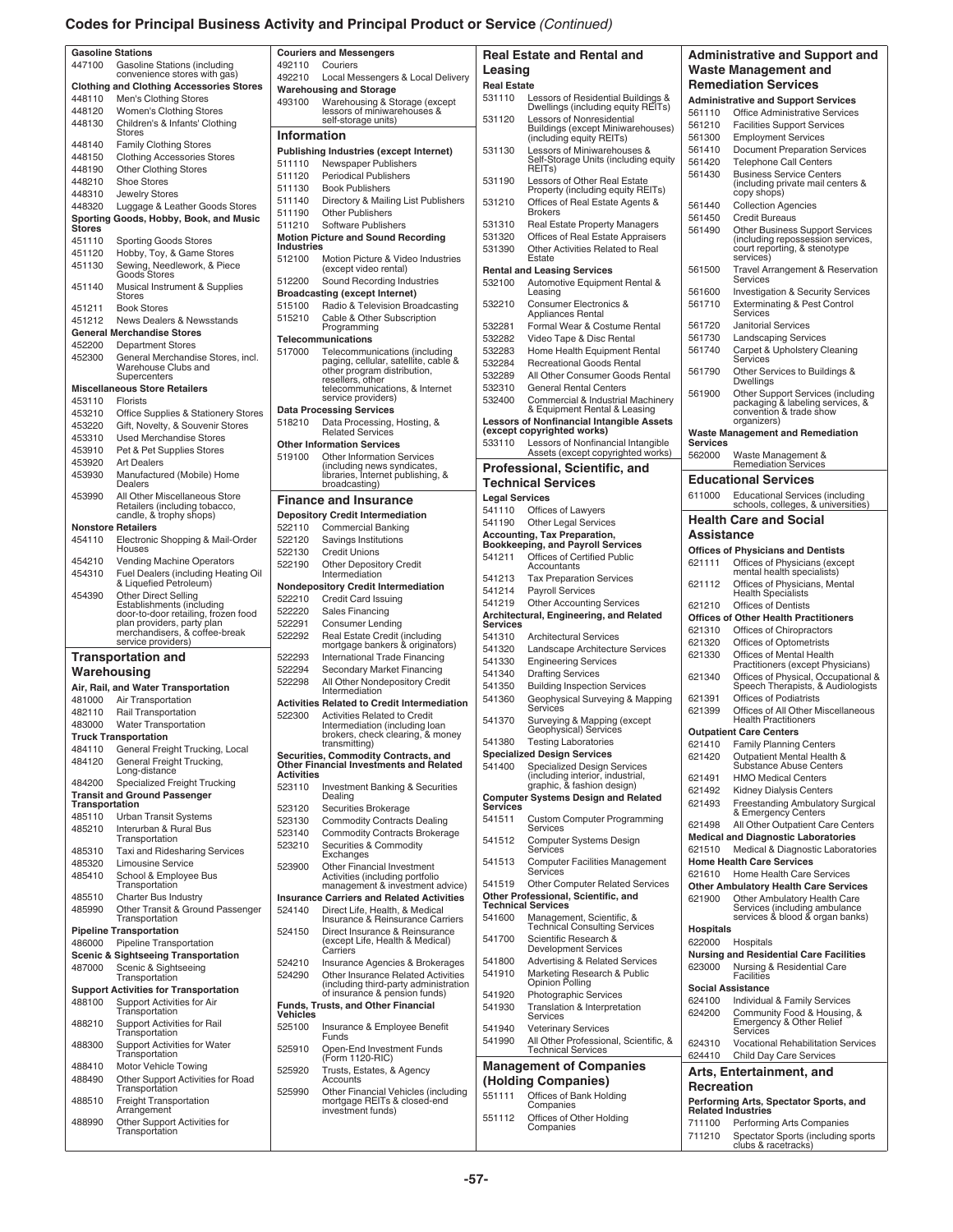### **Codes for Principal Business Activity and Principal Product or Service** *(Continued)*

| 711300                                                   | Promoters of Performing Arts,                            | 721120                                   | Casino Hotels                                                  | 811120                               | Automotive Body, Paint, Interior, &                                    | 812220 | Cemeteries & Crematories                                 |
|----------------------------------------------------------|----------------------------------------------------------|------------------------------------------|----------------------------------------------------------------|--------------------------------------|------------------------------------------------------------------------|--------|----------------------------------------------------------|
|                                                          | Sports, & Similar Events                                 | 721191                                   | Bed & Breakfast Inns                                           |                                      | Glass Repair                                                           | 812310 | Coin-Operated Laundries &                                |
| 711410                                                   | Agents & Managers for Artists,                           | 721199                                   | All Other Traveler Accommodation                               | 811190                               | Other Automotive Repair &                                              |        | Drycleaners                                              |
|                                                          | Athletes, Entertainers, & Other<br><b>Public Figures</b> | 721210                                   | RV (Recreational Vehicle) Parks &<br><b>Recreational Camps</b> |                                      | Maintenance (including oil change<br>& lubrication shops & car washes) | 812320 | Drycleaning & Laundry Services<br>(except Coin-Operated) |
| 711510                                                   | Independent Artists, Writers, &<br>Performers            | 721310                                   | Rooming & Boarding Houses,                                     | 811210                               | Electronic & Precision Equipment<br>Repair & Maintenance               | 812330 | Linen & Uniform Supply                                   |
|                                                          | Museums, Historical Sites, and Similar                   | Dormitories, & Workers' Camps            |                                                                | 811310                               | Commercial & Industrial Machinery<br>& Equipment (except Automotive &  | 812910 | Pet Care (except Veterinary)<br>Services                 |
| Institutions                                             |                                                          | <b>Food Services and Drinking Places</b> |                                                                |                                      |                                                                        |        |                                                          |
| 712100                                                   | Museums, Historical Sites, &                             | 722300                                   | Special Food Services (including                               |                                      | Electronic) Repair & Maintenance                                       | 812920 | Photofinishing                                           |
|                                                          | Similar Institutions                                     |                                          | food service contractors &                                     | 811410                               | Home & Garden Equipment &                                              | 812930 | Parking Lots & Garages                                   |
| Amusement, Gambling, and Recreation<br><b>Industries</b> |                                                          | caterers)                                |                                                                |                                      | Appliance Repair & Maintenance                                         | 812990 | All Other Personal Services                              |
|                                                          |                                                          | 722410                                   | Drinking Places (Alcoholic                                     | 811420                               | Reupholstery & Furniture Repair                                        |        | Religious, Grantmaking, Civic,                           |
| 713100                                                   | Amusement Parks & Arcades                                |                                          | Beverages)                                                     | 811430                               | Footwear & Leather Goods Repair                                        |        | Professional, and Similar Organizations                  |
| 713200                                                   | Gambling Industries                                      | 722511                                   | <b>Full-Service Restaurants</b>                                | 811490                               | Other Personal & Household                                             | 813000 | Religious, Grantmaking, Civic,                           |
| 713900                                                   | Other Amusement & Recreation                             | 722513                                   | <b>Limited Service Restaurants</b>                             |                                      | Goods Repair & Maintenance                                             |        | Professional, & Similar<br>Organizations (including      |
|                                                          | Industries (including golf courses,                      | 722514                                   | Cafeterias & Buffets                                           | <b>Personal and Laundry Services</b> |                                                                        |        | condominium & homeowners                                 |
|                                                          | skiing facilities, marinas, fitness                      | 722515                                   | Snack & Non-alcoholic Beverage                                 | 812111                               | <b>Barber Shops</b>                                                    |        | associations)                                            |
|                                                          | centers, & bowling centers)                              |                                          | Bars                                                           | 812112                               | <b>Beauty Salons</b>                                                   |        |                                                          |
| <b>Accommodation and Food</b>                            |                                                          | <b>Other Services</b>                    |                                                                | 812113                               | <b>Nail Salons</b>                                                     |        |                                                          |
| <b>Services</b>                                          |                                                          |                                          | <b>Repair and Maintenance</b>                                  | 812190                               | <b>Other Personal Care Services</b>                                    |        |                                                          |
| Accommodation                                            |                                                          | 811110                                   | Automotive Mechanical &                                        |                                      | (including diet & weight reducing<br>centers)                          |        |                                                          |
| 721110                                                   | Hotels (except Casino Hotels) &<br>Motels                |                                          | Electrical Repair & Maintenance                                | 812210                               | Funeral Homes & Funeral Services                                       |        |                                                          |